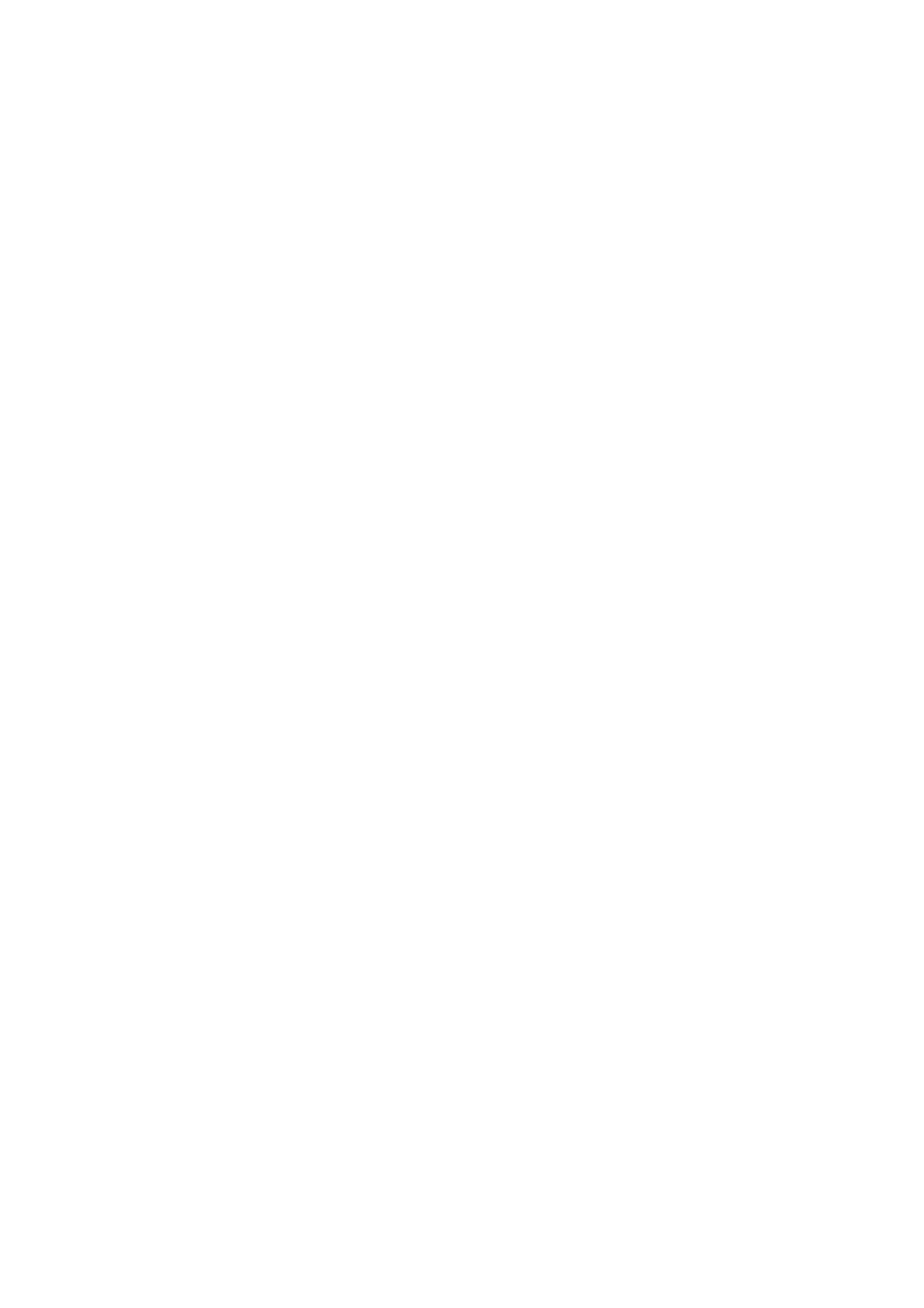|  | <b>CONTENTS</b> |  |
|--|-----------------|--|
|--|-----------------|--|

| Overview              |                                                                                                                                                                                                                                                                                                                                                    |  |
|-----------------------|----------------------------------------------------------------------------------------------------------------------------------------------------------------------------------------------------------------------------------------------------------------------------------------------------------------------------------------------------|--|
| Investor requirements |                                                                                                                                                                                                                                                                                                                                                    |  |
|                       | Issue: Breach of investor requirements                                                                                                                                                                                                                                                                                                             |  |
|                       | Issue: Investor requirements for superannuation schemes that are declining in size<br>Issue: Qualifying unit trust safe harbour should apply to portfolio investor class<br>Issue: Definition of "portfolio investor class" to clarify that investors can benefit<br>differently from proceeds of a portfolio investment if difference only due to |  |
|                       | different tax rates<br>Investment type requirements                                                                                                                                                                                                                                                                                                |  |
|                       | Issue: Investment type requirements should include land not currently in use                                                                                                                                                                                                                                                                       |  |
|                       | Issue: Operating expenses for land                                                                                                                                                                                                                                                                                                                 |  |
|                       | Issue: Investments in other portfolio investment entities should be taken into account<br>for the entity shareholding investment requirement                                                                                                                                                                                                       |  |
|                       | Foreign investment vehicles                                                                                                                                                                                                                                                                                                                        |  |
|                       | Issue: Application of foreign investment vehicle definition to trusts                                                                                                                                                                                                                                                                              |  |
|                       | Issue: Controlled foreign company rules and foreign investment vehicles                                                                                                                                                                                                                                                                            |  |
|                       | Portfolio listed companies                                                                                                                                                                                                                                                                                                                         |  |
|                       | Issue: The qualifying unit trust requirement should be removed for portfolio listed                                                                                                                                                                                                                                                                |  |
|                       | companies                                                                                                                                                                                                                                                                                                                                          |  |
|                       | Issue: Taxation of trustee income                                                                                                                                                                                                                                                                                                                  |  |
|                       | Portfolio land company should be subject to the income type requirement                                                                                                                                                                                                                                                                            |  |
| Superannuation funds  |                                                                                                                                                                                                                                                                                                                                                    |  |
| Issue:                | Transfer of unvested contributions if vesting schedule is longer than five years                                                                                                                                                                                                                                                                   |  |
|                       | Issue: Fund withdrawal tax for non-KiwiSaver superannuation funds becoming<br>portfolio investment entities                                                                                                                                                                                                                                        |  |
| Tax calculation       |                                                                                                                                                                                                                                                                                                                                                    |  |
|                       | Issue: Unit pricing for material timing differences                                                                                                                                                                                                                                                                                                |  |
|                       | Issue: Zero-rated investor deduction in section DB 43B should refer to the portfolio                                                                                                                                                                                                                                                               |  |
|                       | tax rate entity's tax year<br>Issue: Definition of "portfolio investor rate"                                                                                                                                                                                                                                                                       |  |
|                       | Issue: Charities investing in portfolio investment entities should be taxed at their                                                                                                                                                                                                                                                               |  |
|                       | marginal rates                                                                                                                                                                                                                                                                                                                                     |  |
|                       | Issue: Option to not use excess foreign tax credits from one portfolio investor class to<br>offset tax from other portfolio investor classes                                                                                                                                                                                                       |  |
|                       | Issue: Foreign tax credits                                                                                                                                                                                                                                                                                                                         |  |
|                       | Issue: Portfolio investor proxies should be able to satisfy PIE tax on behalf of investors                                                                                                                                                                                                                                                         |  |
|                       | by directly accessing cash accounts                                                                                                                                                                                                                                                                                                                |  |
|                       | Issue: Portfolio investor rate that is lower than the prescribed investor rate<br>Issue: Administration and management fees                                                                                                                                                                                                                        |  |
|                       | Issue: Timing of receipt of tax credits                                                                                                                                                                                                                                                                                                            |  |
|                       | Issue: Allocation of credits by portfolio tax rate entities                                                                                                                                                                                                                                                                                        |  |
|                       | Prescribed investor rate for trustees                                                                                                                                                                                                                                                                                                              |  |
| Investor expenditure  |                                                                                                                                                                                                                                                                                                                                                    |  |
| Formation losses      |                                                                                                                                                                                                                                                                                                                                                    |  |
|                       | Issue: Formation losses should be tested on a net basis                                                                                                                                                                                                                                                                                            |  |
|                       | Issue: Formation losses should be able to be used against refundable credits                                                                                                                                                                                                                                                                       |  |
| Exiting investors     |                                                                                                                                                                                                                                                                                                                                                    |  |
|                       | Issue: Accommodation of partial withdrawals and switches within the same portfolio<br>investment entity                                                                                                                                                                                                                                            |  |
|                       | Issue: Optional payments of tax by a portfolio tax rate entity                                                                                                                                                                                                                                                                                     |  |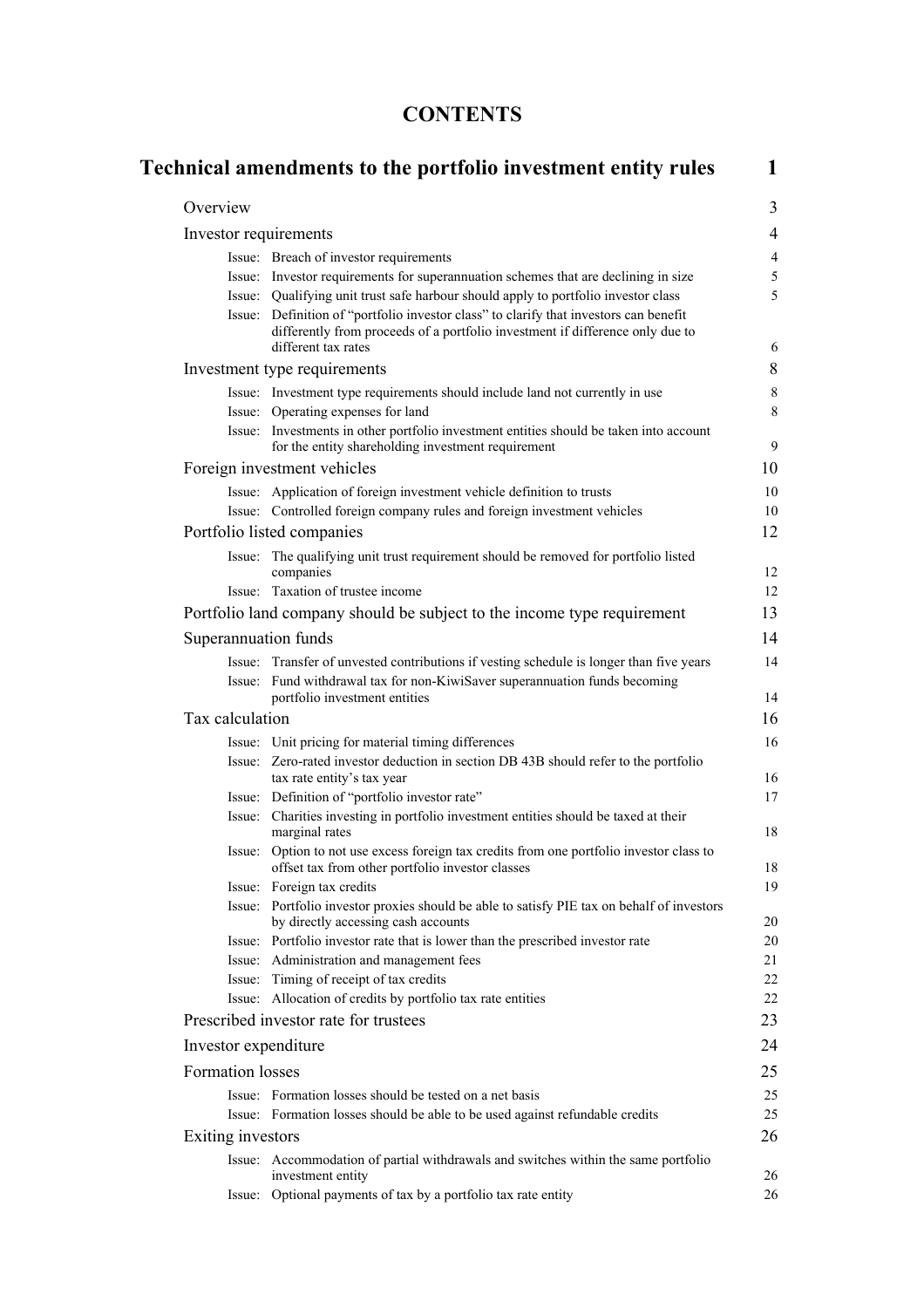|                            | Issue: Exiting investors should not have to return excess tax credits                                                     | 27 |
|----------------------------|---------------------------------------------------------------------------------------------------------------------------|----|
|                            | Issue: Portfolio investment entity income should not affect family tax credits for                                        |    |
|                            | exiting investors                                                                                                         | 27 |
| Grouping rules             |                                                                                                                           | 28 |
|                            | Issue: Grouping of unlisted property portfolio investment entities                                                        | 28 |
|                            | Issue: Portfolio investment entities should be able to be part of a group                                                 | 28 |
|                            | Issue: Portfolio investment entities should be able to be part of a group for GST                                         |    |
|                            | purposes                                                                                                                  | 29 |
| Cancellation of shares     |                                                                                                                           | 30 |
|                            | Issue: Power to cancel units on same-day basis                                                                            | 30 |
|                            | Issue: Companies Act should be amended to allow a company to cancel shares                                                | 30 |
|                            | Life insurance provided through a superannuation scheme                                                                   | 31 |
|                            | Portfolio land class losses                                                                                               | 32 |
|                            | Exclusion of Australasian share gains                                                                                     | 33 |
|                            | Issue: Australasian share options                                                                                         | 33 |
|                            | Issue: Portfolio investment entity rules should apply to other instruments with the                                       |    |
|                            | same economic effect as investment in shares                                                                              | 33 |
|                            | Issue: Anti-avoidance rule                                                                                                | 34 |
|                            | Issue: Disposal of certain shares by a portfolio investment entity after declaration of a                                 |    |
|                            | dividend                                                                                                                  | 34 |
|                            | Issue: Reflecting changes made to section EX 33C                                                                          | 35 |
|                            | Issue: New Zealand Superannuation Fund should be subject to dividend stripping rule                                       | 35 |
|                            | Filing and information requirements                                                                                       | 36 |
|                            | Issue: Treatment of unvested employer contributions in reserve accounts                                                   | 36 |
|                            | Issue: Portfolio investment entity processing errors                                                                      | 36 |
| Issue:                     | Resident investors should be required to advise the portfolio tax rate entity of a<br>tax file number                     | 37 |
|                            | Issue: Timeframe for providing information to zero-rated portfolio investors                                              | 37 |
|                            | Issue: Information relating to associates of investors                                                                    | 38 |
|                            | Issue: Provision of information by section HL 22 portfolio investment entities with<br>non-standard balance dates         | 38 |
|                            | Issue: Returns by portfolio tax rate entities and section HL 23B payments                                                 | 39 |
|                            | Issue: Changing December due date to 15 January                                                                           | 39 |
|                            | Issue: Assessments for section HL 21 and section HL 23 portfolio tax rate entities                                        | 40 |
|                            | Issue: Section HL 22 portfolio tax rate entities should file tax returns                                                  | 41 |
|                            | Issue: Disclosure of portfolio investment entity status to portfolio investor proxies                                     | 41 |
| <b>Transitional issues</b> |                                                                                                                           | 42 |
|                            | Issue: Transitional tax payment by portfolio investment entity                                                            | 42 |
| Issue:                     | Imputation credits earned before entity was a portfolio investment entity                                                 | 42 |
| Issue:                     | Application of FDR rules to funds with non-standard balance dates                                                         | 43 |
| Issue:                     | Removal of penalties and interest when provisional tax increased as a result of<br>becoming a portfolio investment entity | 43 |
|                            | Issue: Share lending rules and deemed sale and reacquisition of Australian shares                                         | 44 |
| Drafting issues            |                                                                                                                           | 46 |
|                            | Issue: Definition of "investor" should refer to trust not trustee                                                         | 46 |
|                            | Issue: Definition of "portfolio land company"                                                                             | 46 |
|                            | Issue: Heading of section HL 27(8)                                                                                        | 47 |
|                            | Issue: Cross-referencing error in section HL 27(10B)                                                                      | 47 |
| Issue:                     | Investor in a section HL 21 portfolio investment entity should recognise losses                                           |    |
|                            | in their income year that includes the end of the PIE's income year                                                       | 47 |
| Issue:                     | Drafting consistency with core provisions                                                                                 | 48 |
| Issue:                     | Cross-referencing in section HL $27(11)$                                                                                  | 49 |
|                            | Issue: Tax year references                                                                                                | 50 |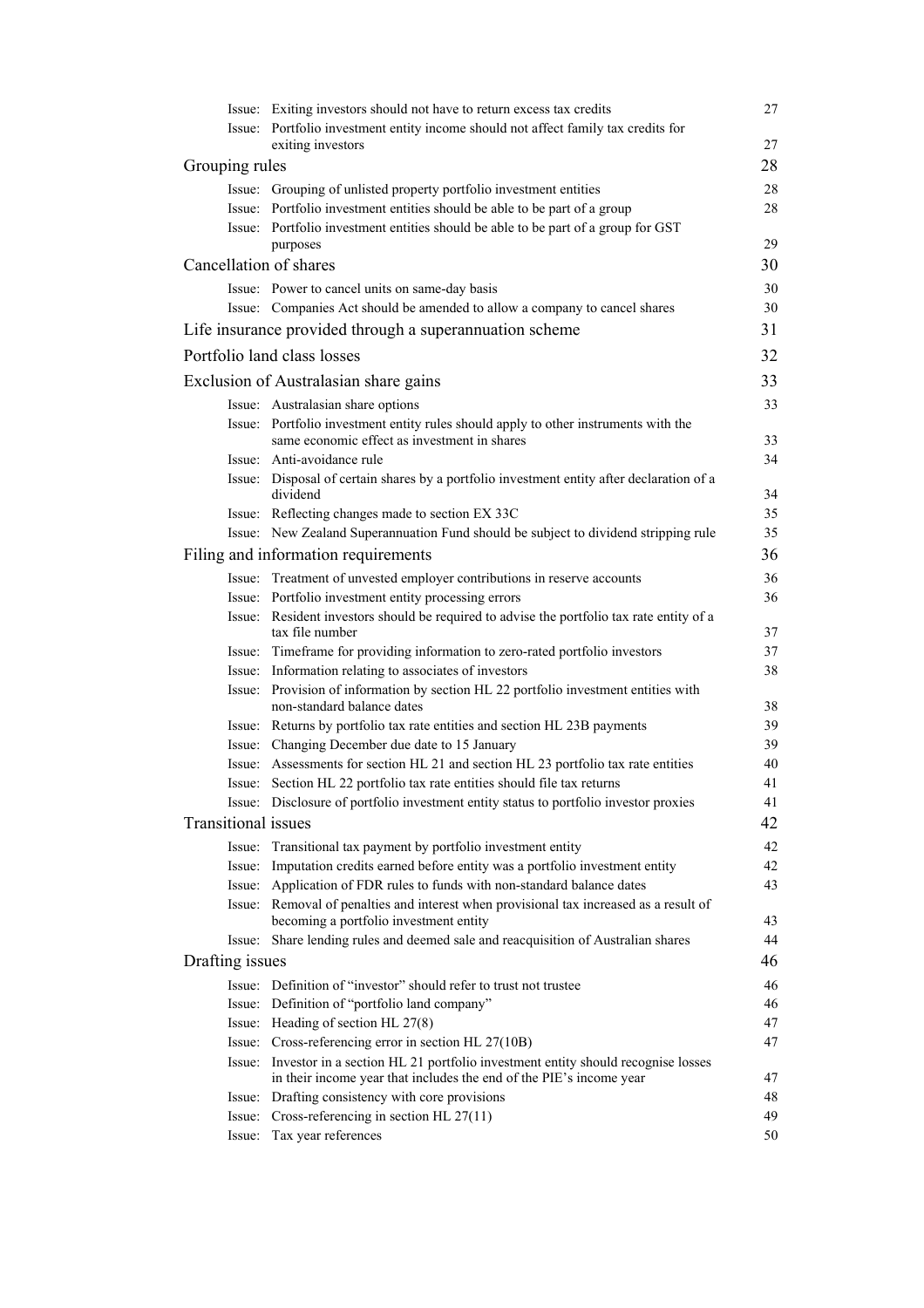## **Offshore portfolio share investment rules 51**

| Overview         |                                                                                                                        | 53 |  |
|------------------|------------------------------------------------------------------------------------------------------------------------|----|--|
|                  | Minimum threshold                                                                                                      |    |  |
|                  | Issue: \$50,000 minimum threshold and exemption changes                                                                | 54 |  |
|                  | Issue: Election out of the \$50,000 minimum threshold                                                                  | 54 |  |
|                  | Issue: Minimum threshold amount                                                                                        | 55 |  |
|                  | Australian shares exemption                                                                                            | 56 |  |
|                  | Issue: Listing requirement in Australian shares exemption                                                              | 56 |  |
|                  | Issue: Election to use the foreign investment fund rules for all Australian shares                                     | 58 |  |
|                  | Issue: Application date of Australian shares exemption                                                                 | 58 |  |
|                  | Issue: Publishing an approved Australian share list                                                                    | 59 |  |
|                  | Venture capital exemption                                                                                              | 61 |  |
| Other exemptions |                                                                                                                        | 64 |  |
|                  | Issue: Australian unit trusts exemption                                                                                | 64 |  |
|                  | Issue: Employee share purchase scheme exemption                                                                        | 65 |  |
|                  | Fair dividend rate method                                                                                              | 66 |  |
|                  | Issue: Restrictions on using the fair dividend rate method                                                             | 66 |  |
|                  | Issue: Drafting of the restrictions on the use of the fair dividend rate method                                        | 69 |  |
|                  | Issue: Commissioner's power to make a determination on the use of the fair dividend<br>rate method                     | 70 |  |
|                  | Issue: Commissioner's power to make positive determinations that the fair dividend<br>rate method can be used          | 72 |  |
|                  | Issue: Application date of Commissioner's power to make a determination on the use<br>of the fair dividend rate method | 73 |  |
|                  | Issue: Quick sales formula                                                                                             | 74 |  |
|                  | Issue: Allowing non-unit valuers to calculate for each interest on a daily basis                                       | 75 |  |
|                  | Issue: Returning share transfers and the fair dividend rate method                                                     | 76 |  |
| Cost method      |                                                                                                                        | 77 |  |
|                  | Issue: Transitional rule                                                                                               | 77 |  |
|                  | Issue: Definition of "opening value"                                                                                   | 78 |  |
|                  | General foreign investment fund issues                                                                                 | 79 |  |
|                  | Issue: Interest in grey list company falling below 10 percent during an income year                                    | 79 |  |
|                  | Issue: Meaning of income interest of 10 percent or more                                                                | 80 |  |
|                  | Issue: Family trusts and the fair dividend rate and comparative value methods                                          | 80 |  |
|                  | Issue: Trans-Tasman imputation                                                                                         | 81 |  |
|                  | Issue: Imputation credit under the trans-Tasman imputation rules                                                       | 82 |  |
|                  | Issue: Consequences of changes in method                                                                               | 83 |  |
|                  | Issue: Changes in application of foreign investment fund exemptions                                                    | 83 |  |
|                  | Issue: Application date provisions for new foreign investment fund rules                                               | 84 |  |
| Drafting issues  |                                                                                                                        | 86 |  |

# **Life insurance and portfolio investment entity rules 87**

| Overview                                             | 89 |
|------------------------------------------------------|----|
| Extend Australasian equity capital gains exclusion   | 90 |
| Provision for life office base                       | 91 |
| Definition of portfolio investment entity adjustment | 92 |
| Rate of tax applied to linked products               | 93 |
| Definition of FIF result                             | 94 |
| Definition of a portfolio investment-linked fund     | 95 |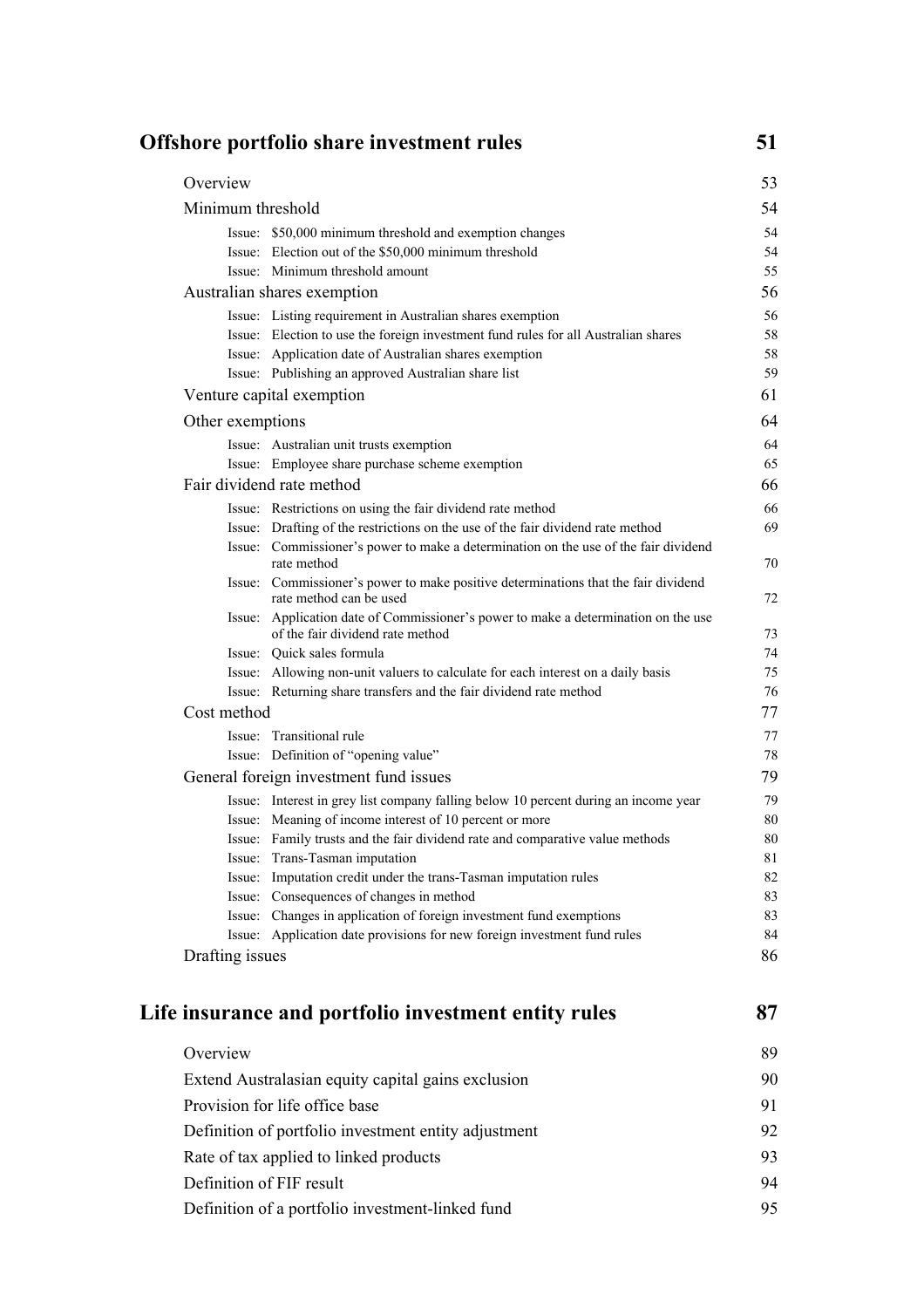| Membership requirements of a portfolio investment-linked fund      | 96  |
|--------------------------------------------------------------------|-----|
| Portfolio investment-linked fund and FDR adjustments               | 97  |
| Definition of property                                             | 99  |
| Realised Australasian equity gains exclusion from life office base | 100 |

# **Other policy matters 101**

|                        | Rewrite Advisory Panel – retrospective amendments to the Income Tax Act 2004                        | 103 |
|------------------------|-----------------------------------------------------------------------------------------------------|-----|
|                        | Issue: Unintended consequences                                                                      | 103 |
|                        | Issue: Recoveries by employers from superannuation schemes                                          | 104 |
|                        | Issue: Duplication of effect                                                                        | 105 |
|                        | Tax incentives for charitable donations                                                             | 106 |
|                        | Issue: Support for amendments                                                                       | 106 |
|                        | Issue: Concerns with the amendments                                                                 | 106 |
|                        | Issue: Tax relief in the 2007–08 tax year                                                           | 107 |
|                        | Issue: Other tax incentives to encourage charitable giving                                          | 108 |
|                        | Issue: Non-tax measures for encouraging giving                                                      | 109 |
|                        | Issue: The company deduction should be extended to sole traders                                     | 109 |
|                        | Issue: Limit the rebate to individuals who are not required to file a tax return                    | 110 |
|                        | Issue: Ability of charities to use imputation credits                                               | 111 |
|                        | Issue: Donations in excess of an individual's "net income"                                          | 111 |
|                        | Retirement scheme contributions withholding tax (RSCWT)                                             | 112 |
|                        | Issue: The retirement scheme withdrawal rules are too restrictive                                   | 112 |
|                        | Issue: RSCWT rates                                                                                  | 113 |
|                        | Issue: Basis on which RSCWT rates are chosen                                                        | 114 |
|                        | Issue: RSCWT rate on distributions to non-resident scheme members                                   | 114 |
|                        | Issue: Circumstances in which retirement scheme contributions are not treated as<br>excluded income | 115 |
|                        | ACC attendant care payments                                                                         | 116 |
|                        | Issue: ACC attendant care rules                                                                     | 116 |
|                        | Issue: Extending the cover over ACC rehabilitation payments                                         | 117 |
|                        | Technical amendments to branch equivalent tax account rules                                         | 118 |
|                        | Issue: BETA debits for DWP on grey list investments                                                 | 118 |
|                        | Issue: Necessity of changes introduced by clauses 118, 120, 256 and 257                             | 119 |
| Black-hole expenditure |                                                                                                     | 120 |
|                        | Commissioner's acceptance of a taxpayer's notice of proposed adjustment                             | 121 |
|                        | Issue: Limiting Commissioner's ability to override acceptance of a taxpayer NOPA                    | 121 |
|                        | Issue: Exception for failing to provide relevant information                                        | 122 |
|                        | Issue: Adjustments to assessments                                                                   | 123 |
|                        | $GST$ and exported goods – new item                                                                 | 124 |
|                        | Issue: Widen the scope of clause 248 to zero-rate goods supplied on free-on-board                   |     |
|                        | terms                                                                                               | 124 |
|                        | GST and consumable stores                                                                           | 127 |
|                        | Issue: Support for the proposed amendment                                                           | 127 |
|                        | Issue: Application date                                                                             | 127 |
|                        | Issue: Drafting changes                                                                             | 129 |
|                        | GST and shared tax invoices                                                                         | 130 |
|                        | Issue: Broadening the scope of GST shared invoicing                                                 | 130 |
|                        | Issue: Inclusion of groups of persons under section 55(8) of the GST Act                            | 131 |
|                        | Issue: "Grandfathering" current users of shared invoices                                            | 131 |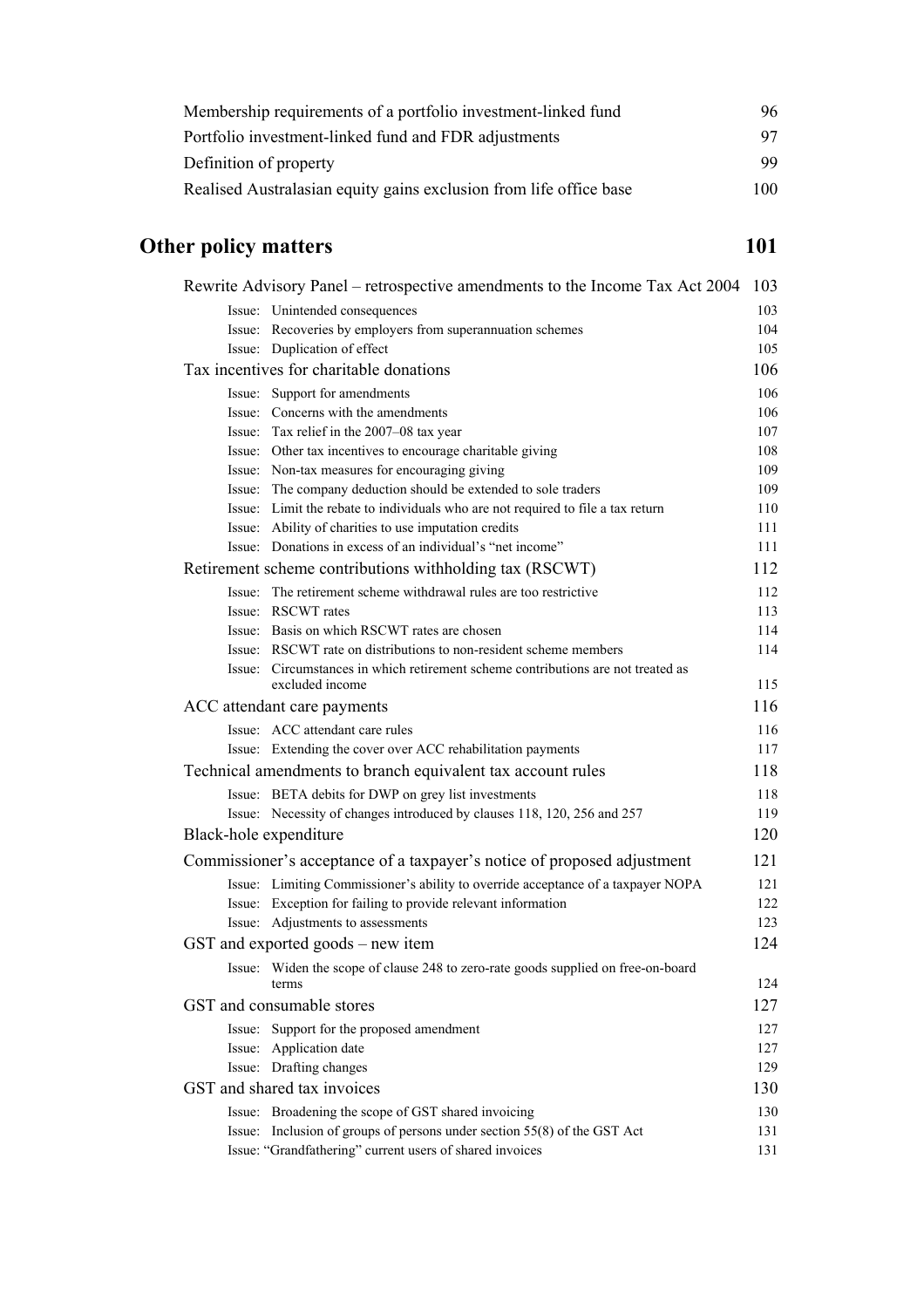| Child support information sharing between Inland Revenue and Customs   |     |  |
|------------------------------------------------------------------------|-----|--|
| Issue: Definition of "serious default"                                 | 132 |  |
| Issue: Financial support debt should not include penalties or interest | 133 |  |
| Issue: The child support penalty structure should be changed           | 133 |  |
| Tax exemption for hospitals operated as charities                      |     |  |
| Issue: Support for proposal                                            | 134 |  |
| Issue: Broadening or extending the exemption                           | 134 |  |
| Issue: Charitable CCOs that are not operating in competition           | 135 |  |
| Issue: Definition of the term "hospital"                               | 135 |  |
| Issue: Subsidiaries of CCOs                                            | 136 |  |
| <b>Taxation Review Authority costs</b>                                 |     |  |
| Progressive tax rates on bank accounts                                 |     |  |

## **Remedial amendments** 139

|        | Alignment of provisional tax payments with GST                                    | 141 |
|--------|-----------------------------------------------------------------------------------|-----|
|        | Issue: Support for provisional tax payment frequency                              | 141 |
|        | Issue: Determining ratio percentage based on earlier years' information           | 141 |
|        | Issue: Sale of assets                                                             | 142 |
|        | Issue: Imposition of late payment penalty on GST ratio taxpayers                  | 143 |
|        | Issue: New provisional taxpayers                                                  | 143 |
|        | Issue: Exiting ratio method                                                       | 144 |
|        | Issue: Due date for payment of provisional tax                                    | 145 |
|        | Issue: Cancellation of registration                                               | 145 |
|        | Issue: Use-of-money interest on payments in a transitional year                   | 146 |
|        | Issue: Taxpayers who use the ratio method not subject to use-of-money interest    | 147 |
|        | Issue: Drafting corrections                                                       | 147 |
| Issue: | Extending GST ratio method to shareholders of close companies and<br>partnerships | 148 |
|        | Issue: Changing terminal tax date                                                 | 149 |
|        | Issue: Extending the ratio method to new business taxpayers                       | 149 |
|        | Issue: Extending the filing date for November GST returns from 15 to 20 January   | 150 |
|        | Issue: Extending the 28 October due date to 7 November                            | 151 |
|        | Large budget screen production grants                                             | 152 |
|        | Issue: Costs of film production and of acquiring film rights                      | 152 |
|        | Issue: Films disposed of before completion                                        | 152 |
|        | Issue: Drafting                                                                   | 153 |
|        | Miscellaneous remedial amendments                                                 | 154 |
|        | Issue: Australian imputation credit account company eligibility                   | 154 |
|        | Issue: Exclusion of land developed for owner's own business                       | 154 |
|        | Issue: Disposals of land subject to major development                             | 155 |
|        |                                                                                   |     |

# **Other matters raised by officials** 157

| Venture capital exemption                                                 |     |
|---------------------------------------------------------------------------|-----|
| Issue: Determining the residence of the investor                          | 160 |
| Issue: Reference to "Taxation Laws"                                       | 160 |
| Issue: Mechanism for detecting New Zealand ownership of offshore entities | 161 |
| Grey list company definition: drafting correction                         |     |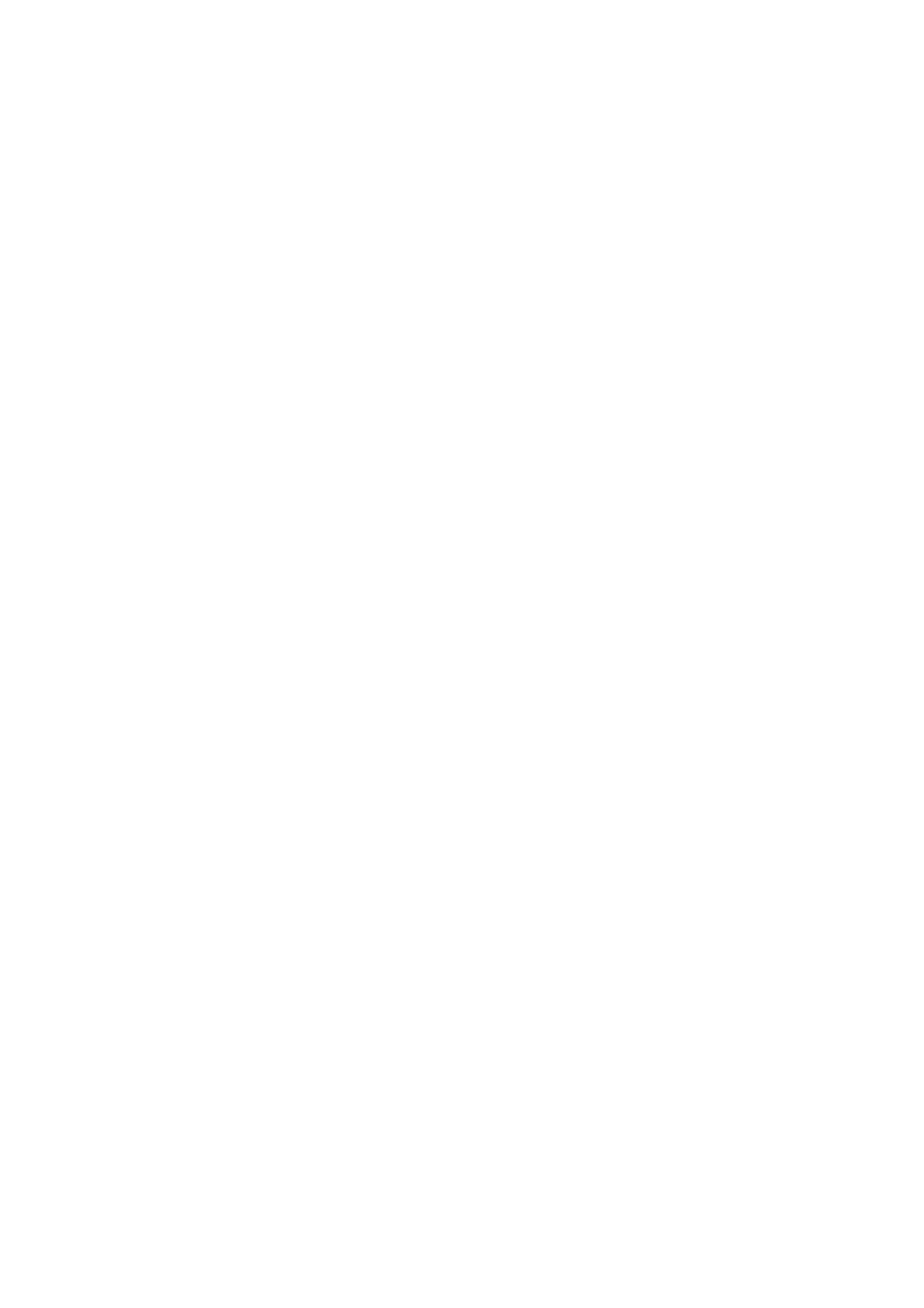# Technical amendments to the portfolio investment entity rules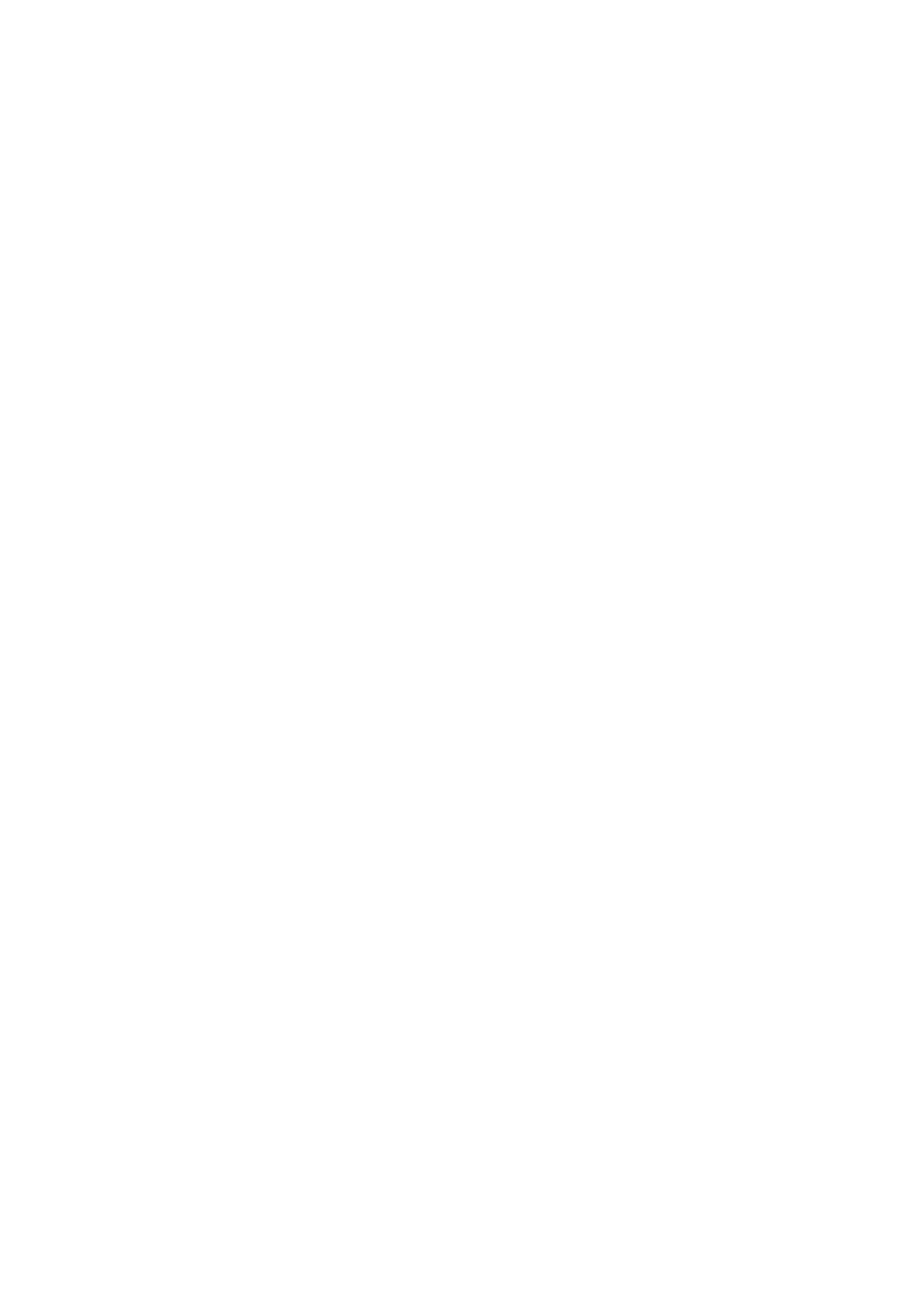New tax rules for collective investment vehicles that meet the definition of a "portfolio investment entity" were enacted by the Taxation (Savings Investment and Miscellaneous Provisions) Act in December last year.

These optional rules were designed to alleviate a number of long-standing problems with the taxation of collective investment vehicles. The rules will treat investment through portfolio investment entities in the same way as direct investment by individuals, thus removing long-standing disadvantages of saving through intermediaries like managed funds. The changes were particularly important given the implementation of KiwiSaver this year.

Portfolio investment entities will not be taxable on realised share gains made on New Zealand and Australian companies. Portfolio investment entities will pay tax on investment income based on the tax rates of their investors (capped at 33%, and at 30% from 1 April 2008). Income earned via a portfolio investment entity will not affect investors' entitlements to family assistance, or their student loan repayments or child support obligations.

The portfolio investment entity rules apply from 1 October 2007.

A number of submissions were received on technical aspects of these rules. The changes that have been recommended are of a remedial nature, and include ensuring that the rules for portfolio investment entities that derive income from land – such as listed property trusts that own commercial property – achieve their intended policy effect.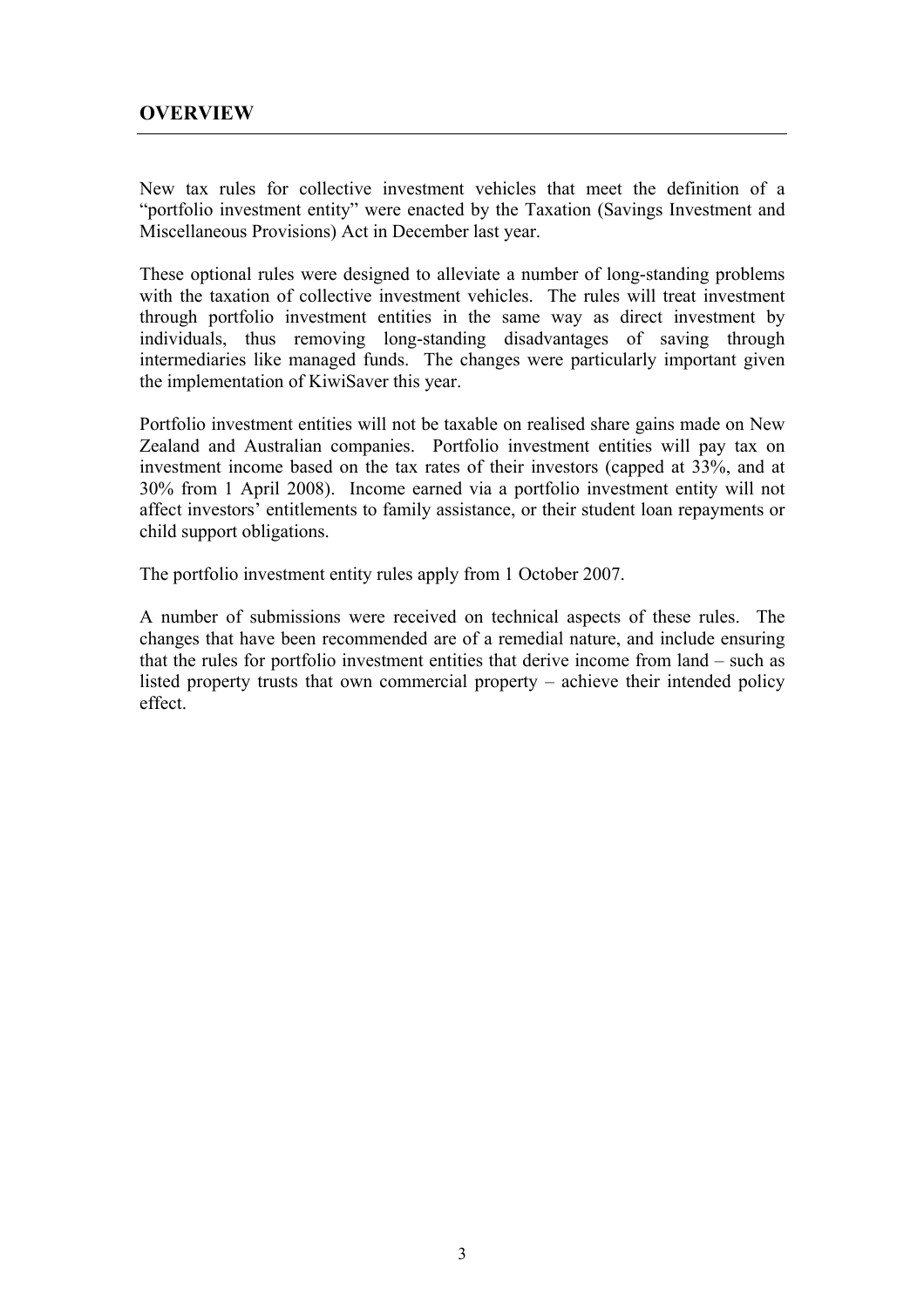## **Issue: Breach of investor requirements**

## **Submission**

*(55 – New Zealand Funds Management Ltd)* 

When a portfolio investment entity breaches the investor requirements, it has until the end of the quarter following the quarter in which the breach occurs to rectify it, before losing its portfolio investment entity status. This safe harbour period should be changed because it is still possible for the portfolio investment entity to be unaware that the requirements have been breached after the time limit for correction.

The qualifying unit trust safe harbour in section HL 6(3) should therefore be available to an entity that is or has been offered to the public under the Securities Act 1978.

Alternatively, the portfolio investment entity should have until the end of the quarter following the quarter in which the breach is discovered to rectify the breach, providing the portfolio investment entity has proper procedures in place to identify any breaches.

#### **Comment**

The main reason that a fund that offers its units to the public under the Securities Act 1978 would not be able to meet the definition of "qualifying unit trust" (and therefore gain the benefit of a safe harbour) is that they would have fewer than 100 investors. A fund with this number of investors should be able to monitor whether any of its investors have more than 20 percent of the fund, and whether there are more than 20 investors. The current rules only require them to monitor this on a quarterly basis. If there is a breach, the entity has up to two quarters to rectify that breach. Officials consider that this provides reasonable opportunity for a fund to comply with the investor requirements.

## **Recommendation**

That the submission be declined.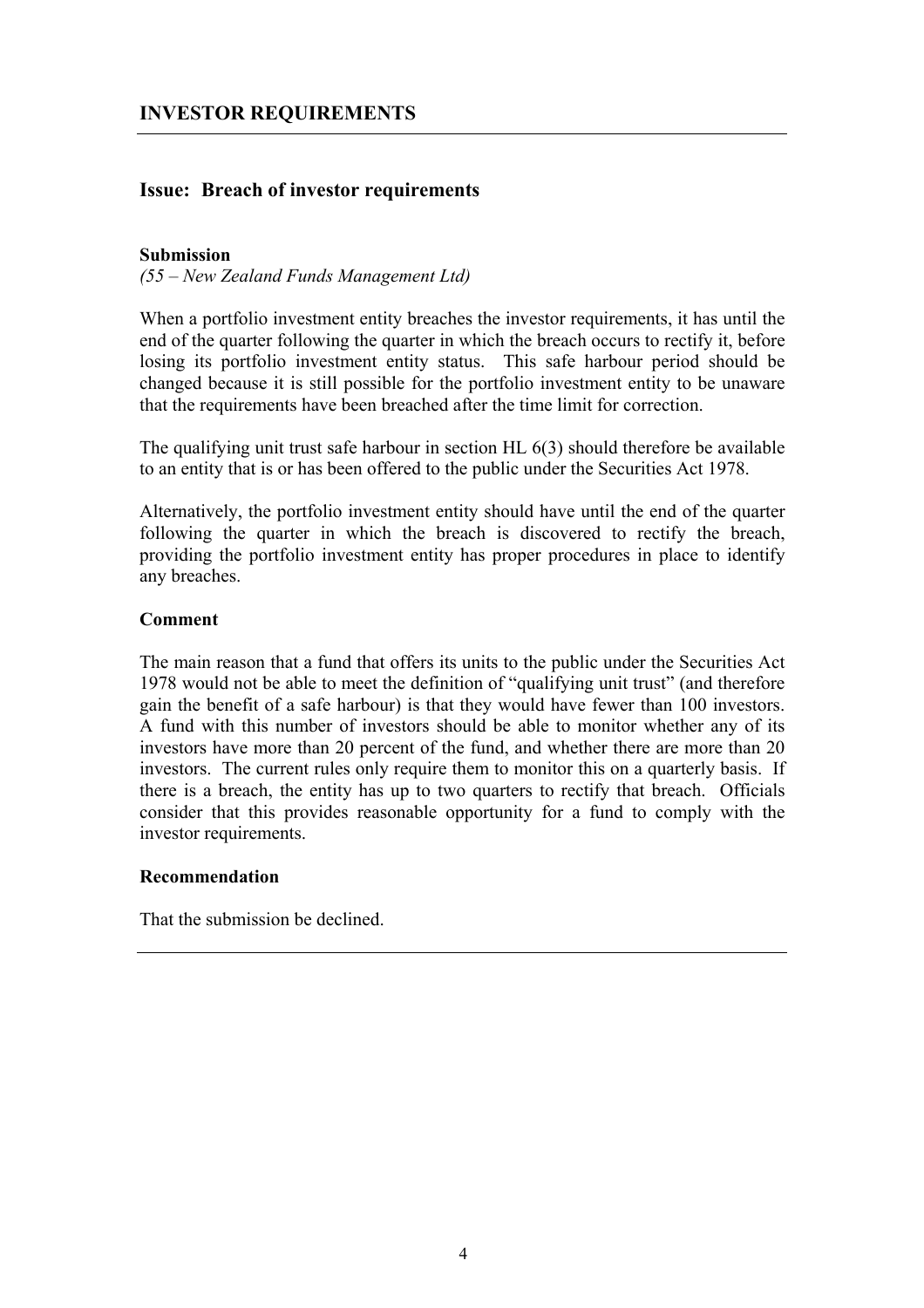## **Issue: Investor requirements for superannuation schemes that are declining in size**

## **Submission**

*(55 – New Zealand Funds Management Ltd)* 

Existing superannuation schemes, approved KiwiSaver schemes or complying superannuation funds should be able to retain their portfolio investment entity status if they breach the investor requirements as a result of a decline in the size of the scheme.

Alternatively, existing superannuation schemes, approved KiwiSaver schemes or complying superannuation funds should be able to retain their portfolio investment entity status if no member (with their associates) holds more than 40 percent of the scheme.

## **Comment**

Officials agree that problems can arise when superannuation funds that were established before introduction of the portfolio investment entity rules decline in size. The problems can arise because the number of fund investors can fall, which can result in the fund falling below the investor requirements. This is a particular problem for existing superannuation funds because their trust deeds may not have sufficient flexibility to reorganise the membership of their funds so that this does not occur.

Superannuation funds that were in existence before the introduction of the Taxation (Savings Investment and Miscellaneous Provisions) Bill 2006 on 17 May 2006 should therefore not be required to meet the investor test, provided that no investor (other than the fund's manager or trustee) can control the investment decisions relating to any of the entity's funds. This would apply only to superannuation funds that, if they were unit trusts, meet or would have once met paragraphs (a) and (c) to (e) of the definition of "qualifying unit trust".

#### **Recommendation**

That the submission be accepted, subject to officials' comments.

## **Issue: Qualifying unit trust safe harbour should apply to portfolio investor class**

## **Submission**

*(Matter raised by officials)* 

The portfolio investment entity rules should be amended so that the exemptions from the investor membership and investor interest size requirements only apply if each "portfolio investor class" of the entity would, if it were a unit trust, meet the requirements of paragraphs (a) and (c) to (e) of the "qualifying unit trust" definition.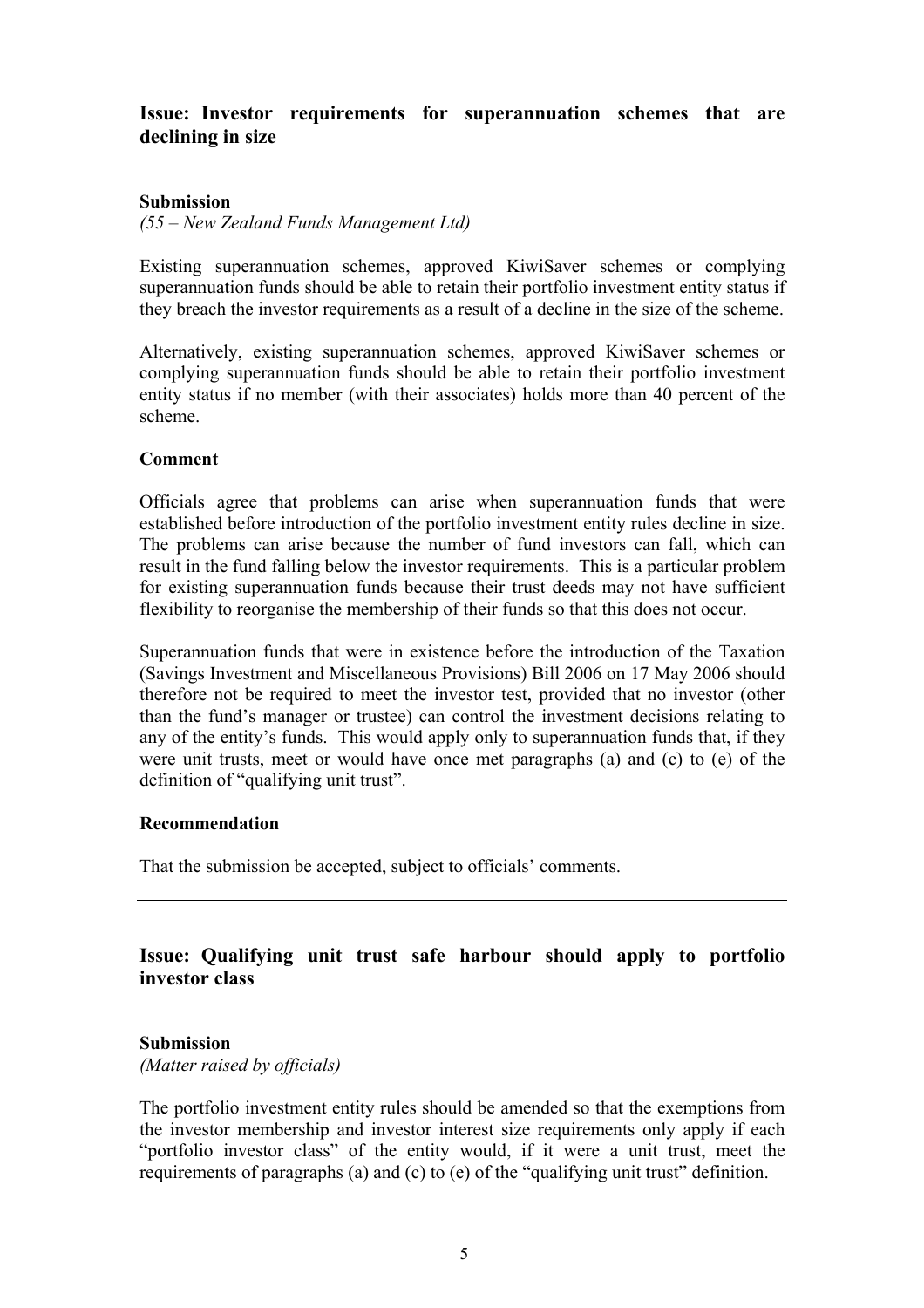## **Comment**

To qualify as a portfolio investment entity, an entity must generally meet the investor membership requirement and the investor interest size requirement. There are exemptions to these requirements if the entity, if it were a unit trust, would meet the requirements of one or more of paragraphs (a) and (c) to (e) of the "qualifying unit trust" definition. These exemptions are designed to provide widely held savings vehicles with more certainty that they will meet the portfolio investment entity eligibility requirements. These exemptions currently apply if the entity can satisfy the qualifying unit trust definition. The problem is that this could result in a portfolio investor class of a qualifying entity gaining portfolio investment entity status even though that particular class is not widely held. This is inconsistent with the policy intent of the rules. Therefore, it is recommended that these exemptions are amended so that each "portfolio investor class", rather than the entity itself, is required to meet paragraphs (a) and (c) to (e) of the definition of "qualifying unit trust" (if the entity were a unit trust).

## **Recommendation**

That the submission be accepted.

**Issue: Definition of "portfolio investor class" to clarify that investors can benefit differently from proceeds of a portfolio investment if difference only due to different tax rates** 

## **Submission**

*(Matter raised by officials)* 

The definition of "portfolio investor class" should be clarified so that investors can benefit differently from the proceeds of a portfolio investment if that difference results only from the application of different portfolio investor rates over the term of the investment.

## **Comment**

For a group of investors to constitute a single "portfolio investor class" each investor must participate equally (in proportion to their percentage holding in the fund) in the underlying investments of the fund. An issue arises in relation to financial arrangements held by the portfolio investment entity that provide investors with capital guarantees. Typically, under these arrangements if investors suffer a capital loss over the investment term the portfolio investment entity exercises the capital guarantee and receives a taxable amount that, after application of investors' portfolio investor rates, is sufficient to compensate each investor for their capital loss.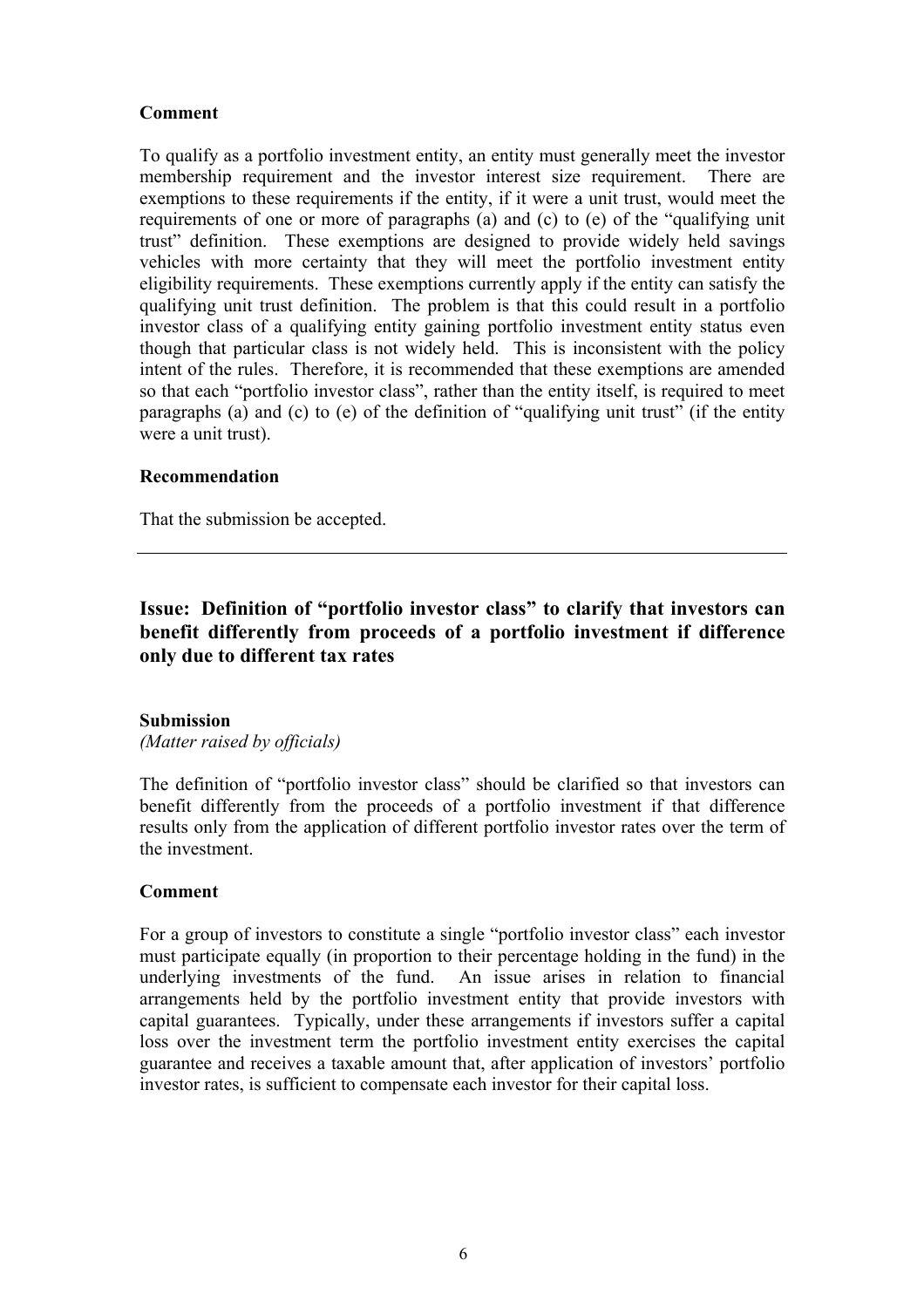As investors can have different portfolio investor rates there is an argument that this results in investors having different interests in a portfolio entity investment, (the capital guarantee being the portfolio entity investment). In many cases, the financial arrangement that provides the capital guarantee would not be a portfolio entity investment as the arrangement would not generally be entered into with the prospect of deriving a positive return. However, it should be put beyond doubt that people who invest in a portfolio investment entity that holds such a capital guarantee will not be prevented from being part of the same portfolio investor class merely because they have different portfolio investor rates. The definition of "portfolio investor class" should therefore be clarified so that investors can benefit differently from the proceeds of a portfolio entity investment if that difference results only from the application of different portfolio investor rates over the term of the investment.

#### **Recommendation**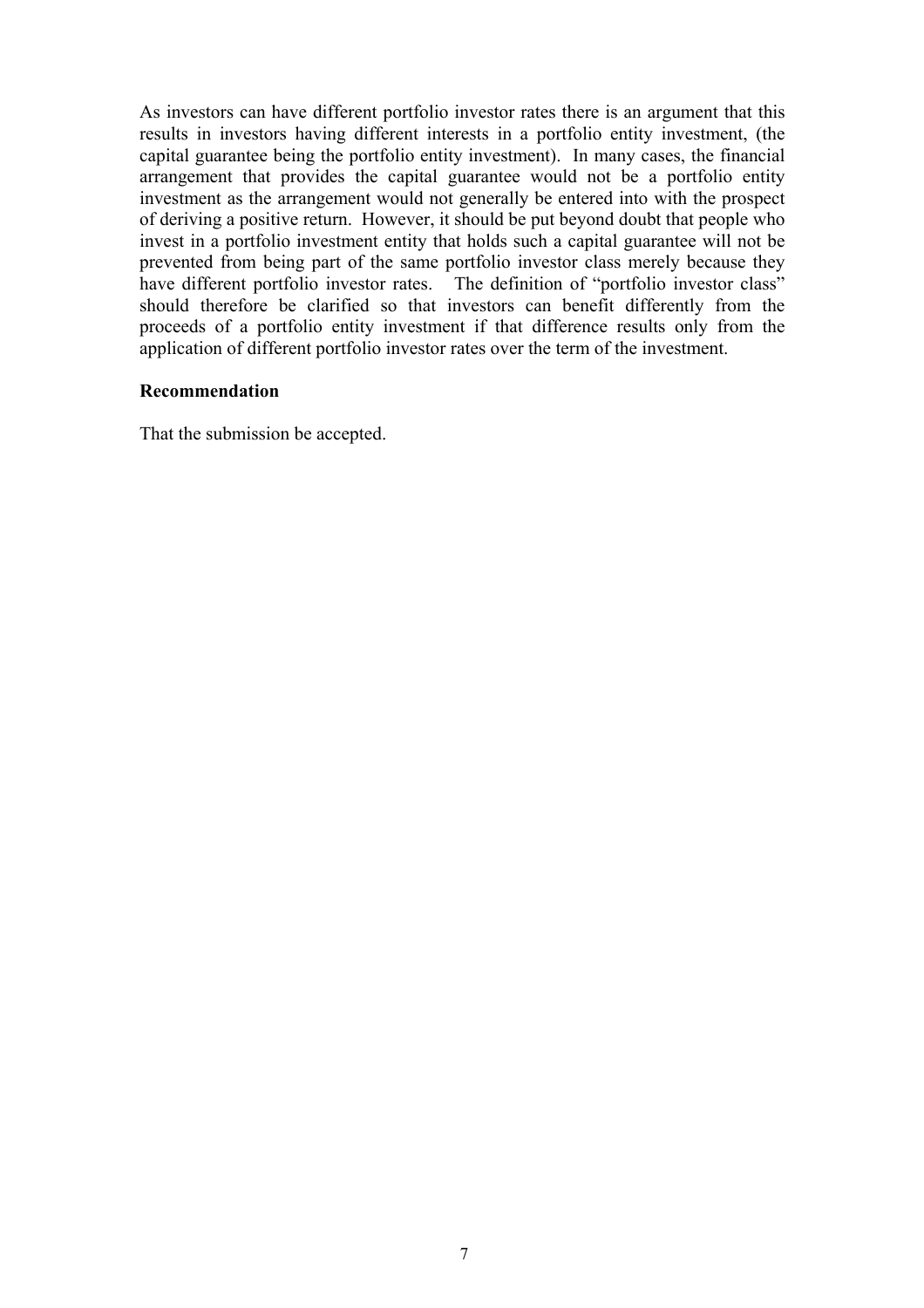## **Issue: Investment type requirements should include land not currently in use**

## **Submission**

*(61 – KPMG, 59 – Property Council of New Zealand)* 

Currently, section HL 10(1)(a) requires that an entity must use or have available to use 90 percent or more by value of the entity's assets in deriving income from owning an interest in land. The section should be amended to ensure that it covers land that is not currently in use, but will be in the future. An example of this is when land is vacant or when property is under construction.

## **Comment**

Officials consider that the concern raised in the submission can be resolved by amending section HL 10(1) to remove the current income derivation wording. Therefore, the investment type requirement would be that 90 percent or more by value of the entity's assets must be qualifying assets.

## **Recommendation**

That the submission be accepted, subject to officials' comments.

## **Issue: Operating expenses for land**

## **Submission**

*(61 – KPMG, 59 – Property Council of New Zealand)* 

In the income type requirement in section HL  $10(2)$ , the word "rent" should be replaced by a reference to payments received in relation to an interest in land. This is so that it includes operating expenses in relation to the land.

## **Comment**

Officials agree that payments from lessees that relate to their interest in land, such as operating expenses, should be covered by section HL 10(2)(b)(iii). Officials do not agree that the word "rent" should be removed, as this provides helpful clarification that payments for licences are not qualifying income for the purposes of section HL  $10(2)(b)(iii)$ .

Officials also consider that section HL 10(2)(iv) should be clarified by referring to proceeds from the disposal of property referred to in section HL 10(1).

## **Recommendation**

That the submission be accepted, subject to officials' comments.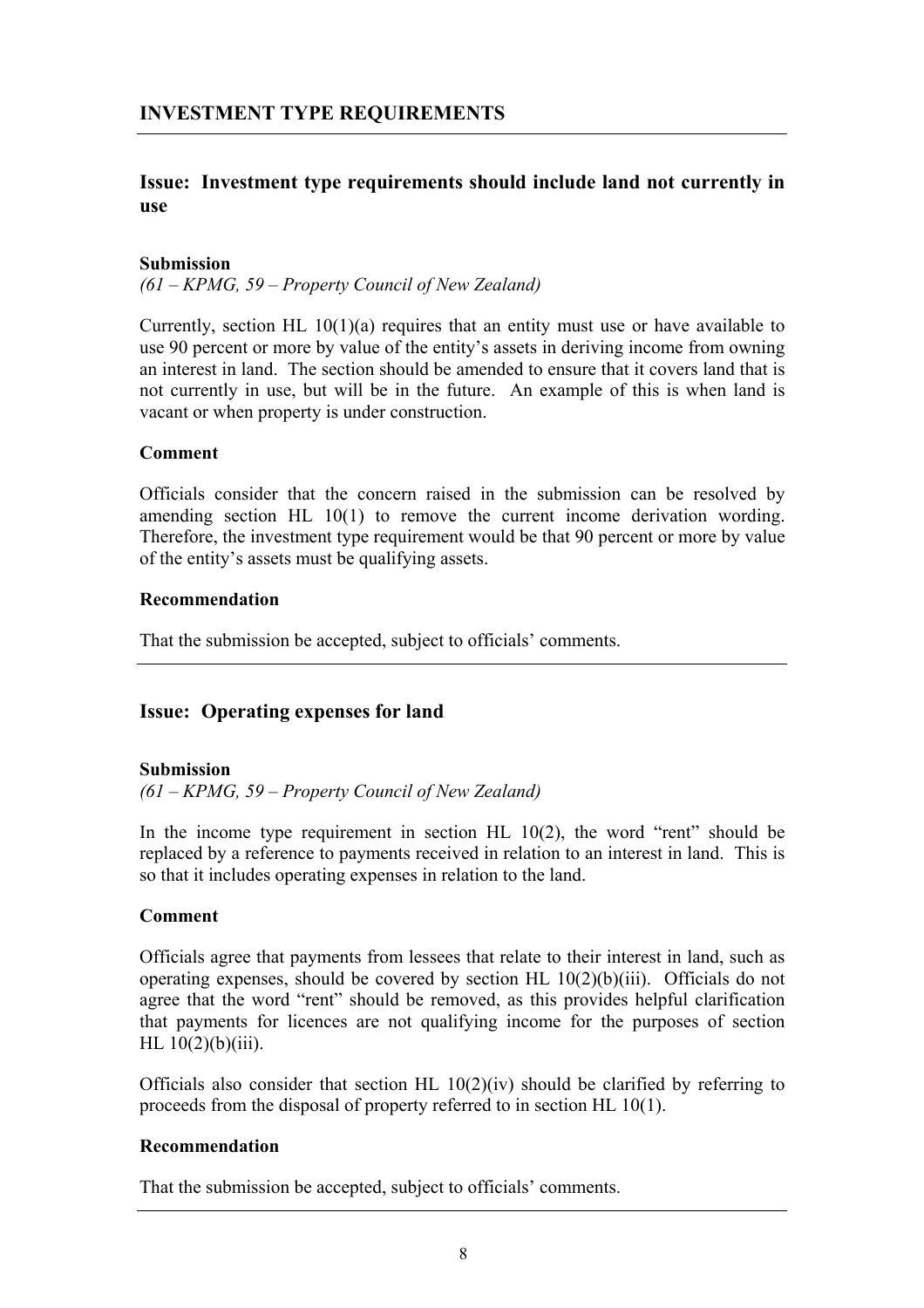## **Issue: Investments in other portfolio investment entities should be taken into account for the entity shareholding investment requirement**

## **Submission**

*(61 – KPMG)* 

The reference in section HL 10(4) to investments in subsection (3) should be clarified to ensure that investments in other portfolio investment entities are taken into account in working out whether the entity shareholding investment requirement (in relation to investments of over 20 percent) is satisfied.

## **Comment**

Officials agree with the submission.

## **Recommendation**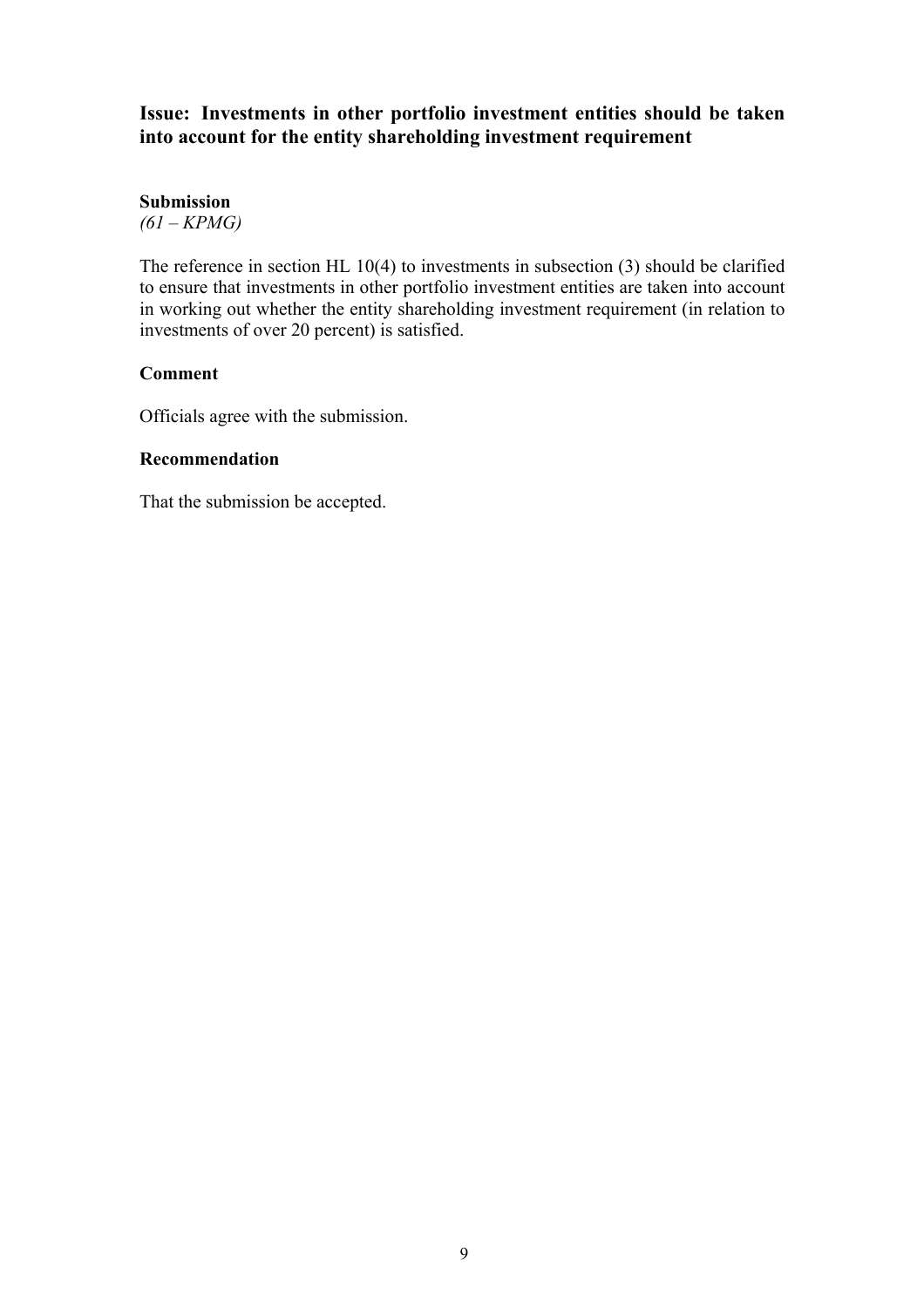## **Issue: Application of foreign investment vehicle definition to trusts**

#### **Submission**

*(59 – Property Council of New Zealand)* 

The test for whether an entity is a foreign investment vehicle should be applied to the level of the trust rather than the trustee.

#### **Comment**

Some types of trusts in a chain of foreign entities investing into New Zealand do not technically come within the "unit trust" definition, and therefore the foreign investment vehicle definition does not apply. This problem would be resolved if the settlor of the trust that does not meet the "unit trust" definition is treated as the investor.

#### **Recommendation**

That the submission be accepted, subject to officials' comments.

## **Issue: Controlled foreign company rules and foreign investment vehicles**

## **Submissions**

*(55 – NZ Funds)* 

Currently, section EX 1(1B) applies only where one of the tests in section EX 1(1) is met. Therefore it could be argued that on a strict application of the provision, it does not apply where more than one of the section EX 1(1) requirements are satisfied. Section EX 1(1B) should be amended to ensure that it applies where one or more of the tests in subsection EX 1(1) are met.

The rules providing for the re-application of the controlled foreign company rules when a foreign company ceases to be a foreign investment vehicle should be clarified.

## **Comment**

Officials agree with the first submission that the application of section EX 1(1B) be clarified.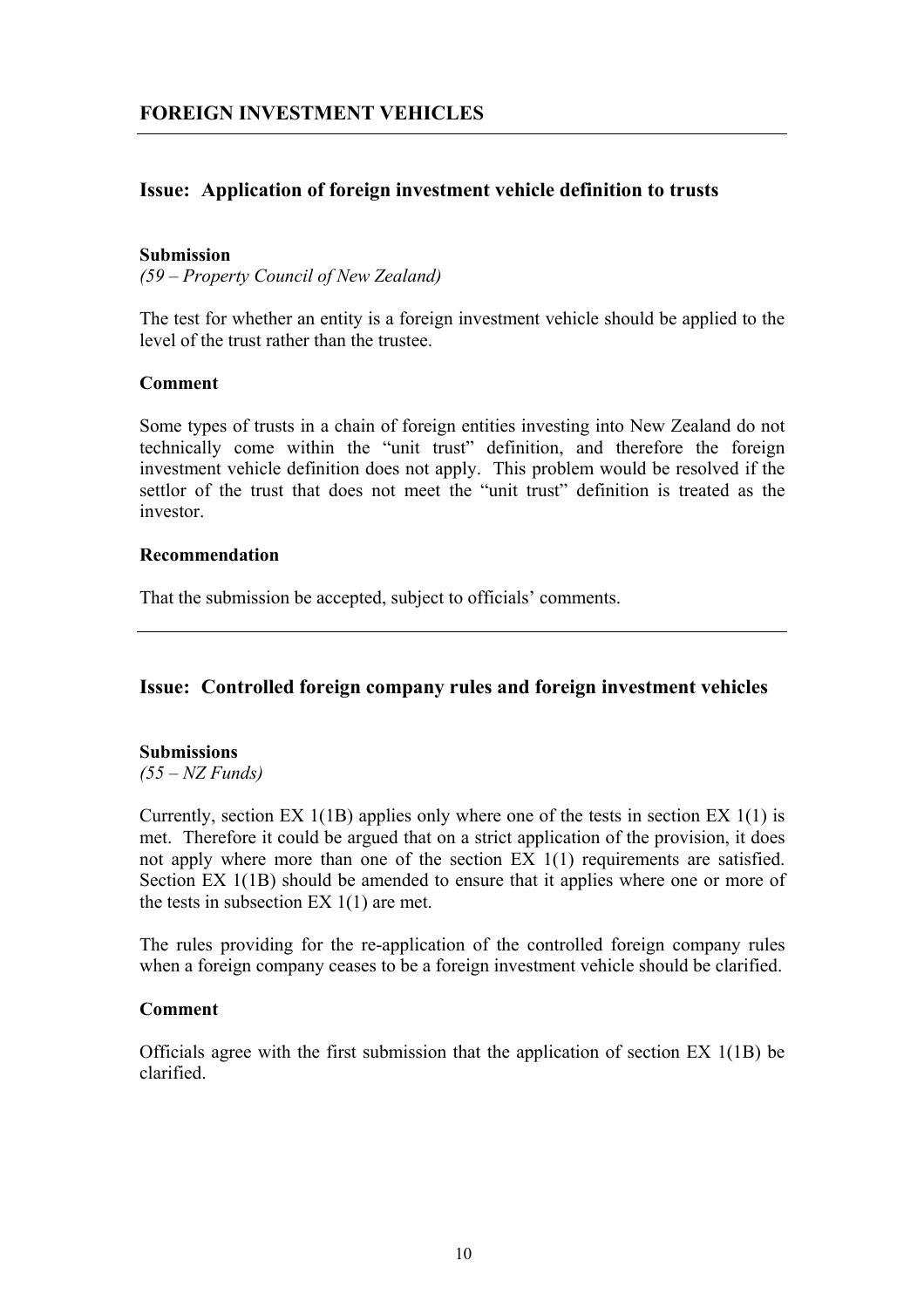Officials do not consider the rules providing what happens when a foreign company ceases to be a foreign investment vehicle need to be clarified. If the foreign company meets any of the controlled foreign company tests in section EX 1(1) at any time in the foreign company's accounting period and the foreign company is not a foreign investment vehicle at that time, then the company is treated as a controlled foreign company for the whole of the accounting period.

## **Recommendation**

That the submission ensuring that section EX 1(1B) applies when one or more of the tests in section EX 1(1) are met be accepted.

That the submission requesting clarification of the rules on what happens when a foreign company ceases to be a foreign investment vehicle be declined.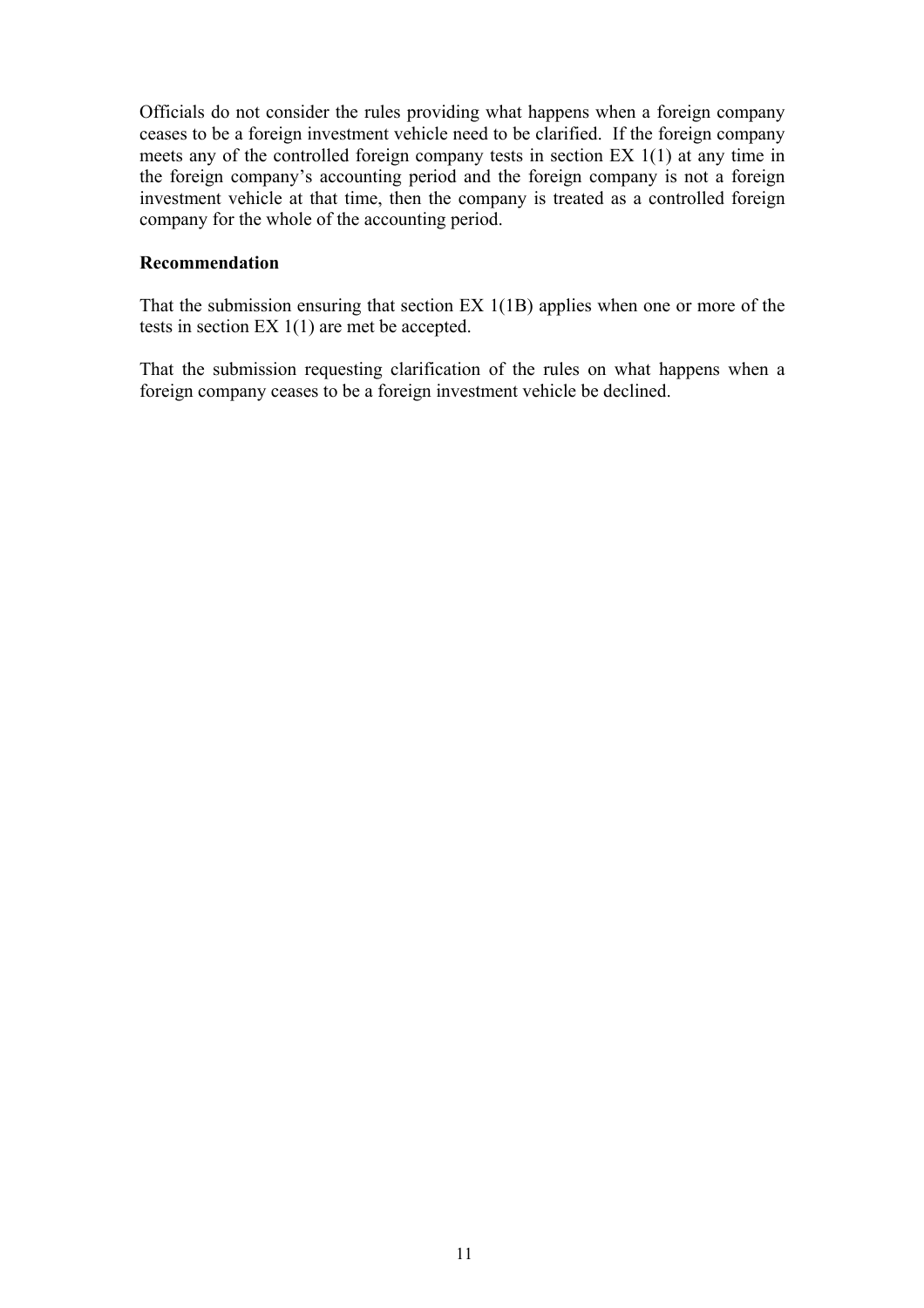## **Issue: The qualifying unit trust requirement should be removed for portfolio listed companies**

## **Submission**

*(74D – Deloitte)* 

Currently, under section HL 11B, an unlisted company must meet the requirements of paragraph (a) of the definition of "qualifying unit trust" in order to be treated as a portfolio listed company.

This requirement should be replaced with a requirement that the company has at least 100 shareholders.

#### **Comment**

Officials agree with the submission, as the replacement requirement would ensure that the unlisted company is widely held.

## **Recommendation**

That the submission be accepted.

## **Issue: Taxation of trustee income**

#### **Submission**

*(59 – Property Council of New Zealand)* 

Trustees in portfolio listed companies should be taxed at 30%.

#### **Comment**

The policy underlying the portfolio investment entity rules is that the maximum tax rate on any investor in a portfolio investment entity should be 30% from 1 April 2008. Currently, section CX 44D(3)(b) can result in a trustee investor in a portfolio listed company being taxed at 33% on their imputed income from the portfolio listed company. Officials agree that this treatment is not consistent with the policy intent, and therefore recommend that New Zealand-resident trustee investors in portfolio listed companies should be treated the same as individual New Zealand-resident investors in respect of imputed income from portfolio listed companies.

## **Recommendation**

That the submission be accepted, subject to officials' comments.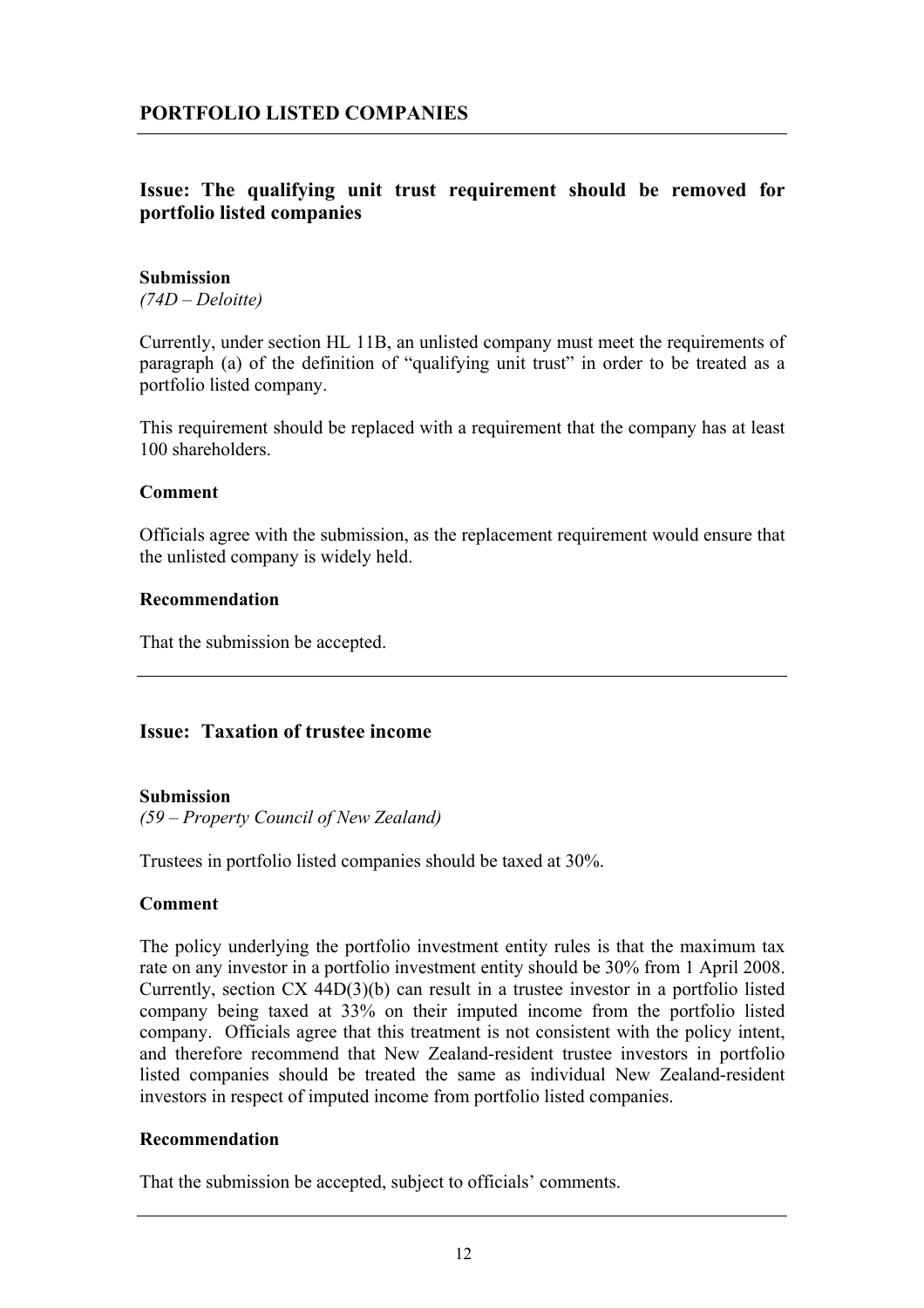## **PORTFOLIO LAND COMPANY SHOULD BE SUBJECT TO THE INCOME TYPE REQUIREMENT**

## **Submission**

*(Matter raised by officials)* 

The income type requirement in section HL 10(2) should apply to a portfolio land company.

## **Comment**

Portfolio investment entities can own and lease land and buildings to active businesses as long as they are not themselves active businesses. Examples of nonactive businesses are listed property trusts that own commercial property.

The income type requirement in section HL 10(2) provides that the majority of the entity's income must be passive income, such as dividends, interest and rent.

Currently, this requirement does not apply to a portfolio land company, which is a subsidiary of a portfolio investment entity. This is contrary to the policy intent of the rules. Officials recommend that this should be corrected.

## **Recommendation**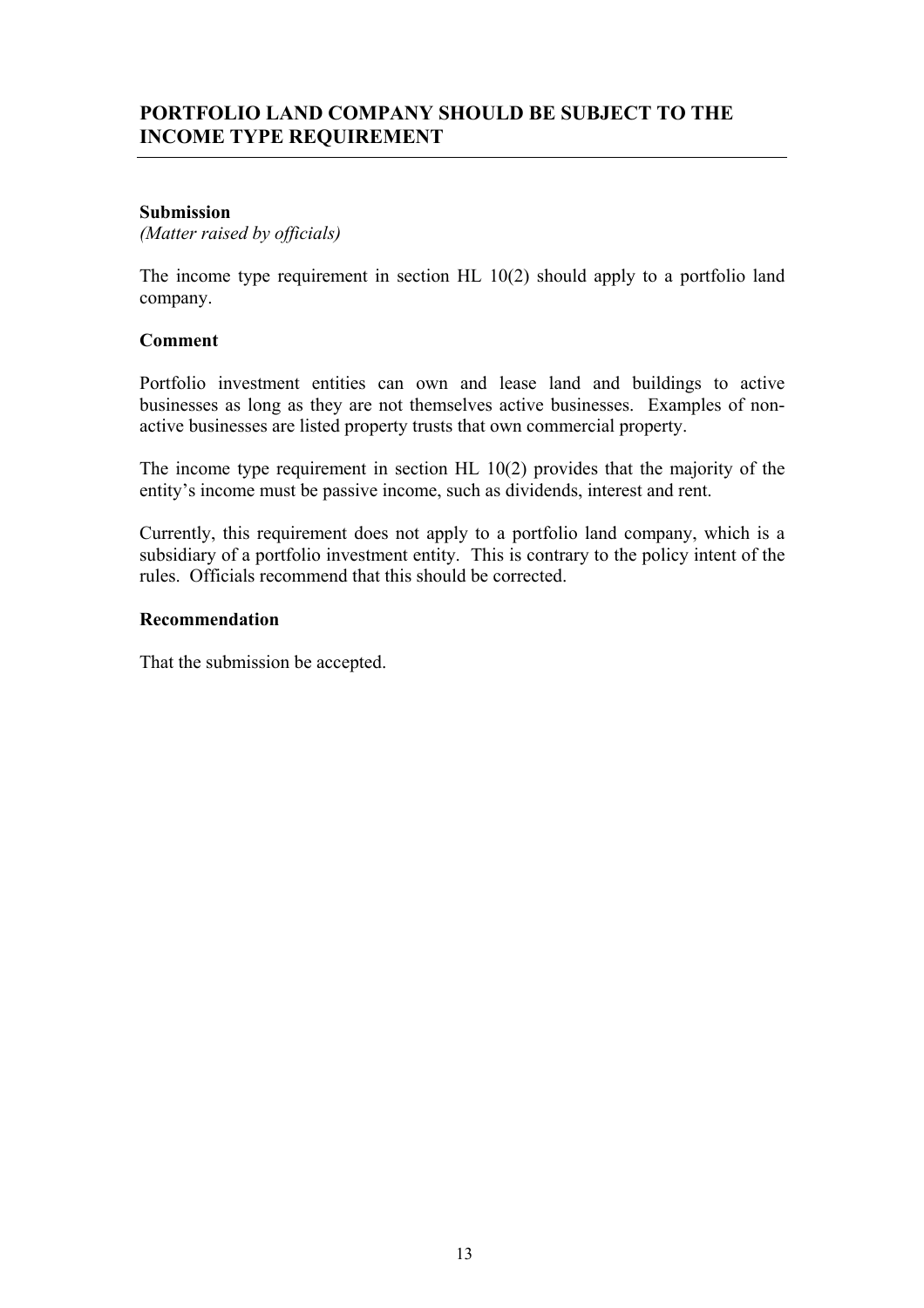## **Issue: Transfer of unvested contributions if vesting schedule is longer than five years**

## **Submission**

*(23 – Investment Savings and Insurance Association of New Zealand Inc, 54 – ASB)* 

If a member transfers to a master scheme or new provider, the new superannuation fund should be able to apply the member's prescribed investor rate to unvested employer contributions regardless of the length of the vesting period.

#### **Comment**

Officials consider that transfers from a superannuation scheme that existed before 17 May 2006 to a new superannuation scheme, and where there is no change in substance to the benefits a member will receive from unvested contributions, should continue to be treated as if the transfer had not occurred. This means that income relating to the unvested contributions will continue to be taxed at the portfolio investor's rate.

## **Recommendation**

That the submission be accepted, subject to officials' comments.

## **Issue: Fund withdrawal tax for non-KiwiSaver superannuation funds becoming portfolio investment entities**

#### **Submission**

*(23 – Investment Savings and Insurance Association of New Zealand Inc)* 

The timing of the fund withdrawal tax (FWT) when employer-contributed funds are withdrawn from a superannuation fund that is a portfolio investment entity is misaligned.

Fund withdrawal tax is imposed in the tax year after the year of withdrawal. However, if a superannuation fund is a portfolio investment entity, tax is payable within one month of the end of the month in which the portfolio investor exit-period occurs.

To remedy this misalignment, FWT should be abolished, or the superannuation fund should be able to pay FWT at the same time as tax on partial or full withdrawals by portfolio investors.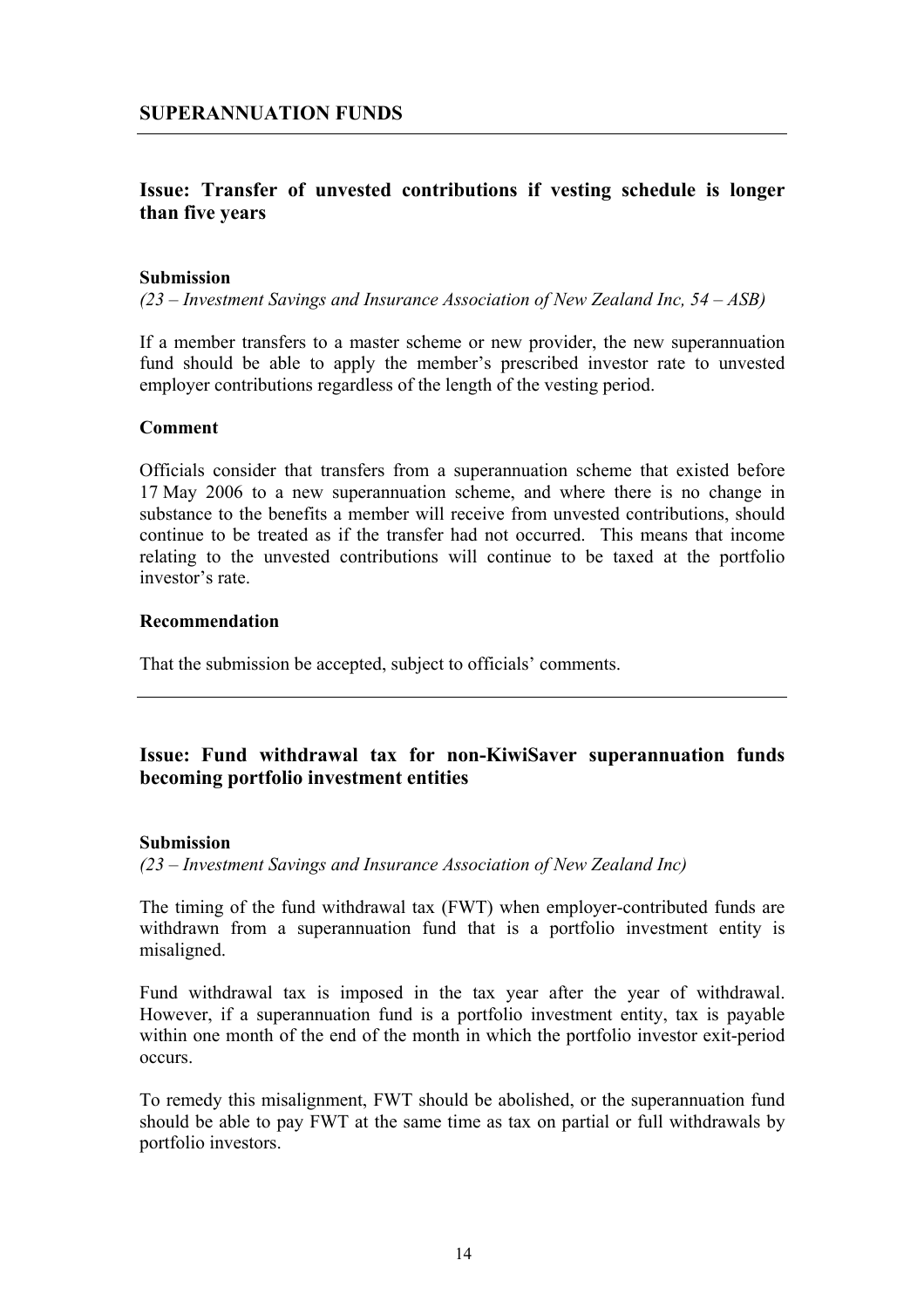## **Comment**

Officials consider that FWT obligations are quite separate from portfolio investment entity tax obligations. Therefore it would be incorrect to abolish FWT as a consequence of the portfolio investment entity tax rules.

Aligning the payment of FWT with the payment of tax on full or partial withdrawals by investors would be legislatively complicated to achieve. Also, the systems of some portfolio investment entities may not be sufficiently developed to cater for this. Officials therefore do not support such alignment of payment dates.

## **Recommendation**

That the submission be declined.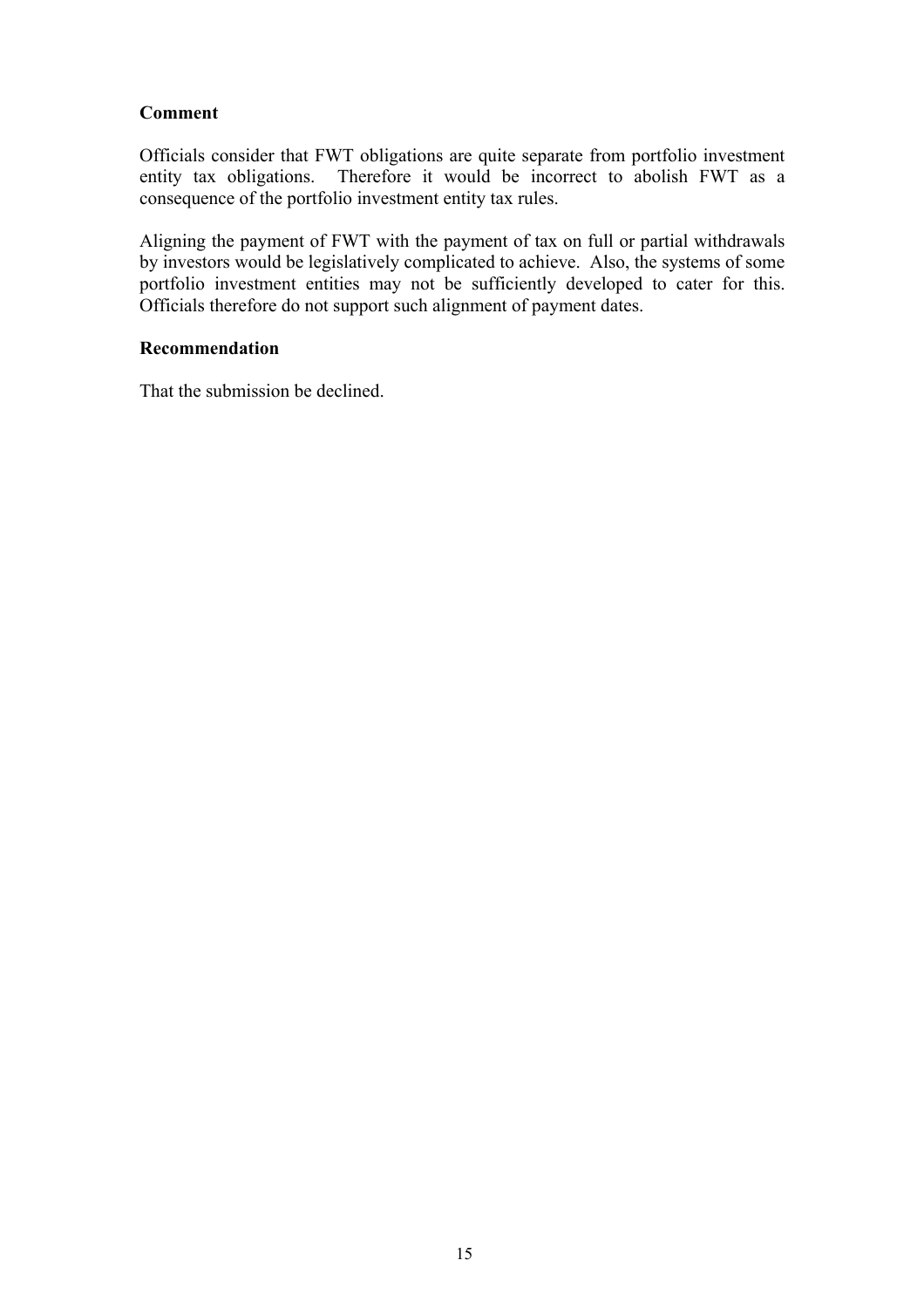## **Issue: Unit pricing for material timing differences**

## **Submission**

*(24 – AMP Financial Services and AMP Capital Investors)* 

Unlisted property trusts that are portfolio tax rate entities often include certain material timing differences in their unit pricing. These material timing differences include depreciation of property held on capital account and revaluations of property held on revenue account. Section EG 3, as currently drafted, suggests that these items be taxed at the time they are factored into unit pricing. However, these should not be taxed until they are realised.

## **Comment**

Officials and AMP have discussed the problem and agree that it is largely an accounting concern, for which a legislative solution is inappropriate.

## **Recommendation**

That the submission be noted.

## **Issue: Zero-rated investor deduction in section DB 43B should refer to the portfolio tax rate entity's tax year**

## **Submission**

*(61 – KPMG)* 

Section DB  $43B(2)(a)$  currently states that a zero-rated portfolio investor has a deduction for an amount of portfolio investor allocated loss from a quarterly tax paying portfolio tax rate entity if "the investor's income year includes the end of the portfolio calculation period". This should refer to the portfolio tax rate entity's tax year, rather than portfolio calculation period.

## **Comment**

Officials agree with the submission. Section DB 43B(2) would therefore provide that an investor has a deduction for the amount of portfolio investor allocated loss in the investor's income year that includes the end of the portfolio tax rate entity's income year.

#### **Recommendation**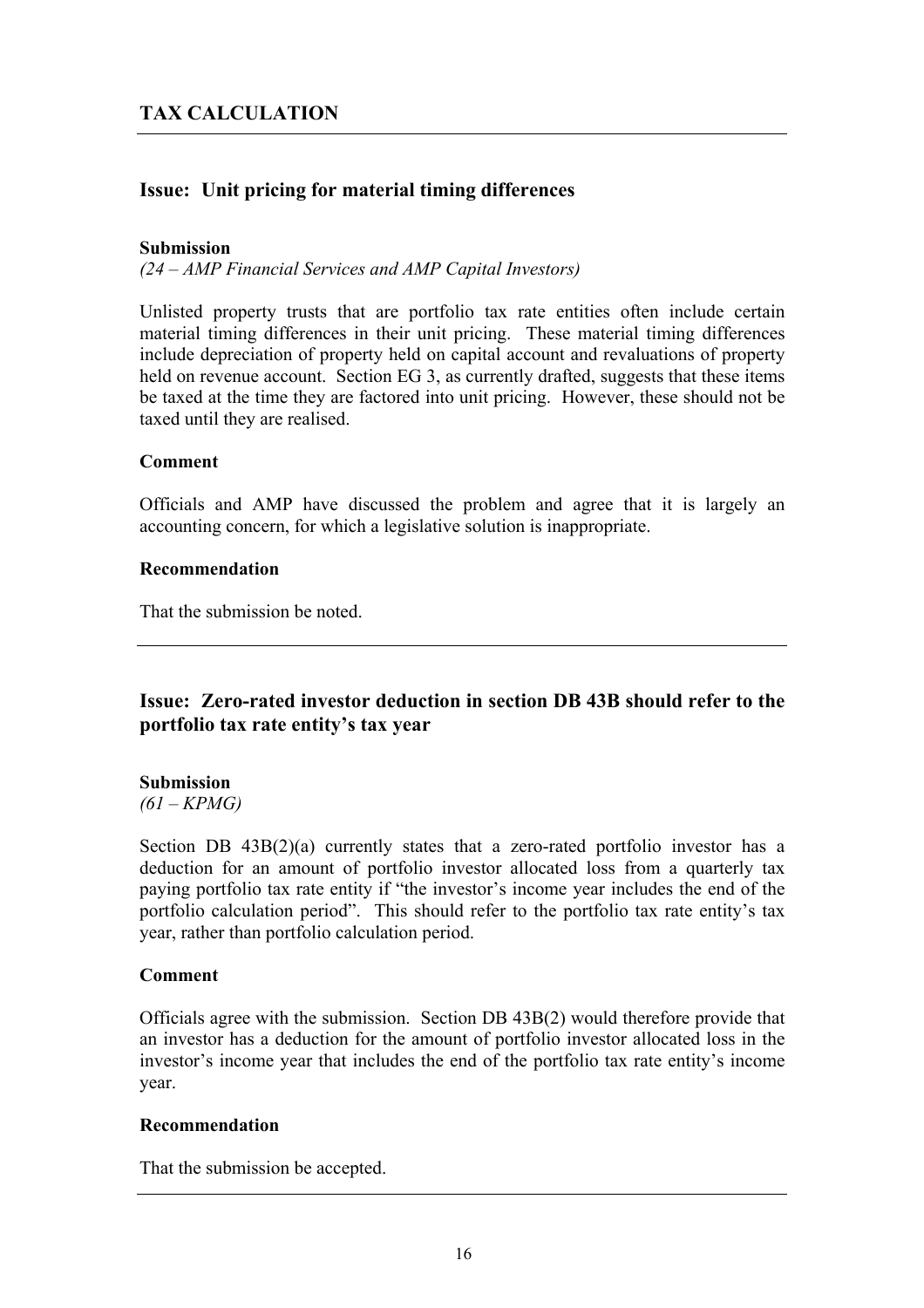## **Issue: Definition of "portfolio investor rate"**

## **Submissions**

*(17 – Mercer Human Resource Consulting, 23 – Investment Savings and Insurance Association of New Zealand Inc, 61 – KPMG)* 

The definition of "portfolio investor rate" in section OB 1 should ensure that portfolio investment entities are not required to retrospectively apply changes of tax rates advised to them by portfolio investment entity members. To achieve this, the word "period" in para (b)(iii) of the definition of "portfolio investor rate" should be replaced with a reference to "portfolio allocation period". *(Mercer Human Resource Consulting)*

The legislation should be amended to clarify that if an investor changes their portfolio investor rate at any time during the year, the new portfolio investor rate will apply to any amount for which the tax liability has not already been calculated. *(Investment Savings and Insurance Association of New Zealand Inc)* 

The definition of "portfolio investor rate" should make it clear what the term "calculated" in subparagraph (iii) means for the purposes of the definition. *(KPMG)* 

## **Comment**

The intention of the legislation is that the reference to "period" should be a reference to "portfolio allocation period". This amendment would resolve the concerns of Mercer Human Resource Consulting and the Investment Savings and Insurance **Association** 

Officials do not consider it is necessary to clarify what "calculated" means in the section OB 1 definition of "portfolio investor rate". It is clear from the context that "calculated" refers to calculation events such as year-end calculations, portfolio exit period calculations and calculations under section HL 23B. Therefore, if there has been no calculation event, a portfolio investment entity can apply the most recently notified rate for each day in the calculation period.

## **Recommendation**

That the Mercer Human Resource Consulting and the Investment Savings and Insurance Association submissions be accepted.

That the KPMG submission be noted.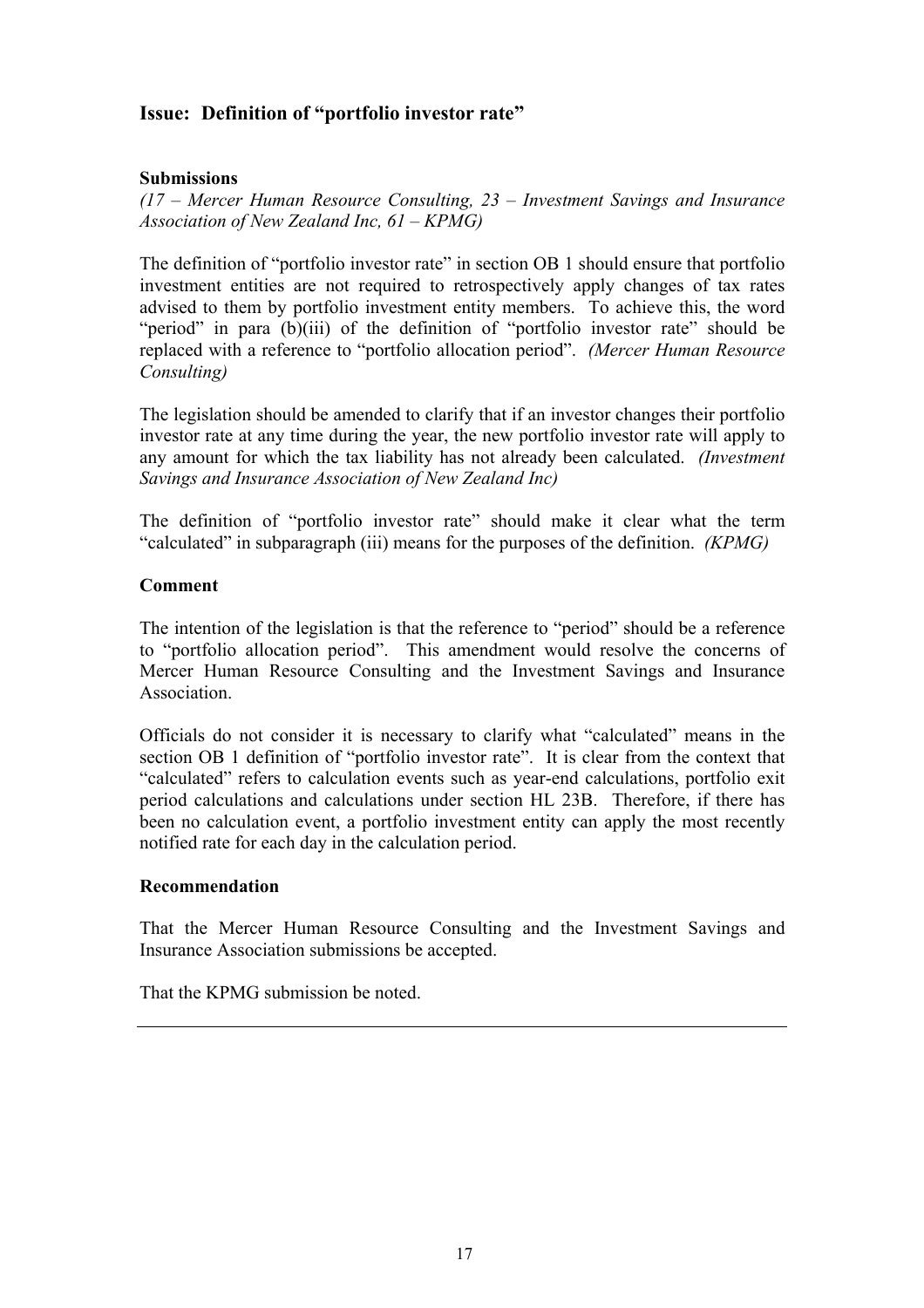## **Issue: Charities investing in portfolio investment entities should be taxed at their marginal rates**

## **Submission**

*(58 – Trustee Corporations Association)* 

Charities should get a rebate of imputation credits to ensure that they are taxed at their correct marginal rate.

## **Comment**

The portfolio investment entity rules maintain the current position that imputation credits are not refundable to charitable investors. The question of whether imputation credits should be refunded is being considered in a separate review. Whether the benefit of imputation credits should be provided to charitable investors under the portfolio investment entity rules should be considered as part of this review.

## **Recommendation**

That the submission be noted.

## **Issue: Option to not use excess foreign tax credits from one portfolio investor class to offset tax from other portfolio investor classes**

## **Submission**

*(Matter raised by officials)* 

The rules should be amended so that it is clear that portfolio investment entities and portfolio investor proxies have the option of not using excess foreign tax credits from one portfolio investor class to offset tax from other portfolio investor classes.

## **Comment**

The intention of the rules is that portfolio tax rate entities and portfolio investor proxies should be allowed, but not required, to use excess foreign tax credits received for an investor from one portfolio investor class against the tax liability of that investor from other portfolio investor classes. This flexible approach is appropriate as the sophistication of systems will vary across providers. Currently it is not clear whether section HL 27 provides portfolio tax rate entities and portfolio investor proxies with the option of not using excess foreign tax credits from one portfolio investor class to offset tax from other portfolio investor classes. Section HL 27 should therefore be clarified to provide this flexibility.

## **Recommendation**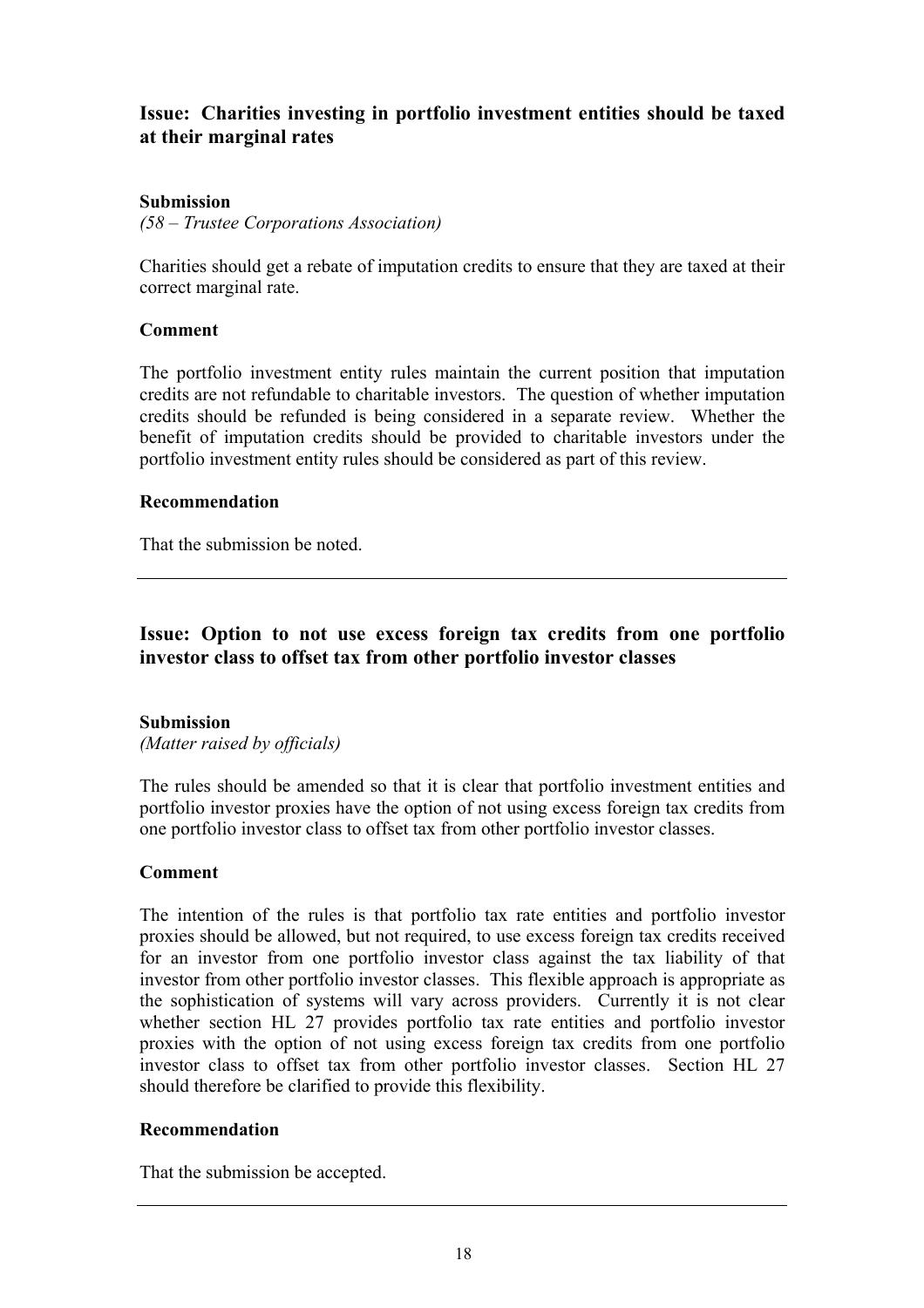## **Issue: Foreign tax credits**

## **Submissions**

*(74C – Deloitte, 61 – KPMG, 58 – Trustee Corporations Association, 54 – ASB)* 

A portfolio investor proxy's foreign tax credits are restricted to the lesser of the allocated credits or the maximum tax liability on the allocated income. The foreign tax credits available to a portfolio investor proxy should not be restricted. *(Deloitte, Trustee Corporations Association)*

It is unclear whether there is a restriction on portfolio investor proxies transferring foreign tax credits. Section HL 27 should be amended accordingly. *(KPMG)*

The legislation should clarify that a custodian investing into several different portfolio investment entities on behalf of an investor can group income, losses and tax credits in relation to those investments. *(ASB)*

## **Comment**

It is fairly common for people to hold a portfolio of investments via a custodian. These are often referred to as "wrap accounts" and provide investors with the same benefits of direct ownership of the underlying investments. In addition, the custodian will often provide a range of investment services including, in some cases, the deduction of resident withholding tax (RWT) on dividends and interest.

The portfolio of investments that the custodian holds for the investor is likely to include interests in managed funds. The portfolio investment entity rules have been designed so that a custodian (referred to in the legislation as a "portfolio investor proxy") can calculate tax on behalf of its investors when someone invests through a custodian into an underlying portfolio investment entity. This makes sense because the custodian is likely to be deducting RWT for the investor on the investor's nonportfolio investment entity investments.

The rules achieve this treatment by the portfolio investment entity applying a zero percent tax rate to the PIE income earned on behalf of the portfolio investor proxy, with the PIE income flowing through to the portfolio investor proxy. The portfolio investor proxy is then required to calculate and deduct tax on that income as if the portfolio investor proxy were a portfolio investment entity. Broadly, this means that the portfolio investor proxy can treat the person's separate investments in underlying PIEs as if they were a single investment in an underlying PIE. The person's separate investments in underlying PIEs, from the perspective of the portfolio investor proxy, are treated as separate portfolio investor classes in the same PIE. This approach allows the rules relating to investor exit, use of tax credits and losses to work appropriately.

However, as the submissions point out, the tax credit rules in section HL 27 should be amended so that portfolio investor proxies can use the full amount of foreign tax credits received from portfolio investment entity investments to offset tax on PIE income. This would align the foreign tax credit rules that apply to portfolio investor proxies investing in portfolio investment entities with those applying to portfolio tax rate entity PIEs that invest in other PIEs.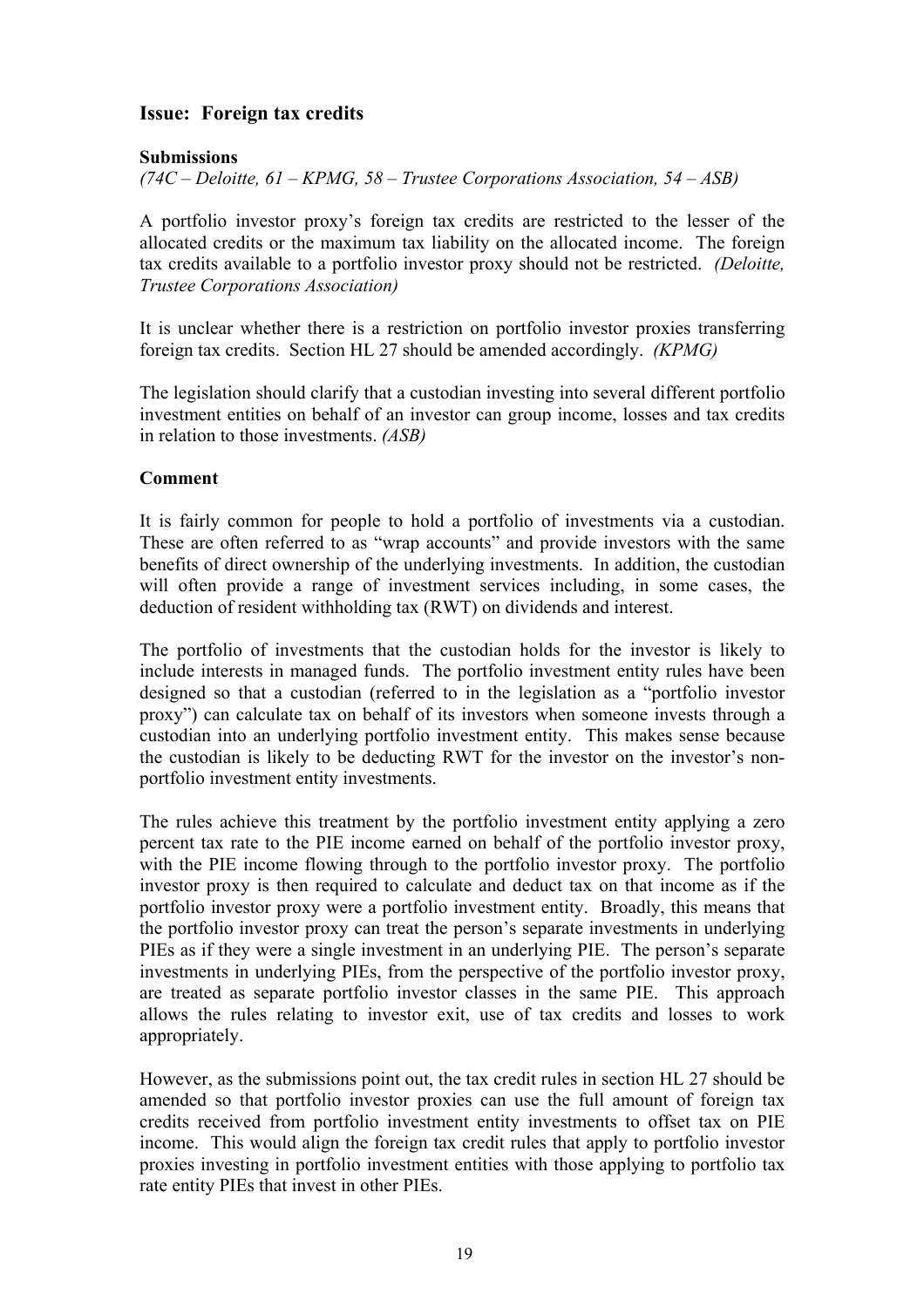## **Recommendation**

That the submissions be accepted, subject to officials' comments.

## **Issue: Portfolio investor proxies should be able to satisfy PIE tax on behalf of investors by directly accessing cash accounts**

## **Submission**

*(Matter raised by officials)* 

A portfolio investor proxy should be allowed to satisfy portfolio investment entity tax on behalf of its investors by directly accessing cash accounts that the investor holds with the portfolio investor proxy.

#### **Comment**

Under the rules, portfolio tax rate entities will generally pay tax on behalf of investors by reducing investors' interests in the portfolio investment entity. In contrast, some portfolio investor proxies have been structured to pay portfolio investment entity tax on behalf of investors by directly accessing the cash accounts that investors hold with the portfolio investor proxy. There is no policy reason why a portfolio investor proxy should not be able to satisfy portfolio investment entity tax on behalf of their investors in this way and the PIE rules should be amended to explicitly provide for this option.

#### **Recommendation**

That the submission be accepted.

## **Issue: Portfolio investor rate that is lower than the prescribed investor rate**

#### **Submission**

*(Matter raised by officials)* 

Portfolio investor allocated income should continue to be excluded income to the investor if the investor provides to the portfolio investment entity a portfolio investor rate that is lower than their prescribed investor rate and the portfolio investment entity has not subjected that income to a final tax calculation.

## **Comment**

Currently section CX 44D can be interpreted so that the portfolio investor allocated income of an investor for the year is not excluded income if the investor has provided the portfolio investment entity at the start of the year with a portfolio investor rate that is lower than their prescribed investor rate. This could result in portfolio investor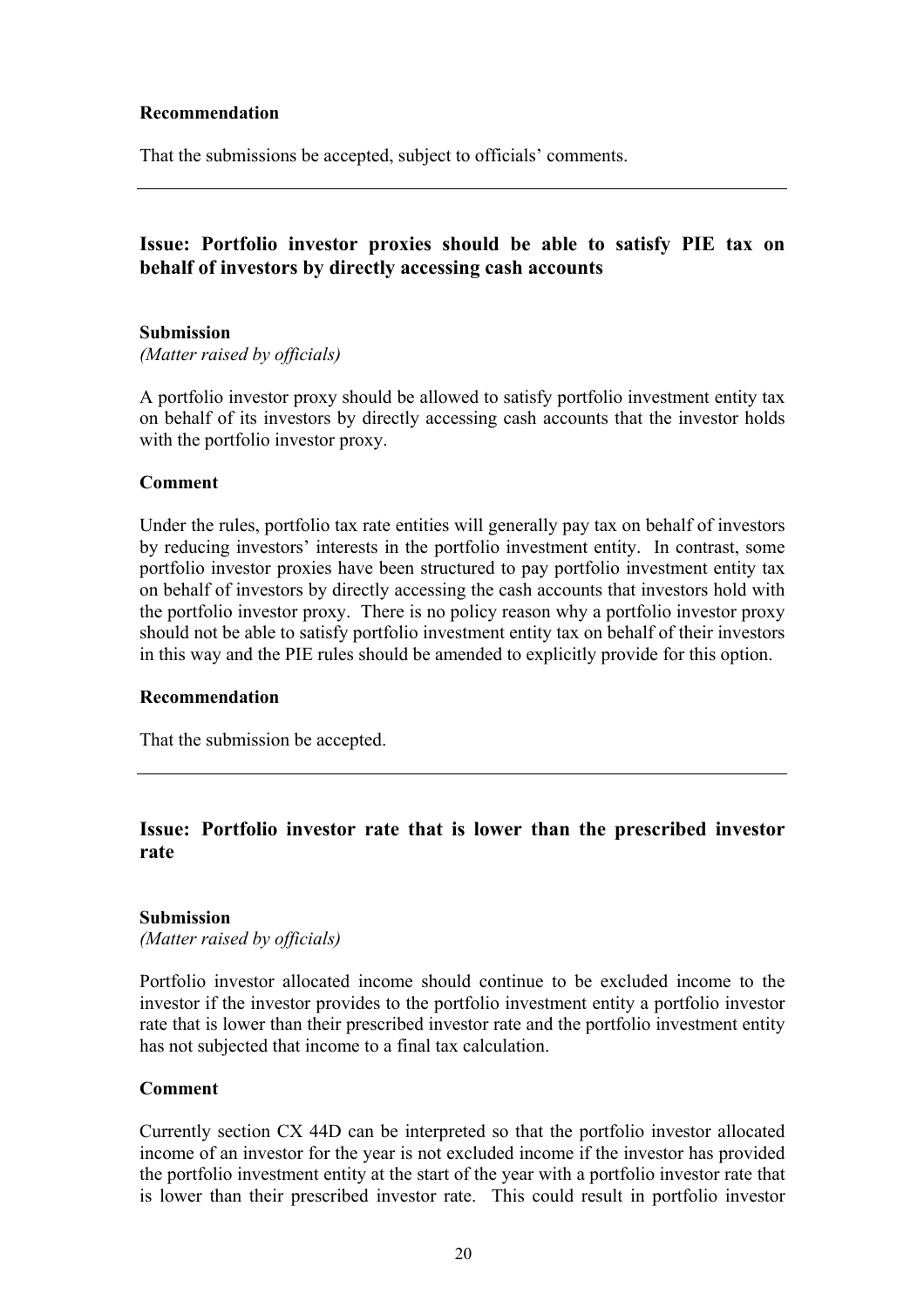allocated income being taxed to investors even if the investor provides their correct rate before the portfolio investment entity performs a final tax calculation for the investor. Therefore, section CX 44D should be amended so that portfolio investor allocated income remains excluded income for a year and the PIE applies the investor's correct rate when performing a final tax calculation.

## **Recommendation**

That the submission be accepted.

## **Issue: Administration and management fees**

## **Submission**

*(54 – ASB)* 

Investors should be able to elect to either deduct administration and management fees charged by a portfolio investor proxy for managing an investor's investment portfolio against the portfolio investor proxy income in the portfolio investor proxy tax computations, or deduct the administration and management fees charged by a portfolio investor proxy in their individual tax returns.

## **Comment**

Officials consider that the current legislation provides that administration and management fees that investors incur for investments through a custodian are allocated to:

- the investor directly when the investment through the custodian is not portfolio investment entity-related; and
- the portfolio investor proxy (which is treated as a portfolio investment entity) when the investment is portfolio investment entity-related.

## **Recommendation**

That the submission be noted.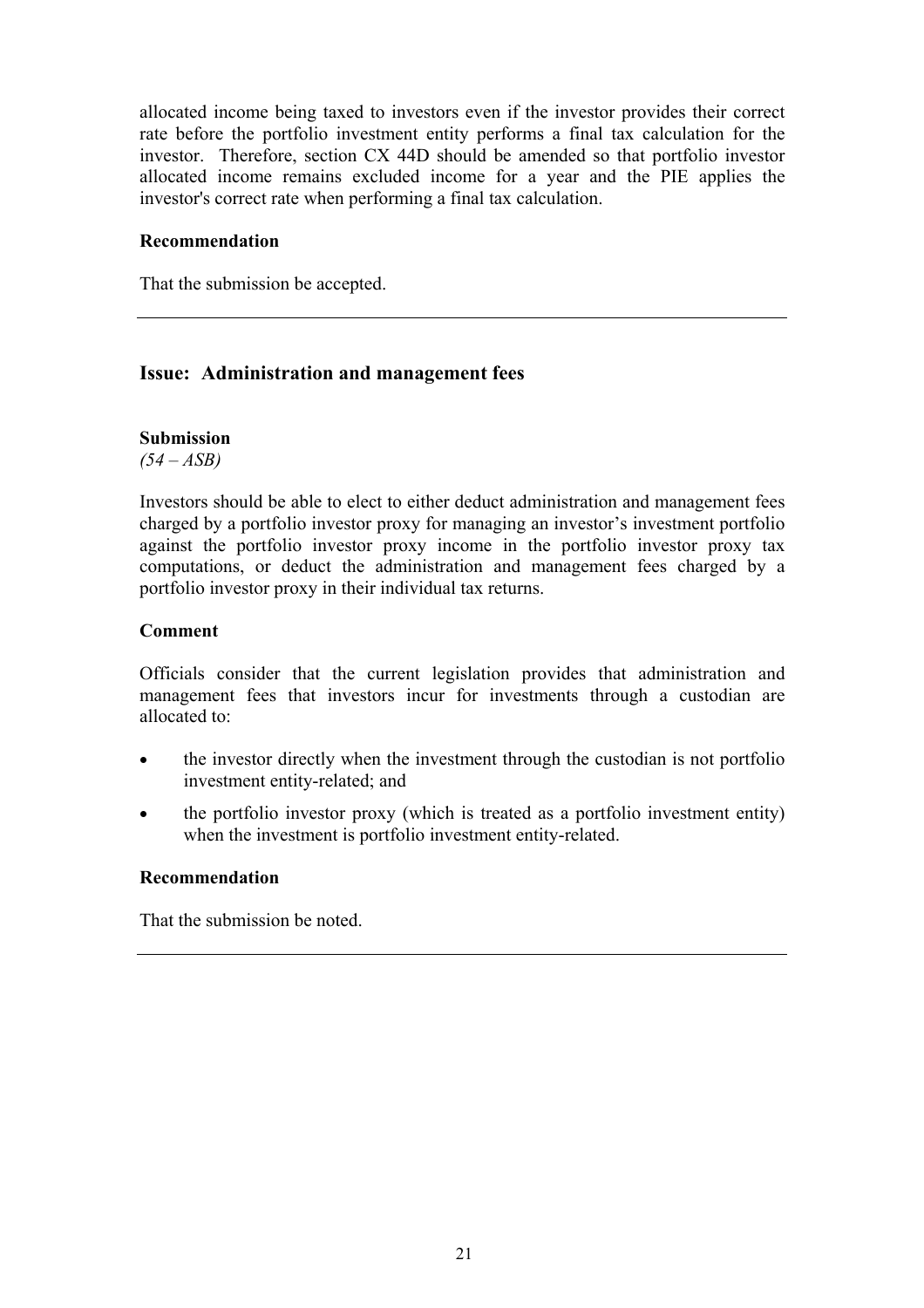## **Issue: Timing of receipt of tax credits**

## **Submission**

*(61 – KPMG)* 

The same timing rules should apply to receipt of credits for both zero-rated investors and exiting investors.

## **Comment**

Officials agree with the submission. The credits should be treated as being received in the investor's income year that includes the end of the portfolio investment entity's income year.

## **Recommendation**

That the submission be accepted.

## **Issue: Allocation of credits by portfolio tax rate entities**

#### **Submission**

*(Matter raised by officials)* 

It should be clarified that section EG 3 allocates tax credits to the same period as the income to which the credits relate. (Section EG 3 allows PIEs to recognise amounts for tax purposes at the same time they recognise those amounts for unit pricing and financial reporting purposes.)

## **Comment**

This amendment is consistent with the current section EG 3.

## **Recommendation**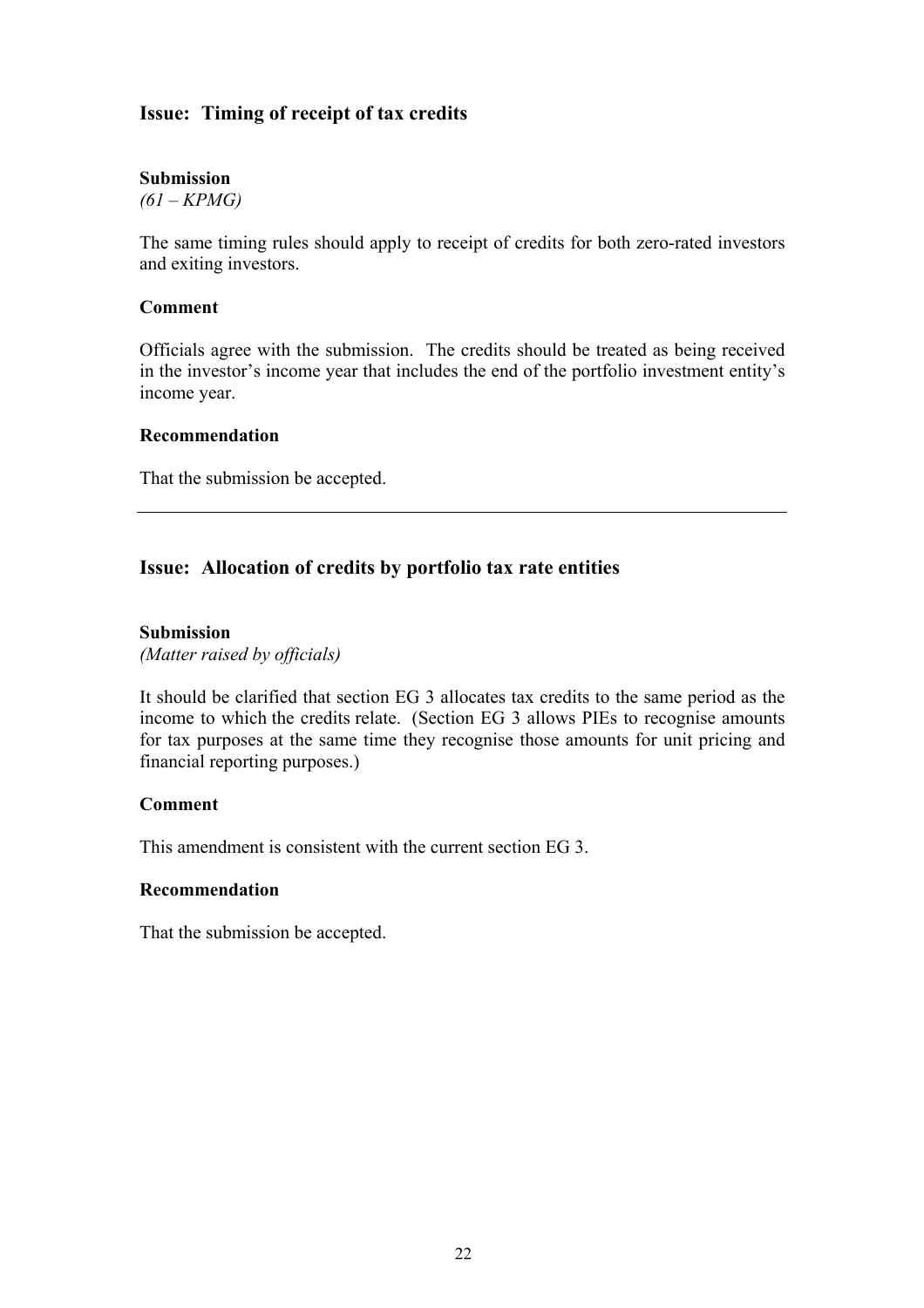## **Submission**

*(61 – KPMG, 58 – Trustee Corporations Association)* 

Trustees should be able to elect a prescribed investor tax rate of 19.5% in addition to the current options of 0% and 33%. Under this approach the income would be taxable (that is, not excluded income) to the trustee with a credit available for the 19.5% tax that was deducted at the portfolio investment entity level. This would allow trustees to manage their fiduciary obligations and minimise compliance costs because it would reduce the risk of beneficiaries becoming subject to the provisional tax rules.

## **Comment**

It has not been possible in the time available to develop this proposal sufficiently to allow it to be incorporated in this bill. The proposal could be considered for a future tax bill if the writers of the submission wish to discuss this further with officials.

## **Recommendation**

That the submission be noted.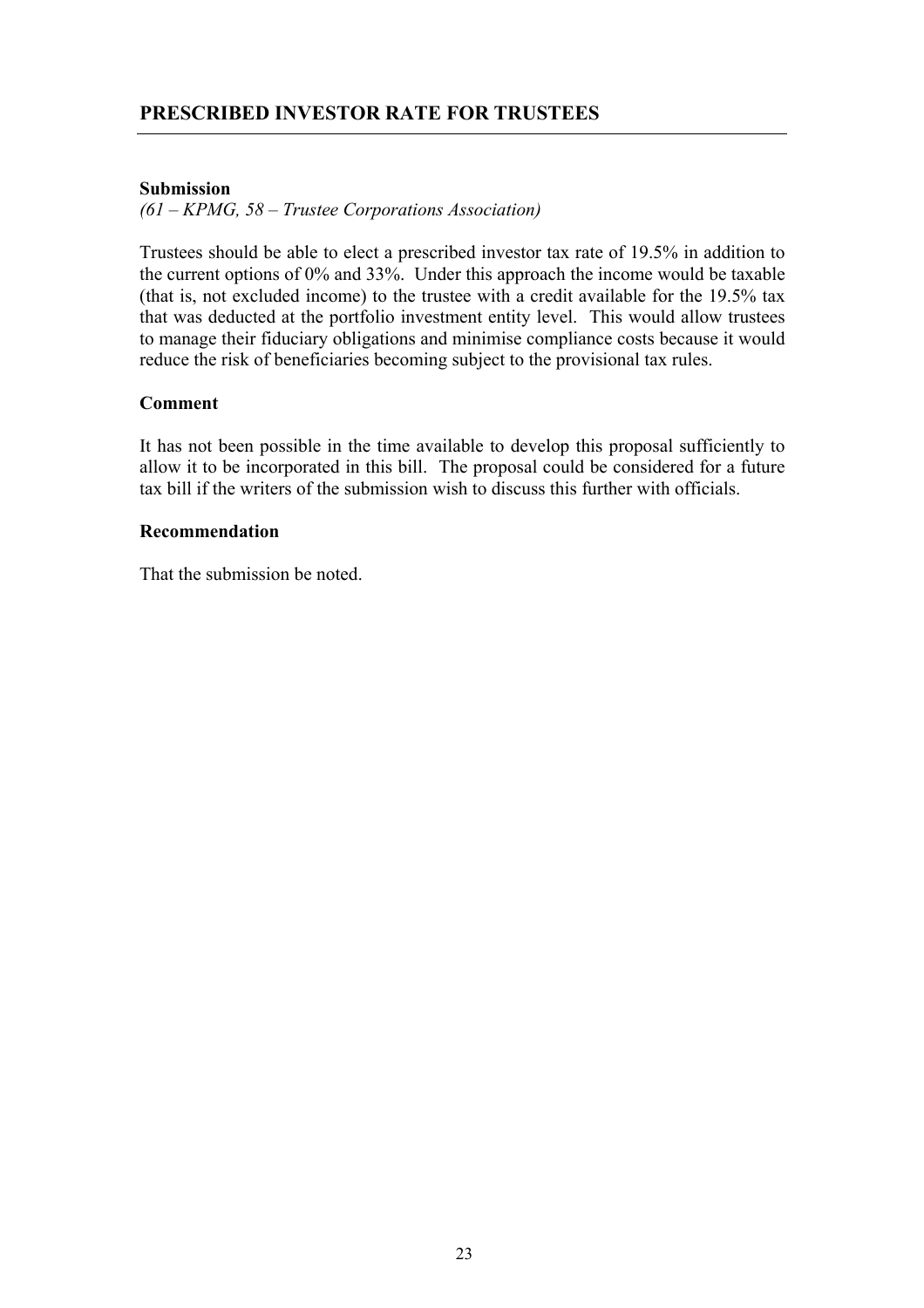## **INVESTOR EXPENDITURE**

## **Submissions**

*(23 – Investment Savings and Insurance Association of New Zealand Inc, 71 – PricewaterhouseCoopers)* 

Expenses transferred under subpart DV are currently treated as expenditure at the portfolio investment entity level in section HL 20. It should be clarified that a deduction for expenditure transferred from an investor under subpart DV is deductible as investor expenditure under section HL 20. *(PricewaterhouseCoopers)* 

An amendment should be made so that a non-portfolio investment entity super fund that invests in a portfolio tax rate entity can treat expenditure as a deductible investor fee. *(Investment Savings and Insurance Association of New Zealand Inc)* 

#### **Comment**

Officials agree with the submissions. The relevant expenditure should be treated as investor-specific "fees" for the purposes of section HL 20(4).

#### **Recommendation**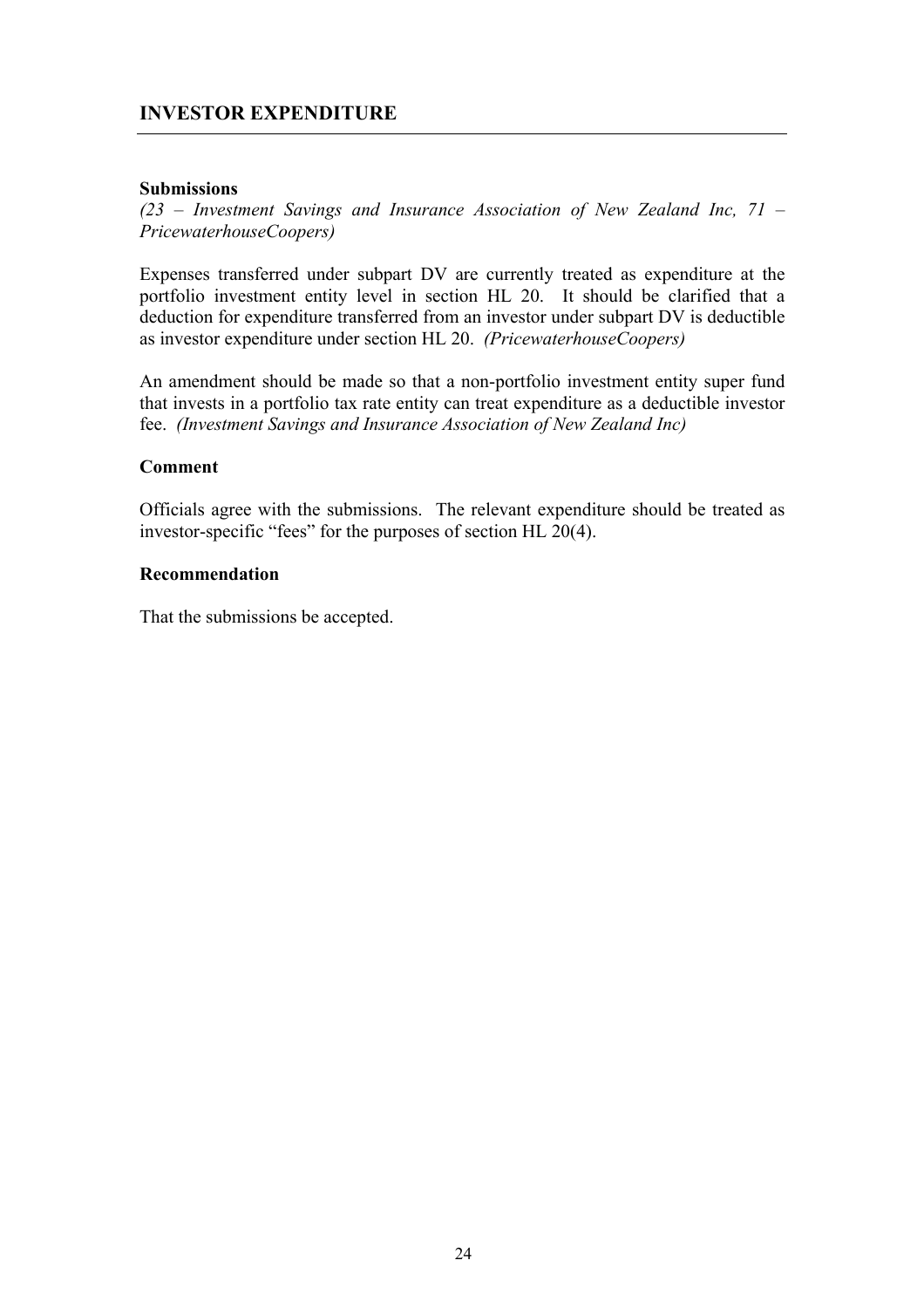## **Issue: Formation losses should be tested on a net basis**

#### **Submission**

*(61 – KPMG, 58 – Trustee Corporations Association)* 

A portfolio investment entity's formation losses are restricted to 5 percent of the market value of a portfolio investment entity's portfolio entity investment. Currently, the amount of formation loss is tested on a gross basis. However, losses in the portfolio investment entity's balance sheet would be expressed as a net amount. Similarly, formation losses should be tested on a net basis.

#### **Comment**

The proposal would, in effect, significantly increase the amount of formation losses available immediately. This would be inconsistent with the policy intent of the portfolio investment entity rules.

#### **Recommendation**

That the submission be declined.

## **Issue: Formation losses should be able to be used against refundable credits**

#### **Submission**

*(61 – KPMG, 58 – Trustee Corporations Association)* 

When a fund has formation losses, the investor cannot rebate refundable credits. This restriction should be removed.

#### **Comment**

Officials are of the view that formation losses should not be used against credited income, regardless of whether the credit is an imputation credit or a refundable credit. If formation losses were able to be used in this way, it would mean that formation losses could effectively be cashed out, which is contrary to the policy intent of the portfolio investment entity rules.

## **Recommendation**

That the submission be declined.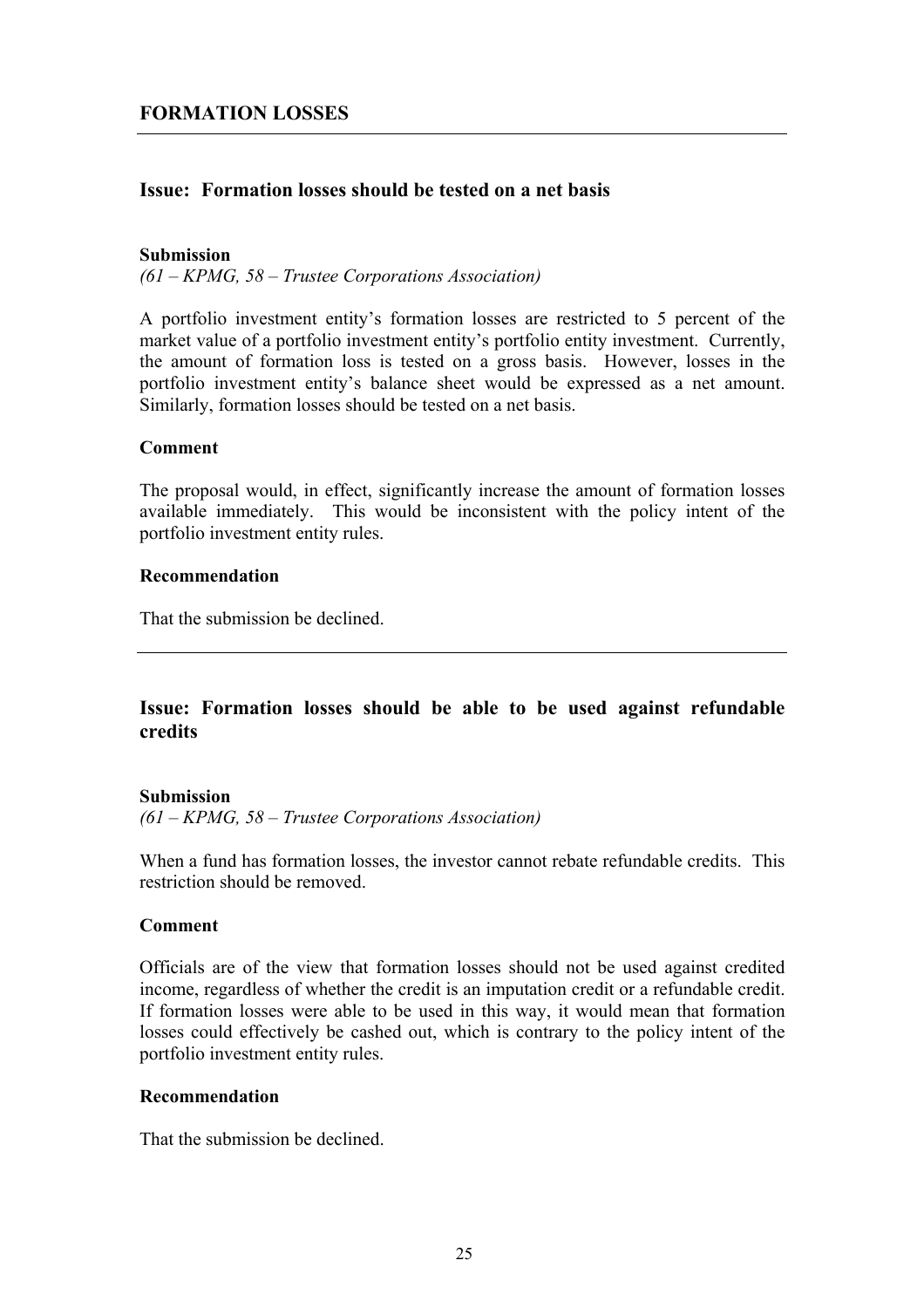## **Issue: Accommodation of partial withdrawals and switches within the same portfolio investment entity**

## **Submission**

*(61 – KPMG)* 

Section HL 23B should accommodate partial withdrawals and switches between investor classes within the same portfolio investment entity.

#### **Comment**

The current wording of section HL 23B can be interpreted as only applying when an investor reduces their total interest in the portfolio investment entity. The provision should be amended so that it is clear that it applies when an investor switches their investment from one class in the portfolio investment entity to another class in the same portfolio investment entity.

#### **Recommendation**

That the submission be accepted.

## **Issue: Optional payments of tax by a portfolio tax rate entity**

## **Submission**

*(55 – New Zealand Funds Management Ltd)* 

Section HL 23B should be clarified to make it clear that the optional tax payment made under the section is for a "tax year" for annual portfolio investment entities, and for the "quarter of exit" for a section HL 21 quarterly portfolio investment entity.

#### **Comment**

Officials consider that the current wording of section HL 23B already caters for section HL 21 quarterly portfolio investment entities.

## **Recommendation**

That the submission be noted.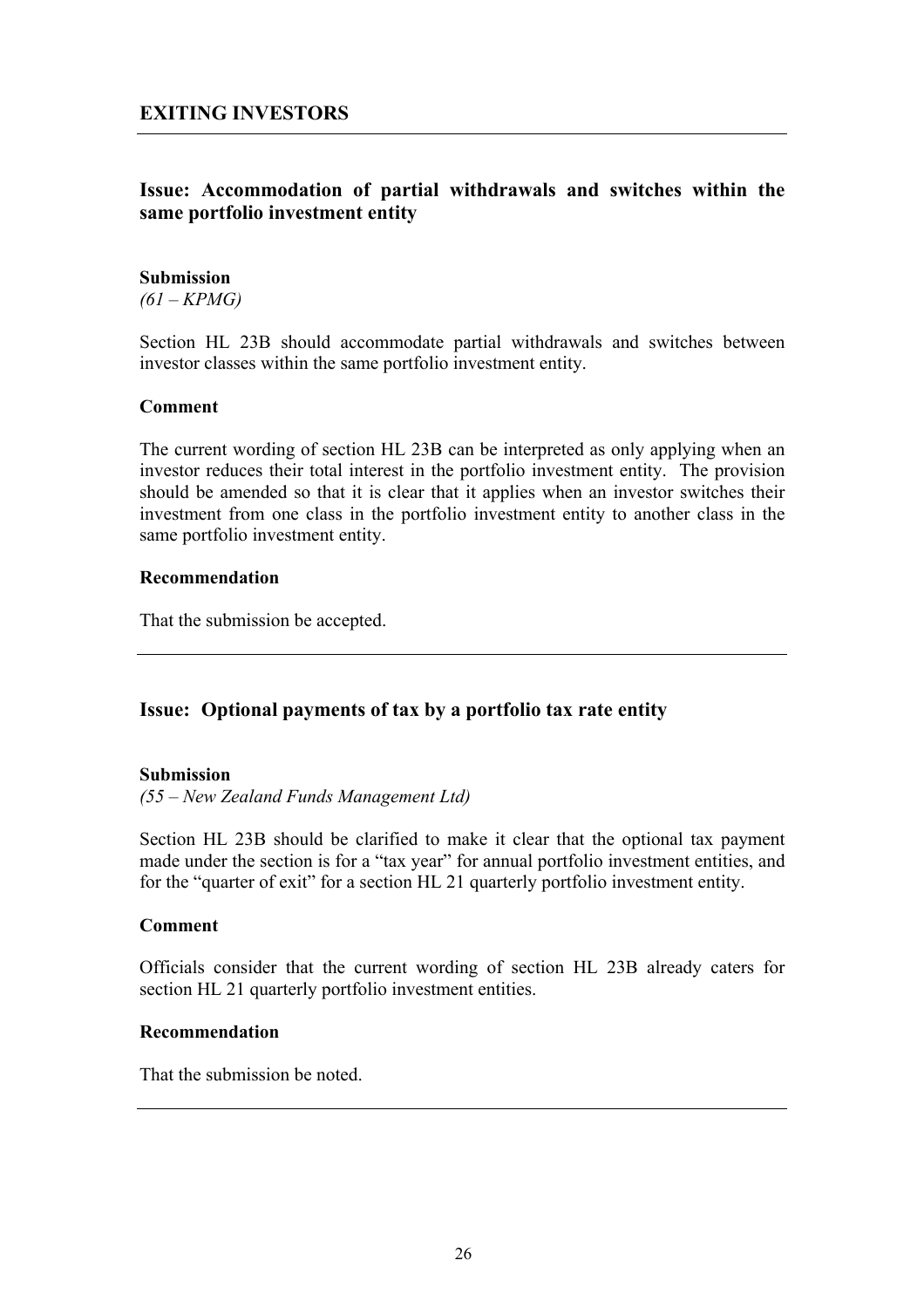## **Issue: Exiting investors should not have to return excess tax credits**

## **Submission**

*(61 – KPMG)* 

Under section HL 27(9), investors in portfolio tax rate entities must return any excess New Zealand tax credits in their tax return if it exceeds the investor's share of the portfolio entity tax liability for the portfolio investor exit period. This is contrary to the policy intention that investors in portfolio tax rate entities should have no further tax obligations if they fully exit a fund, and any excess tax credits should be rebated to the entity.

#### **Comment**

Officials agree with the submission and consider that section HL 27(9) should be repealed.

## **Recommendation**

That the submission be accepted.

## **Issue: Portfolio investment entity income should not affect family tax credits for exiting investors**

## **Submission**

*(55 – New Zealand Funds Management Ltd)* 

Portfolio investment entity income should not affect family support entitlements for exiting investors who are required to file tax returns for their portfolio investment entity income.

#### **Comment**

Officials agree with the submission.

#### **Recommendation**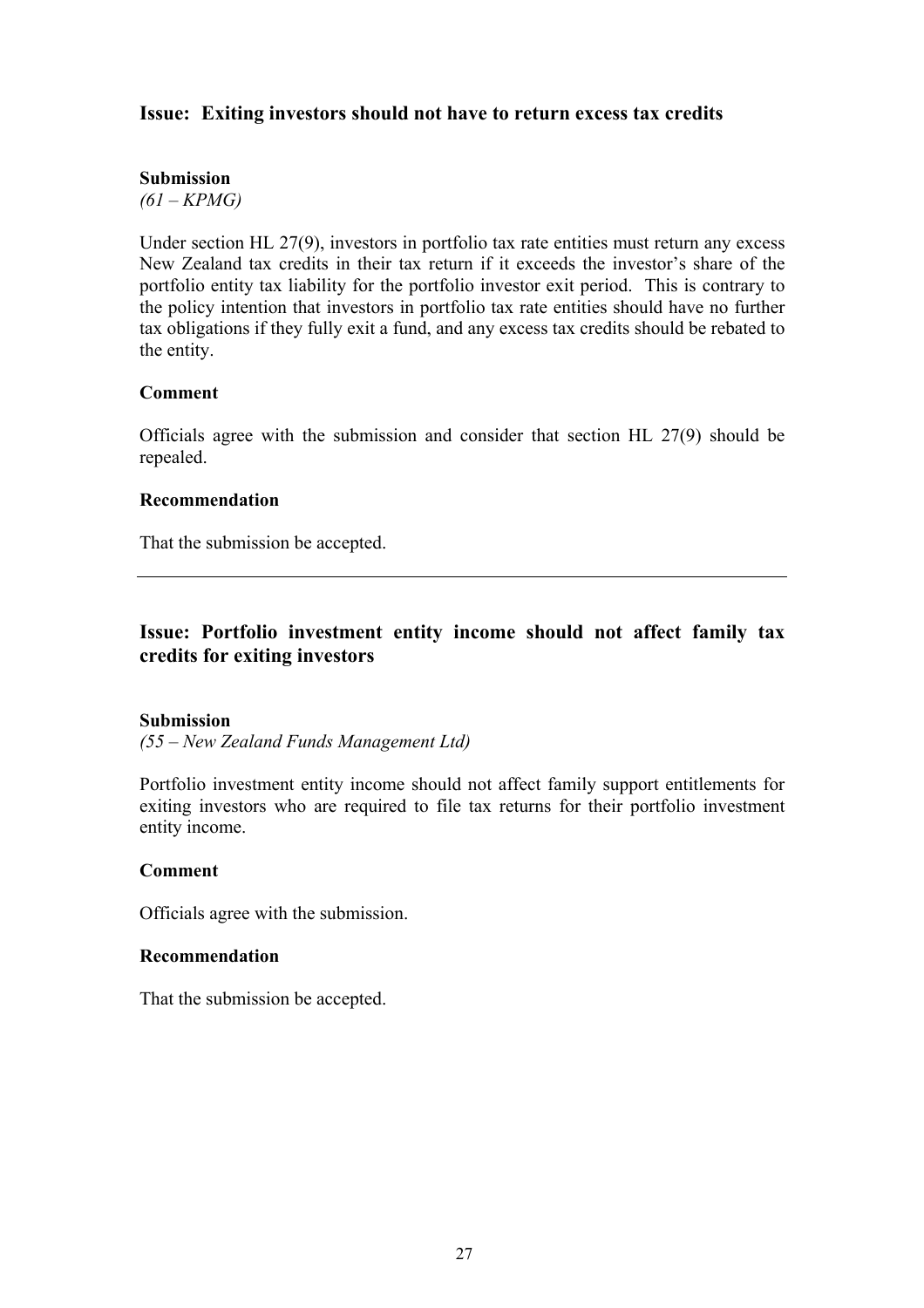## **Issue: Grouping of unlisted property portfolio investment entities**

## **Submission**

*(24 – AMP Financial Services and AMP Capital Investors)* 

An unlisted property portfolio tax rate entity should be allowed to offset losses against the income of its subsidiaries.

#### **Comment**

Officials consider that the submission is inconsistent with the policy intent of the portfolio investment entity rules in relation to losses and portfolio tax rate entities, which is that the tax benefit of losses should be flowed through to investors. This policy explains why portfolio tax rate entities cannot carry forward or group losses with other entities.

#### **Recommendation**

That the submission be declined.

## **Issue: Portfolio investment entities should be able to be part of a group**

## **Submission**

*(59 – Property Council of New Zealand)* 

The grouping provisions in section IG 1 should continue to apply to a group of companies if the only entities in the group include a portfolio tax rate entity which only holds shares in portfolio land companies.

## **Comment**

Officials agree with the suggested approach. In particular, the grouping provision should apply if the only entities in the group are a single portfolio tax rate entity parent which only holds shares in portfolio land companies.

## **Recommendation**

That the submission be accepted, subject to officials' comments.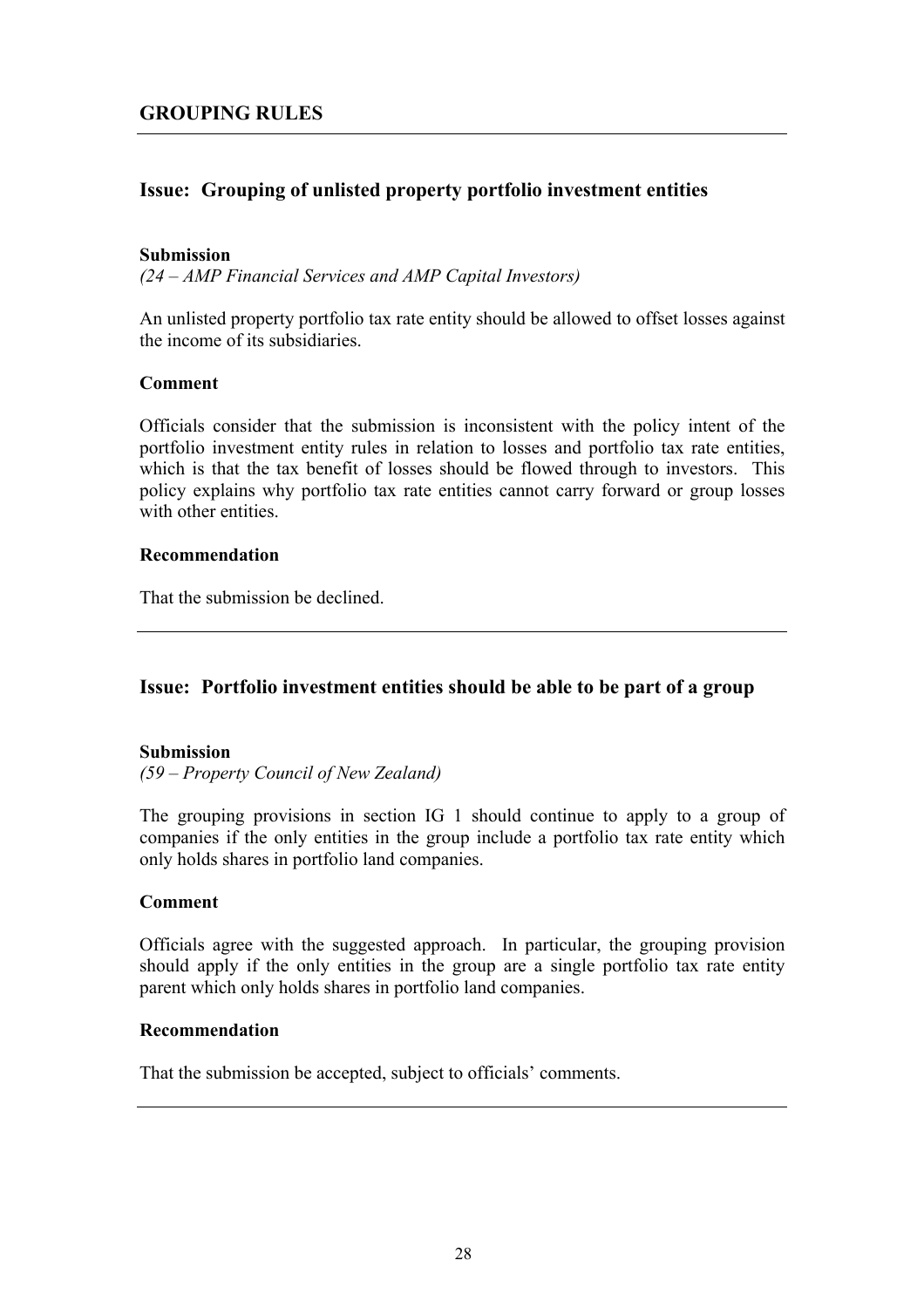# **Issue: Portfolio investment entities should be able to be part of a group for GST purposes**

# **Submission**

*(61 – KPMG, 59 – Property Council of New Zealand)* 

Section 55 of the Goods and Services Tax Act should be amended to allow portfolio investment entities to be part of a group for GST purposes.

#### **Comment**

Officials agree with the submission. This could be achieved by amending section 55 of the Goods and Services Tax Act to allow portfolio investment entities to be part of a group for GST purposes if they would have been eligible to be a group for income tax purposes (in the absence of the prohibition on portfolio tax rate entities being part of a group under section IG 1 of the Income Tax Act).

#### **Recommendation**

That the submission be accepted, subject to officials' comments.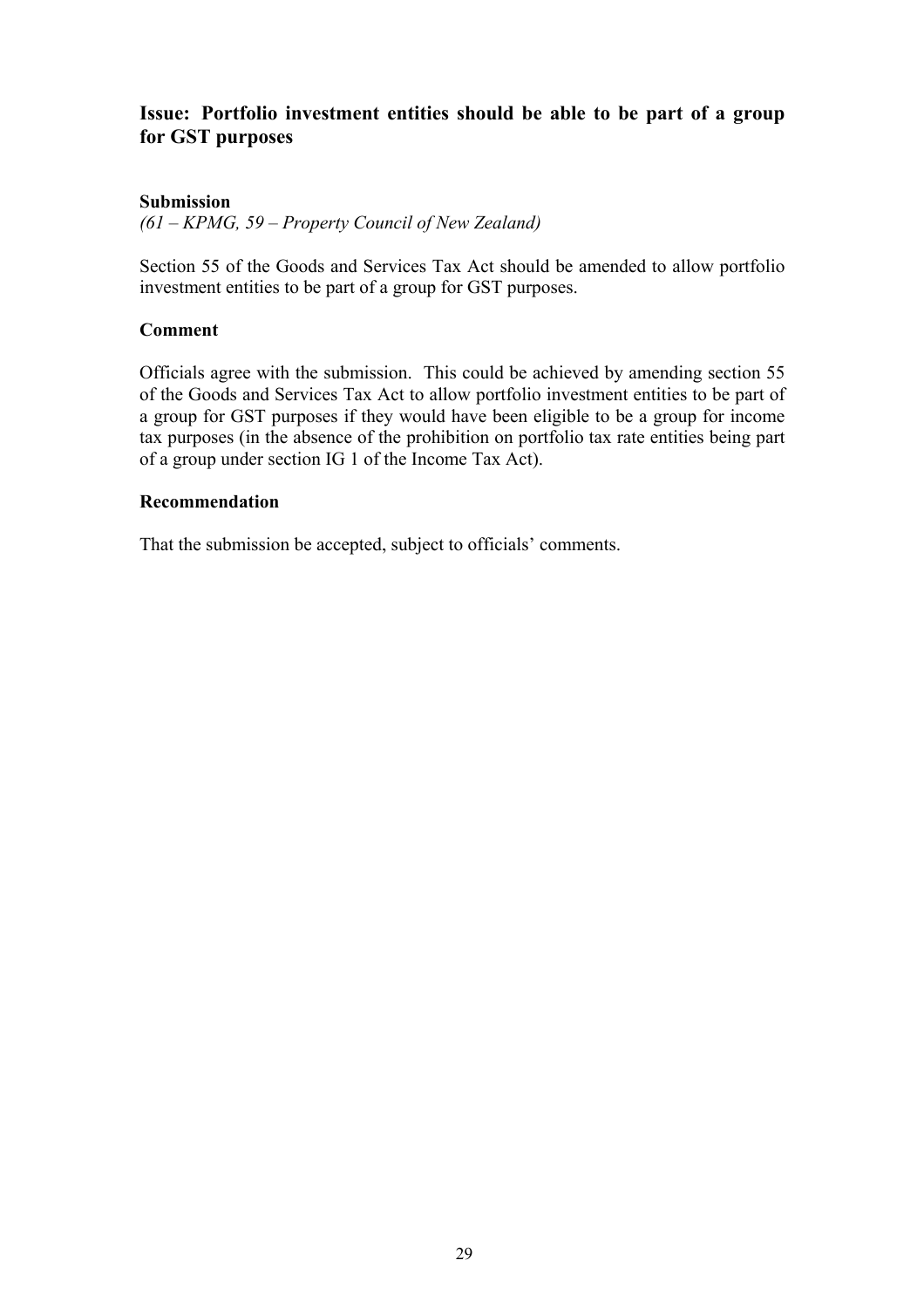# **Issue: Power to cancel units on same-day basis**

#### **Submission**

*(23 – Investment Savings and Insurance Association of New Zealand Inc)* 

Section HL 7 should clarify that the fund can cancel units at any time up to the end of the relevant period.

#### **Comment**

Officials agree with the submission. In particular, the current references to "period" in section HL 7(3)(a) should be made consistent.

#### **Recommendation**

That the submission be accepted.

# **Issue: Companies Act should be amended to allow a company to cancel shares**

#### **Submissions**

*(61 – KPMG, 55 – New Zealand Funds Management Ltd)* 

A legislative override to section 69 of the Companies Act 1993 is required so that a company can cancel shares to comply with section HL 7 of the Income Tax Act 2004. *(KPMG)* 

The legislation should give the portfolio investment entity authority to reduce an investor's holding in the portfolio investment entity in circumstances where, in the manager's opinion, the reduction in holding is necessary to maintain portfolio investment entity status. *(New Zealand Funds Management Ltd)* 

#### **Comment**

Officials note that a company can currently comply with section HL 7 by paying investors on different tax rates different dividends. It is therefore unnecessary to amend the Companies Act.

# **Recommendation**

That the submissions be declined.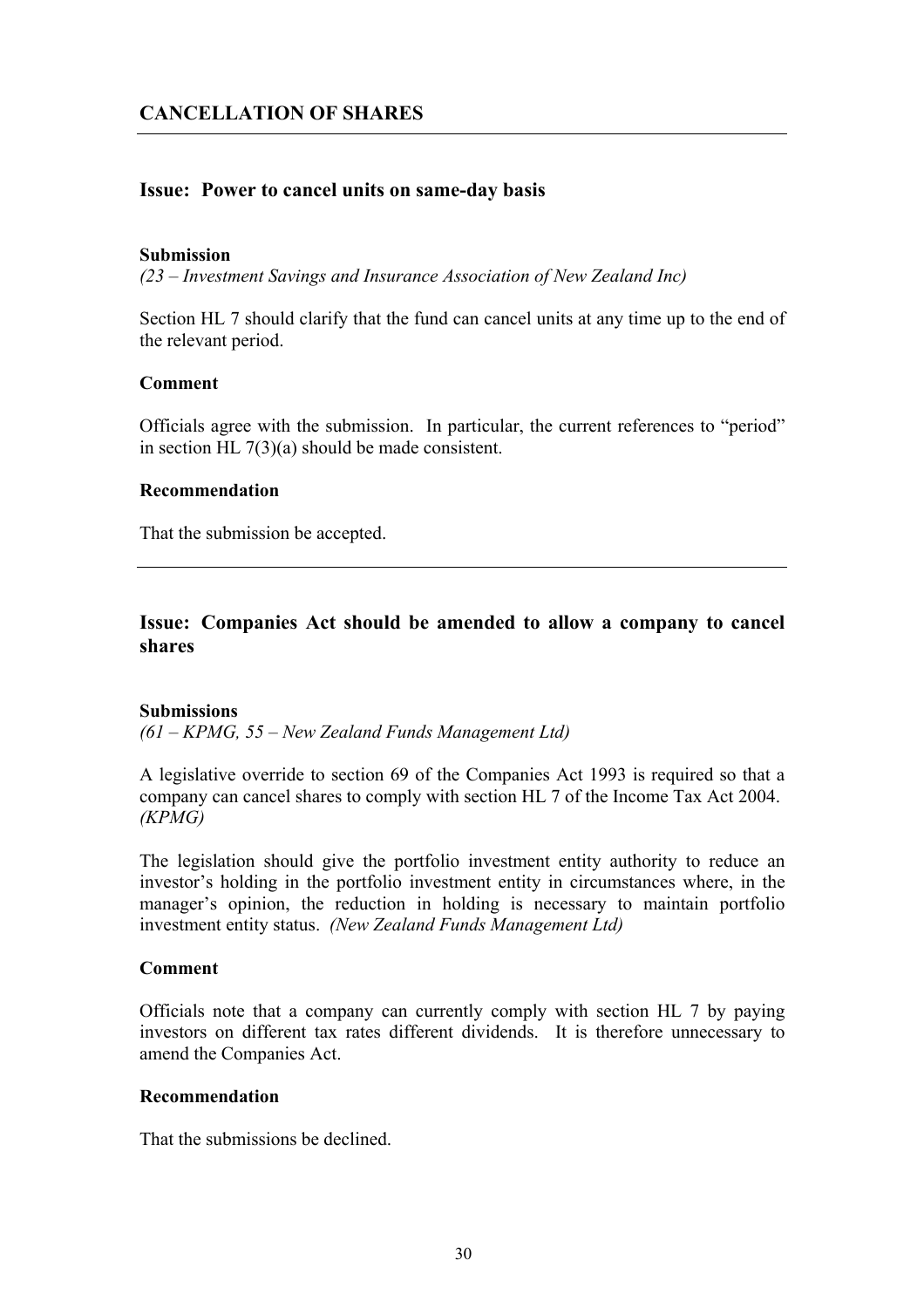# **LIFE INSURANCE PROVIDED THROUGH A SUPERANNUATION SCHEME**

# **Submission**

# *(91 – New Zealand Institute of Chartered Accountants)*

Superannuation schemes that provide life insurance to their members should be able to qualify as portfolio investment entities. In particular, there is a concern that the "income interest requirement" in section HL 3(9) will be an obstacle to this.

#### **Comment**

Officials consider that the current law does allow superannuation schemes that provide life insurance to their member investors to qualify as portfolio investment entities. The "income interest requirement" in section HL 3(9) is based on the definition of "portfolio entity investment". The provision of life insurance to investors is not generally in the nature of a portfolio entity investment, as the ordinary meaning of "investment" requires the prospect of a positive return on the amount invested, and not merely protection, against potential future loss. Therefore, the "income interest requirement" in section HL 3(9) does not prevent superannuation schemes that provide life insurance to their members qualifying as portfolio investment entities.

# **Recommendation**

That the submission be noted.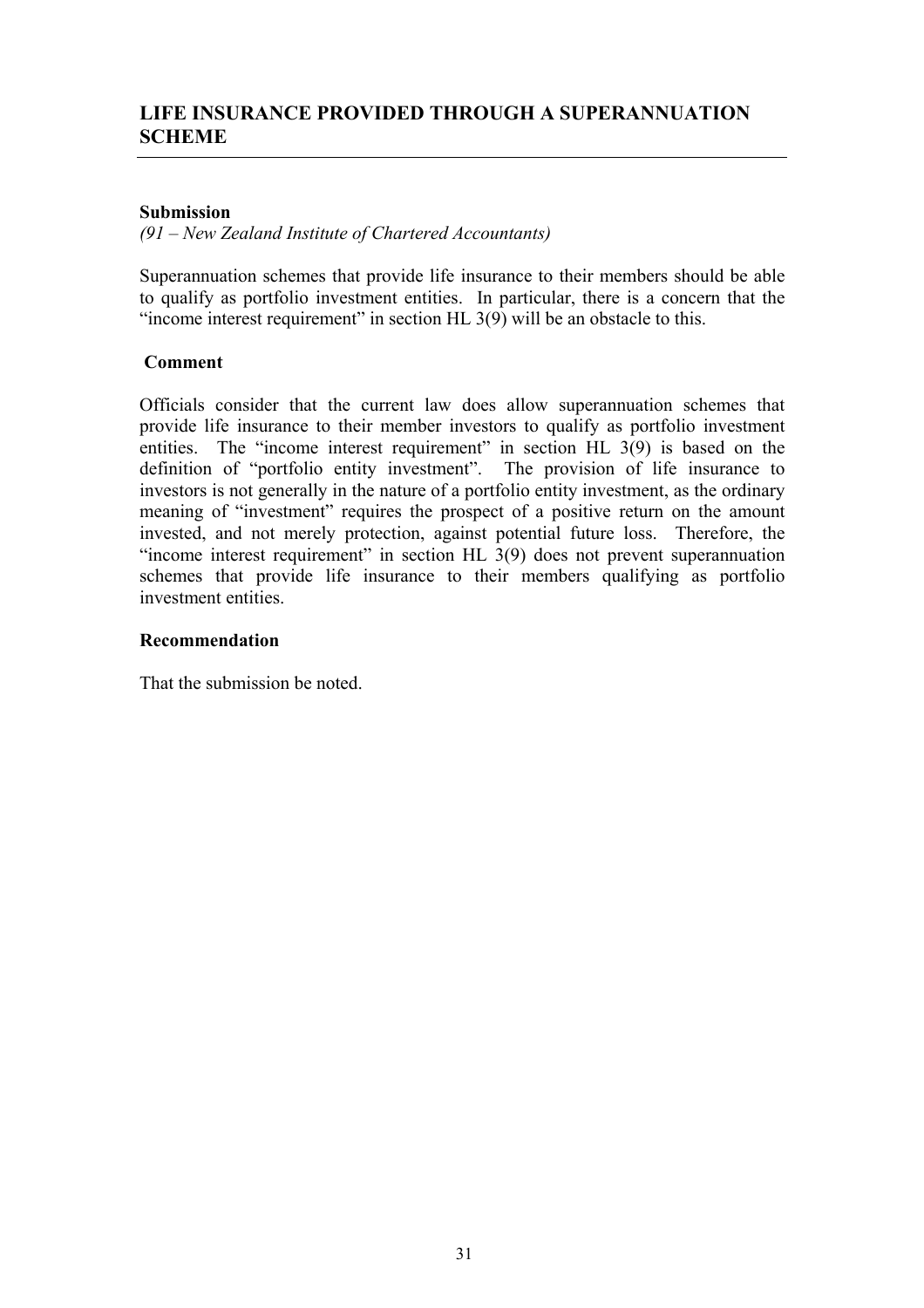## **Submission**

## *(91 – New Zealand Institute of Chartered Accountants)*

Section HL 30 requires that the measurement test be carried out at the end of a portfolio investment entity's calculation period, and not when a partial or full redemption of an investor's units occurs during the portfolio investment entity's calculation period. This should be changed to ensure that a portfolio class land loss can only be offset against portfolio land class income and cannot be rebated or offset against other classes of income.

# **Comment**

Officials consider that the concerns raised will not generally arise in practice as the calculation period for most portfolio investment entities is a day and not a year. Therefore, the fact that an investor leaves part-way through a year does not preclude the measurement test for a portfolio class land loss applying on a daily basis.

#### **Recommendation**

That the submission be noted.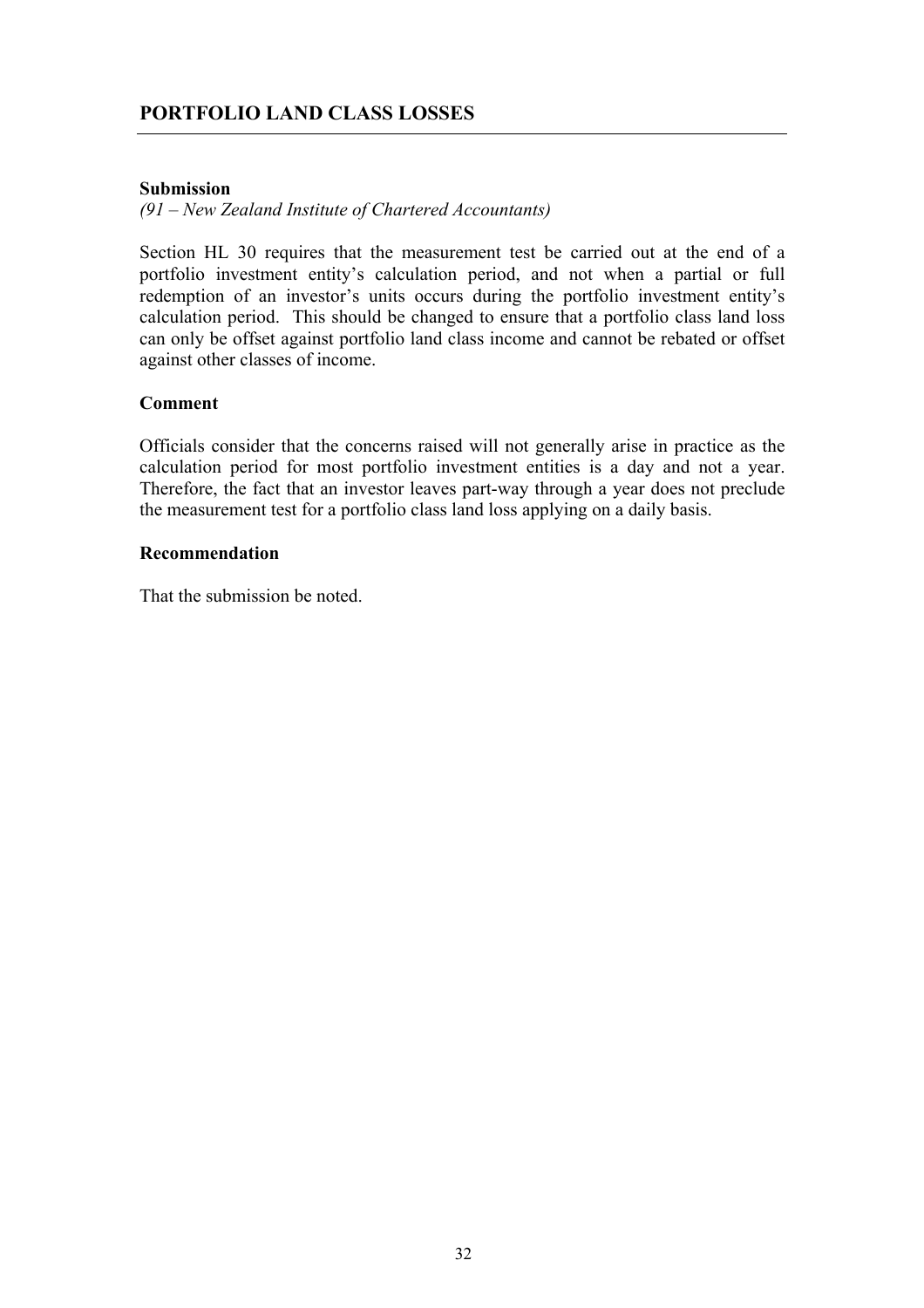# **Issue: Australasian share options**

#### **Submission**

*(91 – New Zealand Institute of Chartered Accountants)* 

Portfolio investment entities should not be taxed on income arising from the disposal of Australasian share options. An individual holding these options directly would generally hold the options on capital account, and would therefore not be taxed on any realised gains.

#### **Comment**

The policy objective of the Australasian share trading exclusion for portfolio investment entities was to remove the principal distortion between investing directly in Australasian shares and investing in the same shares indirectly through a managed fund. This objective has been achieved by the share trading exclusion in section CX 44C. It is not clear that extending this exclusion to options over shares would, in practice, provide any further significant neutrality of treatment in this area.

#### **Recommendation**

That the submission be declined.

# **Issue: Portfolio investment entity rules should apply to other instruments with the same economic effect as investment in shares**

#### **Submission**

*(52 – Tower)* 

The portfolio investment entity rules should apply to other instruments that have the same economic effect as investment in shares.

#### **Comment**

The exclusion from share gains for portfolio investment entities was introduced to remove the distortion between a person investing in shares through a managed fund and a person making the same investment directly. This distortion does not arise in the case of derivatives, which are taxed under the same rules regardless of whether they are held directly or indirectly.

#### **Recommendation**

That the submission be declined.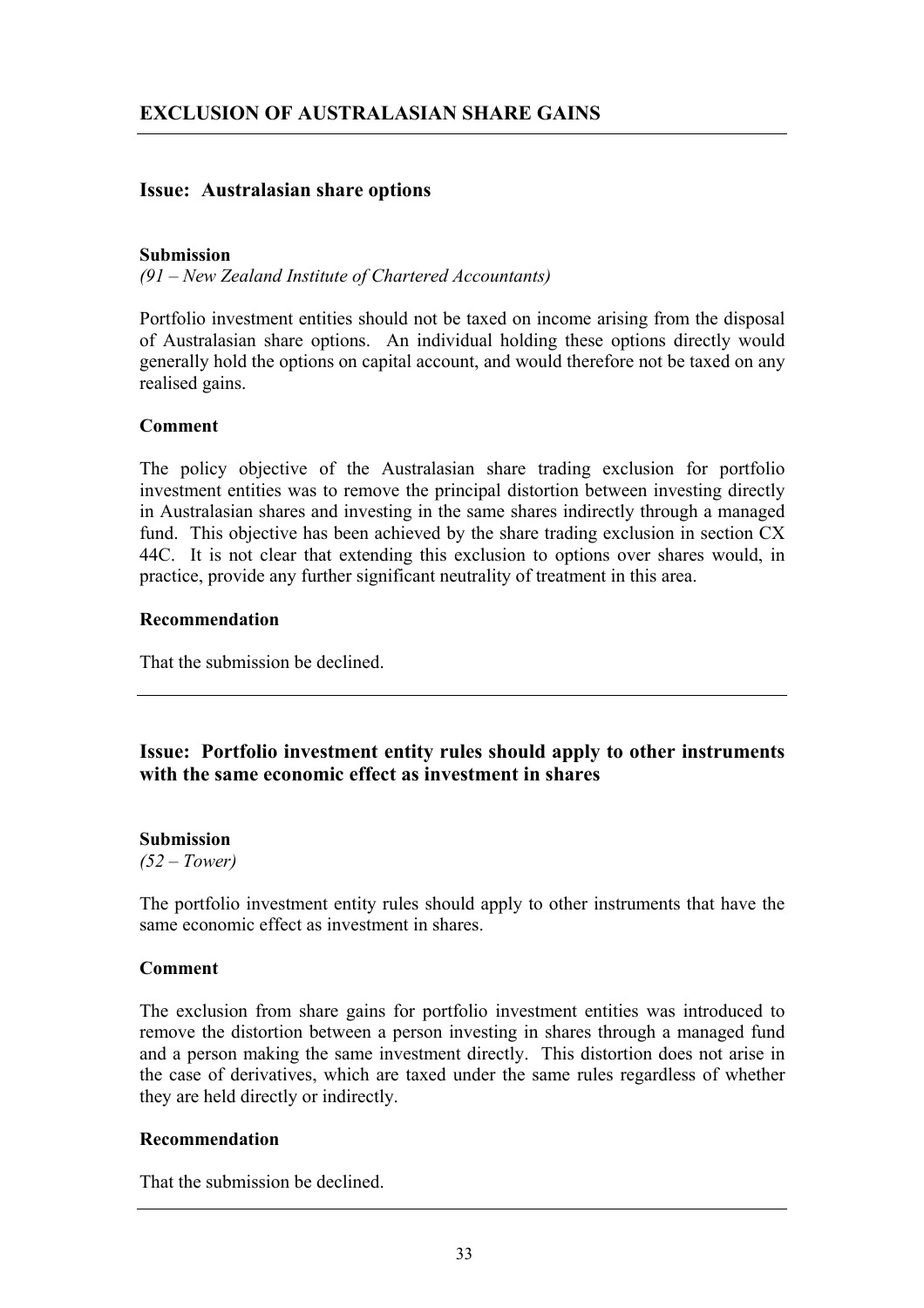# **Issue: Anti-avoidance rule**

#### **Submission**

*(Matter raised by officials)* 

The anti-avoidance rule contained in proposed section CX 44C(d) in clause 12 of the Taxation (Annual Rates, Savings Investment, and Miscellaneous Provisions) Bill, as introduced in May 2006, should be reinstated.

#### **Comment**

Proposed section CX 44C(d) provided that the Australasian share gains exclusion would not apply when the gain on the share was guaranteed. This provision was inadvertently omitted at the Finance and Expenditure Committee stage of the bill. It was only intended that this provision be amended to focus on the time of acquisition of the relevant share. Accordingly, the provision should be reinstated with this amendment.

#### **Recommendation**

That the submission be accepted.

# **Issue: Disposal of certain shares by a portfolio investment entity after declaration of a dividend**

#### **Submission**

*(55 – NZ Funds)* 

Section CB 4B provides that where a share is sold between the date a dividend is declared and the date it is paid, an amount representing the unimputed dividend must be included in the portfolio investment entity income calculation. This should apply on a net basis.

#### **Comment**

Officials agree with the submission.

#### **Recommendation**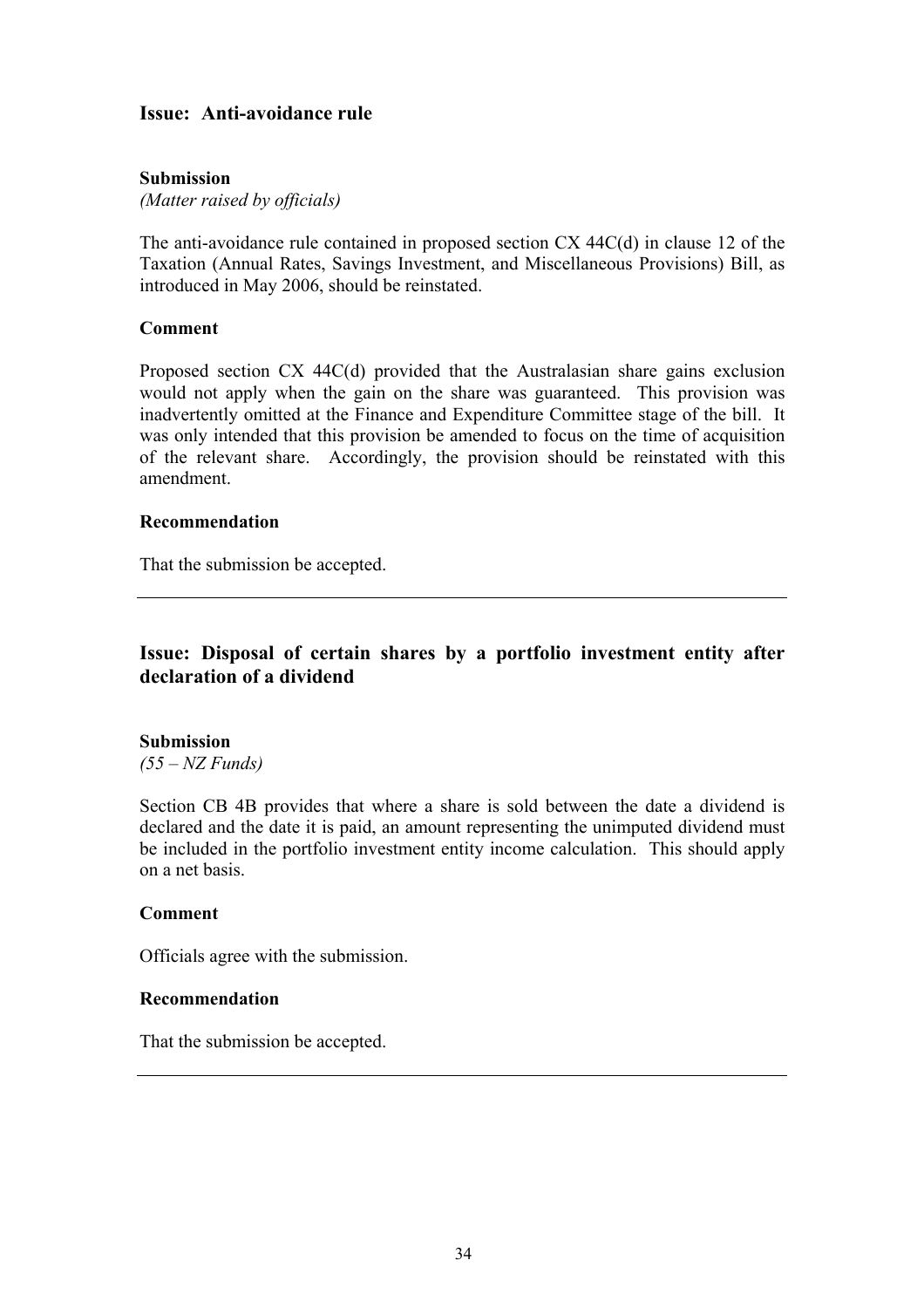# **Issue: Reflecting changes made to section EX 33C**

## **Submission**

*(55 – NZ Funds)* 

That the Australasian share gains exclusion in section CX 44C be amended to reflect the changes proposed to the foreign investment fund exemption for Australian shares in section EX 33C.

#### **Comment**

The grounds for allowing portfolio investment entities to rely on the listing status of Australian shares on the first day of their income year for the purposes of section EX 33C do not apply to the Australasian share gains exclusion in section CX 44C. The relevant date in the Australasian share gains exclusion is the date the share is disposed of. The exclusion should apply to an Australian share that is listed on the date of disposal but it should not if the share is not listed.

# **Recommendation**

That the submission be declined.

# **Issue: New Zealand Superannuation Fund should be subject to dividend stripping rule**

#### **Submission**

*(Matter raised by officials)* 

The New Zealand Superannuation Fund should be subject to the dividend stripping rule in section CB 4B.

#### **Comment**

Under section CX 44C, the New Zealand Superannuation Fund (NZSF) has been provided with the exclusion from tax on gains from the disposal of New Zealand and certain Australian shares. This is the same exclusion that portfolio investment entities benefit from. Therefore the NZSF should, like portfolio investment entities, be subject to the dividend stripping rule in section CB 4B. Section CB 4B should be amended so that it applies to the NZSF.

#### **Recommendation**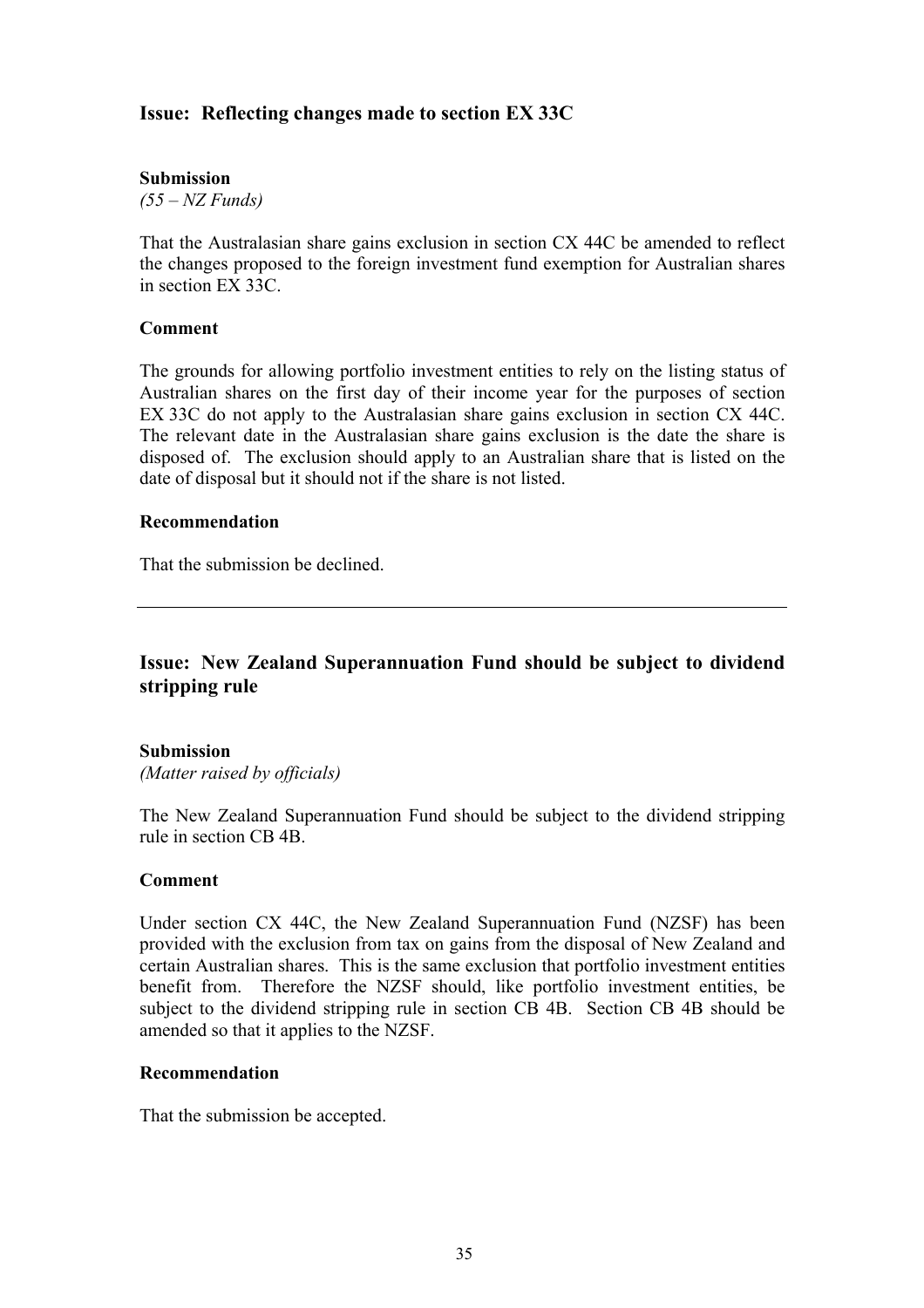# **Issue: Treatment of unvested employer contributions in reserve accounts**

#### **Submission**

*(23 – Investment Savings and Insurance Association of New Zealand Inc)* 

Investor certificates should be able to be filed under the employer plans or reserve accounts' name, rather than the portfolio investment entity's name.

#### **Comment**

Officials note that this concern has been dealt with at an operational level, consistent with the current legislation.

#### **Recommendation**

That the submission be noted.

# **Issue: Portfolio investment entity processing errors**

#### **Submissions**

*(23 – Investment Savings and Insurance Association of New Zealand Inc, 71 – PricewaterhouseCoopers)* 

A portfolio investment entity should be able to correct an error if the tax effect of the error is less than \$500 in the next period in an income year without having to file a NOPA or a section 113 notice. Errors in excess of \$500 should be subject to the normal rules for underpayment of tax in a period. *(PricewaterhouseCoopers)* 

The error threshold should be 1 percent of the net tangible assets of the fund. *(Investment Savings and Insurance Association of New Zealand Inc)* 

#### **Comment**

Officials note that tolerances for administrative errors are dealt with at an operational level.

# **Recommendation**

That the submissions be noted.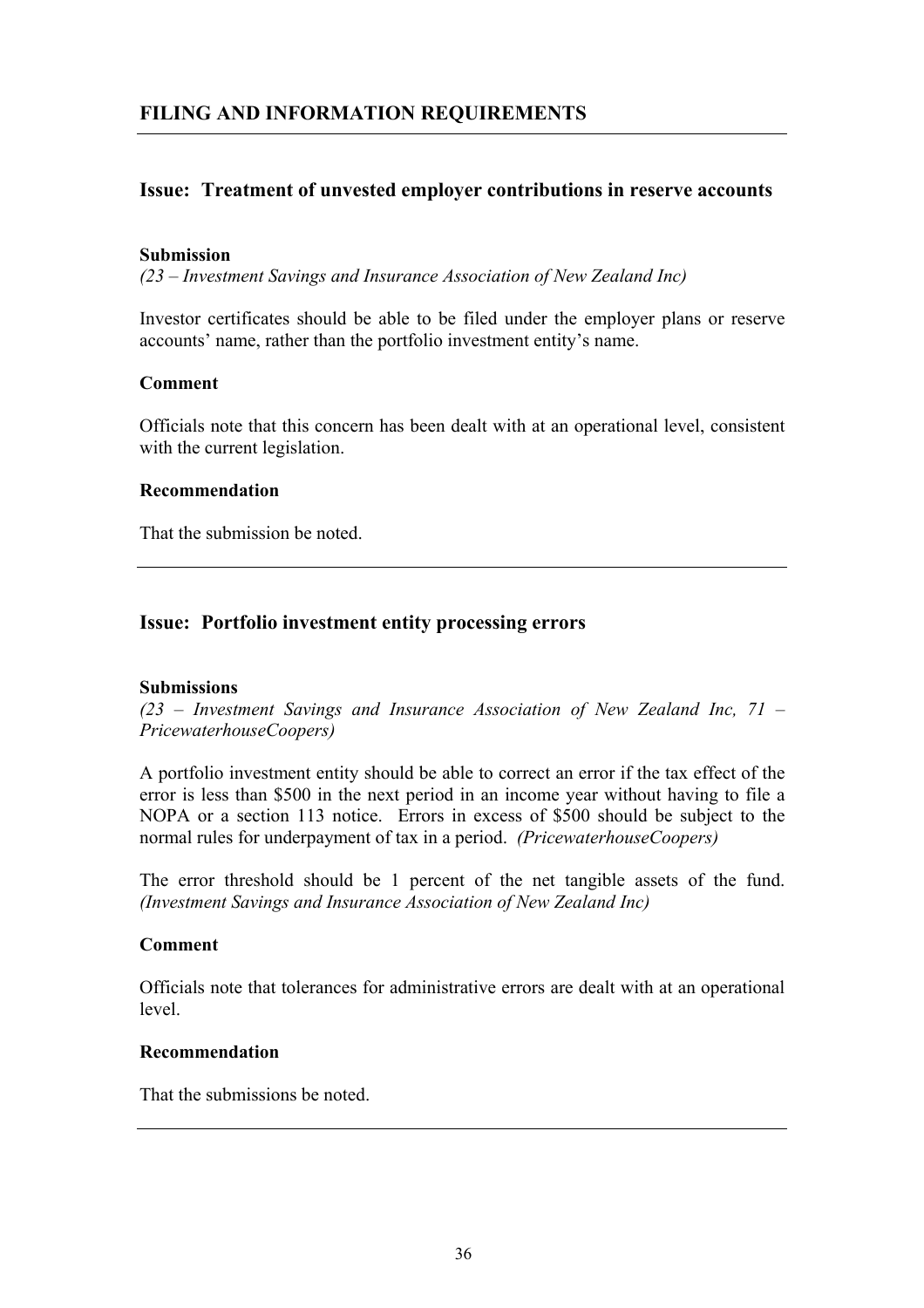# **Issue: Resident investors should be required to advise the portfolio tax rate entity of a tax file number**

## **Submission**

*(55 – New Zealand Funds Management Ltd)* 

Section 28B of the Tax Administration Act 1994 should be amended to require that all resident investors investing in a portfolio tax rate entity provide their tax file number to the entity.

# **Comment**

Officials agree with the submission. As a consequential amendment, paragraph (b)(ii) of the definition of "portfolio investor rate" in section OB 1 of the Income Tax Act should be repealed. These amendments should apply from 1 April 2008.

#### **Recommendation**

That the submission be accepted.

# **Issue: Timeframe for providing information to zero-rated portfolio investors**

#### **Submission**

*(61 – KPMG)* 

The timeframe for providing information to zero-rated portfolio investors should be specified in section 31B of the Tax Administration Act.

#### **Comment**

Section 31B does not fix a timeframe by which statements must be given to zero-rated investors. Officials agree with the submission that such a timeframe should be set. This could be achieved by removing the subsection (1) reference from section 31B(3).

#### **Recommendation**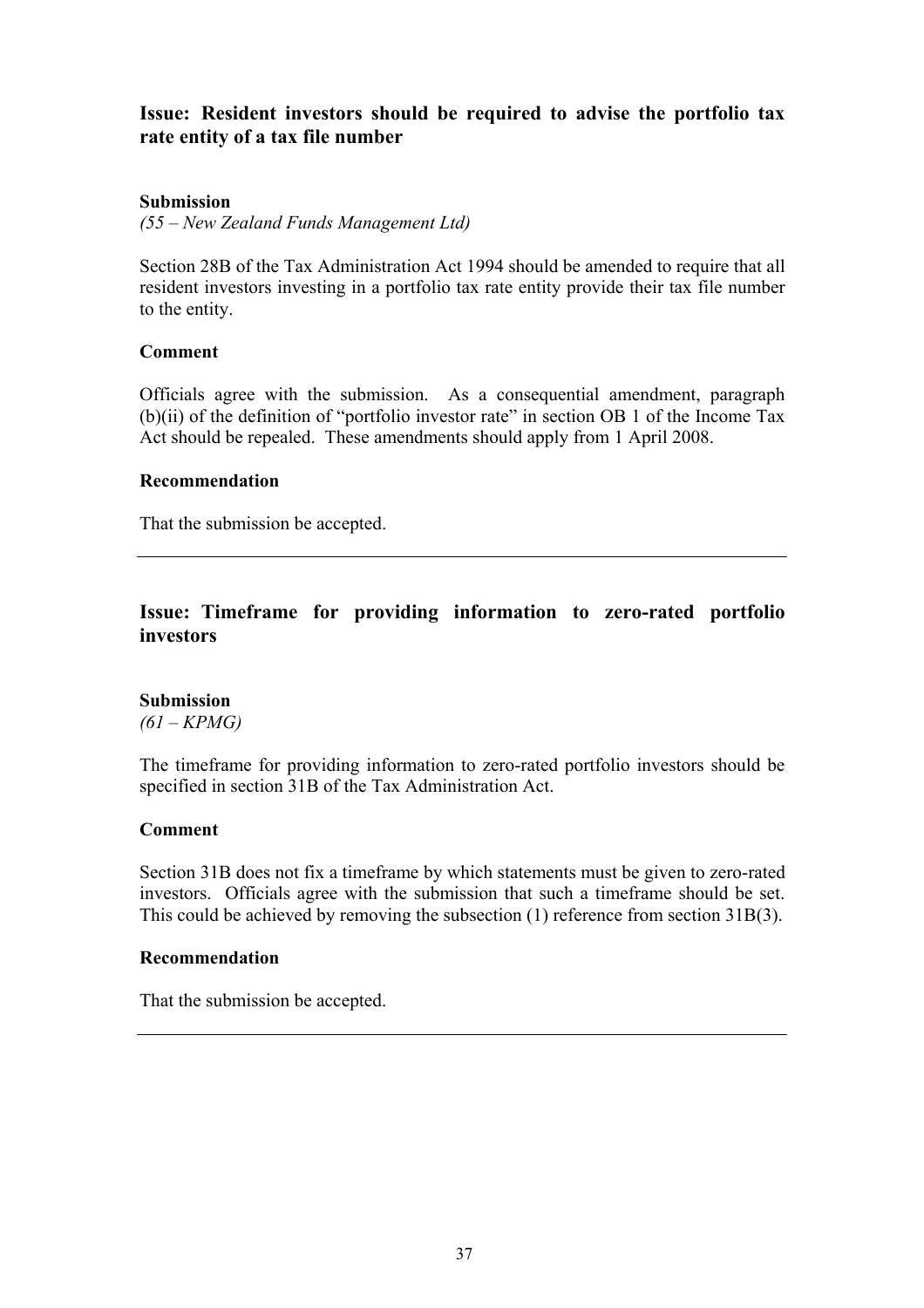# **Issue: Information relating to associates of investors**

## **Submission**

*(55 – New Zealand Funds Management Ltd)* 

Section 32D of the Tax Administration Act should be amended to allow portfolio investment entities to request information from investors about their associates, and to rely on the answers provided to them.

#### **Comment**

Officials note that section HL 9(6) already provides tolerance for associated persons who invest in portfolio investment entities, when the associated person has a portfolio investor interest fraction of less than 5 percent. Officials do not consider that further amendments are necessary.

#### **Recommendation**

That the submission be declined.

# **Issue: Provision of information by section HL 22 portfolio investment entities with non-standard balance dates**

#### **Submission**

*(Matter raised by officials)* 

Section 31B(3) of the Tax Administration Act 1994 should be amended to cater for section HL 22 portfolio tax rate entities with non-standard balance dates.

#### **Comment**

Section 31B of the Tax Administration Act deals with the provision of information by portfolio tax rate entities to their investors. Section 31B(3) sets a timeframe for the provision of this information. This provision does not currently cater for section HL 22 portfolio tax rate entities with non-standard balance dates. A provision similar to new section 57B(6)(b) of the Tax Administration Act 1994 (enacted by section 55 of the Taxation (KiwiSaver and Company Tax Rate Amendments) Act 2007 should be inserted in section 31B(3) to cater for these taxpayers.

#### **Recommendation**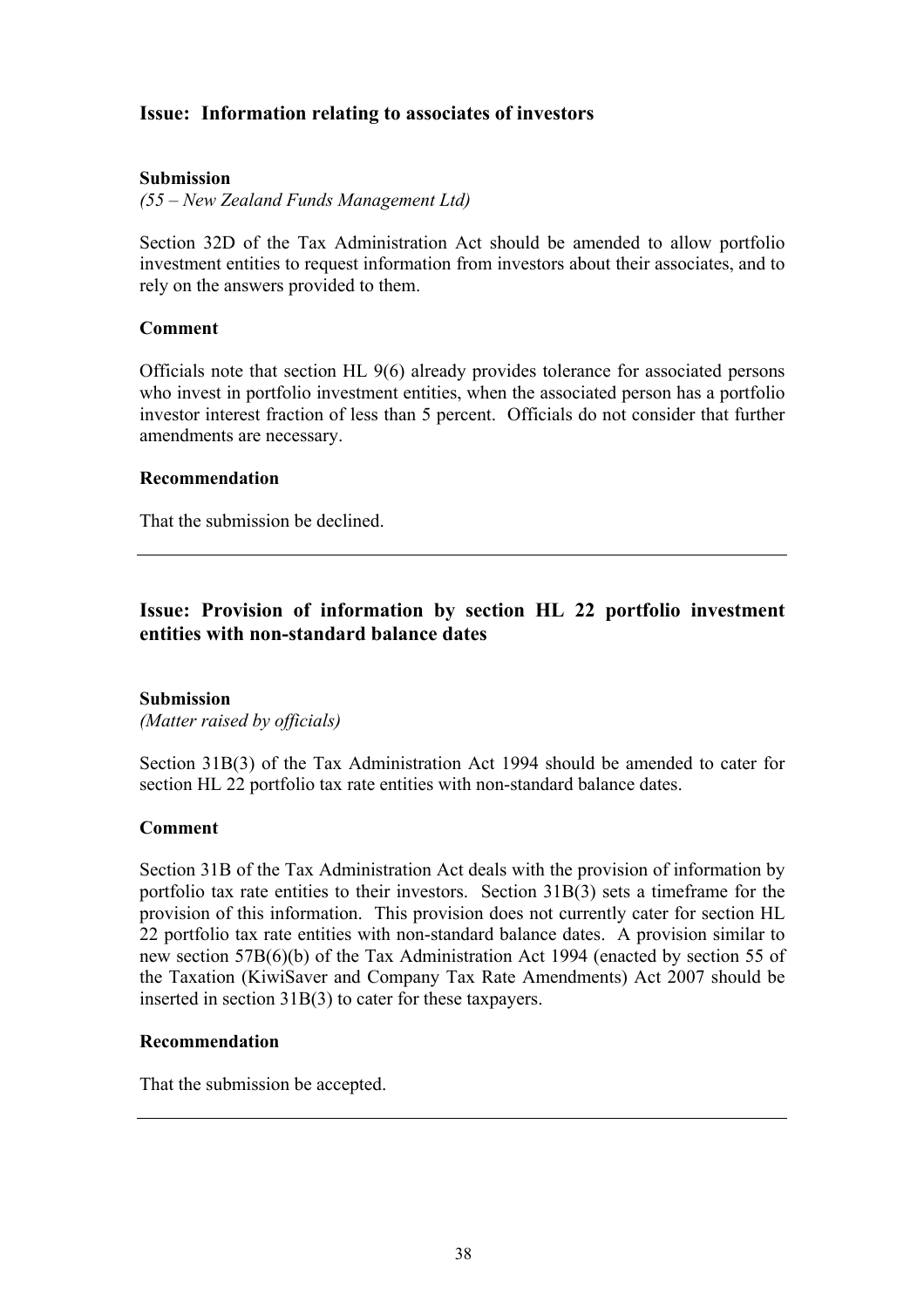# **Issue: Returns by portfolio tax rate entities and section HL 23B payments**

# **Submission**

*(Matter raised by officials)* 

Section 57B of the Tax Administration Act 1994 should be amended to ensure that optional payments of tax made by portfolio tax rate entities under section HL 23B of the Income Tax Act 2004 are made with a return.

# **Comment**

Section 57B of the Tax Administration Act deals with the provision of returns by portfolio tax rate entities and portfolio investor proxies. Section 57B(3) should be amended to ensure that section HL 23 portfolio tax rate entities that make optional payments of tax under section HL 23B are also required to make a return with these payments. This could be achieved by inserting in section 57B(3)(a) a reference to the reduction of an investor's interest referred to in section HL 23B(3)(b).

# **Recommendation**

That the submission be accepted.

# **Issue: Changing December due date to 15 January**

# **Submission**

*(Matter raised by officials)* 

For a section HL 21 or section HL 23 portfolio tax rate entity, any due date for a return or payment which falls on 31 December should be changed to the following 15 January.

#### **Comment**

A number of provisions in the Inland Revenue Acts provide that if the due date for a return or payment falls on 31 December, that due date is changed to the following 15 January. To be consistent, if the due date for making a return or payment by a section HL 21 or section HL 23 portfolio tax rate entity falls on 31 December, that date should be changed to the following 15 January.

The amendments would include inserting a reference to "by the following 15 January, if the month following the end of the portfolio calculation period is December" in sections HL  $21(3)(b)$  and HL  $23(2)(b)$ . Similar amendments for return due dates should be made to sections  $57B(1)(b)$  and  $(3)(a)(ii)$ .

# **Recommendation**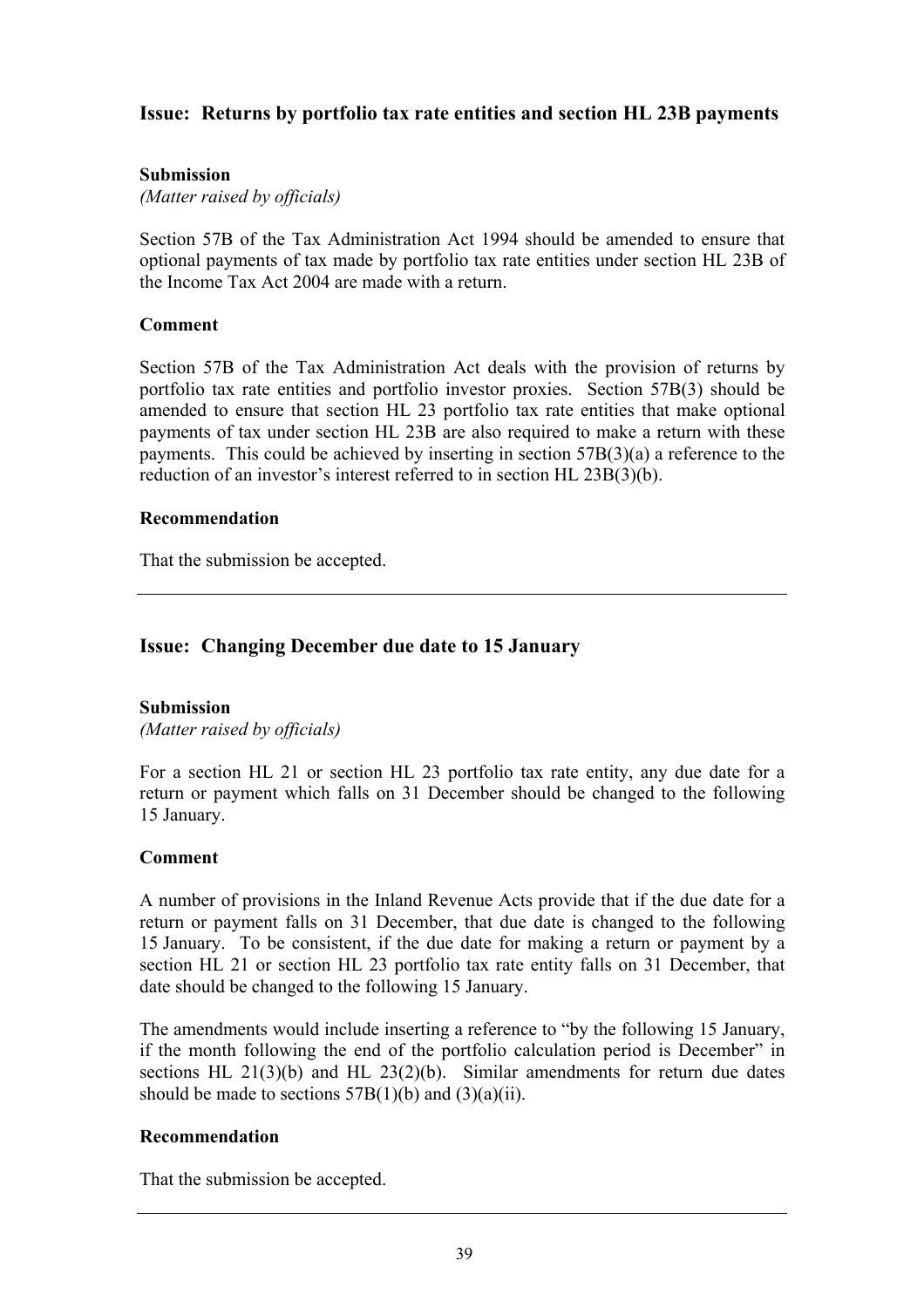# **Issue: Assessments for section HL 21 and section HL 23 portfolio tax rate entities**

# **Submission**

*(Matter raised by officials)* 

The Tax Administration Act 1994 should be amended to provide an assessment for section HL 21 and section HL 23 portfolio tax rate entities which have provided the tax returns required under section 57B.

# **Comment**

An "assessment" is defined in section 3 of the Tax Administration Act 1994 as "including an assessment of tax made under a tax law by a taxpayer or by the Commissioner". The definition is a core one because it links with a number of important tax administration provisions such as the definition of "disputable decision", section 108 (time-bar for amending assessments), section 109 (assessments deemed correct except in proceedings), section 113 (Commissioner's power to amend assessments) and the disputes and challenge provisions in Parts IVA and VIIIA.

The legislation does not currently provide for an assessment for a section HL 21 or section HL 23 portfolio tax rate entity. This gap in the law should be remedied. This could be achieved by inserting a provision in Part VI of the Tax Administration Act 1994 to provide that a section HL 21 or HL 23 portfolio tax rate entity that is required to furnish a tax return under section 57B must make an assessment in respect of those returns. Section 57B should be amended to provide that a return made under that section by a section HL 21 or section HL 23 portfolio tax rate entity must contain a notice of the assessment required under the corresponding provision in Part VI of the Tax Administration Act; this provision would be analogous to section 33(2). The references to "return" in section 57B should also be changed to "tax return", consistent with the definition of "tax return" in section 3 of the Tax Administration Act.

# **Recommendation**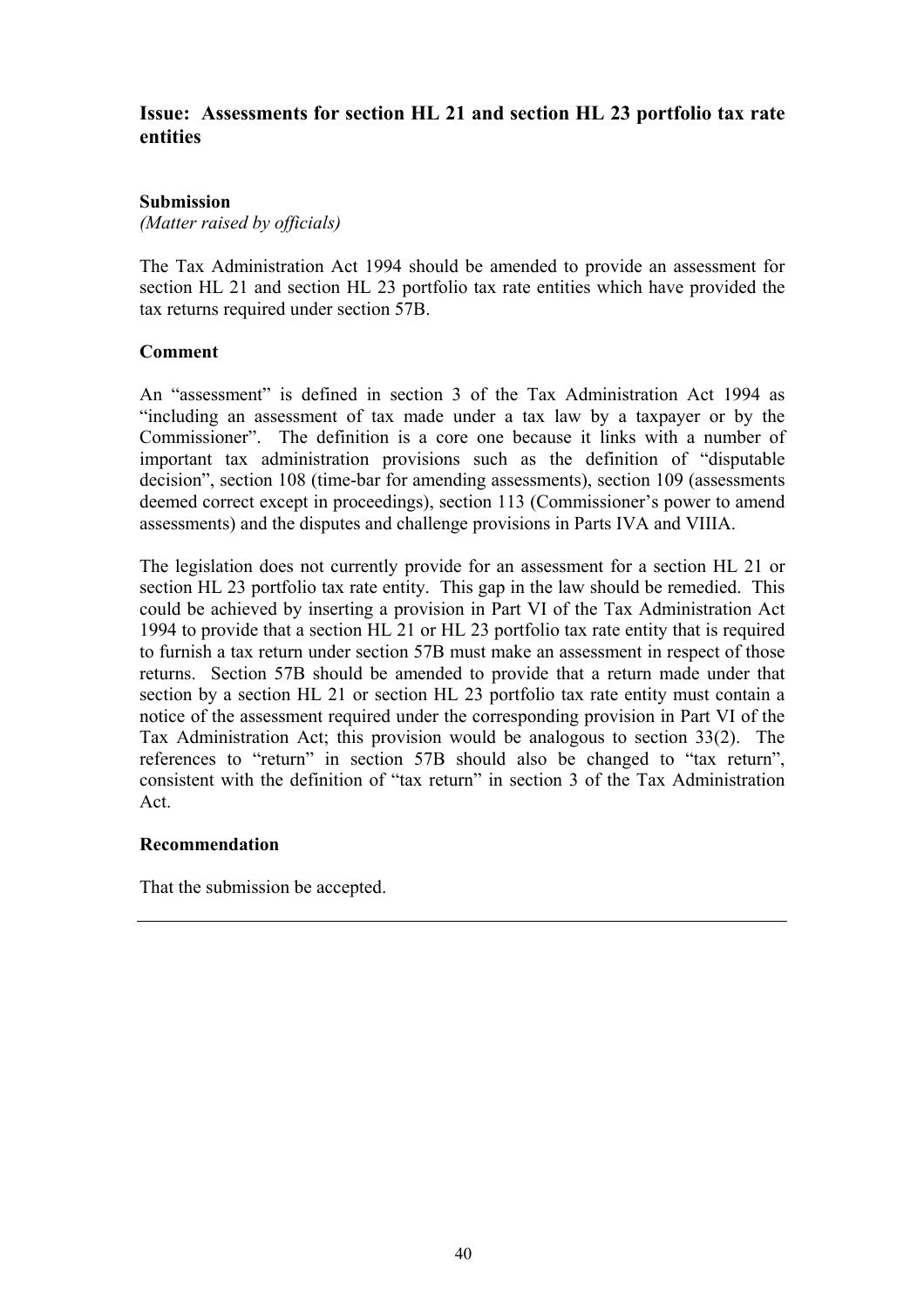# **Issue: Section HL 22 portfolio tax rate entities should file tax returns**

# **Submission**

*(Matter raised by officials)* 

The reference to portfolio tax rate entities in section 33(1) of the Tax Administration Act 1994 should not include section HL 22 portfolio tax rate entities.

#### **Comment**

Currently, all portfolio tax rate entities are excluded from the requirement to file income tax returns under section 33(1) of the Tax Administration Act. This exclusion should apply only to section HL 21 and section HL 23 portfolio tax rate entities, and not section HL 22 portfolio tax rate entities.

This is a drafting error and should be corrected.

#### **Recommendation**

That the submission be accepted.

# **Issue: Disclosure of portfolio investment entity status to portfolio investor proxies**

#### **Submission**

*(54 – ASB)* 

Entities should be required to disclose their portfolio investment entity status when requested by a portfolio investor proxy.

#### **Comment**

Officials do not agree with the submission. The arguments for requiring a portfolio investor proxy to disclose its status to a portfolio investment entity do not apply the other way. In particular, there are already significant disclosure requirements applying to portfolio investment entities. Therefore it is not necessary to apply additional disclosure requirements on portfolio investment entities.

#### **Recommendation**

That the submission be declined.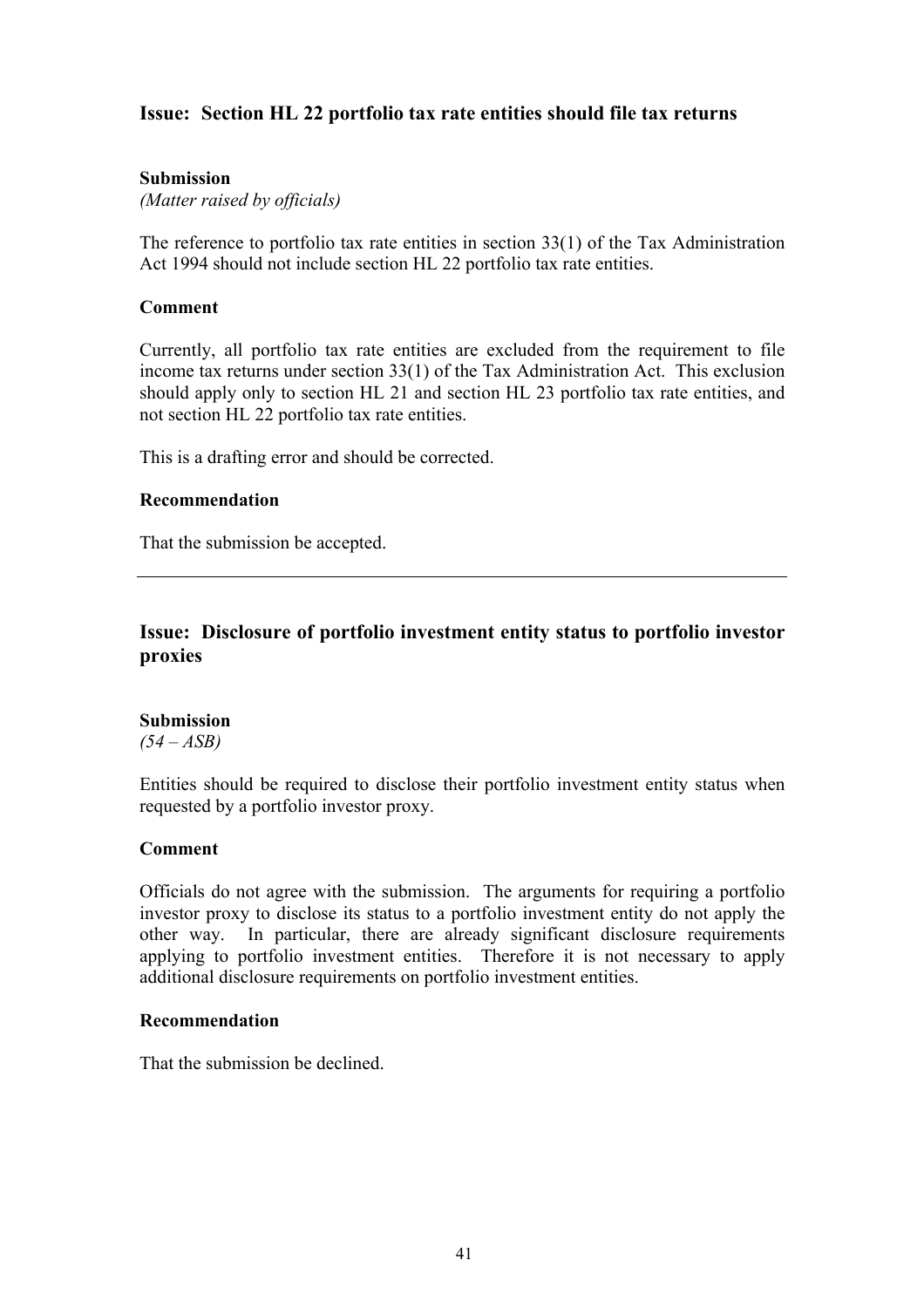# **Issue: Transitional tax payment by portfolio investment entity**

#### **Submissions**

*(54 – ASB, 61 – KPMG, 58 – Trustee Corporations Association)* 

When an entity becomes a portfolio investment entity, its unrealised gains or losses are taxable, and any resulting tax liability must be paid over the next three years. The current legislation is unclear about when the tax must be paid each year. Rather than requiring the tax to be paid by the end of the relevant income year, the tax should be payable on or before the terminal tax date of that entity. *(ASB)*

The legislation should state a due date (March 31) for these payments. *(KPMG, Trustee Corporations Association)* 

#### **Comment**

Officials consider that the legislation already achieves a due date of 31 March for these payments.

Officials note that the transitional rule for the tax liability resulting from an entity becoming a portfolio investment entity is already concessionary because the payment is spread over three tax years. The submission could result in a further deferral which is not justified.

#### **Recommendation**

That the submissions by KPMG and the Trustee Corporations Association be noted, and that ASB's submission be declined.

# **Issue: Imputation credits earned before entity was a portfolio investment entity**

#### **Submission**

*(23 – Investment Savings and Insurance Association of New Zealand Inc, 24 – AMP Financial Services and AMP Capital Investors, 71 – PricewaterhouseCoopers)* 

A portfolio investment entity should be able to distribute the benefit of imputation credits to its investors, when those imputation credits arise from the entity's tax obligations before it became a portfolio investment entity.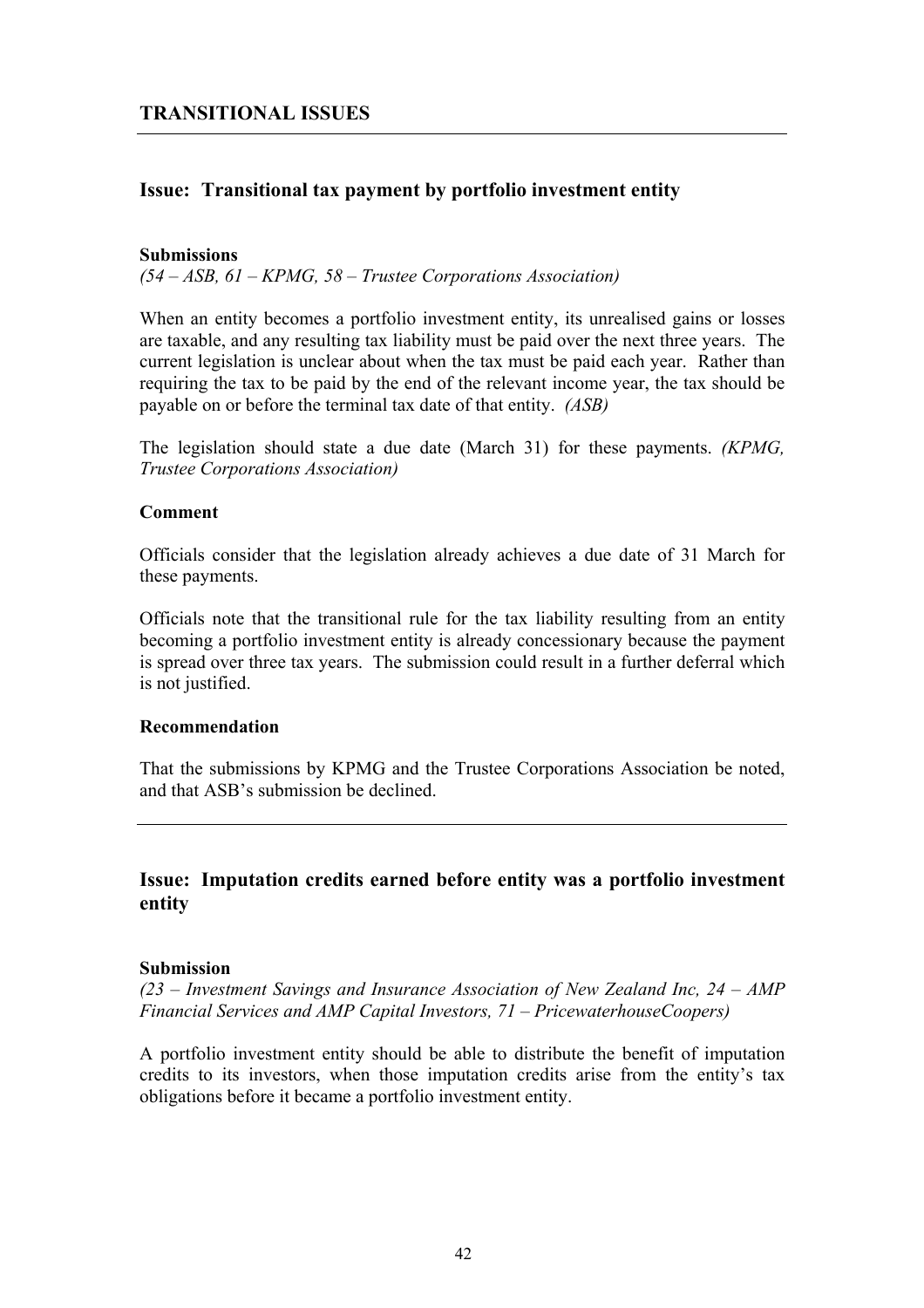# **Comment**

Officials consider that the concern raised can be resolved by an amendment switching off imputation penalty tax resulting from the transition of entities into the portfolio investment entity rules.

## **Recommendation**

That the submission be accepted, subject to officials' comments.

# **Issue: Application of FDR rules to funds with non-standard balance dates**

#### **Submission**

*(23 – Investment Savings and Insurance Association of New Zealand Inc)* 

A fund with a non-standard balance date that elects to become a portfolio investment entity on 1 October 2007 must apply the fair dividend rate (FDR) rules from 1 October 2007. The fund should be able to apply the FDR rules from 1 July 2007.

#### **Comment**

Officials consider that the current legislation would allow the fund referred to in the submission to apply the FDR rules from 1 July 2007.

#### **Recommendation**

That the submission be noted.

# **Issue: Removal of penalties and interest when provisional tax increased as a result of becoming a portfolio investment entity**

#### **Submission**

*(Matter raised by officials)* 

Portfolio investment entities with investments in other portfolio investment entities that are zero-rated and exempt from resident withholding tax may incur an increased provisional tax liability. Entities with a standard balance date that elect to become portfolio investment entities on 1 October 2007 would have had their first provisional tax payment due on 7 July 2007 so could not have prevented an underpayment.

Portfolio investment entities may also have difficulty establishing the tax result for all investments to re-estimate the provisional tax liability in time for the second provisional tax instalment.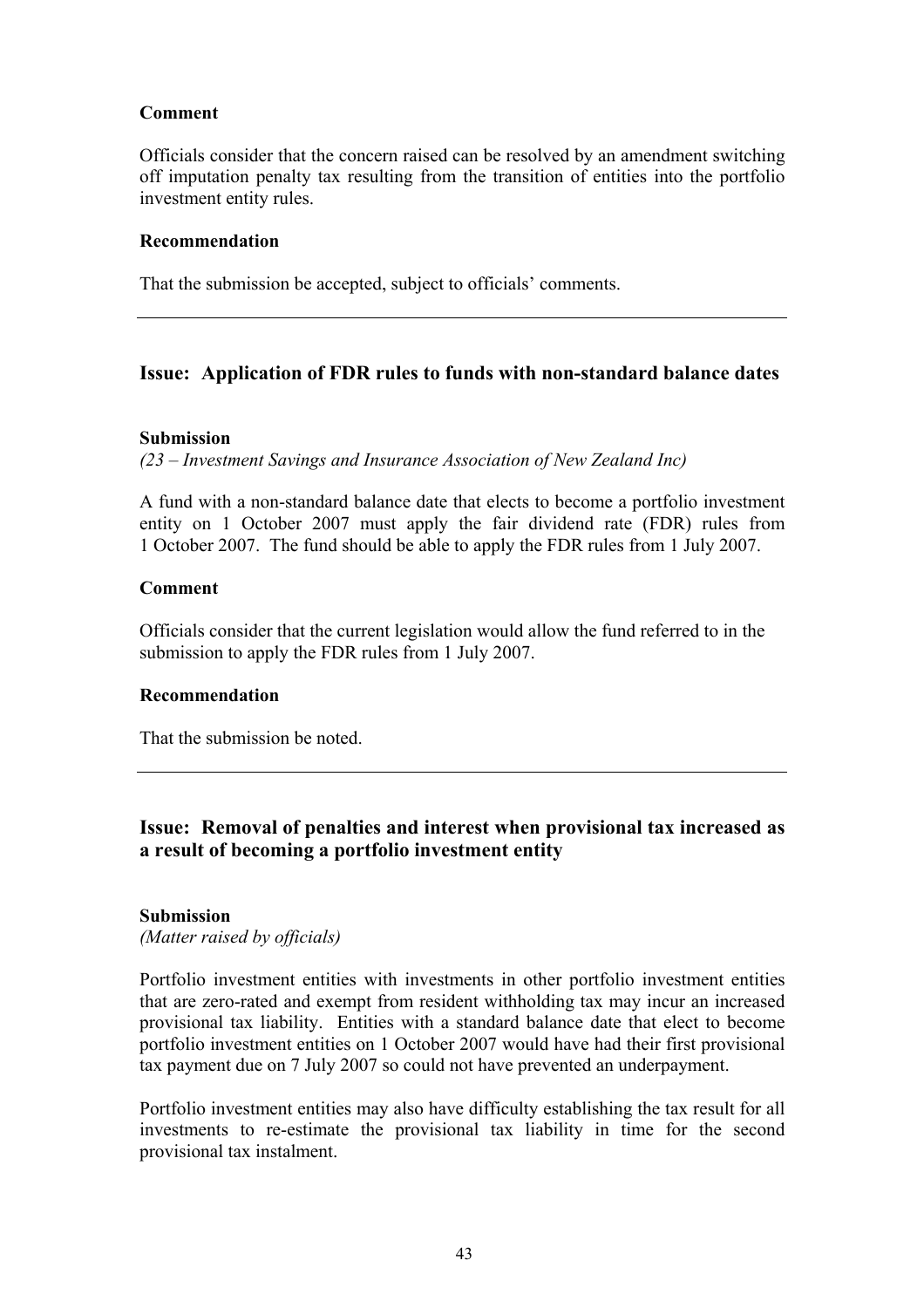Penalties and interest should not be imposed in these circumstances. Section HL 13 should cater for circumstances where there is an increase in provisional tax for any income due directly to an entity becoming a portfolio investment entity in the income year.

#### **Comment**

Portfolio investment entities should not have penalties or interest imposed as a result of increases in provisional tax liability that arise from becoming a portfolio investment entity in the income year that the transition occurs.

This relief should apply for provisional tax payments that have already been made for the income year in which the transition occurs, and any provisional payments falling due within two months of becoming a portfolio investment entity.

#### **Recommendation**

That the submission be accepted.

# **Issue: Share lending rules and deemed sale and reacquisition of Australian shares**

#### **Submission**

*(Matter raised by officials)* 

The new share lending rules should be switched off for the purposes for the deemed sale and reacquisition of Australian equities rule in section HL 12(3) for entities transitioning into the portfolio investment entity rules.

#### **Comment**

Under section HL 12(3) there is a deemed sale and reacquisition of Australian shares held at the time an entity becomes a portfolio investment entity. This provision ensures that any gain or loss on Australian shares that are held on revenue account by entities becoming portfolio investment entities is realised at the time of entry into the PIE rules. Section HL 12(3) refers to "shares held by the entity". This wording may not capture shares subject to share lending transactions whereby shares are lent shortly before an entity enters into the portfolio investment entity rules (the earliest date being 1 October 2007) and reacquired after that date. The share lending rules could prevent a tax liability arising for the intending portfolio investment entity. This is because the shares are not held by the intending portfolio investment entity on the transition date and therefore would not be caught by section HL 12(3). The share lending rules themselves would prevent there being a taxable event on the date the shares are lent and the Australasian share trading exclusion for portfolio investment entities in section CX 44C would still seem to apply when the relevant shares are eventually sold.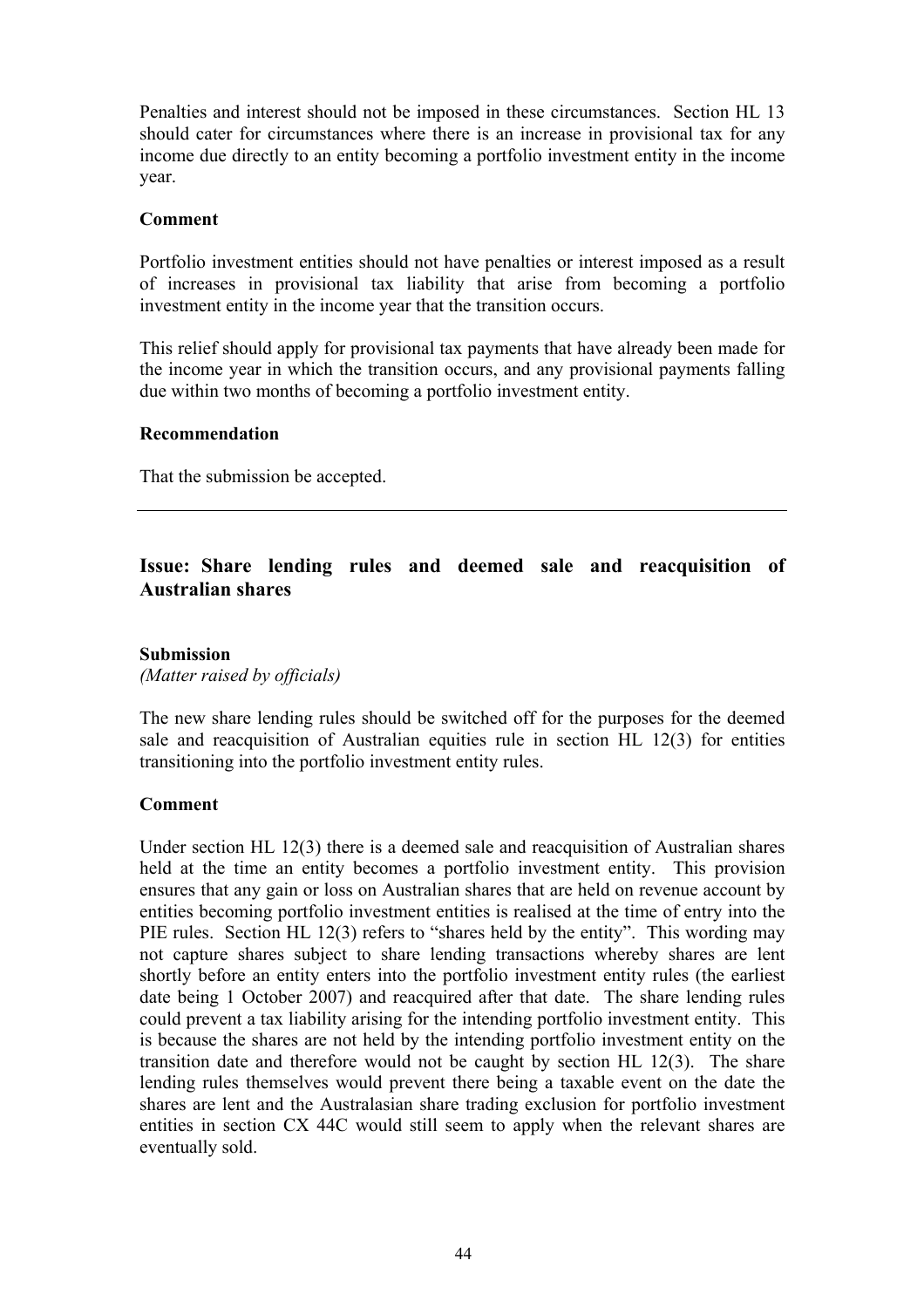It is therefore necessary to amend section HL 12(3) to ensure that for the purposes of that provision any original share subject to a returning share transfer is treated as being held by the share supplier (that is, the intending portfolio investment entity) and not by the share user. The treatment of any dividend paid on the lent shares should continue unchanged – that is, the dividend would be taxable to the share user under ordinary rules with the replacement payment for dividends being deductible to the share user and taxable to the share supplier.

#### **Recommendation**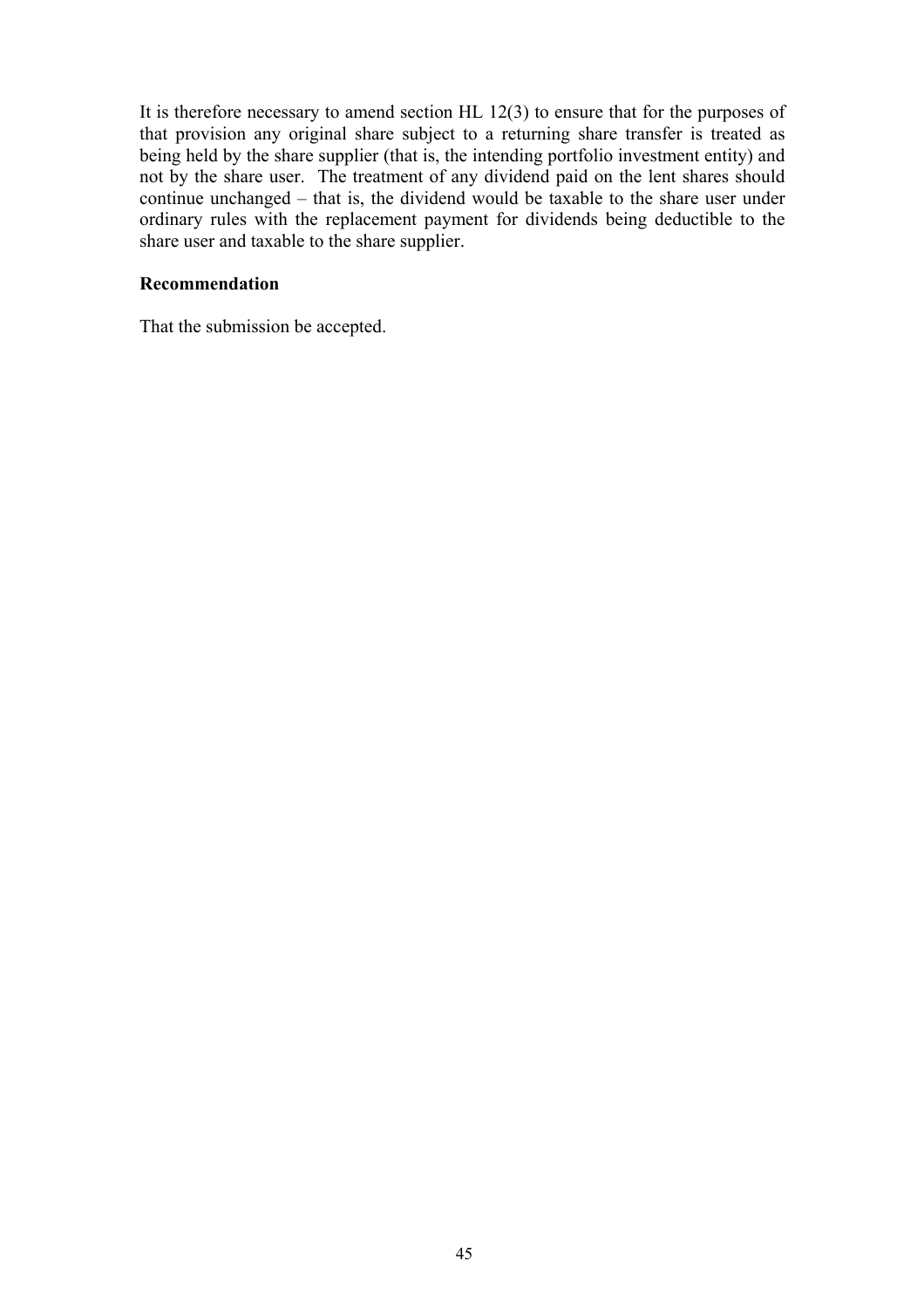# **Issue: Definition of "investor" should refer to trust not trustee**

#### **Submission**

*(59 – Property Council of New Zealand)* 

When shares in a company are held by a trust, it should be clear that it is the trust rather than the trustee that is the investor.

# **Comment**

Officials consider that it is clear that the current definition of "investor" caters adequately for the situation when the shareholder in a company is a trustee.

#### **Recommendation**

That the submission be noted.

# **Issue: Definition of "portfolio land company"**

#### **Submission**

 *(61 – KPMG)* 

The definition of "portfolio land company" requires that 90 percent of the company's assets must be land assets and that this must be the case for 80 percent of the year. This requirement should have to be met for "at least" 80 percent of the year.

#### **Comment**

Officials agree with the submission.

#### **Recommendation**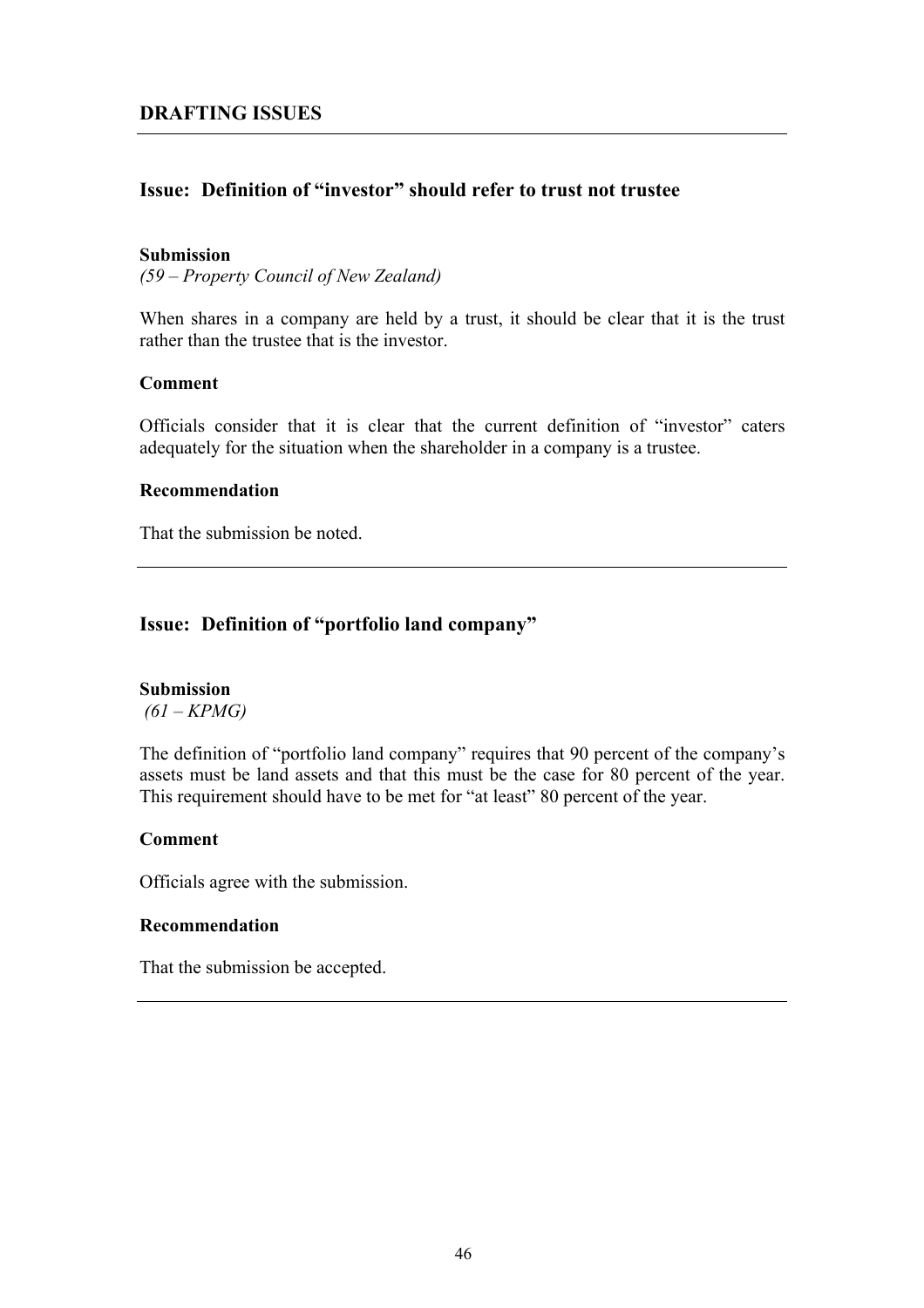# **Issue: Heading of section HL 27(8)**

## **Submission**

*(61 – KPMG)* 

In the heading to section HL 27(8), the reference to "portfolio investment entities" should be replaced by "portfolio tax rate entities".

## **Comment**

Officials agree with the submission.

#### **Recommendation**

That the submission be accepted.

# **Issue: Cross-referencing error in section HL 27(10B)**

#### **Submission**

*(Matter raised by officials)* 

The reference to section HL 22 in section HL 27(10B) should be removed.

#### **Comment**

The reference to section HL 22 in section HL 27(10B) is a drafting error.

#### **Recommendation**

That the submission be accepted.

**Issue: Investor in a section HL 21 portfolio investment entity should recognise losses in their income year that includes the end of the PIE's income year** 

#### **Submissions**

*(Matter raised by officials)* 

Section DB 43B should be amended to provide that an investor in an HL 21 portfolio investment entity recognises losses in the investor's income year that includes the end of the PIE's income year.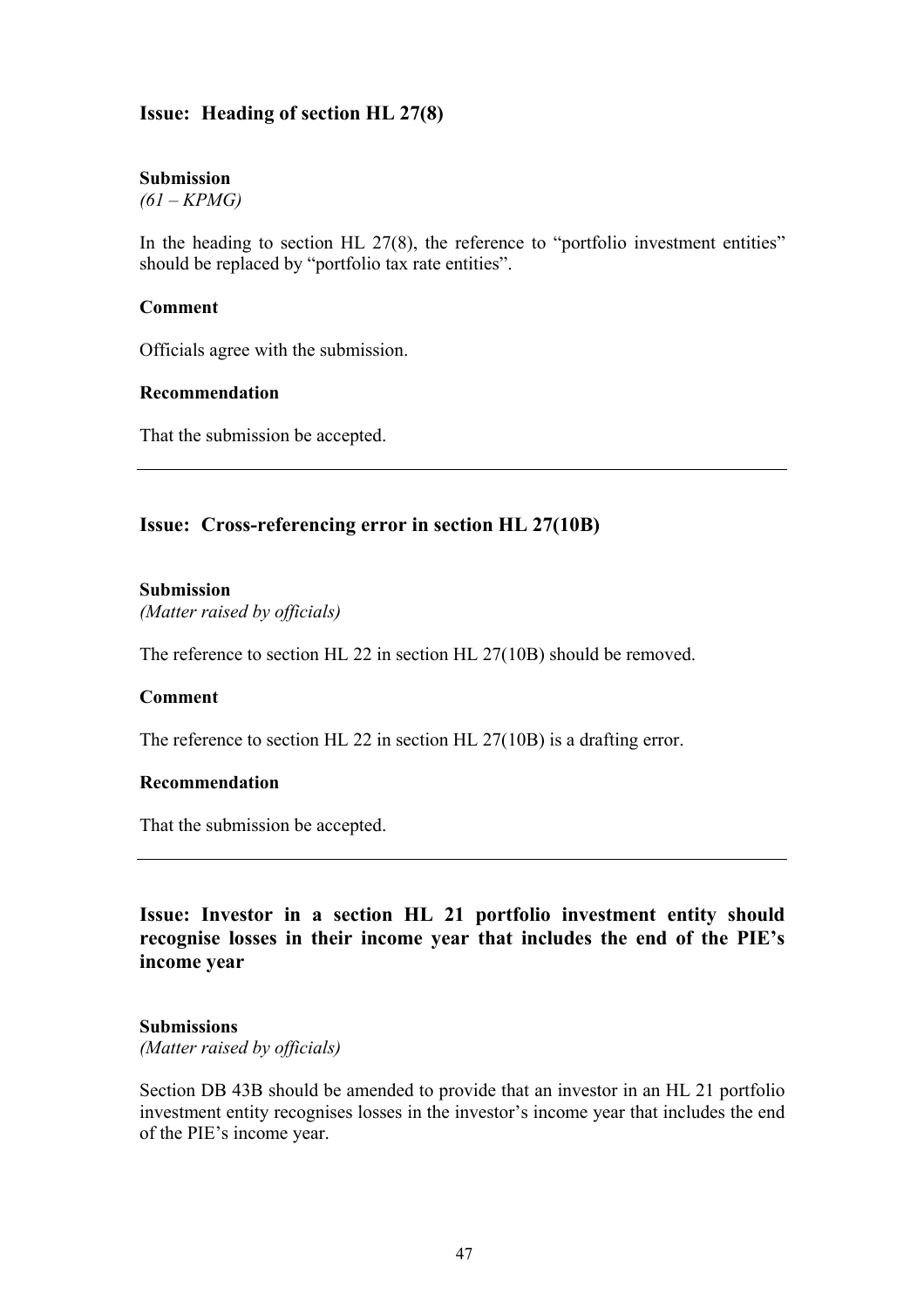The reference to section HL 22 in section DB 43B(2) is an error and should be deleted.

## **Comment**

Section DB 43B(2) provides that zero-rated and certain exiting investors in portfolio investment entities are generally allowed a tax deduction for losses that flow through to them from those PIEs. Currently, the provision requires investors in portfolio tax rate entities that pay tax under section HL 21 to recognise such losses in the investor's income year that includes the end of the portfolio investment entity's portfolio calculation period (usually a quarter). To maintain consistency with other similar provisions in the rules, section DB 43B should be amended to provide that the investor recognises these losses in the investor's income year that includes the end of the portfolio investment entity's income year. In addition, the reference to section HL 22 in section DB 43B(2) is an error and should be removed.

# **Recommendation**

That the submissions be accepted.

# **Issue: Drafting consistency with core provisions**

## **Submission**

*(Matter raised by officials)* 

The following drafting amendments should be made to ensure that the portfolio investment entity rules interact correctly with the Income Tax Act's core provisions and are consistent with the rewrite of that Act:

- A provision should be inserted in subpart HL to ensure that the income tax liability of portfolio tax rate entities calculated under section HL 20 is schedular income for the purposes of the core provisions.
- Subpart HL should be amended to ensure that the payment of tax by section HL 21 and section HL 23 portfolio tax rate entities satisfies the PIE's income tax liability for the purposes of core provisions.
- It should be clarified that portfolio class land losses should not be rebated, but should be carried forward to offset income in future periods.
- Portfolio investment entity rebates for excess credits and losses should be excluded from the section OB 1 definition of allowable rebates.
- For rebates payable to portfolio tax rate entities it should be clarified that the rebate is due to be paid by the Commissioner at the same time as tax would have been payable by the portfolio investment entity in the absence of a rebate.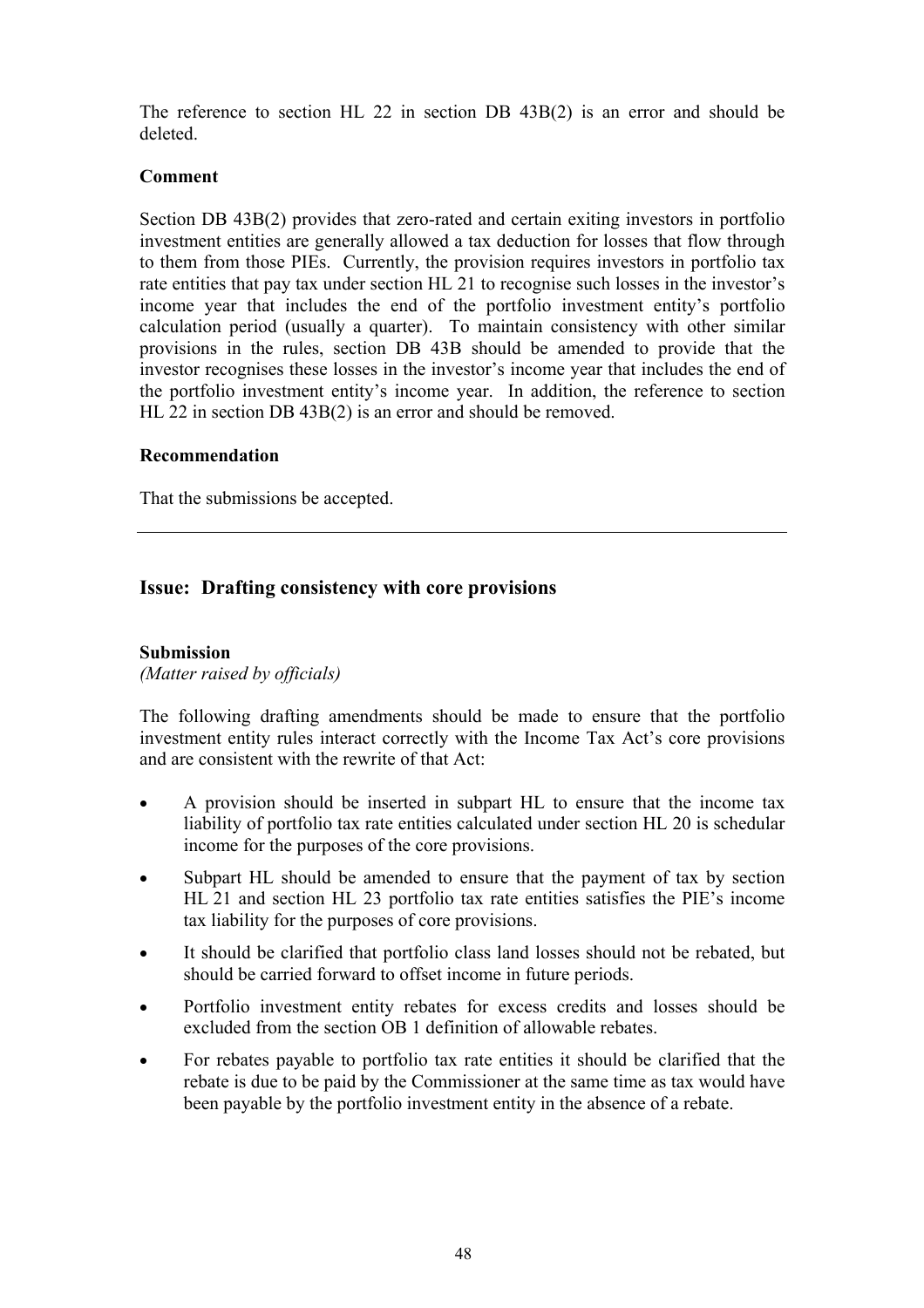- It should be clarified that credits refundable under the portfolio investment entity rules are not separately refundable under the core provisions. This could be achieved by an amendment to section HL 27(1), ensuring that section HL 27 overrides section BC 10.
- It should be clarified that the timing rule in section HL 25 that allocates a portfolio investor allocated loss should be the same as the rule in section DB 43B.

#### **Comment**

These technical amendments are necessary to ensure that the portfolio investment entity rules interact with the core provisions correctly, and are consistent with the rewritten Income Tax Act.

#### **Recommendation**

That the submission be accepted.

# **Issue: Cross-referencing in section HL 27(11)**

#### **Submission**

*(Matter raised by officials)* 

The references in section HL 27(11) to subsection (10B) should be replaced with subsection (10C) references.

#### **Comment**

This amendment corrects a cross-referencing error.

#### **Recommendation**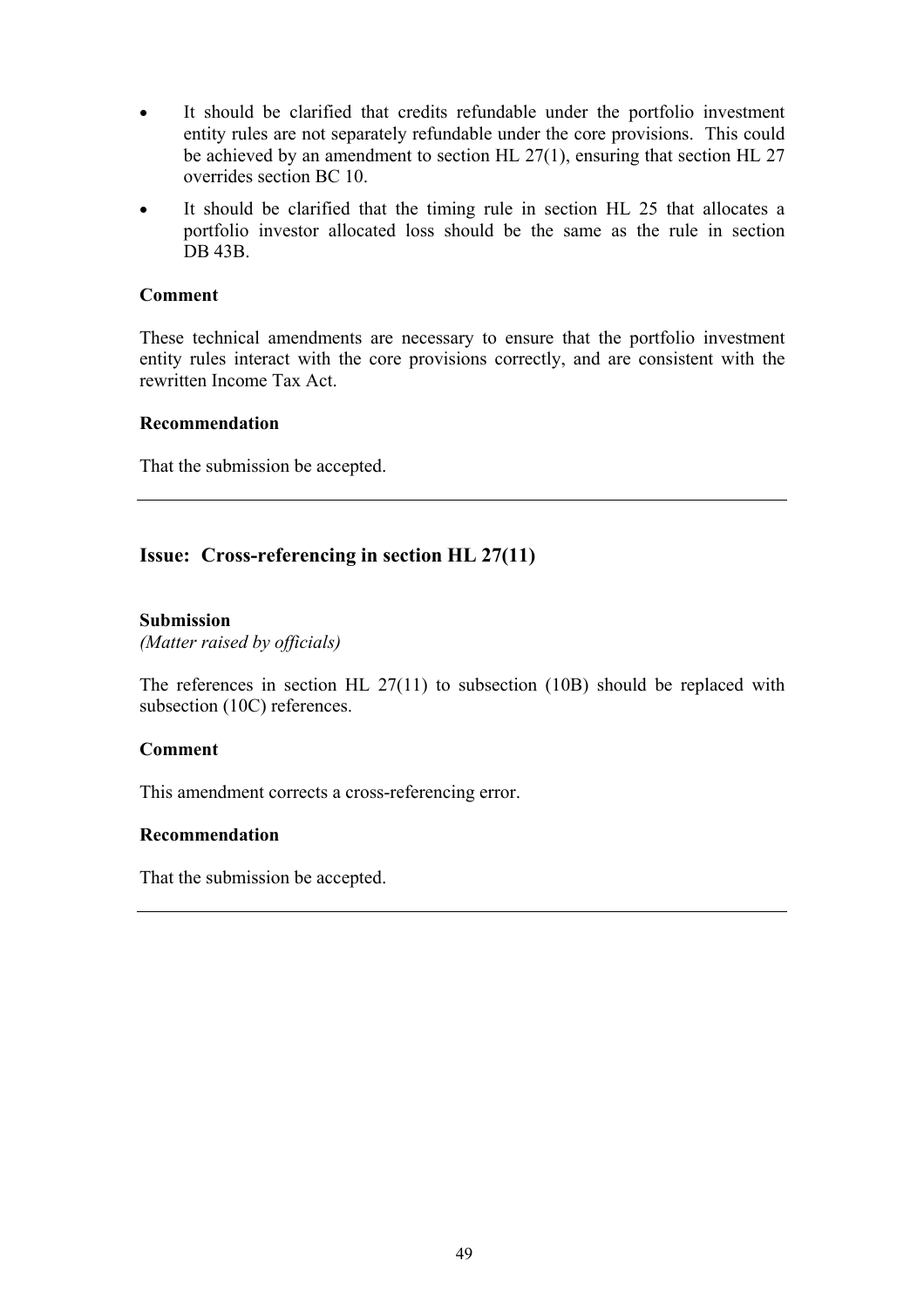# **Issue: Tax year references**

# **Submission**

*(Matter raised by officials)* 

The reference to the entity's "tax year" in section HL  $7(3)(a)(ii)$  – relating to the investor return adjustment requirement – should be replaced with a reference to the entity's "income year".

The reference to "in a tax year" in the opening wording of section 57B(5) of the Tax Administration Act 1994 – requiring returns to be made by portfolio tax rate entities – should be replaced with "for a tax year".

#### **Comment**

These amendments cater for non-standard balance date section HL 22 portfolio tax rate entities.

#### **Recommendation**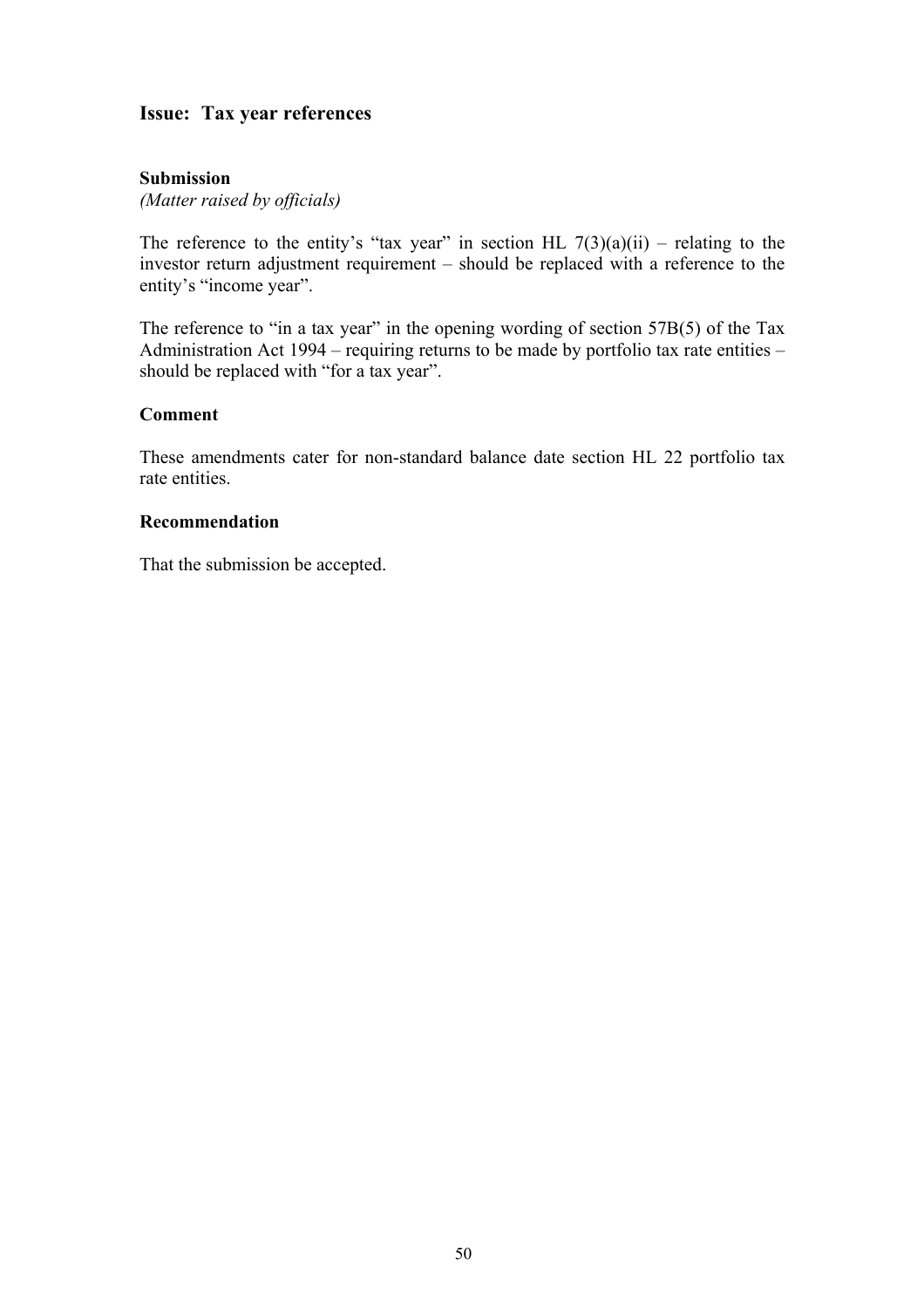# Offshore portfolio share investment rules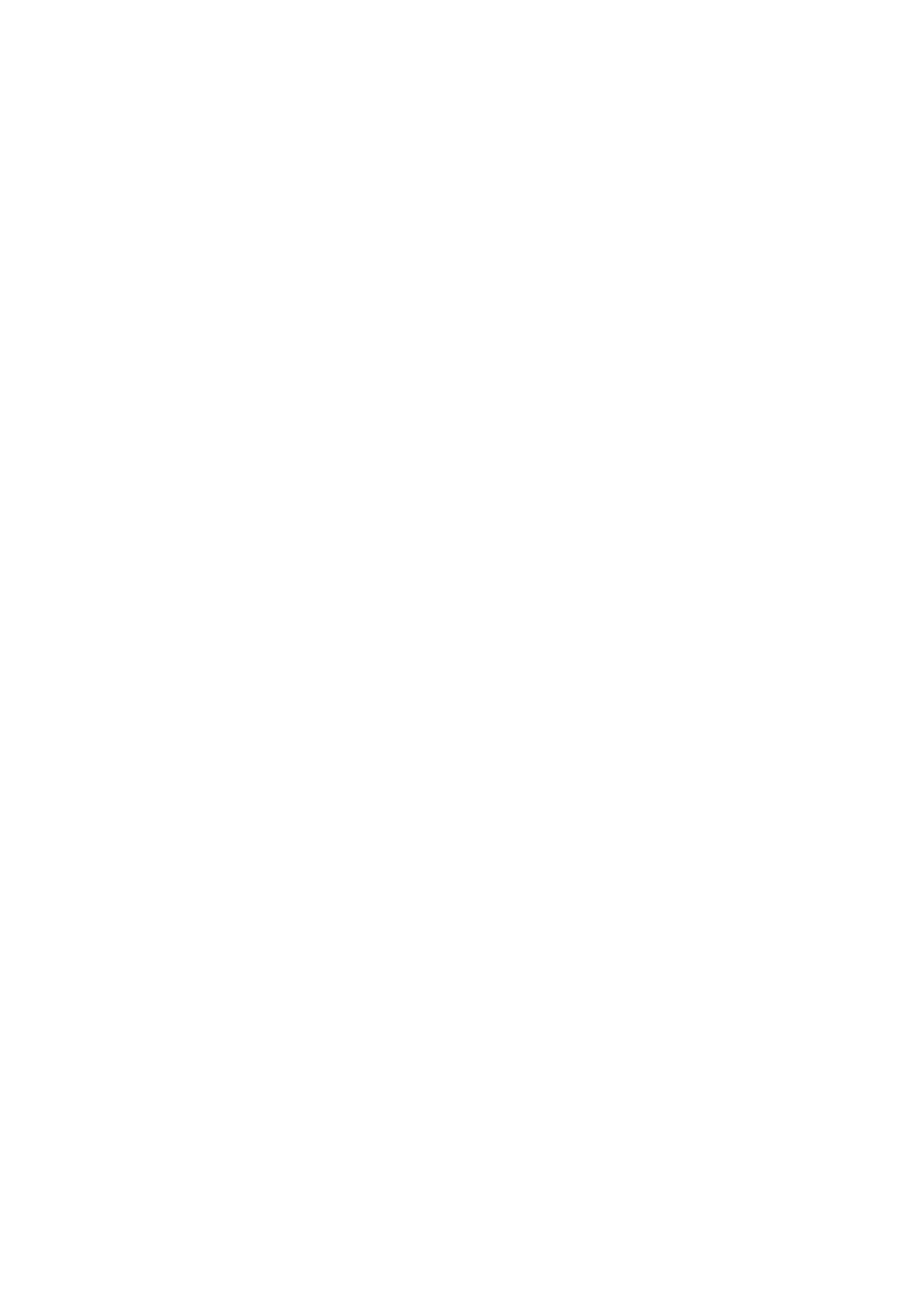# **OVERVIEW**

## *Clauses 13, 31, 60 to 65, 67 to 76, 93(2) and 165*

New tax rules for offshore portfolio investment in shares were enacted by the Taxation (Savings Investment and Miscellaneous Provisions) Act 2006 on 18 December 2006. The new rules apply for income years beginning on or after 1 April 2007.

The new rules generally apply to an investment by a New Zealand resident in a foreign company when the investor owns less than 10 percent of the company. Under the new rules, offshore portfolio investment in shares is taxed consistently, regardless of the country where the investment is located and whether the investment is made by an individual directly or through a collective investment vehicle.

The new tax rules for offshore portfolio investment in shares mainly involve changes to the foreign investment fund rules in the Income Tax Act 2004. The main changes are that the "grey list" exemption in the foreign investment fund rules has been removed and a new fair dividend rate method – which broadly taxes 5 percent of a person's offshore share portfolio's opening value each year – has been introduced.

The bill makes a number of remedial amendments to the new rules, consistent with their policy intent.

A number of submissions were received on the remedial amendments and some other technical aspects of the new offshore portfolio share investment tax rules. The changes recommended are of a remedial nature and ensure that the new rules achieve their intended policy effect.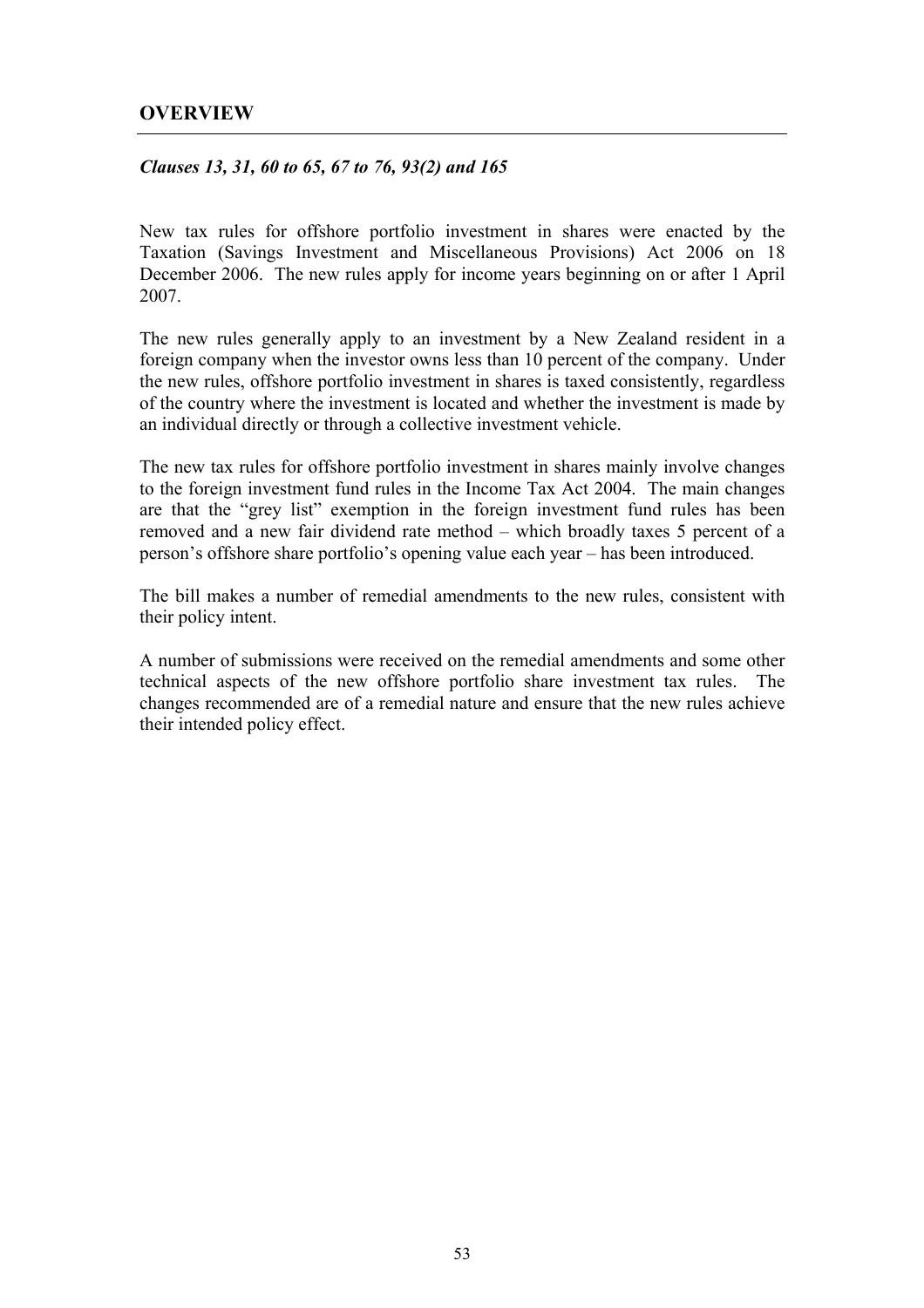# **Issue: \$50,000 minimum threshold and exemption changes**

#### **Submission**

*(91 – New Zealand Institute of Chartered Accountants)* 

NZICA supports the clarifying amendments which will ensure that the deemed disposition and reacquisition that occurs when there is a change in application of exemptions from the foreign investment fund rules are ignored for the purposes of the \$50,000 minimum threshold rules in sections CQ 5 and DN 6. The amendments ensure that the original cost basis applies. However, NZICA considers that similar clarifying amendments are required to the Income Tax Act 1976 and the Income Tax Act 1994.

#### **Comment**

Officials agree that a similar clarifying amendment should be made for the purposes of the \$50,000 minimum threshold rule in section CG 15(2)(d) of the Income Tax Act 1994. However, because the time-bar will prevent assessments made under the Income Tax Act 1976 being reopened, it is not necessary to amend that earlier Act.

#### **Recommendation**

That the submission be accepted, subject to officials' comments.

# **Issue: Election out of the \$50,000 minimum threshold**

#### **Submission**

*(54 – ASB)* 

Natural persons should be able to elect not to apply the \$50,000 minimum threshold in section CO 5 therefore subjecting all their overseas equity investments to the foreign investment fund rules. This will allow investors who hold overseas investments of around \$50,000 and who flip into and out of the foreign investment fund rules to reduce the complexity of their tax affairs by being able to apply a foreign investment fund method consistently to all their offshore investments each income year.

#### **Comment**

If the original cost of an individual's offshore shares totals NZ\$50,000 or less at all times in an income year, the foreign investment fund rules do not apply for that year. The individual investor will continue to pay tax only on dividends if they hold the shares on capital account. This \$50,000 minimum threshold is a general rule and is not elective.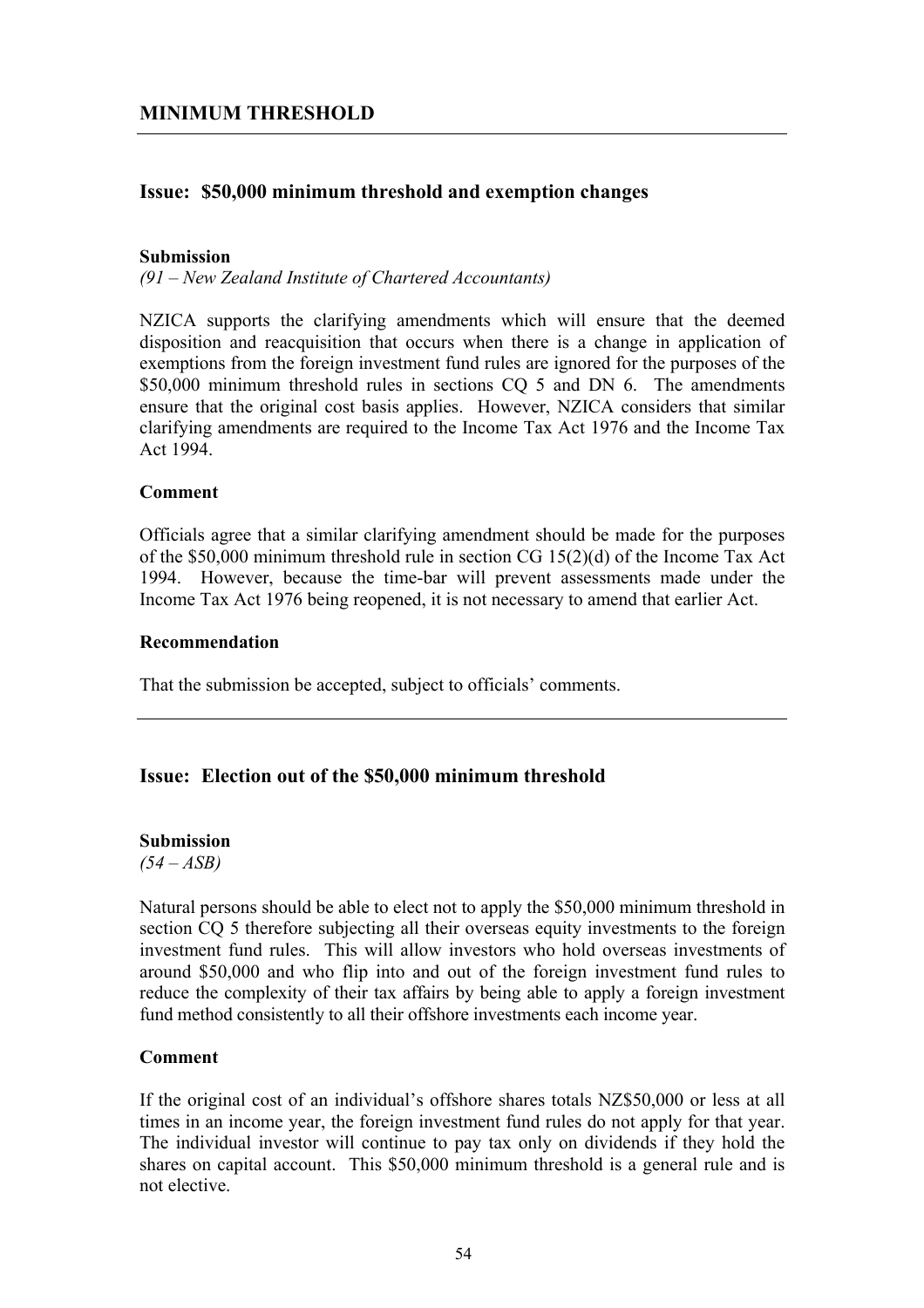To make the \$50,000 minimum threshold elective would considerably increase the complexity of the foreign investment fund rules. It is desirable to keep the foreign investment fund rules as straightforward as possible. Any election mechanism such as that proposed is also difficult to track by both investors and Inland Revenue for elections that were made many years previously. The foreign investment fund rules should be as certain in their application as possible.

#### **Recommendation**

That the submission be declined.

#### **Issue: Minimum threshold amount**

# **Submission**

*(54 – ASB)* 

The submission notes that the current minimum threshold amount of \$50,000 has remained unchanged for a number of years. Increasing this threshold to \$100,000 at which the more complex foreign investment fund rules begin to apply to investments would reduce the compliance costs for natural persons.

#### **Comment**

The submission to increase the amount of minimum threshold for the application of the foreign investment fund rules from the current \$50,000 to \$100,000 is outside the scope of the bill.

Officials note that the submission's proposed increase of the threshold to \$100,000 is significant and would undermine a core objective of the recent tax reforms for offshore portfolio investment in shares, which was to remove the previous distortion between investing directly in offshore shares and investing through New Zealand resident managed funds (managed funds are not entitled to the minimum threshold for application of the foreign investment fund rules). A modest minimum threshold, such as the current \$50,000 threshold, can be justified on compliance cost grounds.

#### **Recommendation**

That the submission be declined.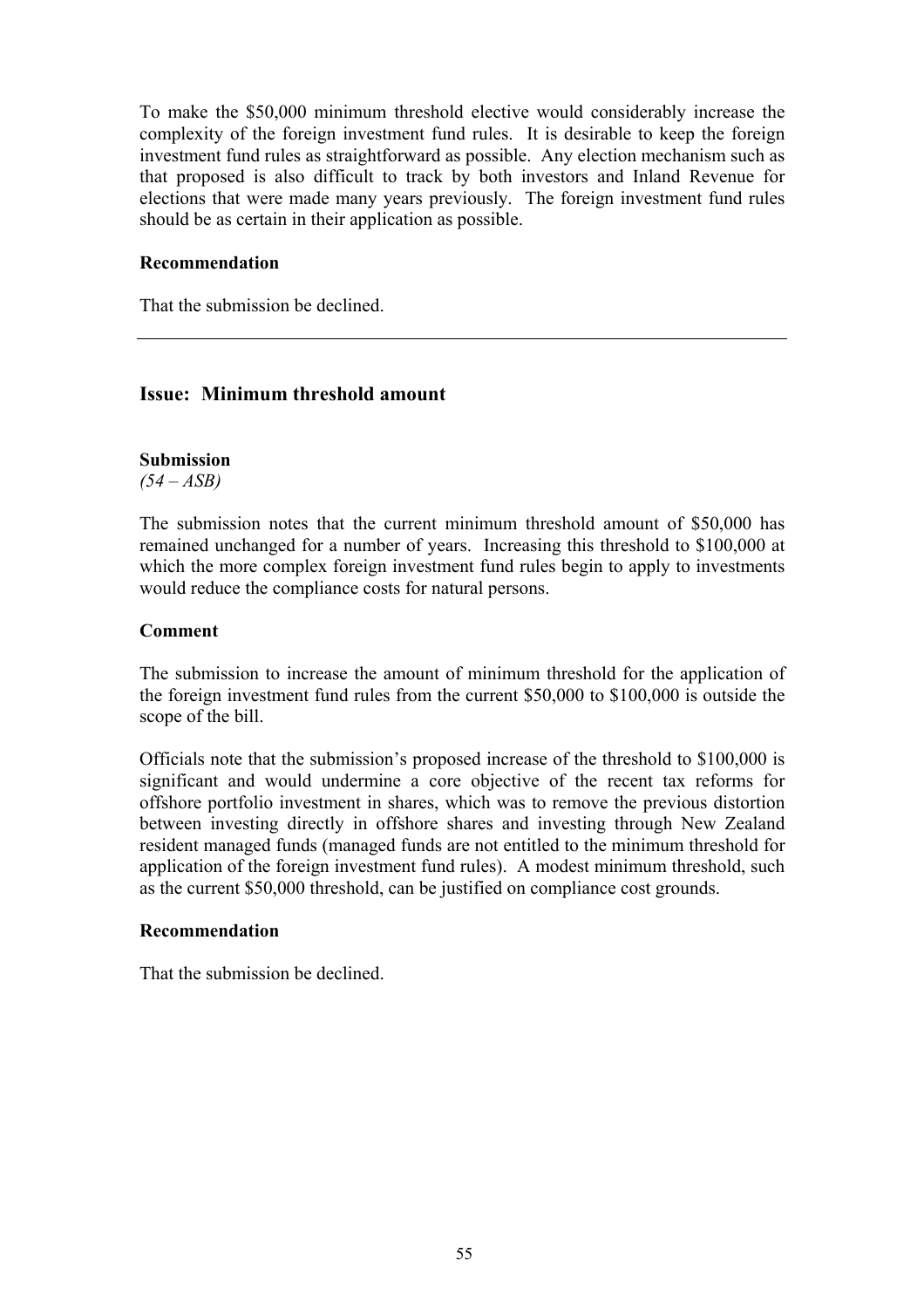# **Issue: Listing requirement in Australian shares exemption**

#### **Submissions**

*(23 – ISI, 55 – NZ Funds, 71 – PricewaterhouseCoopers, 74 – Deloitte)* 

All the tests in proposed section EX 33C(2) for determining whether a company falls within the Australian shares exemption should be applied at the first unit valuation period in an income year for a unit valuer that is a portfolio tax rate entity. Alternatively, any breaches of the requirements should be applied to only future periods for unit valuers that are portfolio tax rate entities. *(ISI)*

The test for whether an Australian share is listed on an approved index should apply in either of the following ways:

- the test for applying the exemption is on the first day of the income year for all taxpayers; or
- taxpayers who do not apply a daily valuation are not liable to use-of-money interest or late payment penalties if the status of the Australian company changes.

If a share is not listed on an approved index on the first day of the income year, the taxpayer will assume the foreign investment fund exclusion does not apply and will pay tax under the fair dividend rate method. If, at any time during the income year that share moves onto the exempt list, then the taxpayer would be required to treat the investment outside of the foreign investment fund rules. Accordingly, they will be required to file and pay tax (or DWP) based on the dividends received. At its extreme, a share could become exempt towards the end of the income year. In this case, the taxpayer may have paid incorrect provisional tax or failed to meet its DWP liability during the year. *(Deloitte)* 

The listing requirement in proposed section EX 33C(2)(b) should be expanded to cater for the circumstance where the investment is acquired for the first time in an income year. The listing requirement should then be tested at the date of acquisition for unit valuers and any other persons applying the fair dividend rate method on a daily basis. *(PricewaterhouseCoopers)*

Proposed section EX  $33C(2)(b)(ii)$  should be amended to provide that the time referred to in the provision should be the "first day of the first unit valuation period". *(NZ Funds)*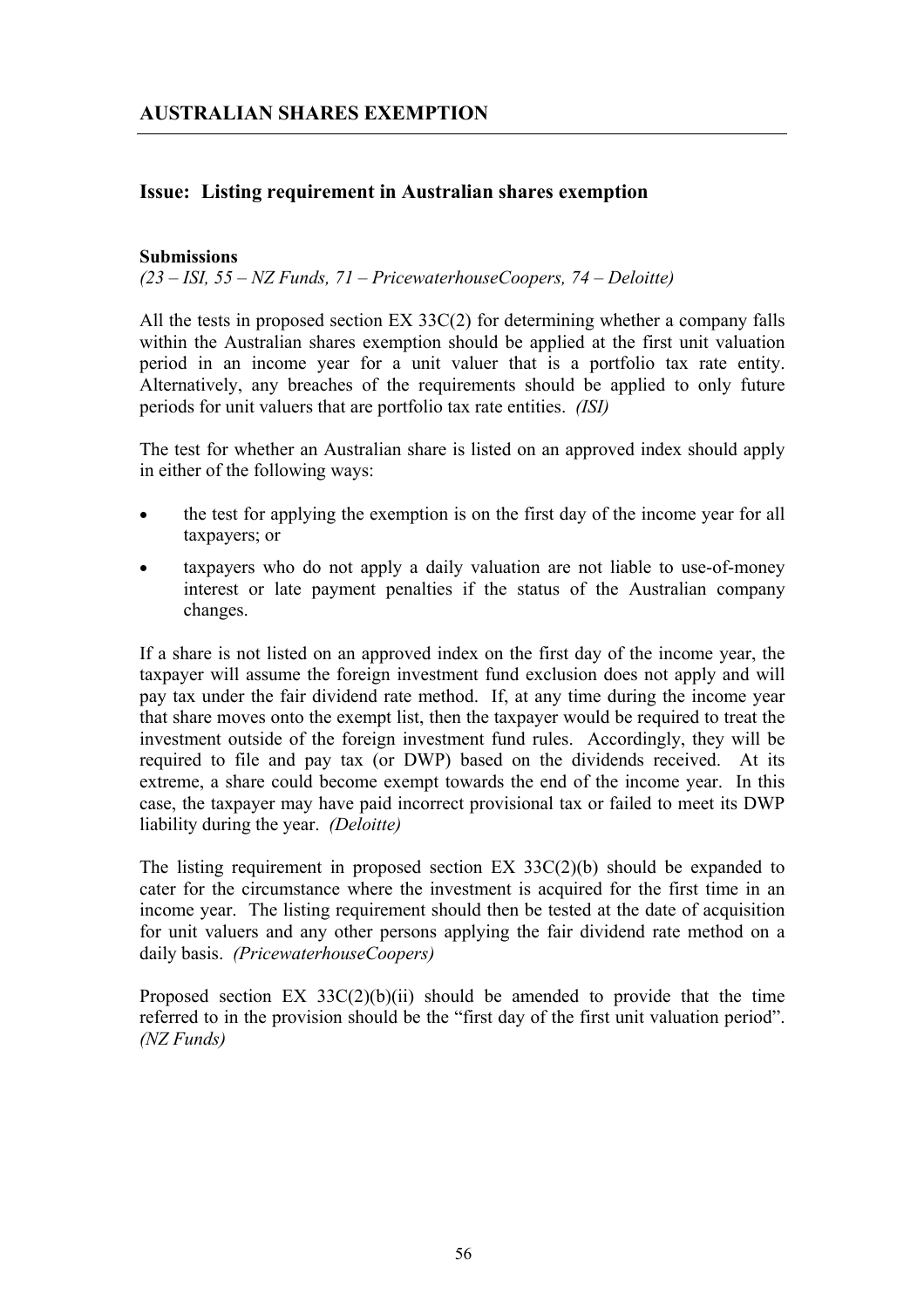# **Comment**

Investments in Australian-resident companies listed on an approved index of the Australian Stock Exchange (ASX), such as the All Ordinaries index, are exempt from the foreign investment fund rules. To assist compliance with this exemption, in section EX 33C the current requirement that Australian-resident companies must be included in an approved ASX index at all times during the income year is amended by the bill so that the listing requirement is tested at the start of the income year for managed funds such as portfolio tax rate entities. It is the listing requirement in the Australian exemption that in practice is more likely to change in relation to a specific company than in any of the other requirements. Officials do not consider it is worthwhile increasing the complexity of the Australian shares exemption rules in the case of the non-listing requirements which are much less subject to change than the listing requirement for a particular company.

The bill provides that for persons who do not do daily valuations, the Australian shares exemption will apply for the whole of the income year if that share was exempt under section EX 33C at any time in the income year. This proposed change was designed to ensure that the Australian shares exemption would apply for an income year if a company that was listed on the ASX All Ordinaries index at the beginning of the year is omitted from the index during the year. However, the Deloitte submission raises a valid concern in relation to the situation when a company is added to the approved index during the year.

Officials therefore support the proposal that the test for determining whether shares are listed on an approved index is on the first day of the income year for all taxpayers. However, as the PricewaterhouseCoopers submission contends, there should be an additional criterion applying for the situation when a person acquires shares in a company during the income year and did not previously hold any shares in that company in that year. In this case, the test should be whether the company's shares were listed on an approved index on the day of acquisition. This is because the person would probably have based their decision on the status of the company at the date they acquired shares in it and they should not be expected to ascertain the listing status of the company at the beginning of their income year when they did not hold any shares in the company.

#### **Recommendation**

That the submissions be accepted, subject to officials' comments.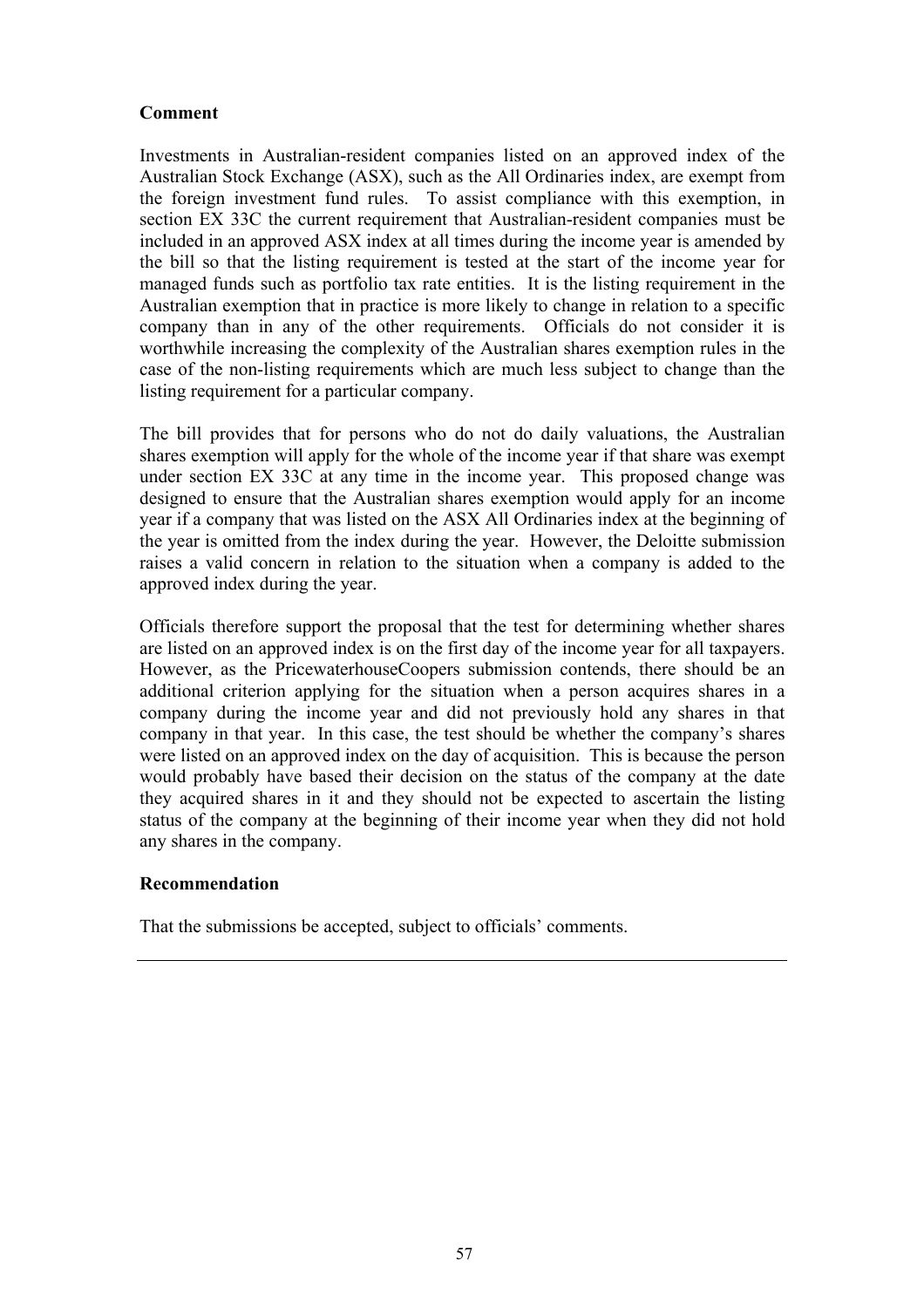# **Issue: Election to use the foreign investment fund rules for all Australian shares**

## **Submission**

*(54 – ASB)* 

Investors should be able to elect that their Australian shares – which are currently covered by the exemption for investments in certain Australian-resident listed companies in section EX 33C – are instead subject to the foreign investment fund rules. This election would require investors to apply the foreign investment fund rules to all their Australian shares in every income year. The submission considers that the current exemption may complicate some investors' tax affairs as they will need to review their Australian investments on a regular basis to determine whether the foreign investment fund rules will apply to those investments as there will be regular amendments to the securities which are included on an approved ASX index.

# **Comment**

The current exemption for investments in certain Australian-resident listed companies is currently not elective. Making this exemption elective would increase the complexity of the foreign investment fund rules. Officials consider it desirable that the Australian exemption be kept as straightforward and certain as possible. Another reason for not introducing an election mechanism is that it can become difficult for both investors and Inland Revenue to track elections that were made many years ago.

To assist compliance with the Australian-resident company exemption, the bill contains an amendment that will make it easier to satisfy the requirement that the company must be listed on an approved ASX index.

#### **Recommendation**

That the submission be declined.

# **Issue: Application date of Australian shares exemption**

#### **Submission**

*(58 – Trustee Corporations Association of New Zealand)* 

The changes to the foreign investment fund exemption for shares in certain listed Australian companies in section EX 33C should be effective from the date of enactment rather than from 1 April 2007. In the role of corporate trustees, members may not have authority to approve systems changes for which there is no legislative authority, albeit in the knowledge of pending legislation which would have retrospective effect.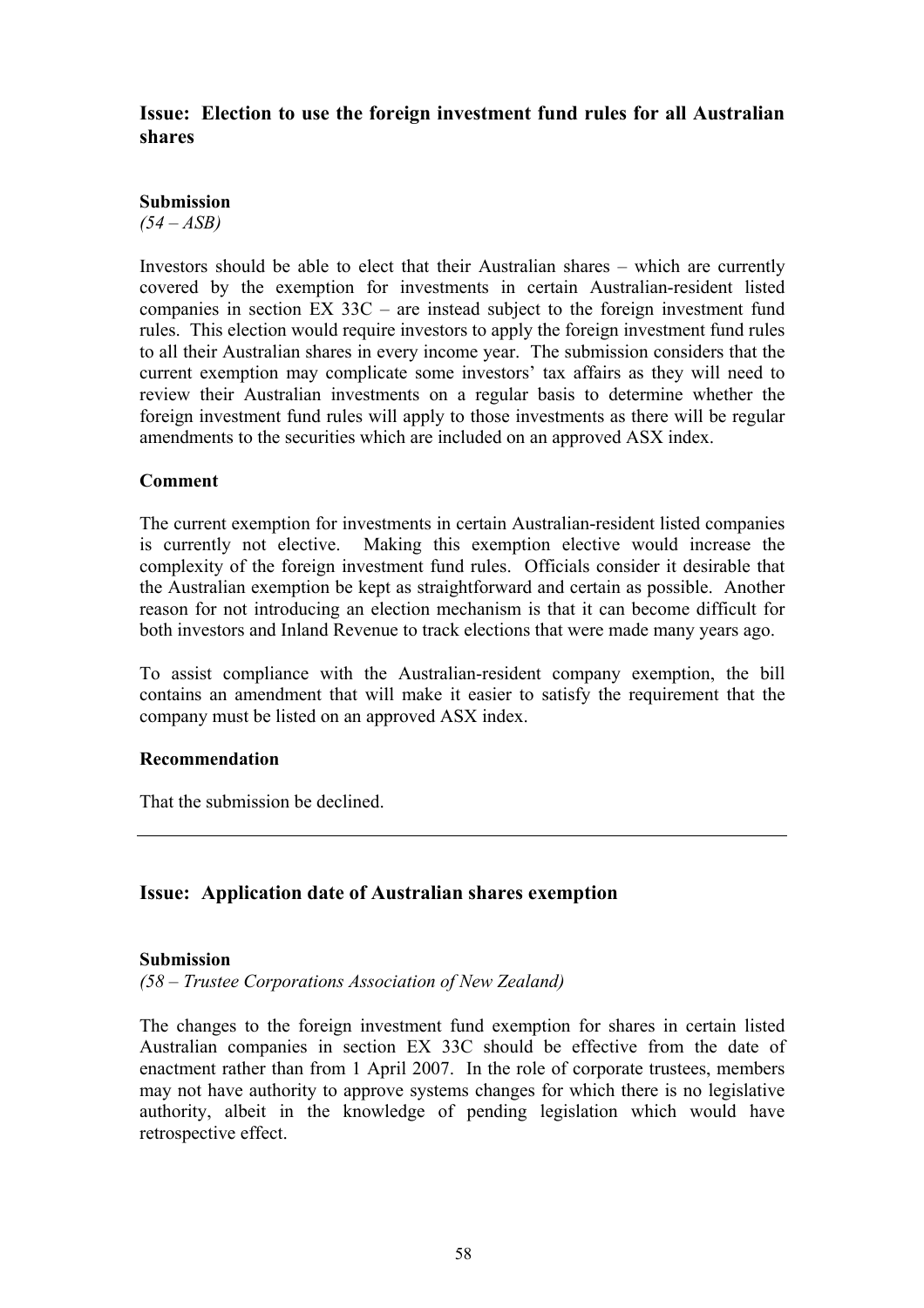# **Comment**

Officials consider it is preferable for all the amendments to the new foreign investment fund rules to have the same application date – that is, 1 April 2007. We understand that a number of unit valuers would prefer that the new rules for the listing requirements for unit valuers (the first valuation period for the income year) apply from the beginning of the new foreign investment fund rules – that is, 1 April 2007. In any event, it is unlikely that the result for unit valuers would be different whether the new listing requirement rule is effective from 1 April 2007 or from the enactment of the bill.

# **Recommendation**

That the submission be declined.

# **Issue: Publishing an approved Australian share list**

# **Submission**

*(54 – ASB)* 

The Commissioner should be required to publish a quarterly list of approved Australian equities that are exempted from the foreign investment fund rules. Publication should be required by the  $20<sup>th</sup>$  of the month immediately following the end of a quarter. The list would reduce the compliance burden on investors and minimise the risk that investors will incorrectly classify their Australian equity investments.

#### **Comment**

Officials do not support the proposal that Inland Revenue be required to publish a binding list of companies on a quarterly basis that qualify for the exemption from the foreign investment fund rules for investments in certain Australian-resident listed companies. Under the previous grey list exemption in the offshore tax rules, investors were required to ascertain whether a foreign company was resident in one of the eight grey list countries and Inland Revenue never published a list of companies qualifying for this exemption. This self-assessment approach should continue with the Australian-listed company exemption.

Officials consider that there is a reasonable level of awareness in the marketplace about the current scope of the Australian-listed company exemption. In particular, a number of stock broking firms and financial advisors have compiled lists of specific companies whose shares qualify for the current Australian exemption.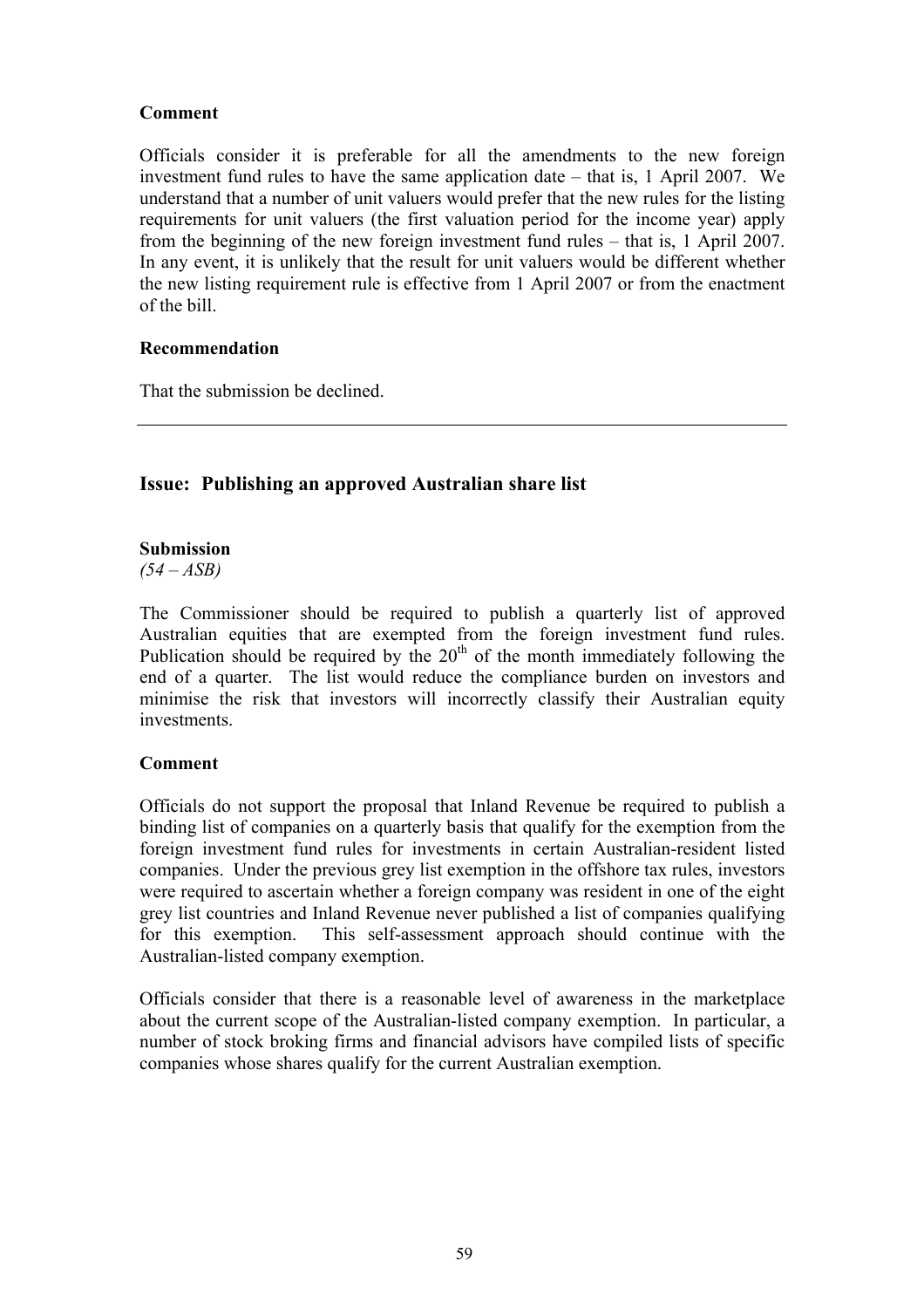Generally a New Zealand investor who receives a franked dividend from a company listed on the Australian Stock Exchange (ASX) All Ordinaries index will be entitled to the Australian-listed company exemption. The list of companies on the ASX All Ordinaries index can be easily accessed online. Inland Revenue publications contain a link to the relevant website. When investors who hold an interest in a company that is listed on the ASX All Ordinaries index receive their dividend statement, it will say whether or not the dividend is franked. It should therefore be relatively easy to selfassess this exemption.

A foreign company listed on the ASX All Ordinaries index, such as James Hardie Industries, is not permitted to maintain an Australian franking account. A New Zealand investor will not receive a franked dividend from such a company and therefore will know that the exemption does not apply to that investment.

# **Recommendation**

That the submission be declined.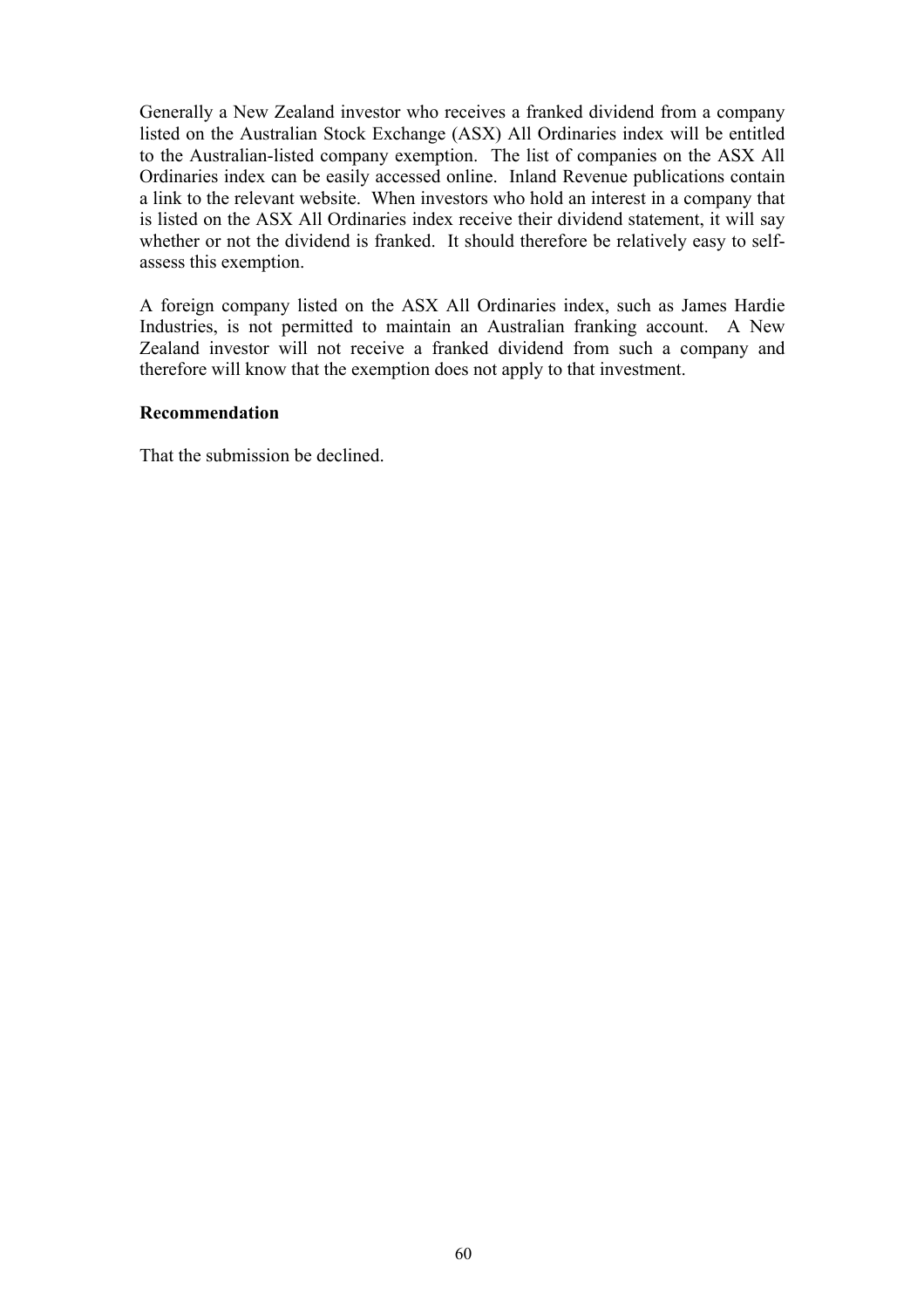# **VENTURE CAPITAL EXEMPTION**

## **Submissions**

*(41 – New Zealand Private Equity and Venture Capital Association, 71 – PricewaterhouseCoopers)* 

The venture capital exemption in the new foreign investment fund rules should be expanded to cover all venture capital investments.

After consultation with officials, it is alternatively submitted that the existing exemption should be extended in the following ways:

• The "business", rather than the "company", must have been in operation in New Zealand for at least 12 months pre-migration.

Additional criteria to allow a venture capital investment to qualify for the exemption should be added. These include:

- that 25 percent of a migrated company's expenditure is incurred, or 25 percent of its employees engaged, through the currently required fixed establishment in New Zealand;
- that the fixed establishment in New Zealand incurs no less expenditure, or engages no fewer employees than in the year immediately before the company's migration;
- if the company has received seed or venture capital equity investment through New Zealand Venture Investment Fund Limited.

#### **Comment**

Officials support an exemption in the offshore portfolio share tax rules for investments in New Zealand start-up companies that migrate offshore to gain access to finance. This covers situations where an investor has invested in a New Zealand firm, and although the firm has had to migrate to access more capital, is still essentially a firm based in New Zealand. The exemption is justified on the basis that venture capital investments do not compete with investment via New Zealand managed funds. Importantly, it also fits within the wider principle underlying the FIF rules, which is to treat all domestic portfolio investments alike, and to treat all offshore portfolio investments alike, thus minimising tax distortions on investment decisions.

The criteria that need to be met to qualify for and keep the exemption were designed accordingly, in consultation with members of the venture capital industry. Officials consider that generally, the criteria currently in place are consistent with the policy intent of the exemption. However, we also agree with some of the submission proposals. These are discussed below.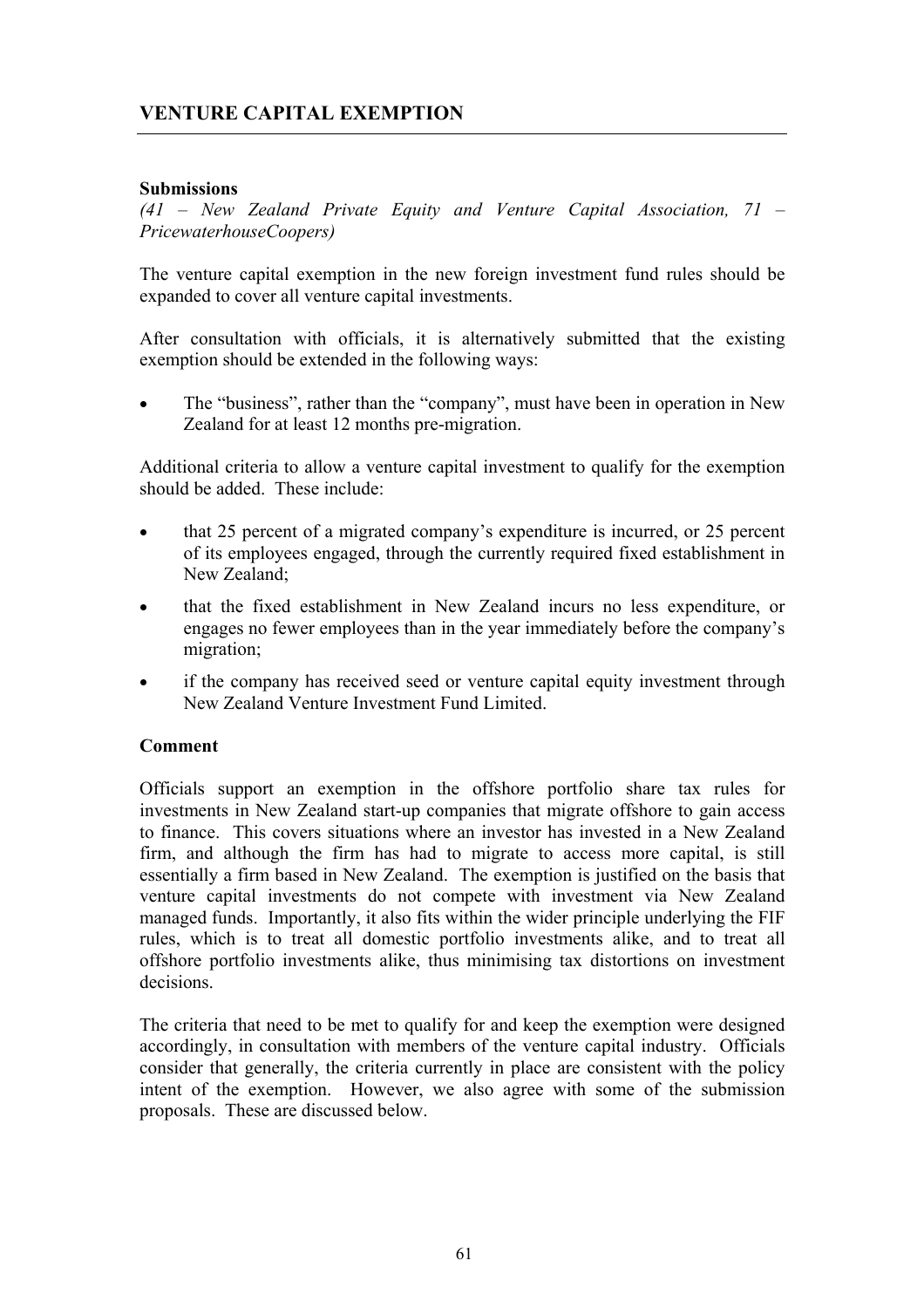Officials recognise that expansion of one criterion, and the addition of two new criteria would make the exemption more accessible to venture capital in some circumstances, in accordance with the policy intent of the exemption.

The following proposed changes have been developed in consultation with the venture capital industry, and officials note that although NZVCA agrees with these proposals, its overall view is that venture capital investments should be exempt from the FIF rules because of the merits of venture capital, and that it should be enough that a firm started in New Zealand, and falls within a venture capital definition.

# *"Business" versus "company"*

One of the criteria that must be satisfied for a firm to qualify for the exemption is that it must be a company, or own a company, that for 12 months or more was resident in New Zealand with more than 50 percent of its assets in New Zealand. This does not currently accommodate situations where start-ups have been operating for 12 months or more, but have not been incorporated for that long, or that have restructured premigration.

Officials therefore propose legislative changes to sections EX 33(3)(d) and EX 33(4)(d) that will put the focus on the *business carried on* by the migrated firm in the 12 months before migration. As well as being a more robust test than the current "company resident" test, the changes will ensure that the policy intent of the exemption operates effectively.

# *25 percent of expenditure or employees in New Zealand*

One of the criteria that must be satisfied for the exemption to apply is that the migrated company must have a fixed establishment in New Zealand. Currently, the company must, through the fixed establishment, either incur expenditure of at least \$1 million or engage no fewer than 10 full-time employees or contractors at all times in the year.

Officials agree that there should be an additional criterion added to the "fixed establishment" requirements. It will allow the exemption to apply if the company, through the fixed establishment, incurs at least 25 percent of its expenditure or has at least 25 percent of its employees in New Zealand. This change would be of particular benefit to smaller start-ups that may have trouble satisfying the \$1 million or 10 employee requirements.

# *Expenditure/number of employees must be no less than in year before migration*

The submission proposes an additional criterion to the "fixed establishment" requirements. This would be that the exemption would apply as long as the fixed establishment's expenditure and/or number of employees were no less than in the year before migration. Officials believe that there is significant risk that this test could be easily manipulated simply for a tax advantage, and therefore do not recommend this proposal be accepted.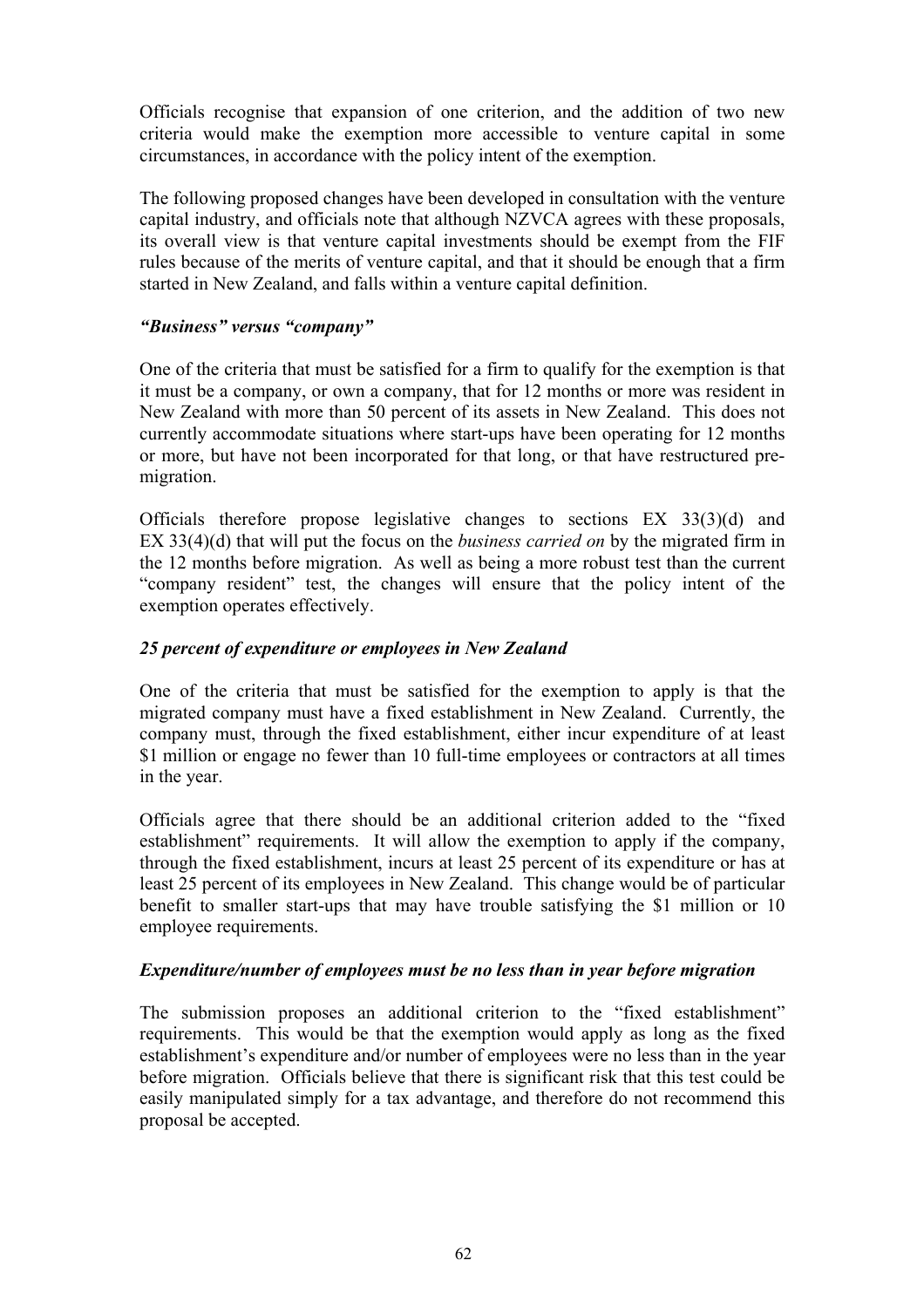# *NZVIF-specific exemption*

Officials agree with the proposal for a specific exemption for New Zealand residents that co-invest with the New Zealand Venture Investment Fund. Extending an exemption to New Zealand residents that co-invest with the VIF (and not prescribing a level of New Zealand connection) poses less revenue risk than extending a similar exemption to all New Zealand-resident venture capital investors, and the vetting of investments by the NZVIF provides a degree of assurance that the company will keep its connection with New Zealand.

# **Recommendation**

That the submission be accepted, subject to officials' comments.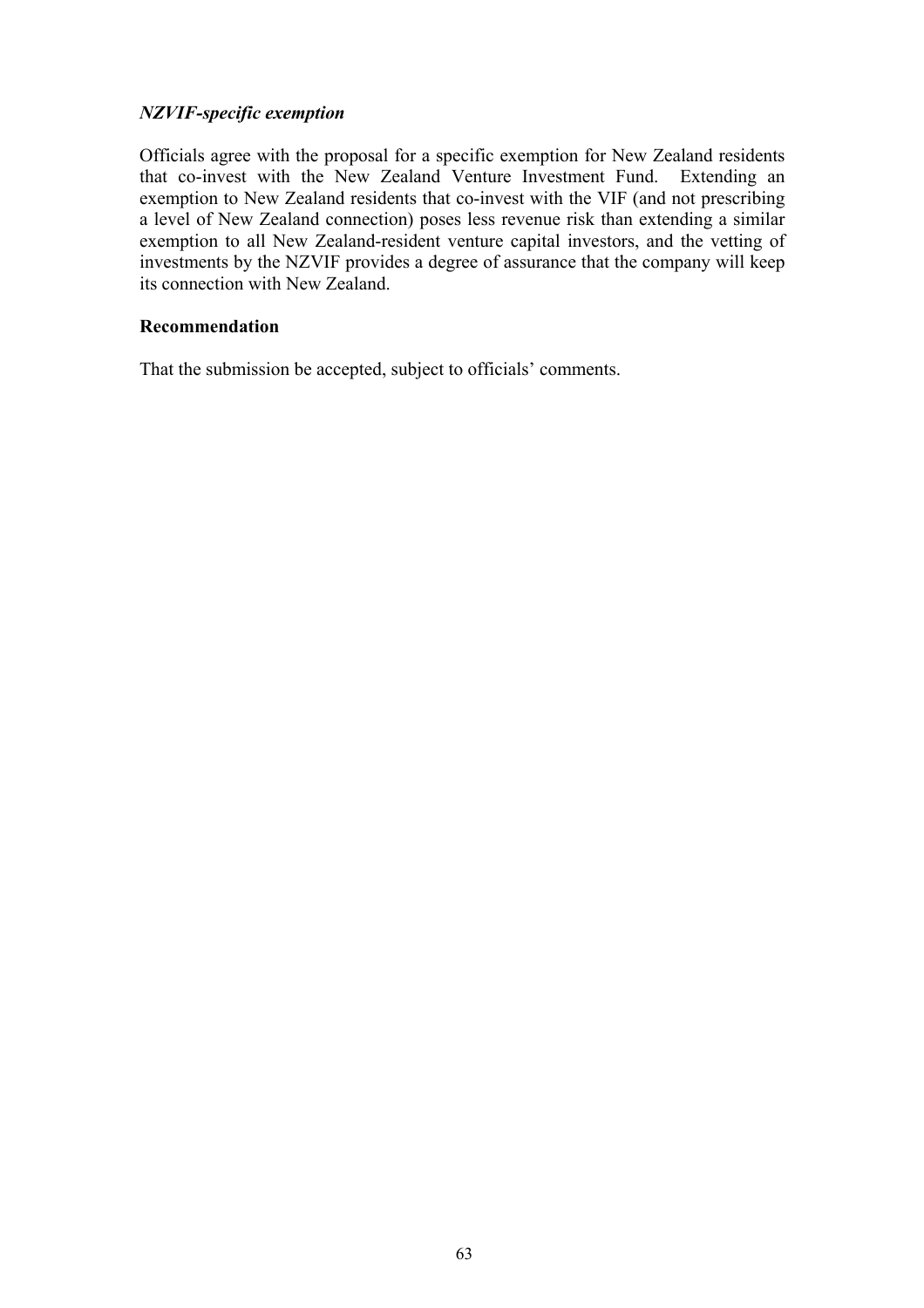# **OTHER EXEMPTIONS**

# **Issue: Australian unit trusts exemption**

#### **Submission**

*(91 – New Zealand Institute of Chartered Accountants)* 

Statutory protection should be available for investors that use the exemption for investments in unit trusts in section EX 33D. The tax outcome for investors relying on a statement from the unit trust manager that an investment in the trust is entitled to the section EX 33D exemptions could be:

- No reassessment of past years' returns, or no additional tax liability on any foreign investment fund income that would otherwise have arisen if the trust does not ultimately qualify.
- The assessment of any foreign investment fund income tax arrears (plus use-ofmoney interest and any penalties, if applicable) be made to the unit trust manager/RWT proxy responsible.
- At the very least, there should be no use-of-money interest or penalty implications if there is an increase in tax liability.

#### **Comment**

Officials consider that if an investment in an Australian unit trust does not qualify for the specific exemption for such investments in section EX 33D, then the same treatment should apply when the requirements in other exemptions from the foreign investment fund rules are not satisfied. Namely, the offshore investment would be subject to the foreign investment fund rules with the new fair dividend rate method probably being applicable.

There is no policy basis for treating this exemption differently from other exemptions from the foreign investment fund rules, such as shares in Australian-listed companies.

It would not be practical or appropriate to make the Australian unit trust manager responsible for any use-of-money interest or penalties if the investment does not in fact qualify for the exemption.

#### **Recommendation**

That the submission be declined.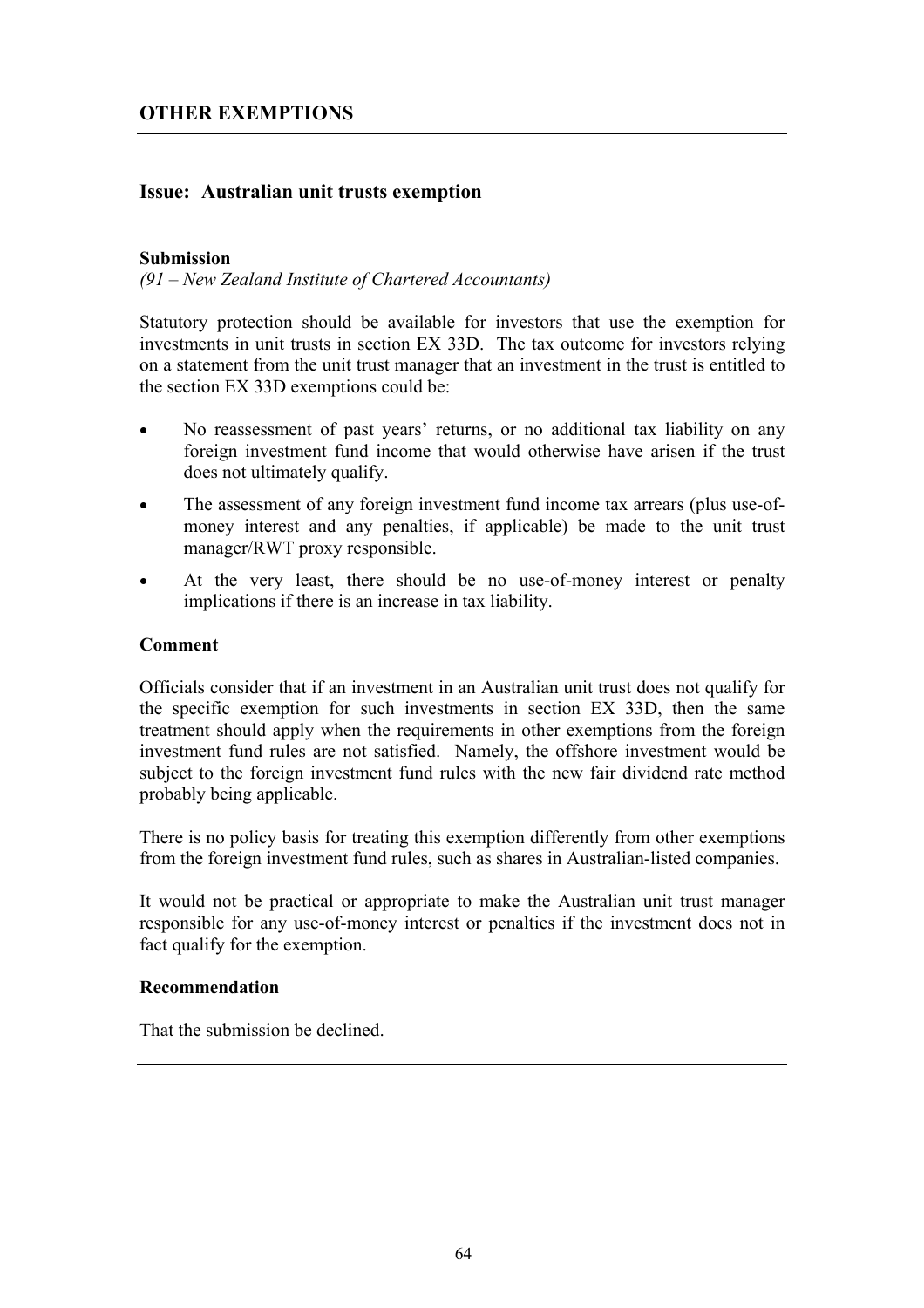# **Issue: Employee share purchase scheme exemption**

# **Submission:**

*(91 – New Zealand Institute of Chartered Accountants)* 

The reference to the value of the shares in an employee share purchase scheme being affected by a restriction on the disposal of the shares should be removed so that new section EX 33(5)(f) simply refers to a restriction on the disposal of the shares. Even though the amendment removes the current reference to section CE 3, which imposes an eight-year restriction on the disposal of shares, it is arguable that reference is still required back to that section in valuing the benefit to the person under a share purchase agreement.

# **Comment**

Officials agree with the submission's proposal to remove the reference to the value of the shares in an employee share purchase scheme being affected by a restriction on the disposal of the shares.

# **Recommendation**

That the submission be accepted.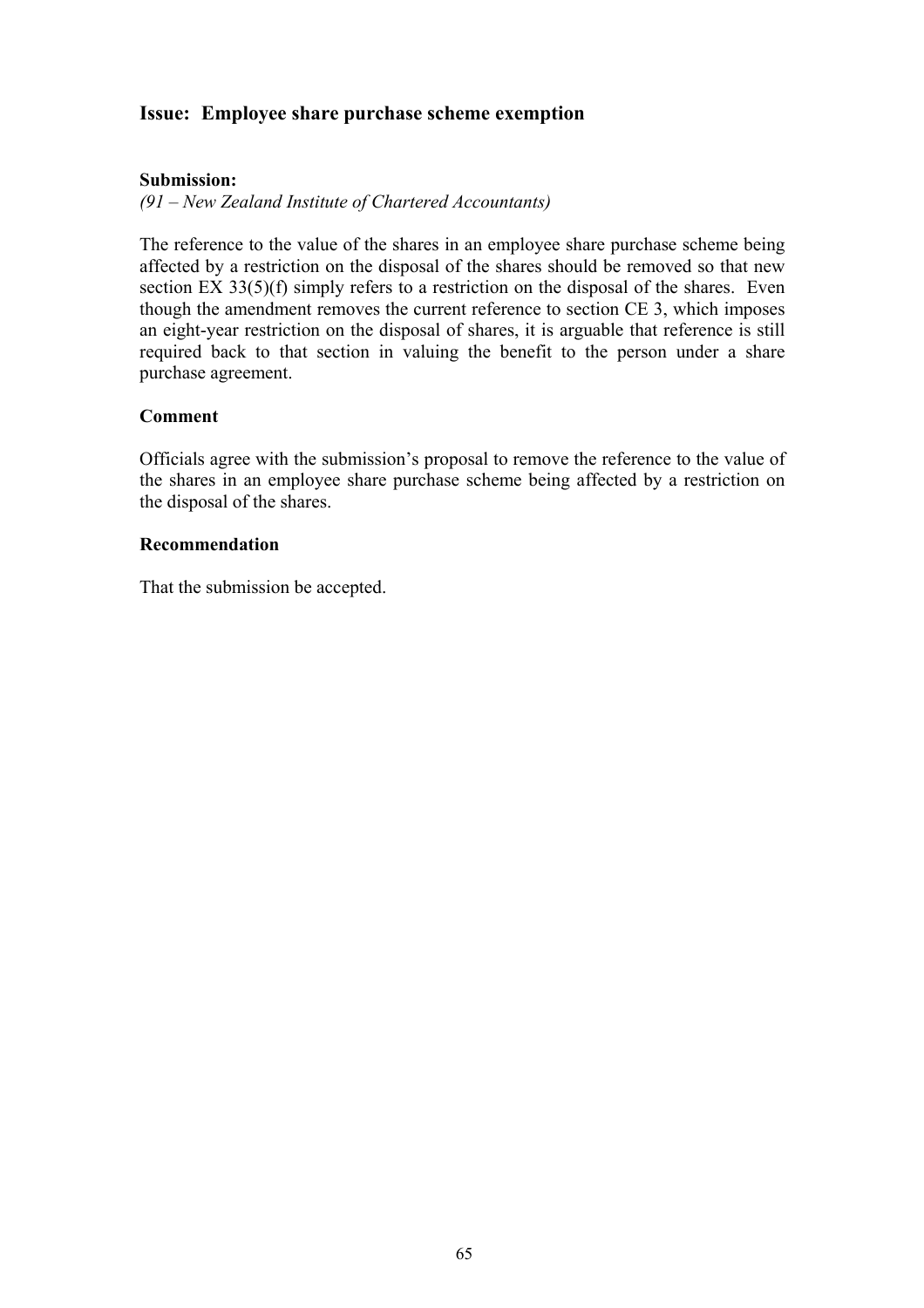# **Issue: Restrictions on using the fair dividend rate method**

# **Submissions**

*(55 – NZ Funds, 61 – KPMG, 71 – PricewaterhouseCoopers, 85 – Minter Ellison Rudd Watts, 91 – New Zealand Institute of Chartered Accountants, 95 – New Zealand Law Society)* 

Proposed section EX 40(9)(d) is unworkable in its current form. For example, what is a "debt instrument" in this context? What type of "arrangement" is envisaged and what is meant by "economic effect"?

Proposed section EX 40(9)(d) should be redrafted to better target the mischief at which it is aimed. In particular:

- The requirement to consider the economic effect of an arrangement should be removed, or the arrangement limited to transactions undertaken by the offshore fund, or an associate of offshore fund, to which the investor would apply the fair dividend rate method.
- A safe harbour should be introduced to require taxpayers to consider an indirect investment only if they invest more than 50 percent of their assets in, and hold more than 50 percent of, the investment vehicle through which that indirect investment is held.
- Section EX 40(9) should be amended to replace "debt instrument" with "a financial arrangement that provides funds to the issuer" to align the text with the definition of debt for the purposes of the thin capitalisation rules.
- Clause 64(4) is too wide in its scope. In particular, what is meant by assets "directly or indirectly" – how wide is that intended to be? What is the mischief intended to be covered by these words? What is meant by being "part of an arrangement having an economic effect" as if the instrument were denominated in New Zealand dollars? What investments of the foreign entity (which has a New Zealand investor) should be taken into account? When is the provision meant to be tested by the New Zealand investor?

Given the scope of the proposed provision and its uncertainties, there will be an upturn in applications for determinations from the Commissioner. With the current costs and significant time delays in the taxpayer rulings unit in the office of the Chief Tax Counsel (which is where we assume such determinations will be managed), and the logistical difficulties that unit faces on its current workload, we wonder about that unit's capacity to deal with this issue.

This provision in its current form – section EX  $40(8)(a)(iii)$  – should be repealed and any amendments not be proceeded with because the express purpose of this provision is covered by other provisions, in particular, current section EX 40(9).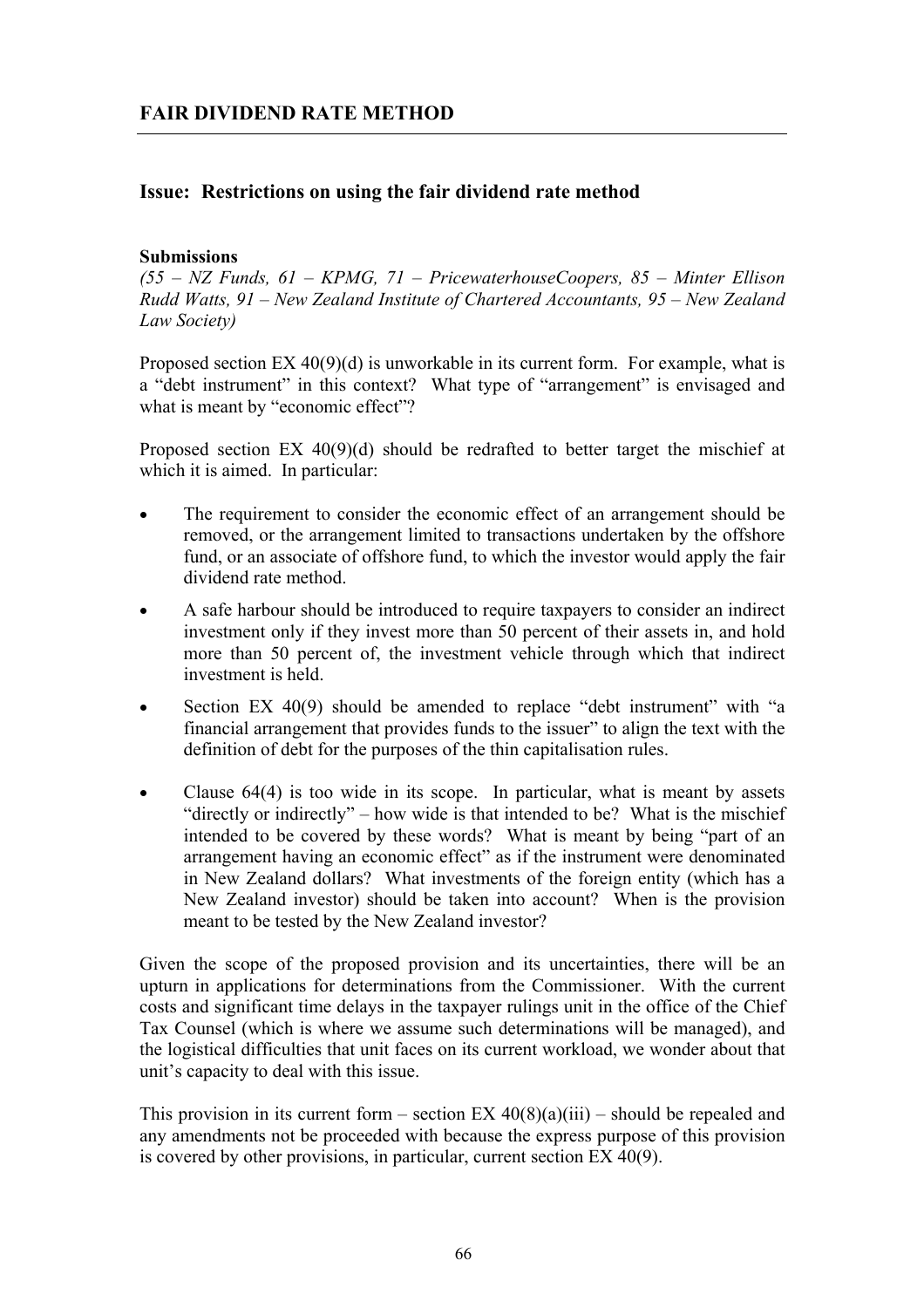Proposed section EX 40(9)(d) should be amended from an operative provision to an anti-avoidance provision to more accurately reflect its nature and purpose.

# **Comment**

Officials do not agree that the wording of proposed section EX  $40(9)(d)$  – which prevents the fair dividend rate method being used for certain investments – is generally too wide and uncertain. Proposed section EX 40(9(d) is part of, and consistent with, the general policy that the fair dividend rate method cannot be used for guaranteed return-type investments. The policy intent is that the fair dividend rate method should not be used for investments which are, in substance, debt investments designed to achieve a return higher than the fair dividend rate of 5 percent. These guaranteed return-type investments should be subject to full taxation under the comparative value method.

Officials agree with submissions that the reference to "debt instruments" in proposed section EX 40(9)(d) should be replaced with a reference to "financial arrangements that provide funds to the issuer". This is because "financial arrangements", being a defined term, has greater certainty of meaning than "debt instrument", which is not defined.

Officials consider that proposed section  $EX\ 40(9)(d)$  is generally sufficiently targeted at the mischief at which it is directed. However, officials agree with the part of the submission that notes that the current wording may not be effective in situations where an investment in financial arrangements denominated in foreign currency is hedged back to New Zealand dollars and that hedging is 80 percent or more effective. As currently drafted, the provision would require 80 percent of the fund's assets to be fully hedged to give the same effect as if the instrument were in New Zealand currency. Officials would therefore support an amendment to ensure that the provision prevents the fair dividend rate method being applied to an investment where foreign financial arrangements are hedged back to New Zealand dollars and that hedging is at least 80 percent effective.

Officials also consider that the assets of the non-resident that are taken into account under proposed section EX  $40(9)(d)$  should include fixed rate shares as well as financial arrangements because such instruments are equivalent to debt.

It is appropriate for the Commissioner to take into account the whole arrangement, including any interposed entities or financial arrangements, in ascertaining whether the investment in a foreign entity provides investors with a return similar to a New Zealand dollar denominated debt, which is the basic policy objective underlying access to the fair dividend rate method. If the test looking at the proportion of the foreign entity's assets that comprise debt considered only the first tier foreign entity, it would be quite easy to circumvent this test by interposing another foreign company between the New Zealand investors and the foreign company holding the financial arrangements.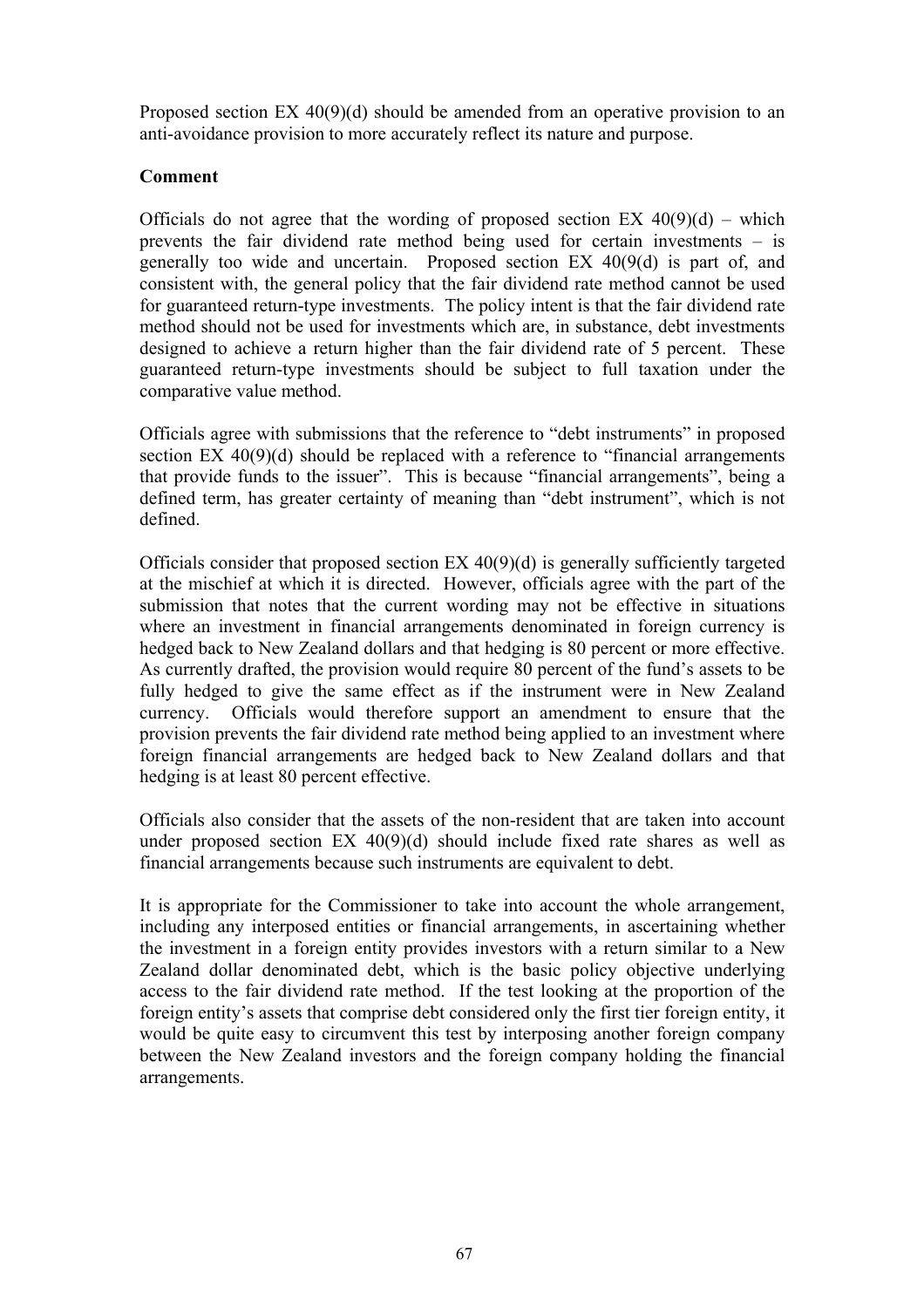The proposal to require taxpayers to consider an indirect investment only if they invest more than 50 percent of their assets in, and hold more than 50 percent of, the investment vehicle through which that indirect investment is held would mean that the provision would not be effective in many cases where it should be.

The reference to "an arrangement having an economic effect" as if the instrument were denominated in New Zealand dollars is designed to take into account situations where derivatives such as swaps and forward currency contracts are used so that even though the underlying financial arrangements may not be denominated in New Zealand dollars, they are hedged to achieve the effect of New Zealand dollars.

Some submissions considered that the wording of the current provision would be difficult to apply in practice and, in particular, that the reference to "arrangement" is very broad and could apply to hedging undertaken outside of the offshore fund. Officials consider that it is necessary to take into account hedging arranged outside of the offshore fund itself because the provision could be too readily circumvented if it only considered hedging undertaken by the offshore entity in which the New Zealand taxpayer has invested.

A submission also suggested that hedging undertaken at the New Zealand investor level should not be within the ambit of the arrangement contemplated by the proposed section EX 40(9)(d). Officials do not agree with this view because even though the hedging arrangement would be within the New Zealand tax base, it is still appropriate to subject the offshore investment to the comparative value method as that would produce a similar result if the investor had invested directly in a New Zealand dollar denominated financial arrangement.

The test in proposed section EX 40(9)(d) would have to be satisfied for each income year, and not just at the commencement of the arrangement.

The Commissioner's power to make determinations that the fair dividend rate method may or may not be used for a particular type of investment has been delegated to the Deputy Commissioner, Policy. Applications for these determinations will therefore be managed by the Policy Advice Division of Inland Revenue rather than the office of the Chief Tax Counsel.

It is not correct that the function of current section  $EX\ 40(8)(a)(iii)$  or proposed section EX  $40(9)(d)$  is already covered by current section EX  $40(9)$ . The latter provision targets investments which involve an effectively non-contingent obligation to return an amount to the investor that exceeds the issue price of the investment. However, a limitation on this provision is that it may not apply to the standard bond fund situation where a New Zealander makes a portfolio investment in a foreign company that invests in high-yield debt. The obligation to return an amount to the investor that exceeds the issue price of the investment is in fact owed by the debt issuer to the foreign company rather than by the debt issuer to the New Zealand investor. It is therefore necessary to have a provision like the current section EX 40(8)(a)(iii) to ensure that such investments are in fact excluded from the fair dividend rate method.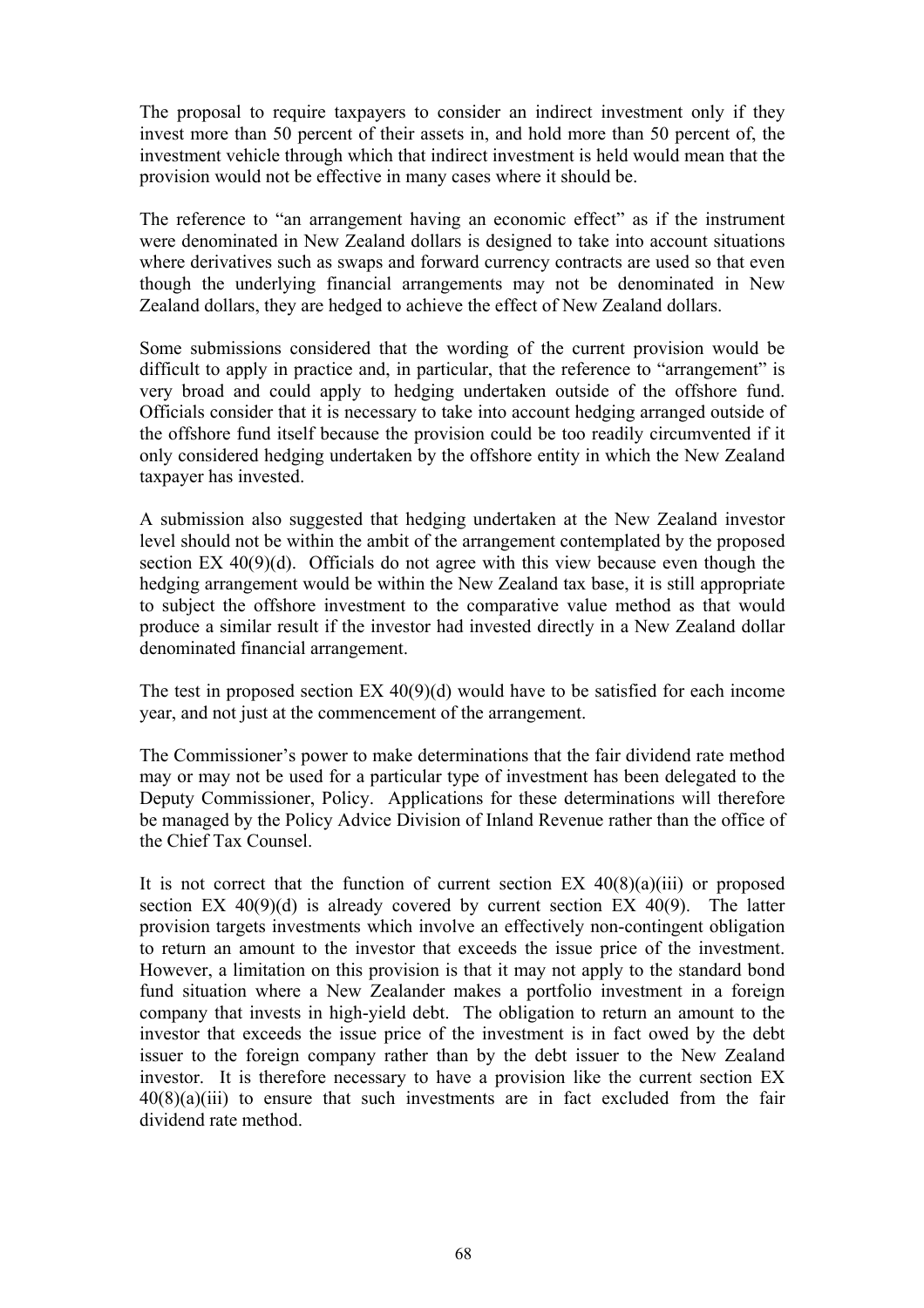Officials are not in favour of replacing substantive provisions such as proposed section EX 40(9)(d) with "anti-avoidance provisions" because in this circumstance it would result in more uncertainty than the current objective rule.

# **Recommendation**

That proposed section  $EX\ 40(9)(d)$  be amended so the assets of the non-resident taken into account are financial arrangements providing funds to the issuer and fixed rate shares. The provision should also be amended to ensure that it applies to an investment where financial arrangements or fixed rate shares denominated in foreign currency are hedged back to New Zealand currency and that hedging is at least 80 percent effective. The other submissions should be declined.

# **Issue: Drafting of the restrictions on the use of the fair dividend rate method**

# **Submission**

*(85 – Minter Ellison Rudd Watts)* 

Clause 64(3) is unnecessary and should not be proceeded with. The clause does not amend anything in the current provisions, and simply reinserts the same language into a new provision. We are concerned with endless tinkering to this important regime which has only just recently been passed and the added confusion that arises for taxpayers. This is particularly the case where no amendments are being made at all; just a reordering of existing matters. As an alternative, the opening words to clause 64(3) should be more clearly drafted.

# **Comment**

Officials consider that the new provisions in the bill concerning restrictions on the use of the fair dividend rate method – proposed section EX  $40(8)(a)$  and  $(9)$  – are clearer than the current provisions. In particular, the types of interests for which the fair dividend rate method cannot be used are now listed in a single subsection – proposed section EX 40(9) – instead of being spread over two provisions as they are currently. The opening wording of proposed section EX 40(9) will be amended to make it more helpful for readers.

The provisions referring to the making of positive and negative determinations that the fair dividend rate method may be or may not be used for a type of investment are now more clearly separated into separate subsections: proposed section EX 40(8)(a) and EX  $40(9)(a)$ . Currently, the power to make positive and negative determinations is contained in the same subsection – existing section EX 40(8).

Officials therefore consider that the reordering of the provisions governing the use of the fair dividend rate method is a worthwhile improvement on the current provisions.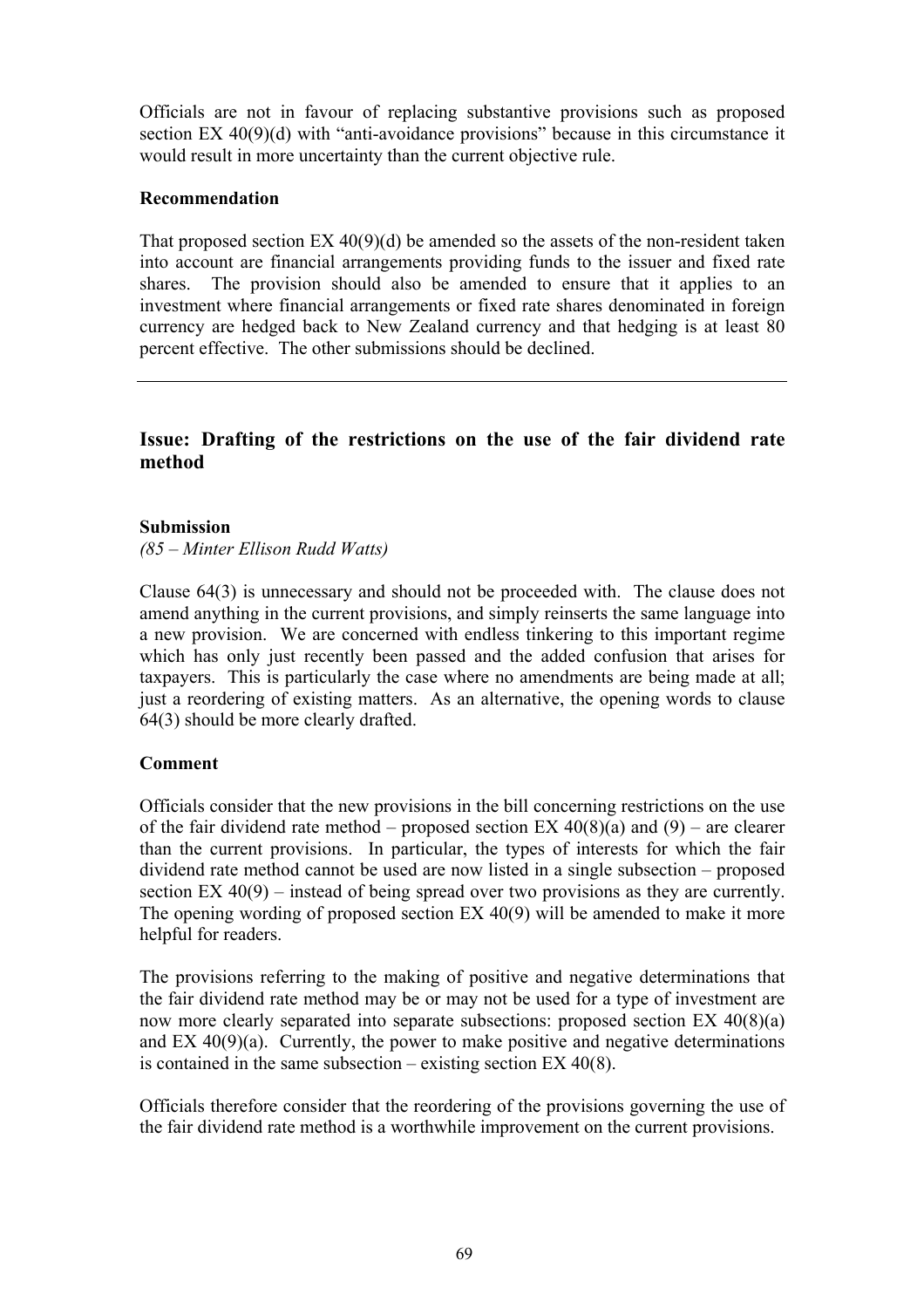It is also not correct that the new provisions do not amend anything in current sections EX  $40(8)(a)$  and EX  $40(9)$ . The Commissioner's power to make a positive determination that the fair dividend rate method may be used for a type of interest (even though the specific restrictions in the legislation in proposed section EX 40(9) may not otherwise allow it to be used) is considerably widened under the bill. Currently, the Commissioner can only make such a positive determination in relation to non-contingent obligation-type interests that would otherwise not qualify for the fair dividend rate method (existing section EX  $40(8)(a)(iv)$ ).

# **Recommendation**

That the submission be declined.

# **Issue: Commissioner's power to make a determination on the use of the fair dividend rate method**

# **Submissions**

*(20 – Bell Gully, 33 – Corporate Taxpayers Group, 54 – ASB, 55 – NZ Funds, 71 – PricewaterhouseCoopers, 74 – Deloitte, 85 – Minter Ellison Rudd Watts, 91 – New Zealand Institute of Chartered Accountants, 95 – New Zealand Law Society)* 

The amendment widening the Commissioner's power to make determinations on who can use the fair dividend rate method by removing the determination-making criteria in section 91AAO(2) of the Tax Administration Act 1994 is strongly opposed.

The amendment offends the principles of fairness and certainty. Essentially the Commissioner could determine at any time whether the fair dividend rate method can be used without regard to any statutory or other objectively prescribed criteria. *(New Zealand Institute of Chartered Accountants)* 

The proposal to repeal section 91AAO(2) should be reconsidered, or at a minimum a requirement be imposed upon the Commissioner to publish formal guidance on the factors Inland Revenue will consider when issuing determinations. This guidance could be in the form of standard practice statements or regulations. *(ASB)*

Some restrictions should be placed on the Commissioner's determination-making power and that taxpayers be provided with some guidance on the type of determinations being applied. *(Bell Gully)* 

The Society disagrees with the proposed repeal of section 91AAO(2), though it accepts that an alternative might be to amend it. In particular, the amendment should require the Commissioner to focus on whether or not a foreign investment fund interest is economically equivalent to a New Zealand dollar denominated debt instrument in making a determination on whether taxpayers can use the fair dividend rate method. *(New Zealand Law Society)*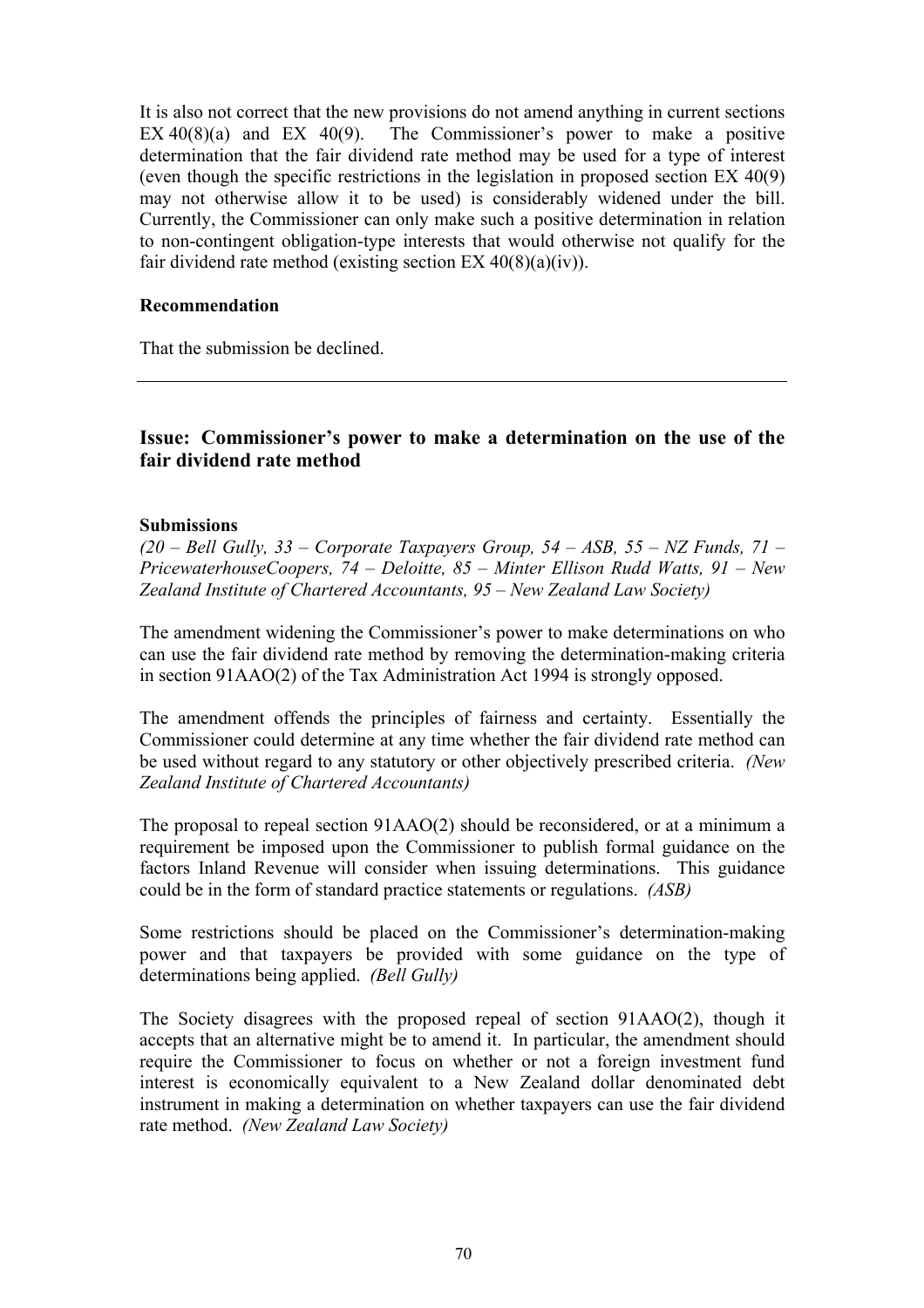Section EX 40(9) of the Income Tax Act 2004 and section 91AAO of the Tax Administration Act 1994 should be amended to provide that determinations made by the Commissioner are product-specific instead of the "interest-type" approach used in the current legislation. *(NZ Funds)*

# **Comment**

Clause 165 of the bill would remove the determination-making criteria for use of the fair dividend rate method in section 91AAO(2) of the Tax Administration Act 1994. The amendment would effectively widen the Commissioner's power to determine when the fair dividend rate method can or cannot be used for a type of investment. For example, if the Commissioner considers that the compliance costs of applying the fair dividend rate method to an investment would be higher than is appropriate and that not applying the method would not pose a revenue risk, the Commissioner can make a determination that the fair dividend rate method may not be used for that investment.

A problem with the current determination-making criteria in section 91AAO(2) is that it is not clear that the current criteria are inclusive only and are not intended to preclude other relevant factors being taken into account by the Commissioner. The determination-making process for the fair dividend rate method is intended to provide sufficient flexibility to deal with cases close to the boundary.

The current criteria – that attempt to define what is an in-substance equity investment – seem to provide little useful guidance.

Officials agree that it would be preferable to have some statutory criteria that more accurately reflect the factors that should be taken into account when a determination is made if it is clear that these criteria are inclusive only and do not restrict the flexibility of the determination-making process to deal with cases close to the boundary.

It is therefore proposed that the determination-making criteria in section 91AAO(2) be replaced with a rule that says that the criteria that the Commissioner may take into account in making a determination include:

- The fair dividend rate method should not be used for investments which are economically equivalent to New Zealand dollar denominated debt, taking into account the whole arrangement, including any interposed entities or financial arrangements.
- Whether substantial equity and foreign exchange risk has been removed under the relevant arrangement.
- The proportion of the foreign entity's assets that comprise debt or other fixed return instruments (such as fixed rate shares).
- The extent to which the entity's investments are denominated in New Zealand currency or the extent to which the exchange rate risk has been removed by the use of financial derivatives.
- Compliance costs.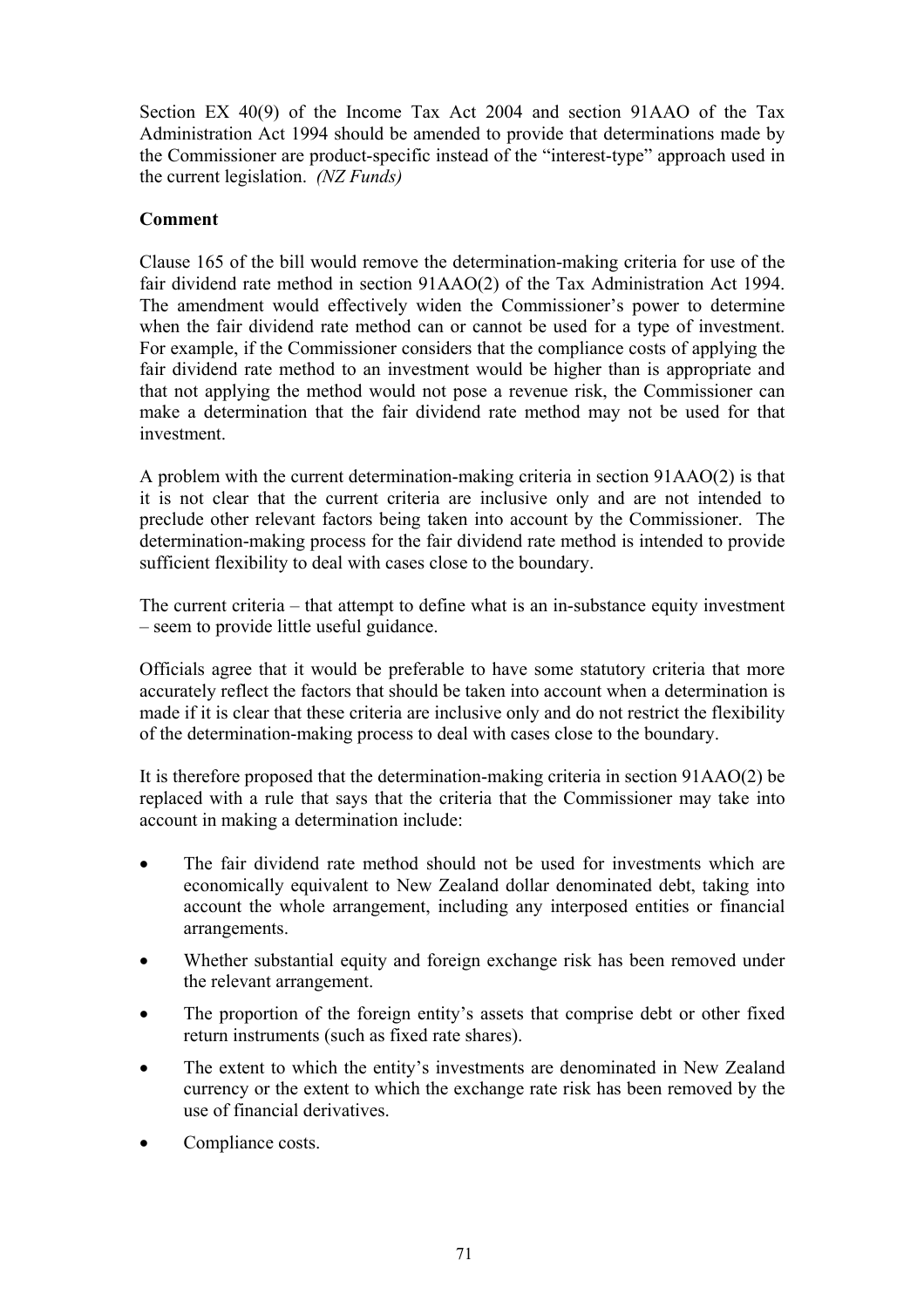The legislation currently provides that the Commissioner may determine that the fair dividend rate method can or cannot be used for a type of investment. Officials would not be in favour of changing this "interest-type" approach to a product-specific approach as this could significantly increase compliance and administration costs of the fair dividend rate method determination process for both taxpayers and Inland Revenue. A product-specific approach would seem to require taxpayers, if they wanted certainty, to seek new determinations when there were only inconsequential changes to a particular product for which a determination has been made or a current product is simply reissued on the same terms. Officials therefore consider that the current interest-type approach to fair dividend rate method determinations should be retained.

# **Recommendation**

That the submissions supporting the replacement of current section 91AAO(2) be accepted, subject to officials' comments.

# **Issue: Commissioner's power to make positive determinations that the fair dividend rate method can be used**

# **Submission**

*(61 – KPMG)* 

Section 91AAO(2) of the Tax Administration Act 1994 should be clarified to allow Inland Revenue to issue a positive determination confirming that an investment in a fund is subject to the fair dividend rate method, without first establishing that section  $EX\,40(9)$  applies.

# **Comment**

Officials consider that the provisions in the bill – in particular, proposed section EX  $40(8)(a)(i)$  would already allow the Commissioner to make a positive determination that the fair dividend rate method can be used for a type of investment. For such a positive determination to be made it is not necessary that the investment would otherwise fail to qualify for the fair dividend rate method under section EX 40(9).

# **Recommendation**

That the submission be noted.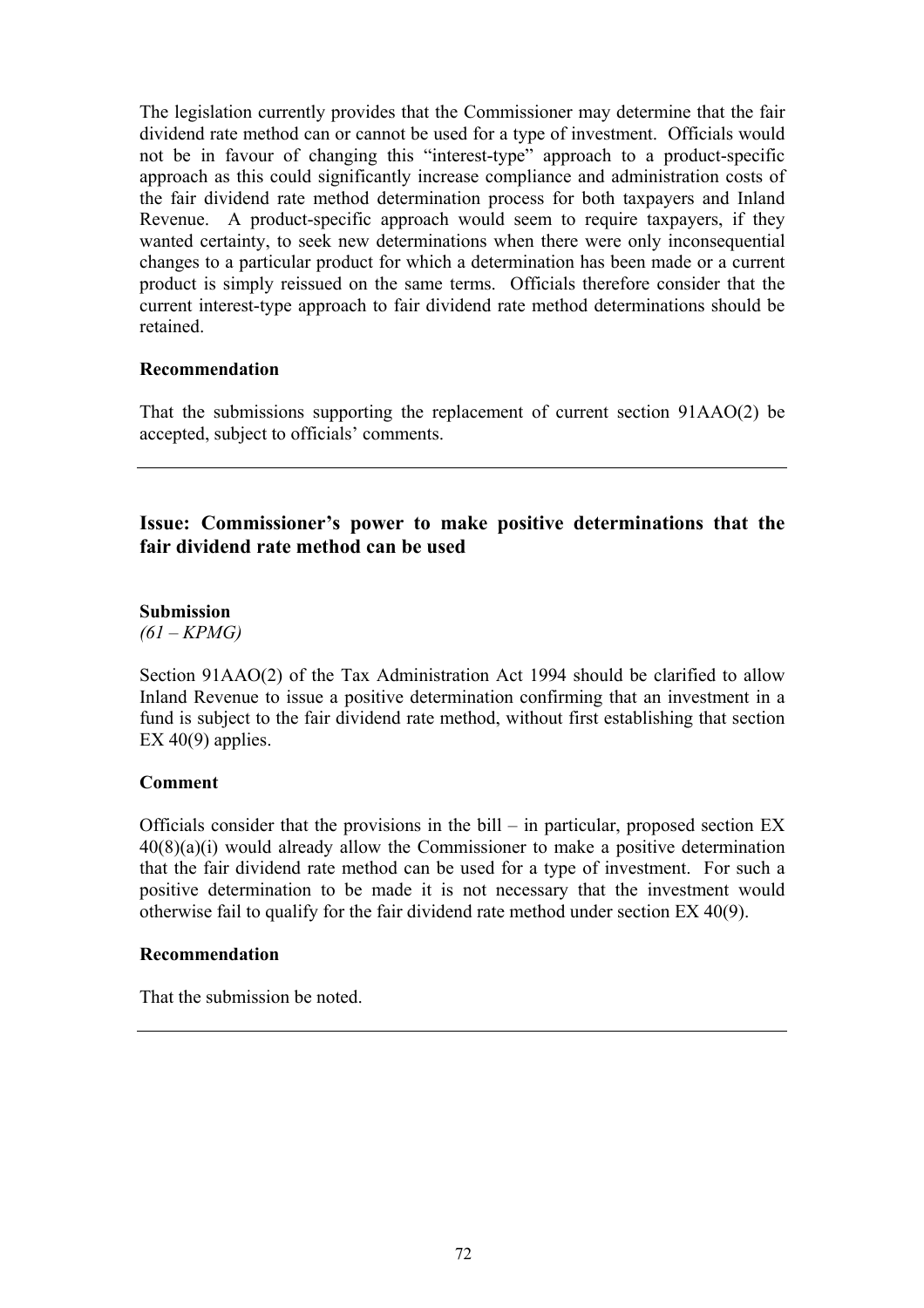# **Issue: Application date of Commissioner's power to make a determination on the use of the fair dividend rate method**

# **Submissions**

*(14 – Liontamer, 15 – Macquarie, 20 – Bell Gully, 71 – PricewaterhouseCoopers, 83 – Public Trust)* 

The bill's extension of the Commissioner's determination-making powers over when the fair dividend rate method can or cannot be used for a type of investment is supported. However, a further amendment is required to section 91AAO(2) of the Tax Administration Act to allow a determination to be effective from the beginning of the income year in which the determination is made, when this is chosen by the taxpayer, by completing their income tax return for that period. Alternatively, this retrospective application should apply automatically when the applicant (normally the foreign investment fund) so requests.

If the taxpayer does not elect to use the method from the beginning of the income year in which the determination is made, the determination should apply by default from the beginning of the following income year.

# **Comment**

Section 91AAO(2) provides that a determination made by the Commissioner – that the fair dividend rate method can or cannot be used for a type of investment – applies generally on a prospective basis only.

Officials agree with the submission that a determination should apply from the beginning of the income year in which the determination is made if the taxpayer elects this by completing their income tax return for that period. This amendment will allow for the more efficient application of the new tax rules for offshore portfolio investment in shares. In particular, it takes into account that the new determinationmaking powers are not likely to be enacted until part-way through the 2007–08 income year. The proposed amendment will allow any determination made after the enactment of these provisions and before the end of the 2007–08 income year to apply from the beginning of that year at the discretion of the taxpayer.

Officials do not consider it is necessary for the application date provision in section 91AAO(2) to provide that if the taxpayer does not elect to apply the determination from the beginning of the income year in which the determination is made, the determination will apply by default from the beginning of the following income year. Section 91AAO(2) already provides that a determination may be made for tax years that are specified in the determination but may not apply to a taxpayer for a date before the date of the determination. The Commissioner has stated in the *Tax Information Bulletin* of April 2007 that the general application-date policy for determinations is that they will apply from the start of the tax year beginning after the making of the determination. It is only when investments have been designed to circumvent the restrictions on the use of the fair dividend rate method that they may apply from the date they are made. Officials therefore consider that the current provision already contains the necessary flexibility. We also consider that the part of section 91AAO(2) providing an exception to the general prospective date rule (when the taxpayer would be subject to a shortfall penalty in respect of the investment that is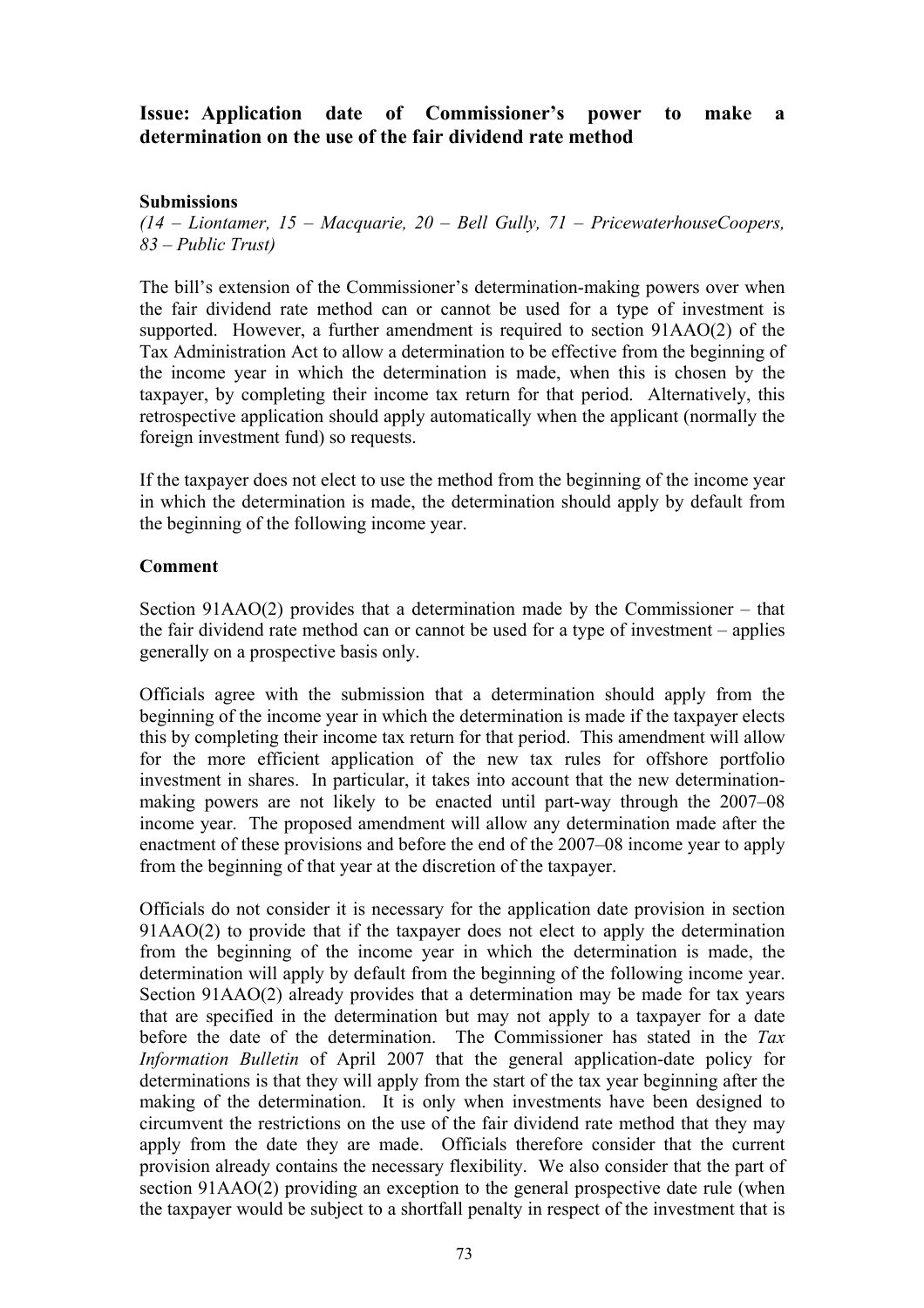affected by the determination) should be omitted in order to streamline and simplify the application-date provision for determinations.

Officials consider that the current wording of section EX 40(8)(b) would not prevent a taxpayer who does not elect to apply a determination from the beginning of the income year in which it is made, from using the fair dividend rate method for other offshore portfolio share investments.

# **Recommendation**

That the submissions be accepted, subject to officials' comments.

# **Issue: Quick sales formula**

# **Submission**

*(54 – ASB)* 

The quick sale formula should be clarified to allow the amount of dividend income received included in the quick sale compilation to be calculated on a pro rata basis using the following formula:

| Quick sales dividend | Total dividends received<br>during the income year | Total shares purchased/sold<br>Peak holding of shares |
|----------------------|----------------------------------------------------|-------------------------------------------------------|
|                      |                                                    |                                                       |

The above formula should be an additional option to the current method permitted by the legislation, which requires the amount of dividends received on the shares bought and sold during the period to be included.

# **Comment**

Officials consider that the pro rata approach under the suggested formula is already permitted in working out the quick sale gains under section EX 44C. An example of this approach is contained in the *Tax Information Bulletin* (April 2007) article on the fair dividend rate method.

# **Recommendation**

That the submission be noted.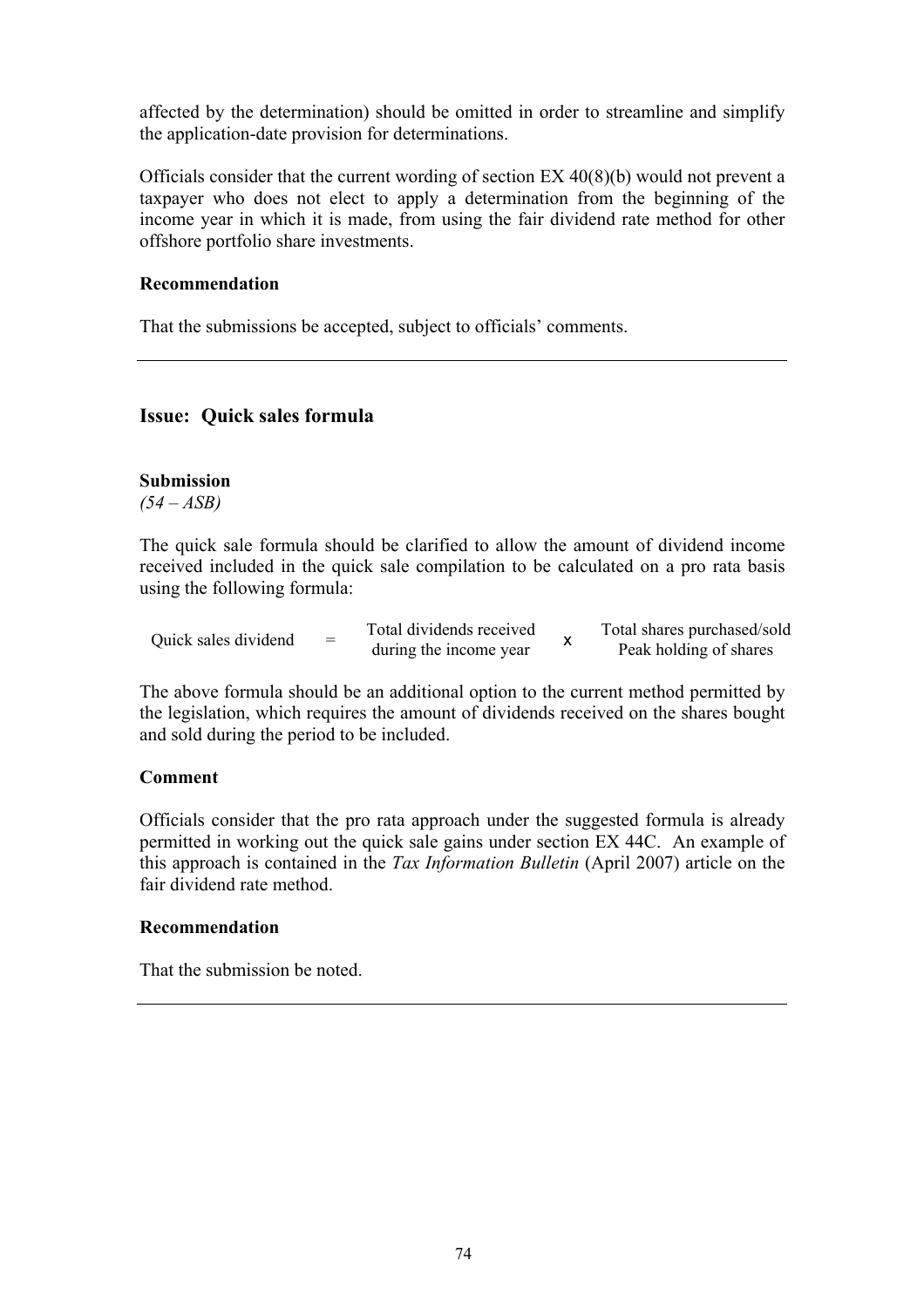# **Issue: Allowing non-unit valuers to calculate for each interest on a daily basis**

# **Submissions**

*(33 – Corporate Taxpayers Group, 36 – Infratil)* 

Non-unit valuers should have the option to calculate their fair dividend rate income for each attributing interest on a daily basis. This calculation would be based on opening value, or in the year of acquisition, the cost of the investment. If a person elected to use this daily method for any foreign portfolio investment, they would have to use this method for all their foreign portfolio investments, including in subsequent years. *(Corporate Taxpayers Group, Infratil)*

At a minimum, the daily market value method allowed for non-unit valuers in the bill should only be applied to interests in foreign companies which are sold and purchased during the year and not to other investments. In years when there has been no sale or acquisition of the foreign company, the taxpayer should be able to simply use the opening value to determine their fair dividend rate income. *(Corporate Taxpayers Group)*

# **Comment**

Officials note that the fair dividend rate method was developed in part to address the concerns that people had with the complexity of other foreign investment fund calculation methods. It is an accepted feature of the standard fair dividend rate method that in years of acquisition or sale of an interest in a foreign company the method does not produce a result that is as accurate as a method that calculates foreign investment fund income for each day of the income year. The standard fair dividend rate method involves a trade-off between accuracy and simplicity. The aspect of the method that focuses on the opening market value only for non-unit valuers is an example of simplicity being chosen over accuracy.

Officials acknowledge that for larger, more sophisticated taxpayers that are not unit valuers, it may be desirable to have a fair dividend rate method option that produces a more accurate result in years of acquisition and sale. However, more work needs to be done in developing such a daily apportionment method before it could be considered for adoption. For example, rules would need to be developed to deal with shares in a foreign company that are bought and sold during the same year (referred to in the legislation as "quick sales"). In particular, it would seem to be necessary to trace such shares including their particular cost and acquisition date, and apply an accounting rule to subsequent sales if there were earlier multiple acquisitions of the same stock. Rules would also need to be developed for requiring consistency of use of particular fair dividend rate calculation methods both within a year and over subsequent years. For example, it would not be appropriate for persons to use the standard fair dividend rate method for acquisitions (resulting in no tax in the year of acquisition) while using the daily apportionment method for sales (resulting in less tax than under the standard method). It would also be necessary to have rules and systems for tracking elections over a large number of years.

# **Recommendation**

That the submissions be declined.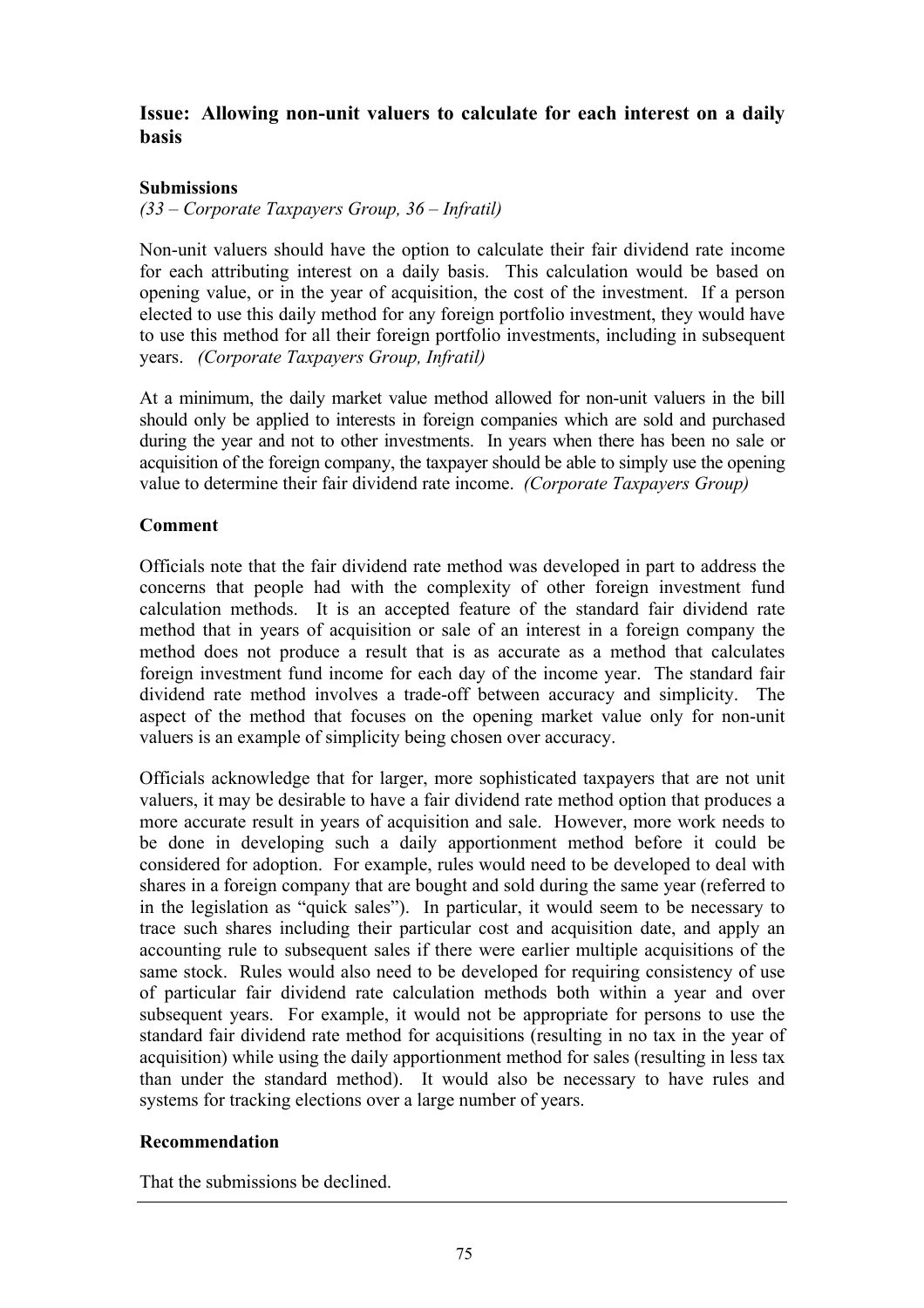# **Issue: Returning share transfers and the fair dividend rate method**

# **Submission**

*(85 – Minter Ellison Rudd Watts)* 

The references to "returning share transfer" in proposed section EX 44B(4) should be replaced by references to "share lending arrangements" and the bill clarified that the share user will not be subject to income tax under the foreign investment fund rules in respect of an original share that is acquired under a share-lending arrangement.

# **Comment**

The proposed amendment treating a share supplier in a returning share transfer as holding the original shares for all fair dividend rate purposes is considered necessary to protect the tax base against arrangements whereby shares could be lent by residents to non-residents shortly before 1 April each year and reacquired after 1 April to avoid the foreign investment fund rules. It is necessary for the proposed amendment to refer to a "returning share transfer" instead of "share-lending arrangements" because the latter term is more narrow and effectively applies only on a self-selection basis. Because this would mean that the amendment would no longer achieve its base protection objective, officials do not support the submission's proposed change.

Officials consider that the effect of the current wording of the proposed amendment is that the share user will not be subject to the fair dividend rate method in respect of an original share that is acquired under a returning share transfer. However, officials agree it should be clarified that this is the case and that the foreign investment fund rules generally do not apply to a share user in respect of an original share. Although the share supplier should be treated as holding the original share for all foreign investment fund rule purposes, the share user should still derive any dividend paid on the original share. Therefore proposed section EX 44B(5)(b) should be omitted.

# **Recommendation**

That the submission concerning the treatment of the share user be accepted, subject to officials' comments.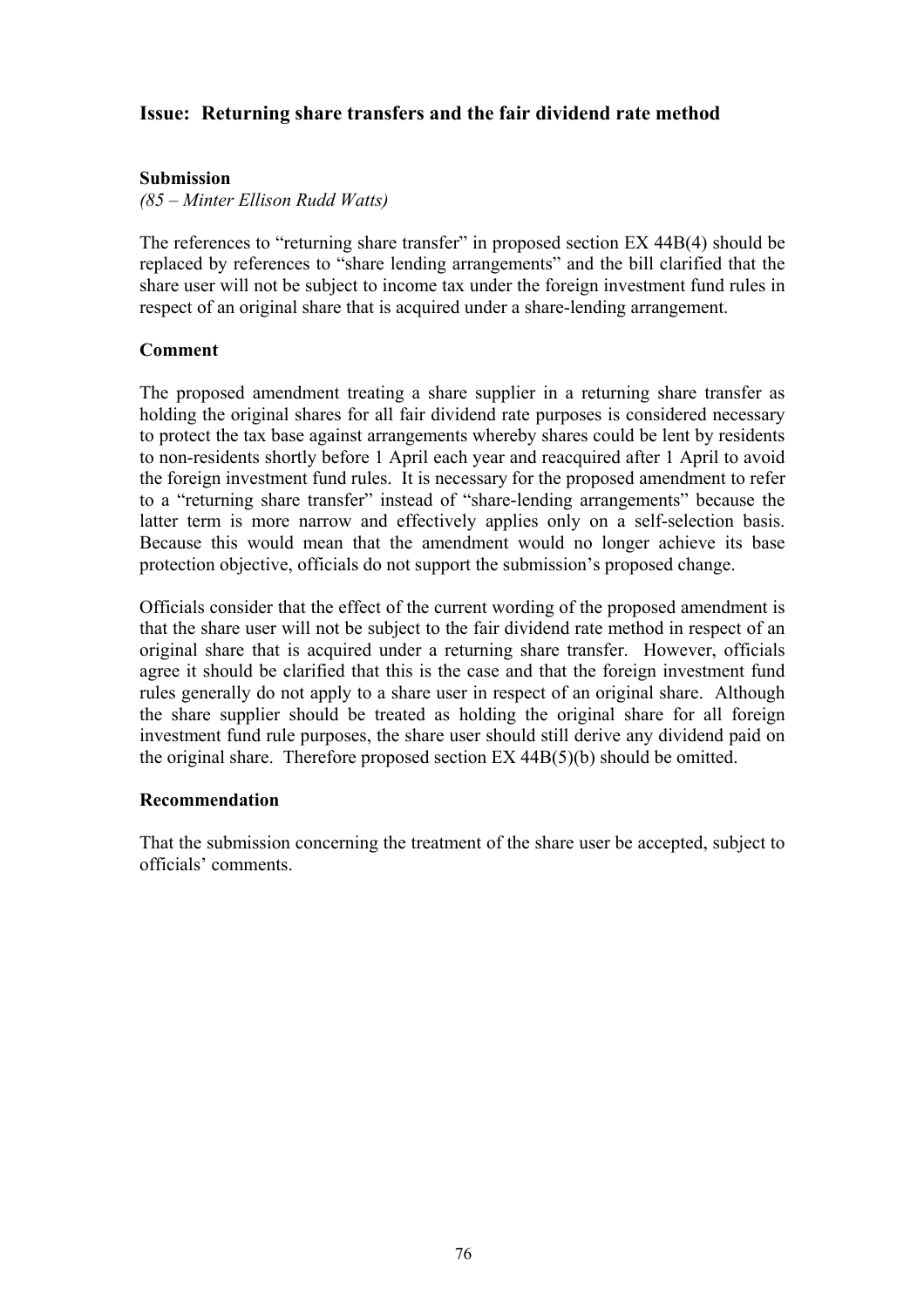# **Issue: Transitional rule**

# **Submissions**

*(32 – New Zealand Superannuation Fund, 74 – Deloitte)* 

The cost method in section EX 45B should be amended to permit a taxpayer to use their actual cost (and not be required to seek an independent valuation) if the person acquired their interests within 24 months of the transition into the cost method before the start of the 2007–08 income year.

The requirement to obtain independent valuation for all attributing interests in a foreign investment fund that fall within the cost method is unduly costly for affected taxpayers. It is accepted that it may not be appropriate to allow what could be a very old historical cost to be used as the opening value. However, this should not be extended to interests acquired in a period immediately before the introduction of these new provisions.

# **Comment**

Officials agree that it would be appropriate on compliance-cost grounds to allow taxpayers to use their actual cost for their opening value, instead of acquiring an independent valuation, for interests acquired in the 24-month period before the start of the 2007–08 income year, which is the first income year for the application of the cost method in the foreign investment fund rules. This rule could be included in the definition of "opening value" in section EX 45B(4) (before current paragraph (b) concerning independent valuations).

# **Recommendation**

That the submissions be accepted.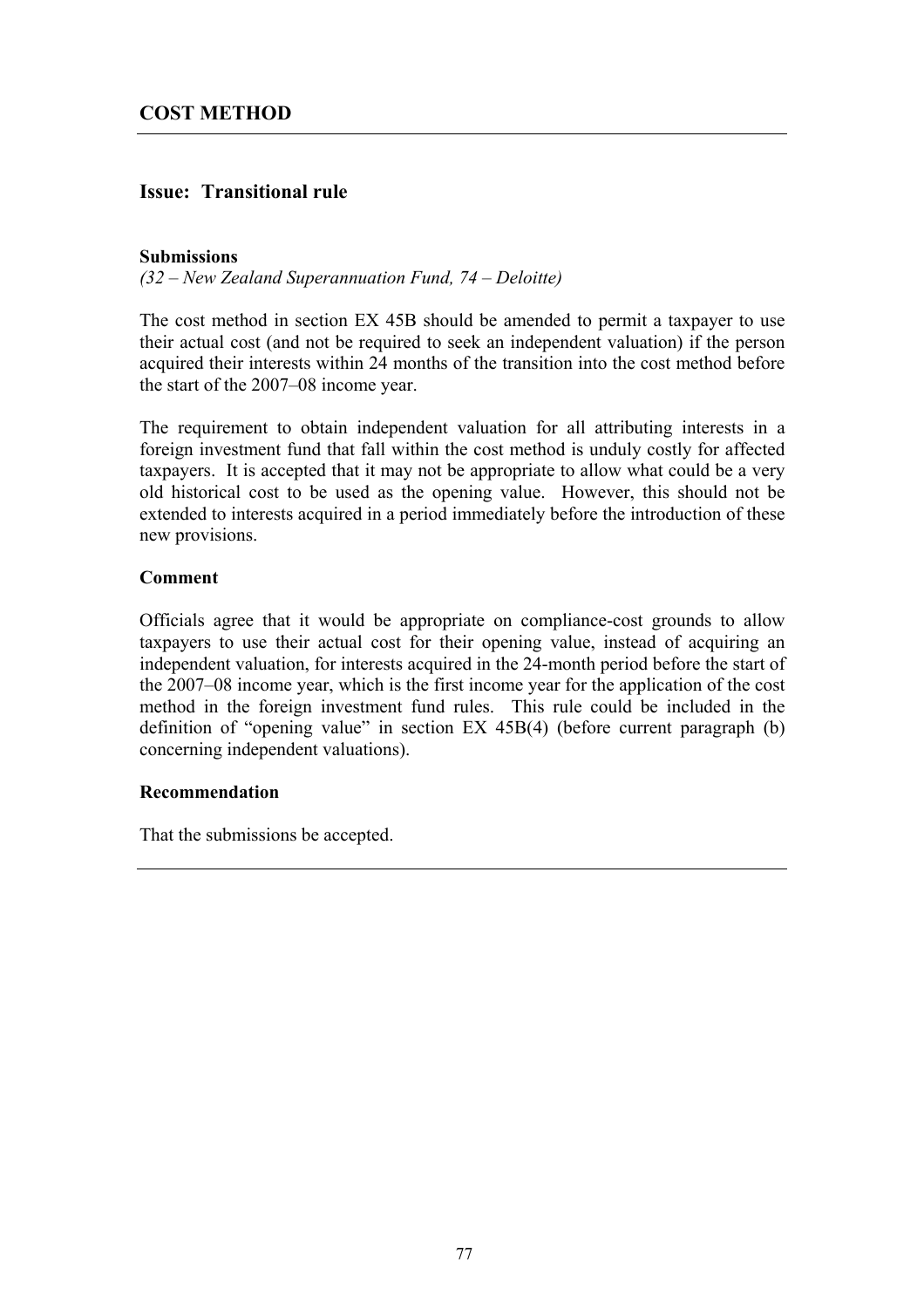# **Issue: Definition of "opening value"**

# **Submission**

*(71 – PricewaterhouseCoopers)* 

The submission supports the amendment in the bill expanding the definition of "opening value" in section EX 45B(4) but seeks a further expansion to allow investors to use the actual cost price of interests for measuring opening value for the purposes of calculating foreign investment fund income in the second year of holding the interest, if those interests were acquired in the previous income year.

# **Comment**

Officials note that the definition of "opening value" – in particular, section EX  $45B(4)(d)$  – already allows the tax treatment that the submission is seeking.

# **Recommendation**

That the submission be noted.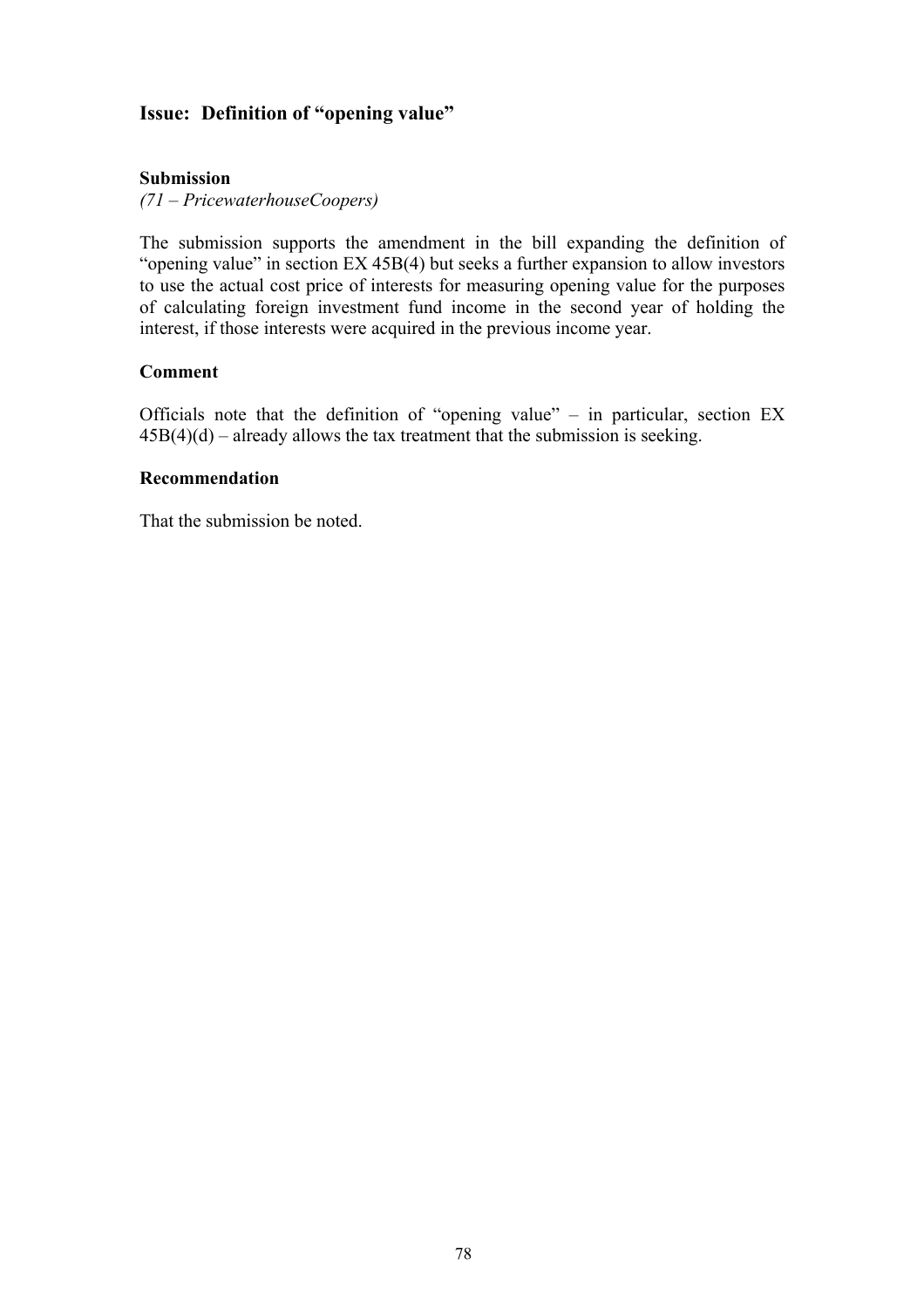# **Issue: Interest in grey list company falling below 10 percent during an income year**

# **Submission**

*(71 – PricewaterhouseCoopers)* 

If a 10 percent or more holding in a grey list company falls below 10 percent during the year, there should be no foreign investment fund income in that year. In particular, the definition of "opening" in sections EX 44C(4) and EX 44D(4) should be amended to deem opening market value to be zero in the case of an interest in a grey list company that falls below 10 percent during the period.

# **Comment**

Officials agree that in the case of a 10 percent or more interest in a grey list company that falls below 10 percent after the start of an income year, and the fair dividend rate method can be applied to that interest in that year, that there should be no foreign investment fund income in that year. This would be consistent with the general fair dividend rate treatment which ignores purchases of shares during a year (other than quick sales). For example, for a person with a 30 percent interest in a grey list company at the start of an income year that scales down their interest to 8 percent during the year, they should be treated as having acquired an 8 percent interest during the year, the opening value for which would be zero. Officials also agree that this policy would be best achieved by treating the opening market value under the fair dividend rate method to be zero for a 10 percent or more interest in a grey list company that falls below 10 percent during the period (the grey list exemption from the foreign investment fund rules for 10 percent or more interests in grey list companies applies only if the interest remains at 10 percent or more at all times during the relevant income year).

However, if a person's interest in a grey list company falls below 10 percent during an income year, and the fair dividend rate method can be applied to the interest (resulting in nil foreign investment fund income for that year), the interest holder should remain liable to tax on any dividends received in that year. This is consistent with the general treatment of 10 percent or more interests in grey list companies where even though the interest is not subject to the foreign investment fund rules, dividends from those interests remain taxable. This treatment could be achieved by inserting a specific exception in sections EX 47 and CD 26 which will apply in the year that a 10 percent or more interest in a grey list company falls below 10 percent during the year.

#### **Recommendation**

That the submission be accepted, subject to officials' comments.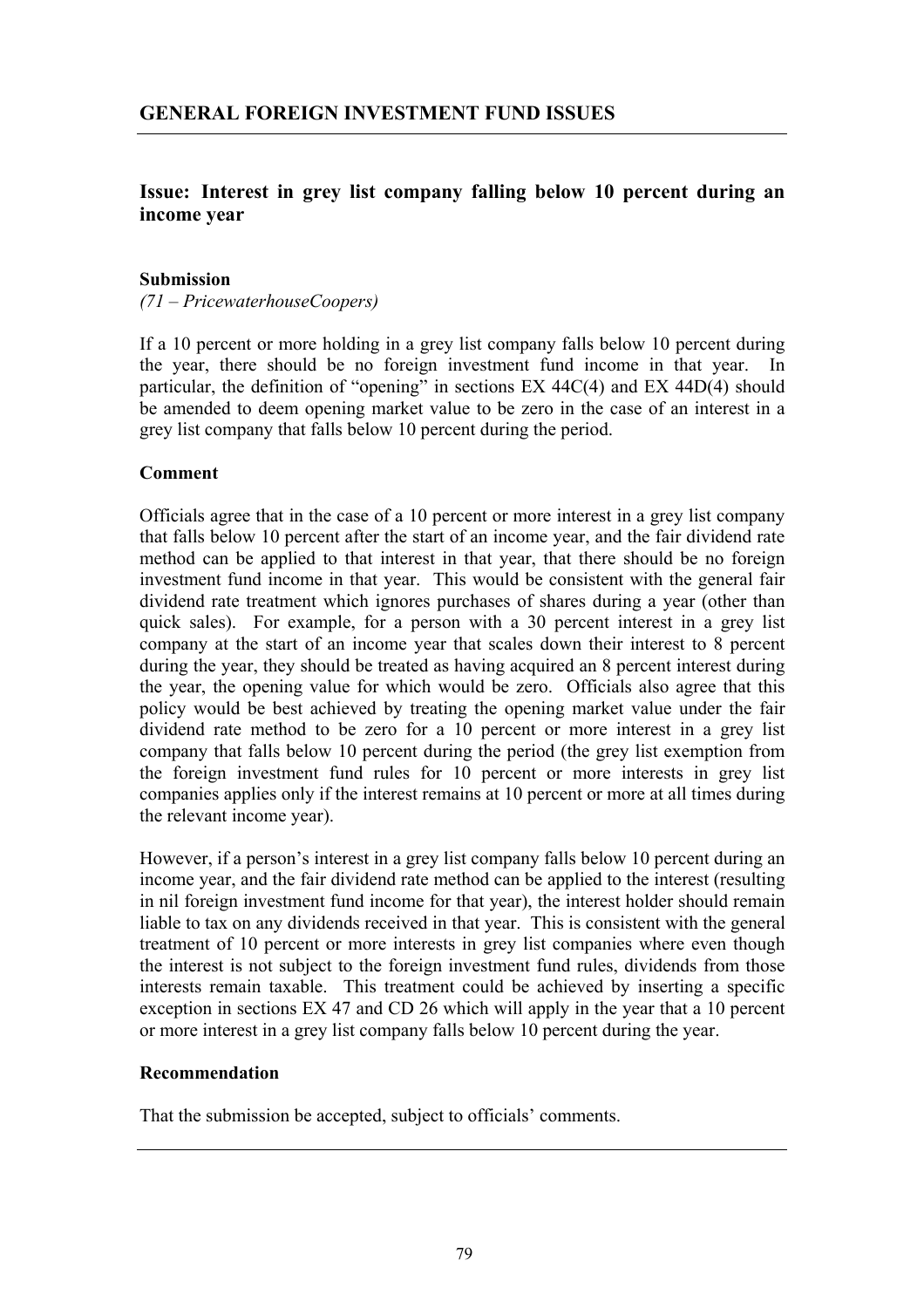# **Issue: Meaning of income interest of 10 percent or more**

# **Submission**

*(71 – PricewaterhouseCoopers)* 

The Income Tax Act 2004 should be amended to ensure that the provisions which depend on the application of the 10 percent or greater income interest threshold are consistent with those applying under the Income Tax Act 1994. An amendment is necessary to clarify whether the interests of associated persons are required to be included by the investor when measuring their income interest for the purposes of the controlled foreign company and foreign investment fund rules.

# **Comment**

The concern raised in the submission has been considered by the Rewrite Advisory Panel which has recommended a retrospective remedial amendment to the Income Tax Act 2004 to deal with this issue.

# **Recommendation**

That the submission be noted.

# **Issue: Family trusts and the fair dividend rate and comparative value methods**

# **Submissions**

*(71 – PricewaterhouseCoopers, 91 – New Zealand Institute of Chartered Accountants)* 

As currently worded, sections EX 40(6) and EX 50(8) of the Income Tax Act 2004 will prevent a large number of family trusts from using the comparative value method in years in which foreign investment fund income would be lower under that method than under the fair dividend rate method. A number of remedial amendments are required to ensure that this safety net option is available to family trusts as intended. These suggested changes are that:

- The ordinary definition of the term "settlor" in paragraph  $(a)(i)$  of the section OB 1 definition – which is limited to dispositions of property at less than market value – should be adopted. The term "settlor" should also include deceased persons.
- Section HH 1(1) should apply to nominal settlements for the purposes of sections EX  $40(6)$  and EX  $50(8)$ .
- Resettlements of family trusts should not prevent the application of sections EX 40(6) and EX 50(8) if the trust and the settlors of the trust from which the resettlement is made satisfy the requirements of those provisions.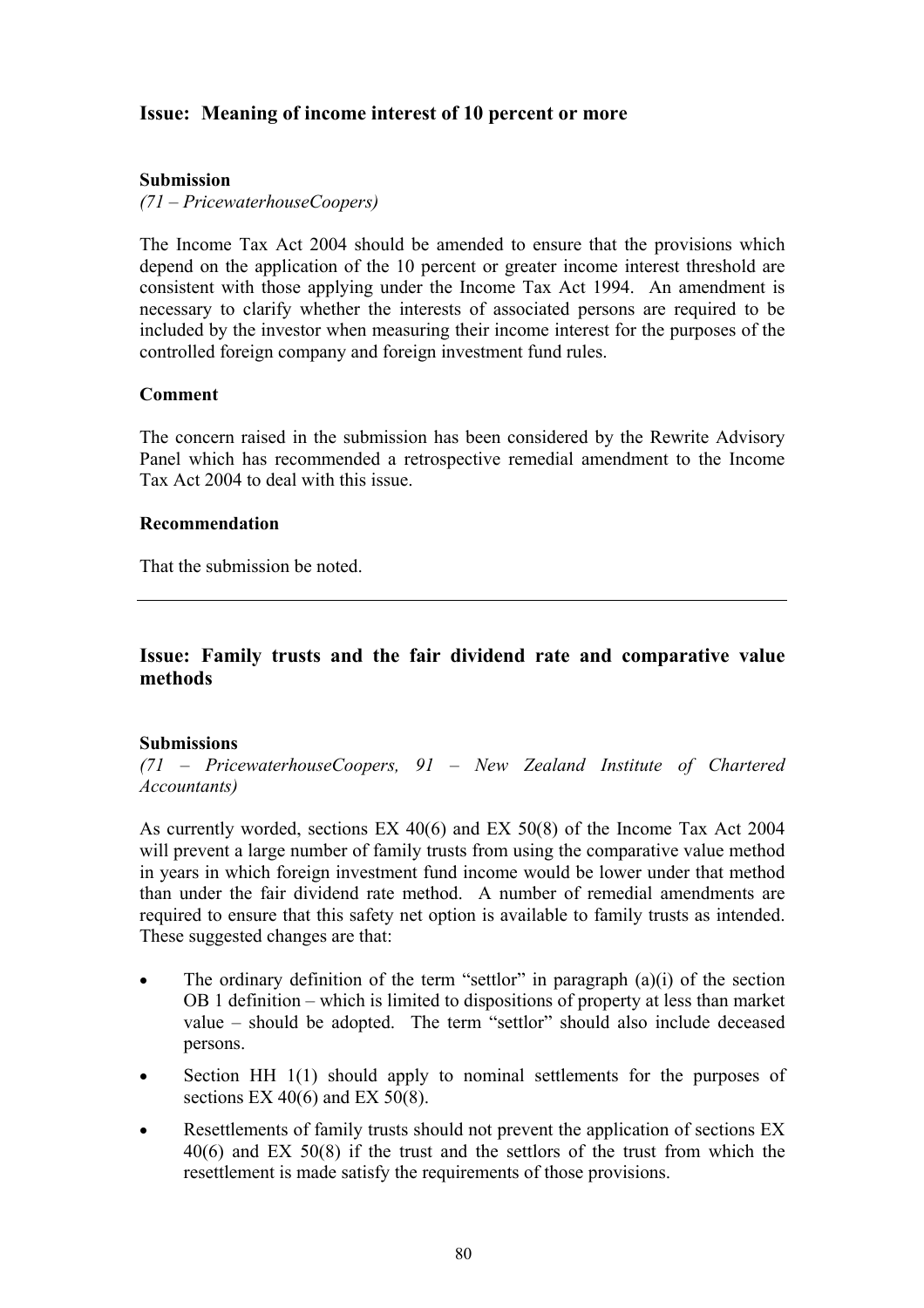- Sections EX 40(6) and EX 50(8) should be amended to recognise that there can be a series of settlements when property is transferred to a trust after its establishment.
- The natural love and affection requirement in sections  $EX\ 40(6)$  and  $EX\ 50(8)$ should be focussed on each income year rather than the time of a trust's establishment.
- The qualifying trust criterion in sections EX  $40(6)$  and EX  $50(8)$  should be defined with reference to a particular distribution because the term "qualifying trust" is defined in section OB 1 in relation to a particular distribution.

# **Comment**

Officials agree that these remedial amendments would help to ensure that family trusts can use the comparative value method in years in which foreign investment fund income would be lower under that method than under the fair dividend rate method, which is the policy intention.

# **Recommendation**

That the submissions be accepted.

# **Issue: Trans-Tasman imputation**

# **Submission**

*(54 – ASB)* 

No market value adjustment should be required in respect of a fixed rate share where the share is either listed on the Australian Stock Exchange or the New Zealand Stock Exchange and the company has a policy of distributing at least 90 percent of its profits each year. Where the company distributes the majority of its profit each year, double taxation will occur. First, when the taxpayer is subject to tax on any change in the market value (which will reflect any undistributed earnings), and second, when it receives the dividend distribution.

# **Comment**

Officials do not agree that there is double taxation where a fixed-rate share investment in an Australian-resident company – that does not qualify for the Australian-listed company exemption from the foreign investment fund rules – is subject to the comparative value method. Dividends are taken into account in working out foreign investment fund income under the comparative value method. There is no double New Zealand taxation of the same income. To the extent there are distributions made on the share this would reduce the closing value. The dividend itself is not separately taxed on receipt, thereby preventing actual double taxation – this exclusion is provided under section EX 47.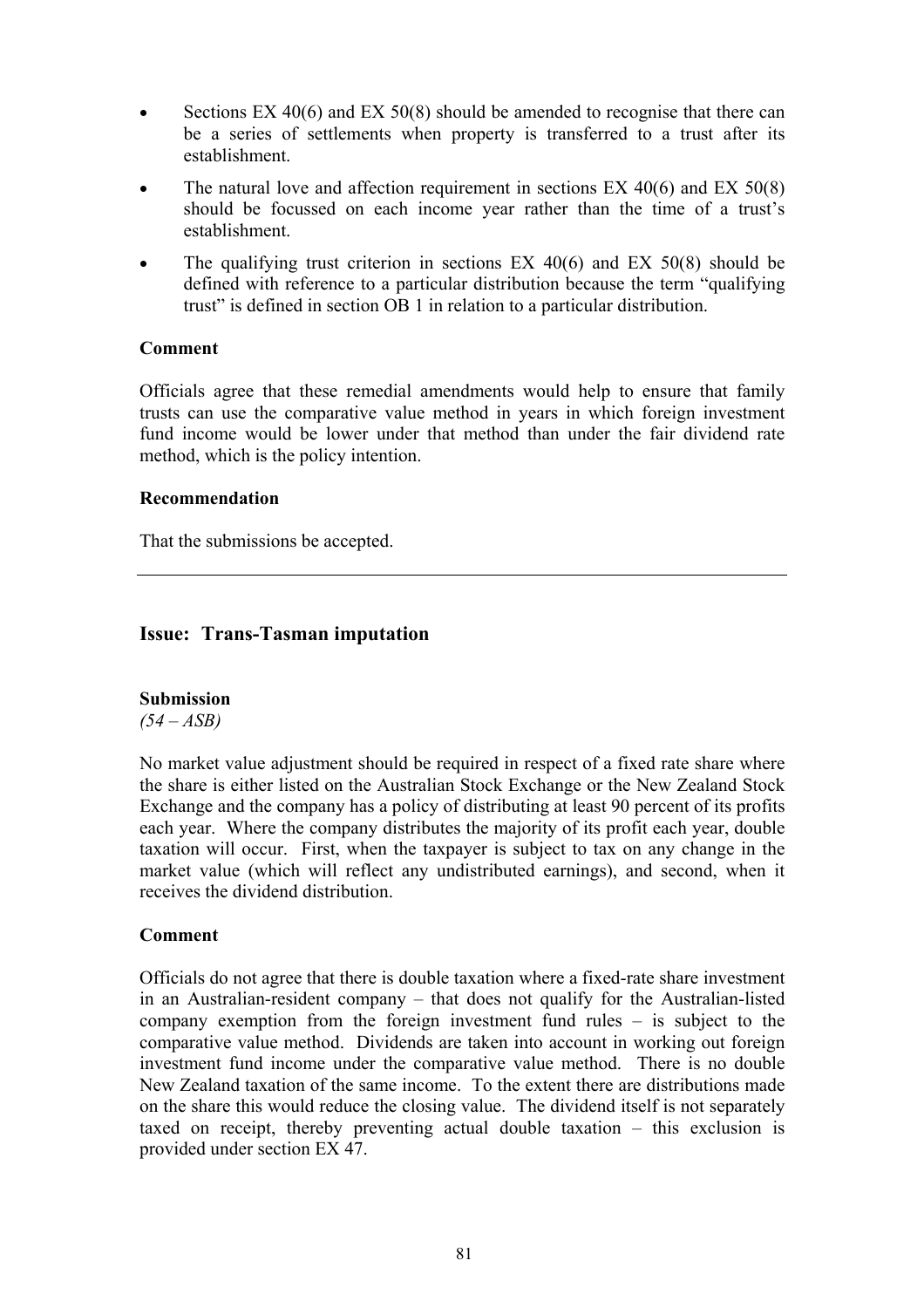An amendment in the bill to section LB 2 will ensure that a New Zealand investor is entitled to an imputation credit under the trans-Tasman imputation rules when they receive a dividend from an investment in an Australian company that is subject to the distribution exclusion in section EX 47, which is the situation in the example given in the submission.

# **Recommendation**

That the submission be declined.

# **Issue: Imputation credit under the trans-Tasman imputation rules**

#### **Submissions**

*(91 – New Zealand Institute of Chartered Accountants)* 

Section EX 44(4) is circular as you need to complete the full taxable income calculation and then work out the allowable credit before you can actually determine the amount of the credit to be included in the item's "gains".

New section LB 2(8) only needs to refer to an attributing interest in a foreign investment fund – not an interest in an attributing interest in a foreign investment fund.

# **Comment**

Officials do not agree that section EX 44(4), containing the definition of "gains" in the comparative value method, is circular. The definition of "gains" requires that any amount that a person derives from holding or disposing of an interest in a foreign investment fund is grossed-up by the amount of foreign withholding tax or other tax that the person is allowed as a credit under section LC 1 or, under the amendment in the bill, any imputation credit allowed under section LB 2. This grossing-up requirement will be satisfied if a person satisfies the requirements in section LB 2 and section LC 1 for an imputation credit or foreign tax credit respectively. Although the equivalent provision in the Income Tax Act 1994 (section CG 18) referred to credits being "allowable" under section LC 1, no change of meaning was intended by using the word "allowed" in the current section  $EX\ 44(4)$ ; this wording change was made as part of the general rewrite of the Income Tax Act.

However, officials consider that the relevant part of section EX 44(4) would be clearer if it was worded: "the amounts include any foreign withholding tax or other amount that the person is allowed as a credit under sections LB 2 or LC 1".

Officials also agree that new section LB 2(8) would be clearer if the relevant part referred to "assessable income of the taxpayer in respect of an attributing interest in a foreign investment fund". This wording would be consistent with the approach used in the equivalent provision in the foreign tax credit rules (section LC 1(4)).

# **Recommendation**

That the submissions be accepted, subject to officials' comments.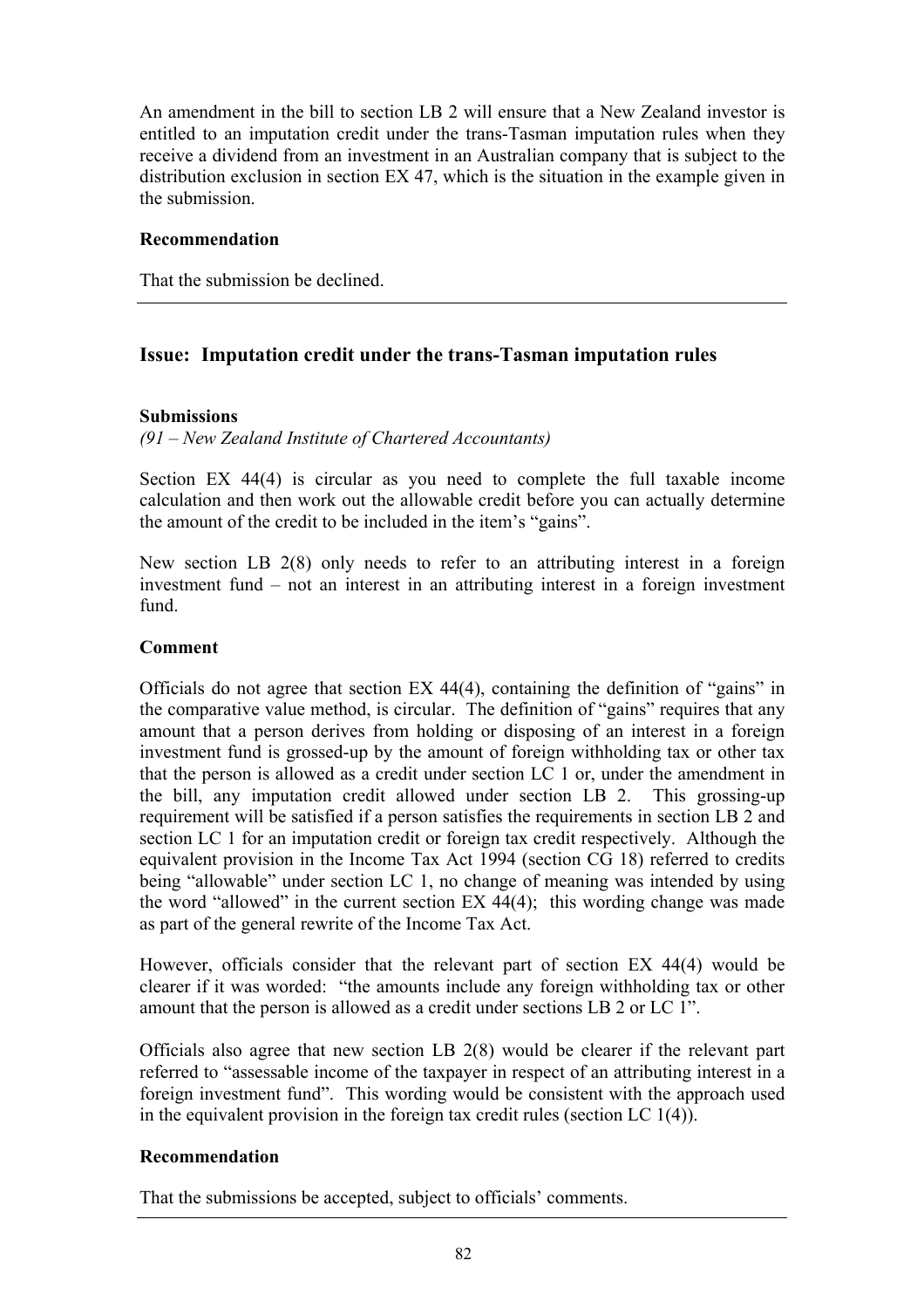# **Issue: Consequences of changes in method**

#### **Submissions**

*(55 – NZ Funds)* 

Proposed section EX 51(5) has an unintended consequence of potentially triggering the quick sale rules in the fair dividend rate method. This should be prevented by extending the application of proposed section EX 44C(13) to proposed section EX 51(5) so that when a person changes from the fair dividend rate method to the comparative value method, the deemed sale and purchase does not trigger a quick sale.

The proposed section CQ 5(1B) should also be extended to section EX 51(5) so that the determination of the \$50,000 minimum threshold is not affected by the deemed sale and purchase under section EX 51(5).

#### **Comment**

Proposed section EX 51(5) deals with the consequences of changing between the fair dividend rate and the comparative value methods. Officials agree with the submission that the deemed disposal and reacquisition under this provision should not trigger the quick sale rules in section EX 44C and should be ignored for the purposes of the \$50,000 minimum threshold rules in sections CQ 5 and DN 6.

#### **Recommendation**

That the submissions be accepted.

# **Issue: Changes in application of foreign investment fund exemptions**

#### **Submission**

*(74 – Deloitte)* 

Section EX 53 should be amended to ensure there are not multiple deemed realisations in a period. With the interaction of sections EX 33C and EX 54B there are situations where this could produce more than one deemed acquisition and disposal in a period. For example, if a person who values their interest daily holds a share that satisfies the section EX 33C exemption then they will be subject to tax on gains and dividends throughout the income year. However, if during the year that share ceases to satisfy the exemption there is a deemed sale and reacquisition at that date under section EX 53(2), but that person will continue to pay tax on dividends and gains until the next income year because of section EX 33C(2). At the end of the income year, because that interest is an attributing interest for which the person does not have foreign investment fund income, there is a second deemed disposal and acquisition.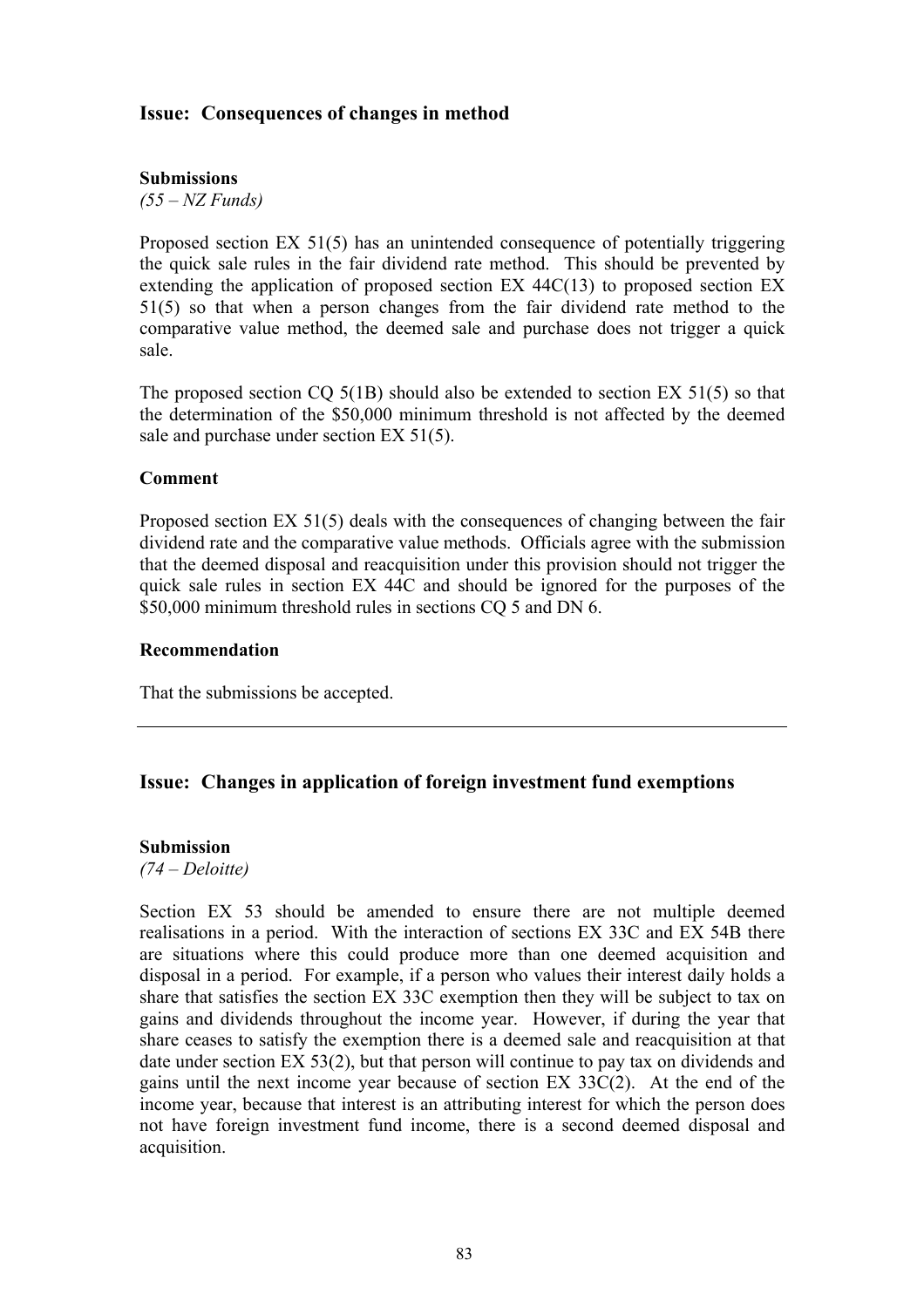# **Comment**

Officials do not consider that there would be multiple deemed disposals and reacquisitions as a result of the section EX 33C amendments. If a company is listed on an approved index of the Australian Stock Exchange on the first day of a person's income year and the company is omitted from the index during the person's income year, that requirement for the Australian shares exemption will still be satisfied for the whole of that year – there is no deemed sale and reacquisition under section EX 53 at the time the company is removed from the index. The person's investment only becomes an attributing interest in a foreign investment fund from the beginning of the next income year and there is only a single deemed disposal and reacquisition at that time under section EX 53.

# **Recommendation**

That the submission be declined.

# **Issue: Application date provisions for new foreign investment fund rules**

# **Submission**

*(91 – New Zealand Institute of Chartered Accountants)* 

The application date provisions that allow the application date of the amended foreign investment fund rules to be extended to 1 October 2007 are too inflexible. The rules should allow entities that are brought into existence between 1 April 2007 and 1 October 2007 to elect to defer the start date of the new foreign investment fund rules within one month, or within such further period as the Commissioner allows.

# **Comment**

The new tax rules for offshore portfolio investment in shares generally apply for income years beginning on or after 1 April 2007. A special application date rule applies for entities that intend to become portfolio investment entities – these entities may choose to delay the application of the new offshore tax rules until 1 October 2007 when the new tax rules for portfolio investment entities come into force. This deferral is achieved by the entity giving a notice to the Commissioner before 1 April 2007 (if the entity exists before that date) or within one month of the day on which the entity comes into existence (if the entity comes into existence between 1 April 2007 and 1 October 2007).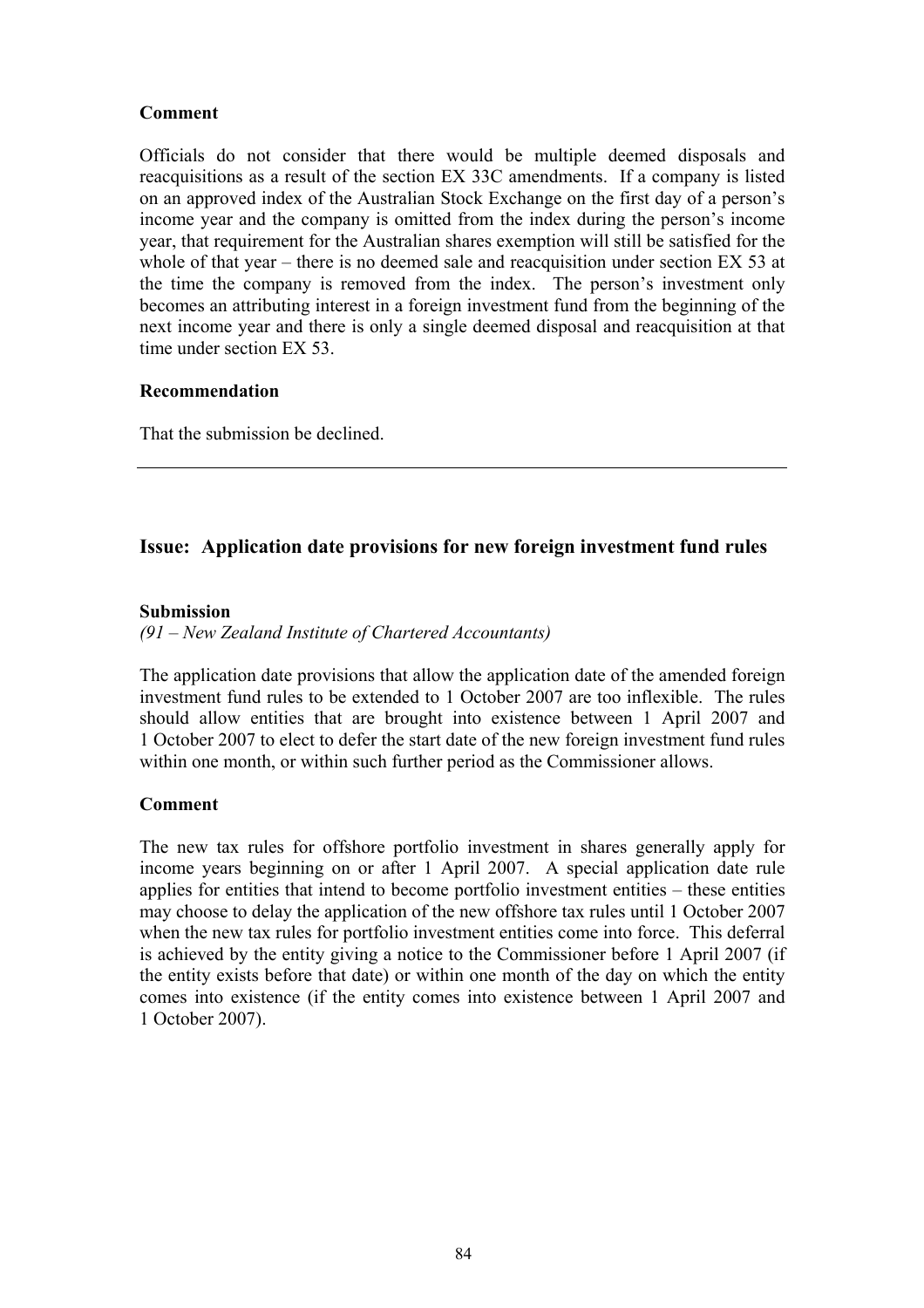Officials consider that the part of the application date provisions allowing certain entities to defer the start date of the new tax rules for offshore portfolio investment in shares are sufficiently flexible to deal with taxpayers' circumstances. Also, given the short period until the start date of the new portfolio investment entity tax rules on 1 October 2007 and the large number of application date provisions for the new offshore tax rules, it would not be desirable to make further amendments to these application date provisions.

#### **Recommendation**

That the submission be declined.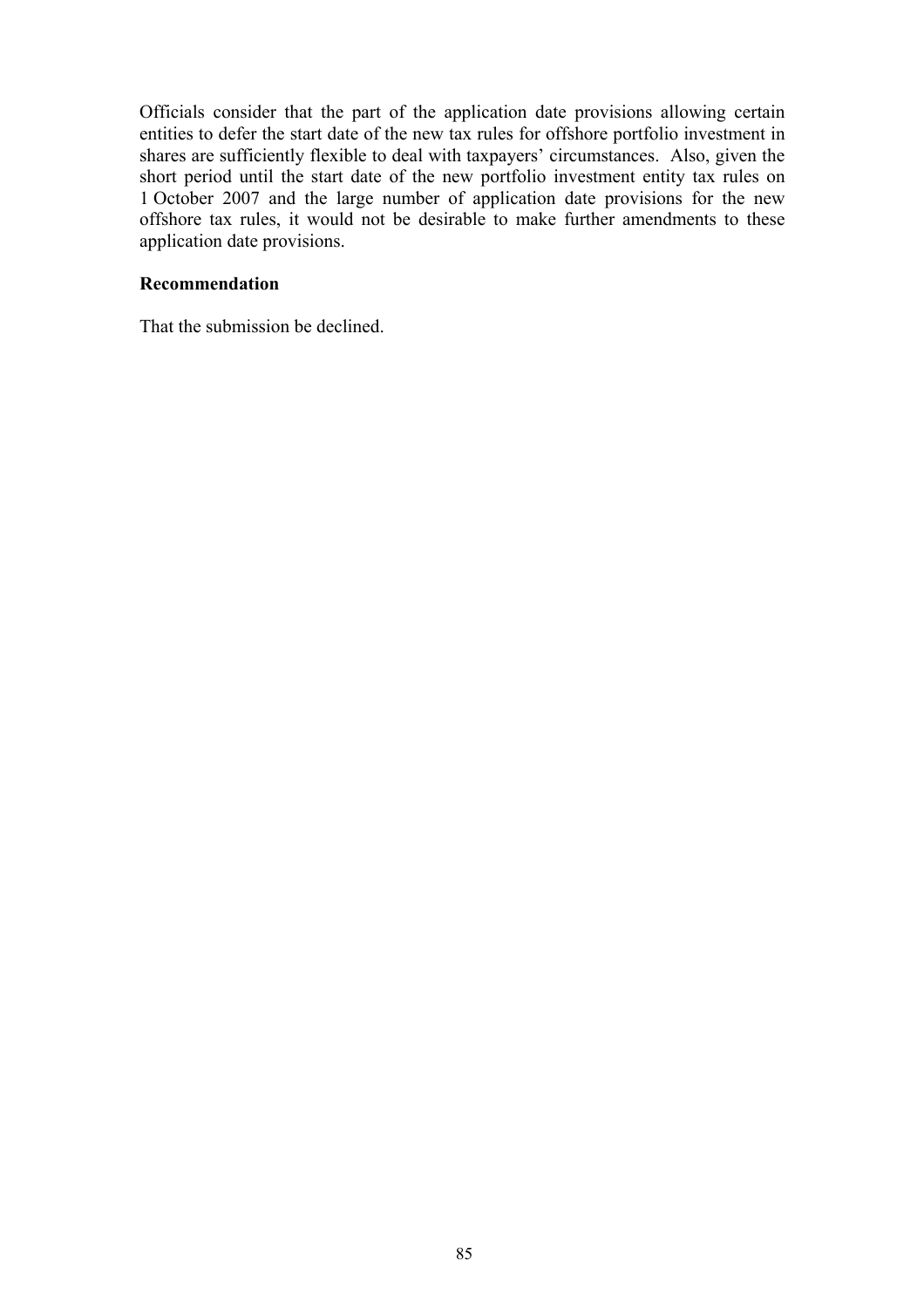# **DRAFTING ISSUES**

#### **Submissions**

*(Matters raised by officials)* 

In section  $CQ$   $5(1)(db)$ , replace "the person holds attributing interests" with "the person holds at any time during the income year attributing interests" to be consistent with the companion provision in section  $CQ$  5(1)(d).

In section CQ 5(1)(f), the previous cross-references to sections EX 48 and EX 49 should be reinstated.

In section DN  $6(1)(db)$ , replace "the person holds attributing interests" with "the person holds at any time during the income year attributing interests" to be consistent with the companion provision in section DN  $6(1)(d)$ .

In clause 64, replace the reference to "fair dividend method" in new section EX  $40(8)(a)(i)$  and EX  $40(9)(a)$  with "fair dividend rate method".

In section EX 40(6)(b), replace "subsection  $(8)(a)(i)$  to  $(v)$ " with "subsection  $(9)(a)$  to (e)".

In section EX 44(6B), replace "section EX 40(8)(a)(i) to (v)" with "section EX  $40(9)(a)$  to (e)".

Section EX  $41(2)(b)(ii)$  and (iii), concerning the default calculation method in the foreign investment fund rules, should be amended to cater for the situation where the accounting profits method is allowed but it is not practical to use it. This situation was covered in the previous section EX 41(2)(b) and was inadvertently omitted when the current section EX 41(2) was enacted in 2006.

In section EX 45B(11)(b), replace "section EX 44C" with "section EX 44E".

In section EX 51, replace "subsections  $(2)$  to  $(7)$ " with "subsections  $(2)$  to  $(8)$ ".

#### **Comment**

The minor remedial amendments outlined above are consistent with the policy intent of the new foreign investment fund rules.

#### **Recommendation**

That the submissions be accepted.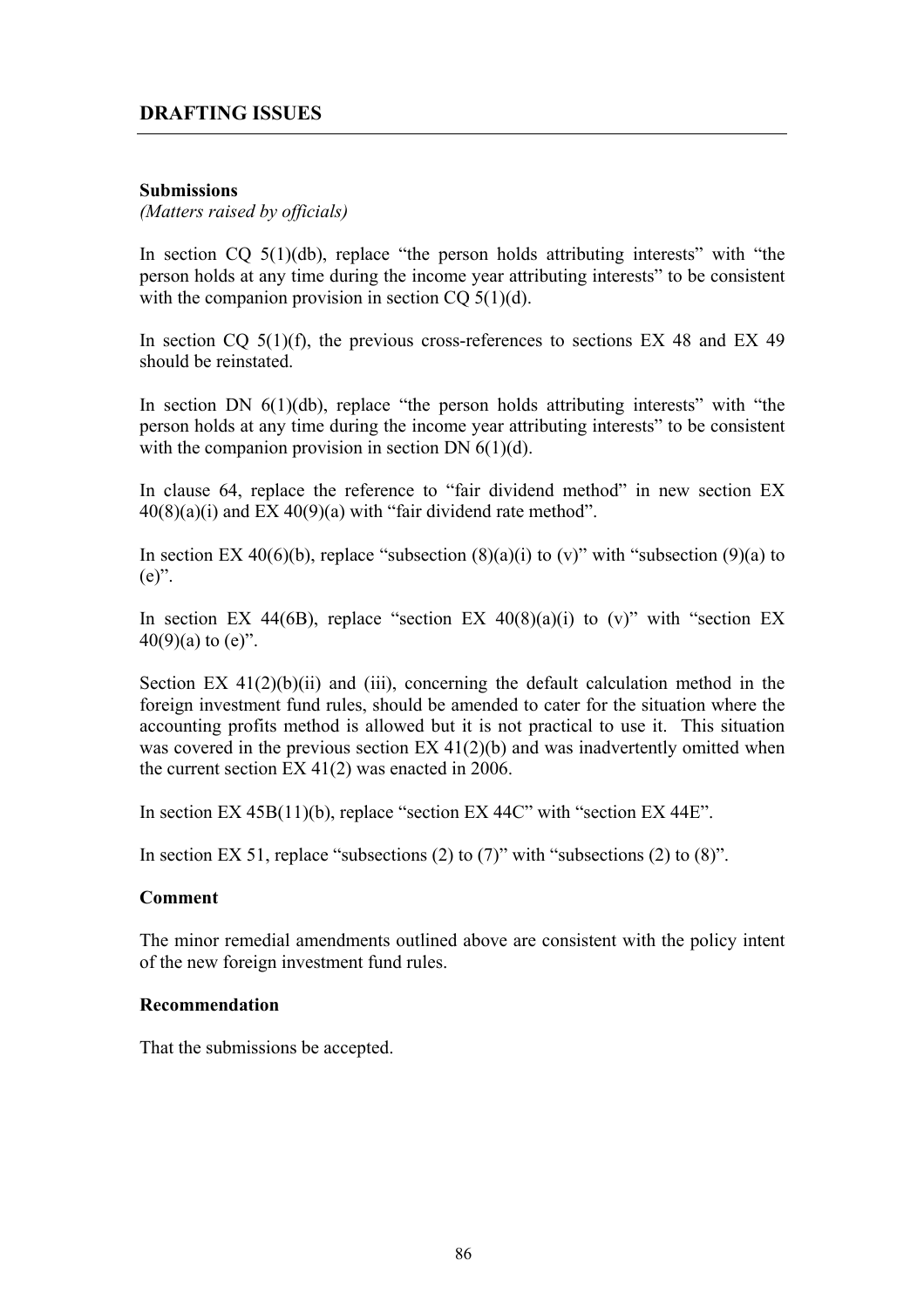# Life insurance and portfolio investment entity rules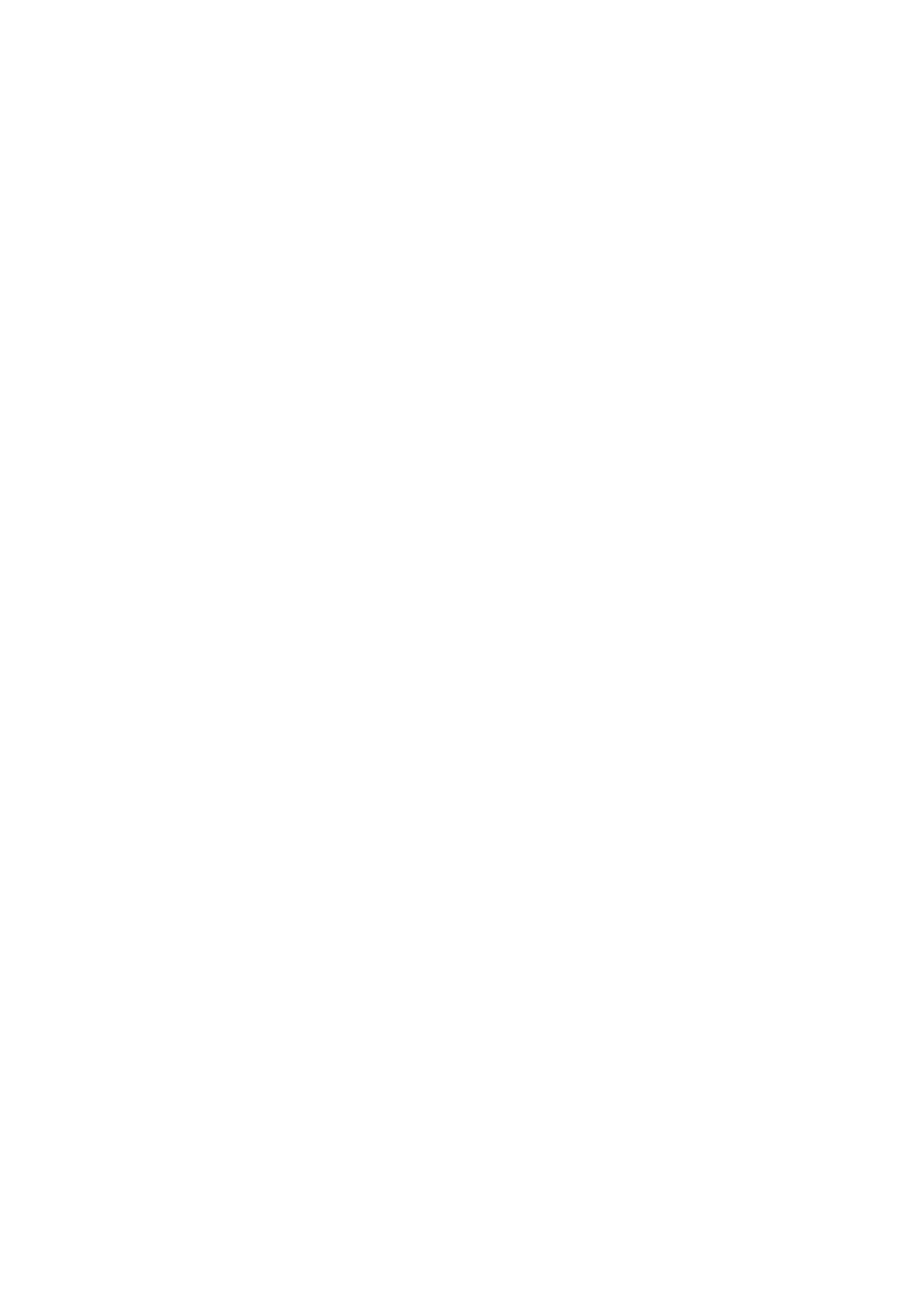# **OVERVIEW**

# *Clauses 77, 78, 81 to 83 and 135*

The bill introduces a number of changes to ensure greater consistency between the tax treatment of life insurance savings products and those of other savings vehicles. The changes deal with two particular problems.

The first is an unexpected consequence of the fair dividend rate rules that arises because of the complexities of the interplay between a life insurer's life office base and its policyholder base tax calculations.

 The second problem deals with applying the Australasian capital gains exclusion contained in the portfolio investment entity rules to unit-linked life products.

Eight submissions were received. Some submissions expressed support for the amendments on unit-linked products, but all submitters wanted the Australasian capital gains exclusion to be extended to non-unit-linked life savings products. Some submissions questioned the percentages of income exclusion from the policyholder base income calculations and suggested alternative approaches. The status of attributed income derived by a life insurer, and technical issues on actuarial concepts and definitions were also raised.

Some submissions touched on matters that are part of the current review of the taxation of life insurance. One submission directly raised the treatment of prepaid policyholder base tax balances that is not related to this bill, but is a transitional issue being considered by the review.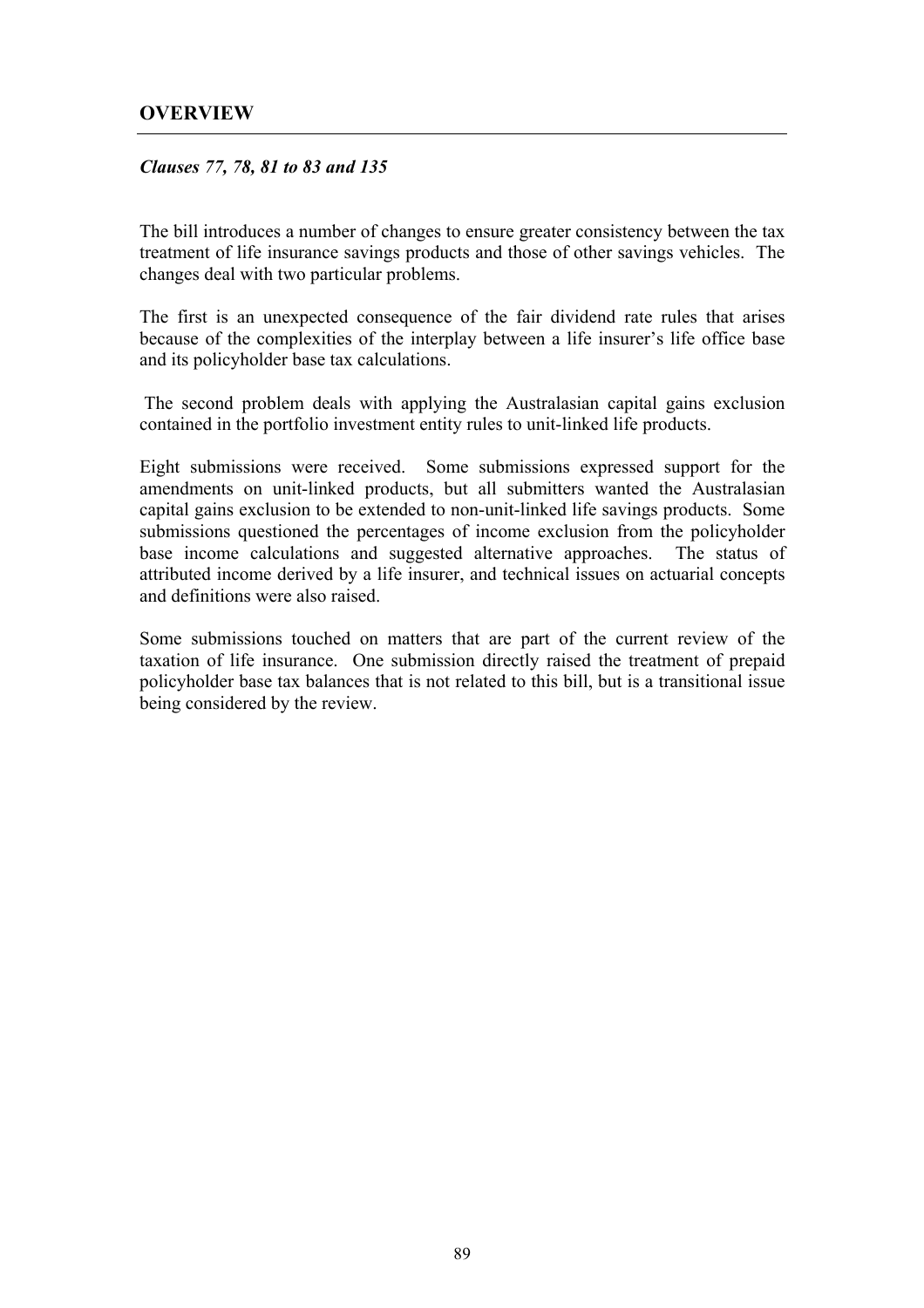# **Submission**

*(23 – Investment Savings and Insurance Association, 24 – AMP, 54 – ASB Bank, 61 – KPMG, 52 – Tower Limited, 71 – PricewaterhouseCoopers, 74 – Deloitte, 91 – New Zealand Institute of Chartered Accountants)* 

The life office base and policyholder base relief should not be restricted to unit-linked products as currently contained in the bill. The bill should expressly exclude gains on all Australasian equities from the life office base, including gains derived from assets backing conventional participating policies (such as whole of life and endowment business) and also gains derived by the shareholder.

# **Comment**

The complexity of life insurance savings products presents challenges with excluding realised gains from Australasian equities. There are two broad categories of products.

The first are conventional participating policies which can be likened to a pool of money into which policyholder premiums and investment income go in and claims, expenses, tax, and provisions for future liabilities go out. The remaining "profit" is allocated between the policyholders and the owners of the life insurer (usually referred to as the shareholders) according to a ratio determined by the rules of the life fund. There is no practical way to separate excluded income between the shareholders and policyholders. The policyholders' share is available for crediting as bonuses to policyholders and represents investment income on the policy, though if the policy is terminated by the policyholder before time, the surrender value is less than the aggregate of the bonuses and premiums. The shareholder's share, however, is available for use (for example, to be paid out as dividends) in its entirety.

The current comprehensive review of the taxation of life insurance requested submissions from the industry on the Australasian capital gains exclusion for participating policies. Officials consider that this particular issue is more appropriately addressed in the context of that review.

The second broad category is unit-linked products. Policyholders' investment income in unit-linked products is determined by the rise or fall in their investment units, reflecting the performance of the underlying investment assets. The nature of most of these products means that the difference between market and surrender values would usually not be as much as that for conventional products. Therefore, tax not paid on realised Australasian equity gains leads to a commensurate increase in the value of units, so the calculation of income is very similar to that of unit trusts.

# **Recommendation**

That the submission be declined.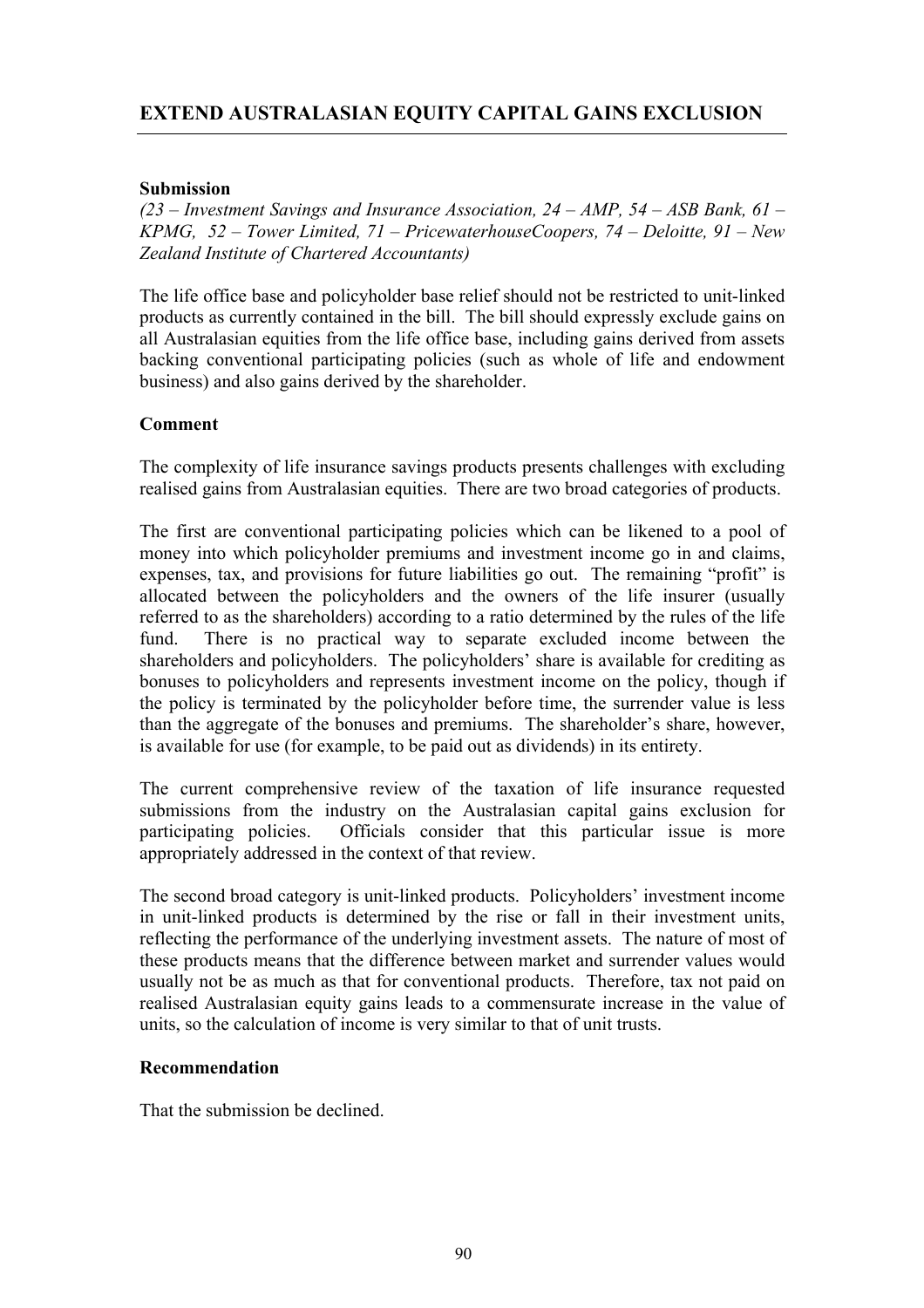# **PROVISION FOR LIFE OFFICE BASE**

# **Submission**

*(23 – Investment Savings and Insurance Association)* 

The bill should include a provision to exclude gains on all Australasian equities from the life office base and not just assets held under unit-linked policies.

# **Comment**

Extending the Australasian realised capital gains exclusion on direct investments for assets held for the life insurance business (other than just unit-linked products) is being considered as part of the life insurance tax review.

# **Recommendation**

That the submission be declined.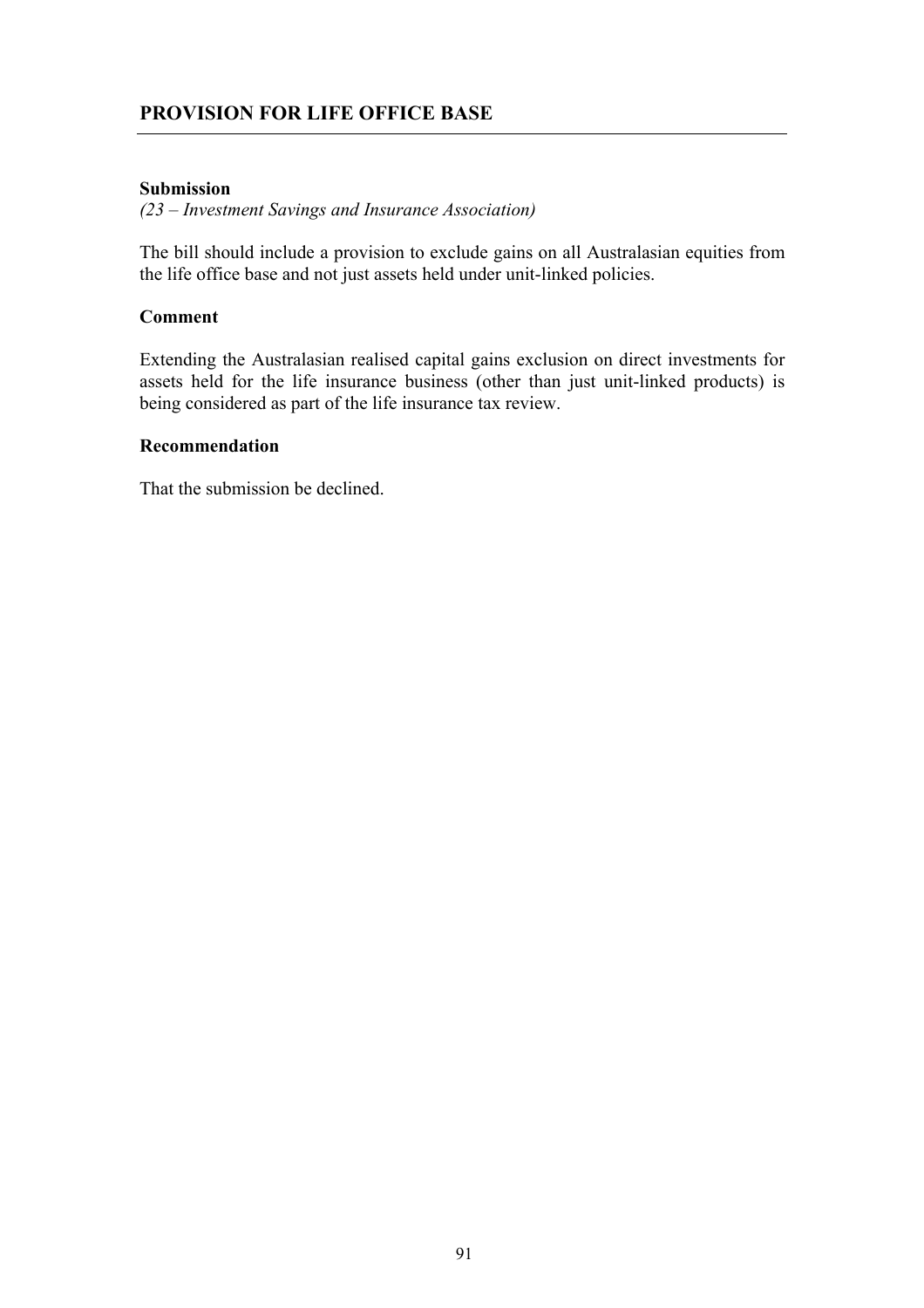# **DEFINITION OF PORTFOLIO INVESTMENT ENTITY ADJUSTMENT**

# **Submission**

*(23 – Investment Savings and Insurance Association, 54 – ASB Bank, 52 – Tower Limited, 74 – Deloitte, 91 – New Zealand Institute of Chartered Accountants)* 

The definition of the portfolio investment entity adjustment should also include gains on Australasian equities income and FDR income attributed to the portfolio investment-linked fund from investment in a portfolio investment entity.

# **Comment**

The definition of the portfolio investment-linked adjustment (renamed by officials from "portfolio investment entity" adjustment to remove confusion) refers only to holdings of shares as described in section CX 44C of the Income Tax Act 2004. In proposed section EY 42C (2) there is a reference to "excluded shares" in the portfolio investment-linked fund adjustment formula. "Excluded shares" are defined in subsection (6) but only include shares owned directly and not shares held indirectly through a portfolio investment entity. Excluded Australasian gains should also be excluded from the policyholder base calculation, and the definition of "excluded shares" in proposed section EY 42C (6) (a) amended accordingly.

Similarly, the definition of FDR income includes only FDR income from directly held investments. FDR income attributed from portfolio investment entity investments by the portfolio investment-linked life fund should also be excluded.

# **Recommendation**

That the submission be accepted.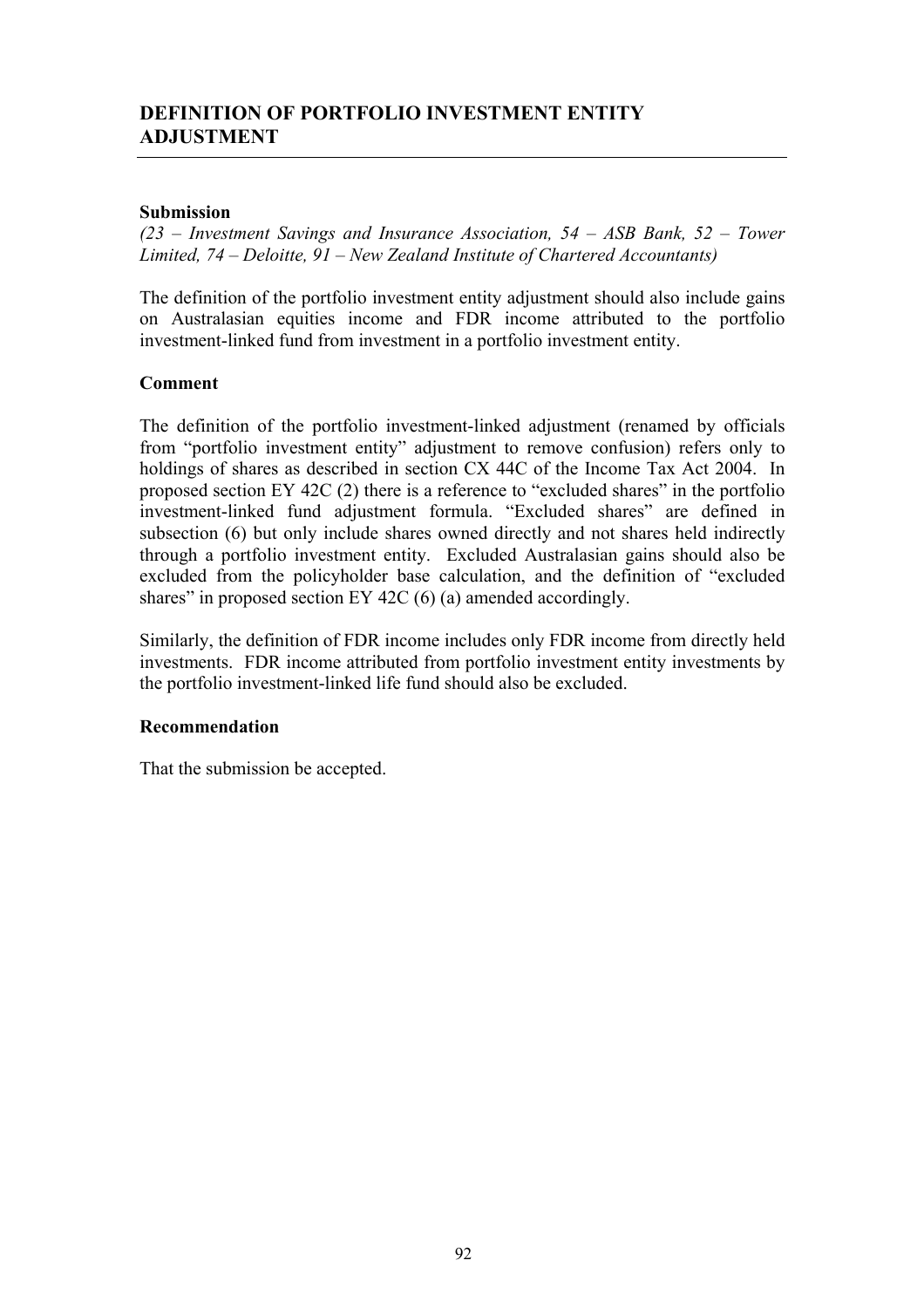# **Submission**

# *(23 – Investment Savings and Insurance Association, 54 – ASB Bank)*

Unit-linked products are subject to tax at the corporate rate of 33% (though this rate will reduce to 30% in the 2009–10 income year). This rate is excessive as industry data shows that the typical investor is either in or approaching retirement, and these products are not being sold to new customers in any significant volume. Therefore linked products should be taxed in the life office base at 19.5% as a proxy rate, and the income removed from the policyholder base by way of an exemption. Grandfathering provisions could apply to prevent new products exploiting the lower tax rate.

# **Comment**

Using a proxy rate is inconsistent with portfolio investment entity tax policy principles. While some investors are taxed at their correct rate, other investors will not be taxed at their correct rate. The problem of determining the tax rate to apply to portfolio investment entity income that is not allocated to a particular investor was considered in the context of defined benefit funds and it was decided it was appropriate to tax the income at the corporate rate in that case.

# **Recommendation**

That the submission be declined.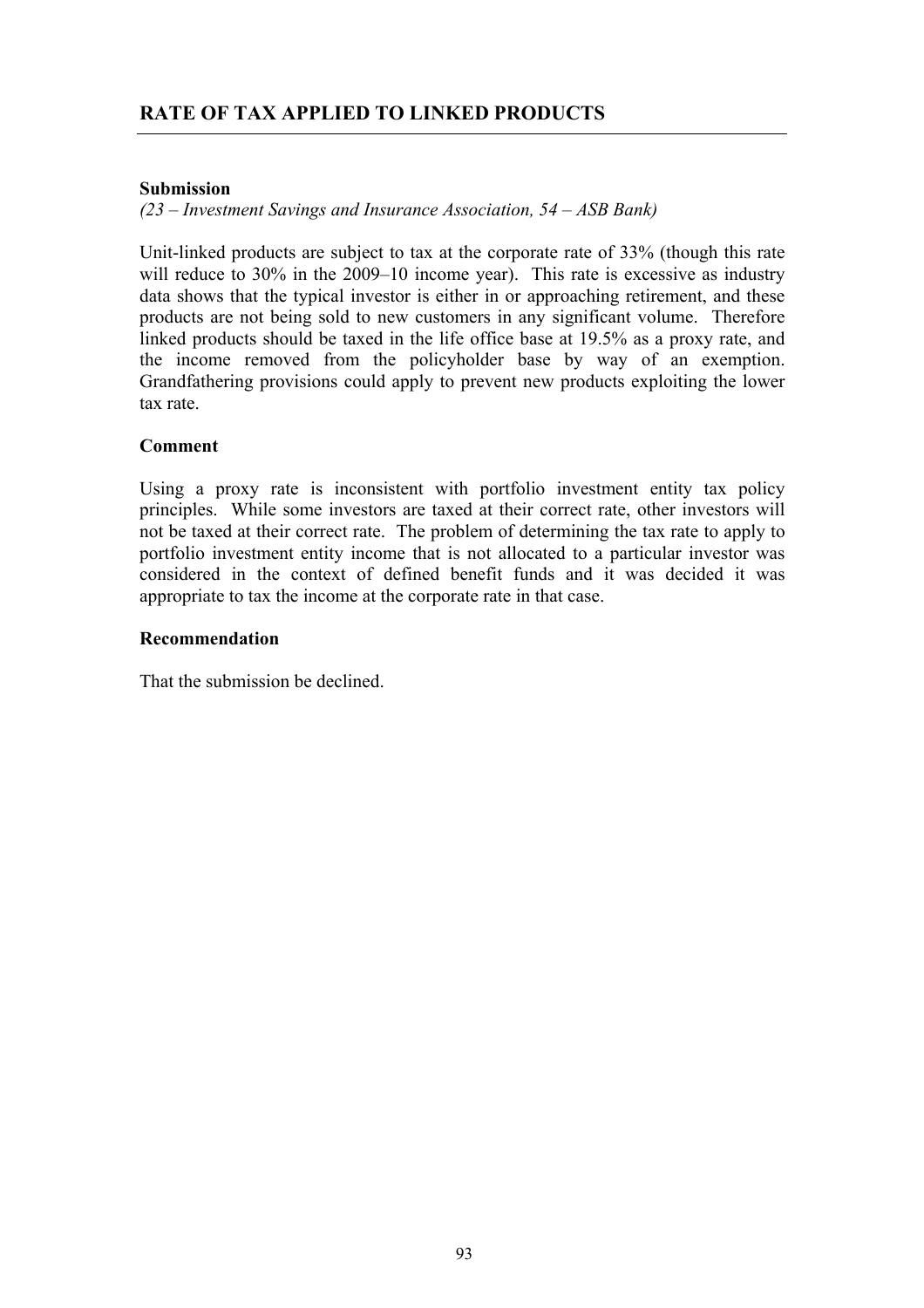# **DEFINITION OF FIF RESULT**

# **Submissions**

*(23 – Investment Savings and Insurance Association, 24 – AMP, 74 – Deloitte, 91 – New Zealand Institute of Chartered Accountants)* 

In clause 78 of the bill, the "FIF result" which is excluded from the policyholder base (as the income will be taxed under the FDR method) is defined as the gains and losses for the income year:

- (a) calculated using accepted accounting practice; and
- (b) not differing materially from the amounts of FIF income or FIF loss that would have arisen for the property in the absence of the law enacting the fair dividend rate.

Two approaches were suggested by submissions in amending the definition of the "FIF result".

The first was that the adjustment to the policyholder base should be the amount arising under the comparative method for calculating FIF income or loss. *(New Zealand Institute of Chartered Accountants, Deloitte)*

The second was that any adjustment to policyholder base taxation should be based only on gains and losses in the financial statements as determined by accepted accounting practice*. (Investment Savings and Insurance Association, AMP)* 

# **Comment**

The intention of the provision is to ensure that the correct amount of income from the policyholder base is taxed. The reference to a material difference between amounts calculated under accepted accounting practice and under FIF methods (which was stated in the Commentary to the bill to be the comparative method) should, in most cases, arrive at a similar answer. This is because a life insurer is required to record assets held for its investment activities at fair value for financial reporting purposes, and this is likely to be the same as using the comparative value method.

Life insurers, however, may incur compliance costs if the value of some assets cannot be determined. Officials consider in the circumstances that there is no overall benefit in taxpayers incurring these costs as the gains and losses calculated under accepted accounting practice should provide the correct information in the vast majority of circumstances.

#### **Recommendation**

That the submission confining the adjustment to the policyholder base only to gains and losses calculated using accepted accounting practice be accepted.

That the submission that the adjustment to the policyholder base should be the amount arising under the comparative method for calculating FIF income or loss be declined.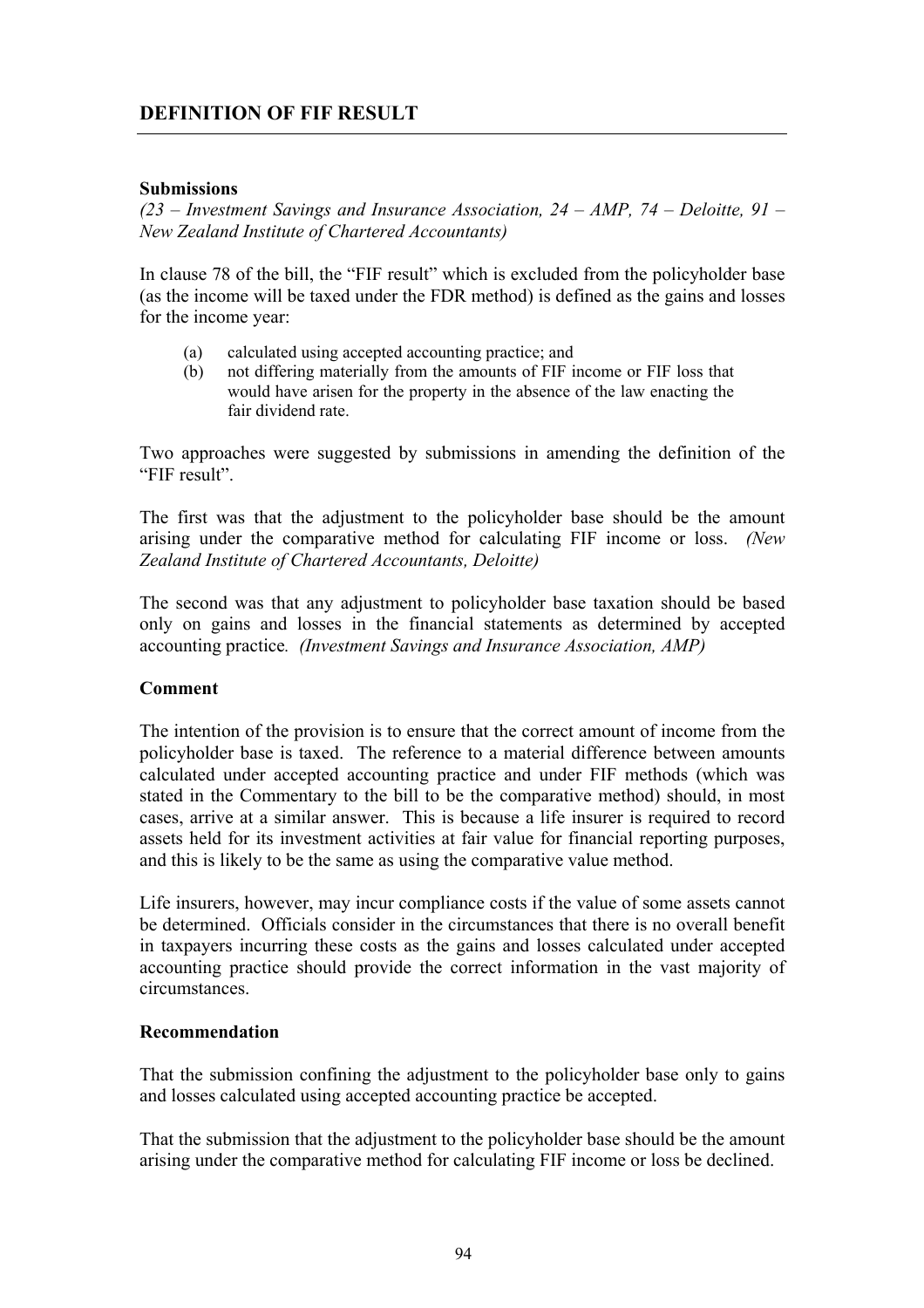# **DEFINITION OF A PORTFOLIO INVESTMENT-LINKED FUND**

# **Submission**

*(74 – Deloitte, 91 – New Zealand Institute of Chartered Accountants)* 

The definition of a portfolio investment-linked fund should be amended by replacing the word "fund" with "pool of investments".

# **Comment**

The definition of a portfolio investment-linked fund states that it means a fund in which certain criteria are satisfied. A "fund" is not defined. A unit-linked fund is made up of a number of assets held to support the policyholder liabilities of the insurer, but these will not necessarily be held in a separate entity. Accordingly, it would be more technically correct to define a portfolio investment-linked fund as a fund or a pool of investments, held to support policyholder liabilities.

# **Recommendation**

That the submission be accepted.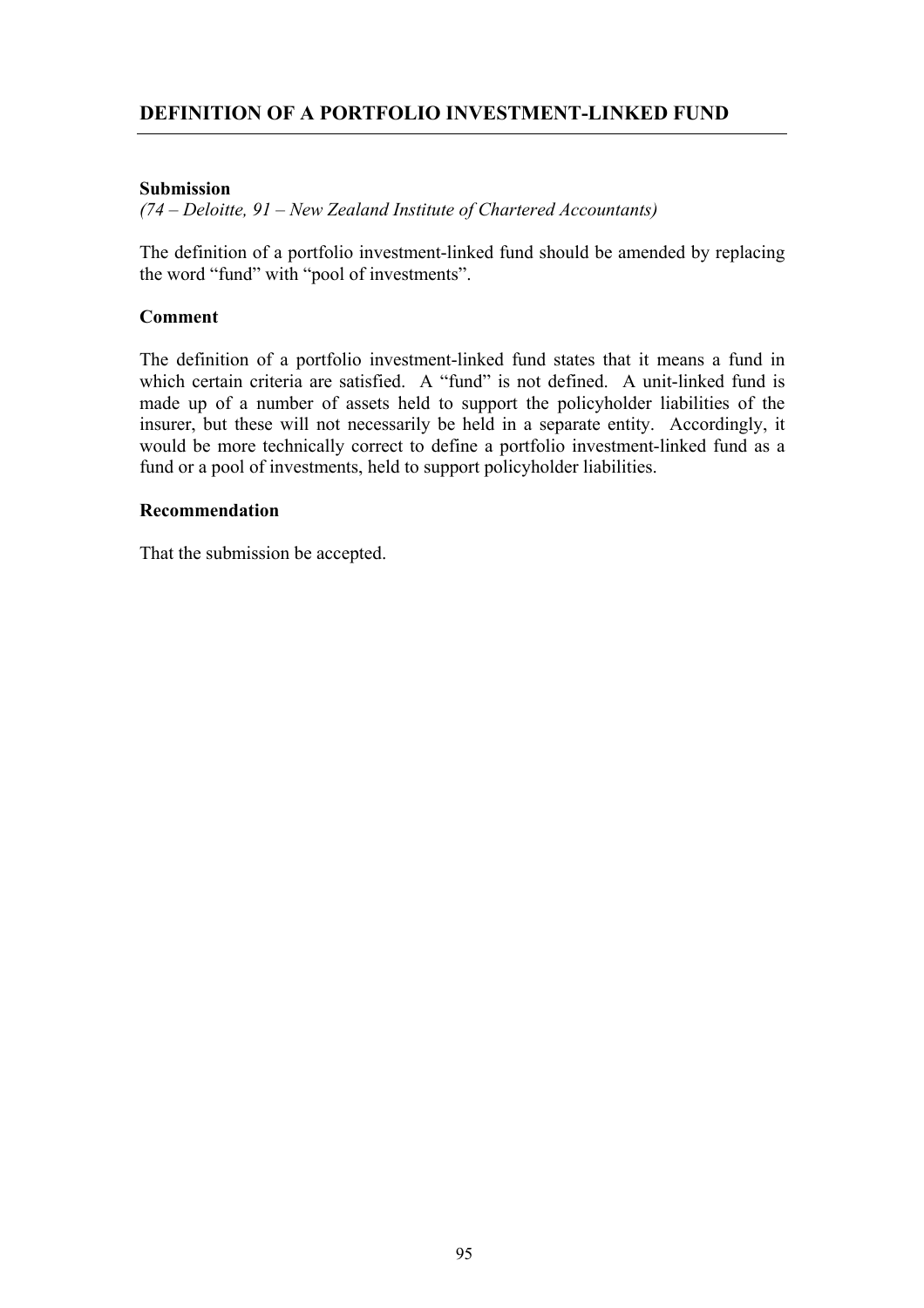# **MEMBERSHIP REQUIREMENTS OF A PORTFOLIO INVESTMENT-LINKED FUND**

# **Submission**

# *(74 – Deloitte, 91 – New Zealand Institute of Chartered Accountants)*

The definition of a portfolio investment-linked fund should be amended by relaxing the membership requirements under section HL 6, as unit-linked life policies have no concept of membership.

# **Comment**

To elect to be a portfolio investment-linked fund, section HL 6 currently requires the policyholders in the unit-linked product (being a "portfolio investor class of an entity which is not a company") to satisfy an "investor membership requirement" prescribed in that section.

While life insurance products in New Zealand now generally do not have a concept of membership, the important definition is that of "investor". The bill amends the definition of "investor" in a portfolio investment-linked fund to be "a person whose benefits under the relevant life insurance policy are directly linked to the value of investments held in a portfolio investment-linked fund". The membership requirement is therefore met and so officials consider that no change is necessary.

# **Recommendation**

That the submission be declined.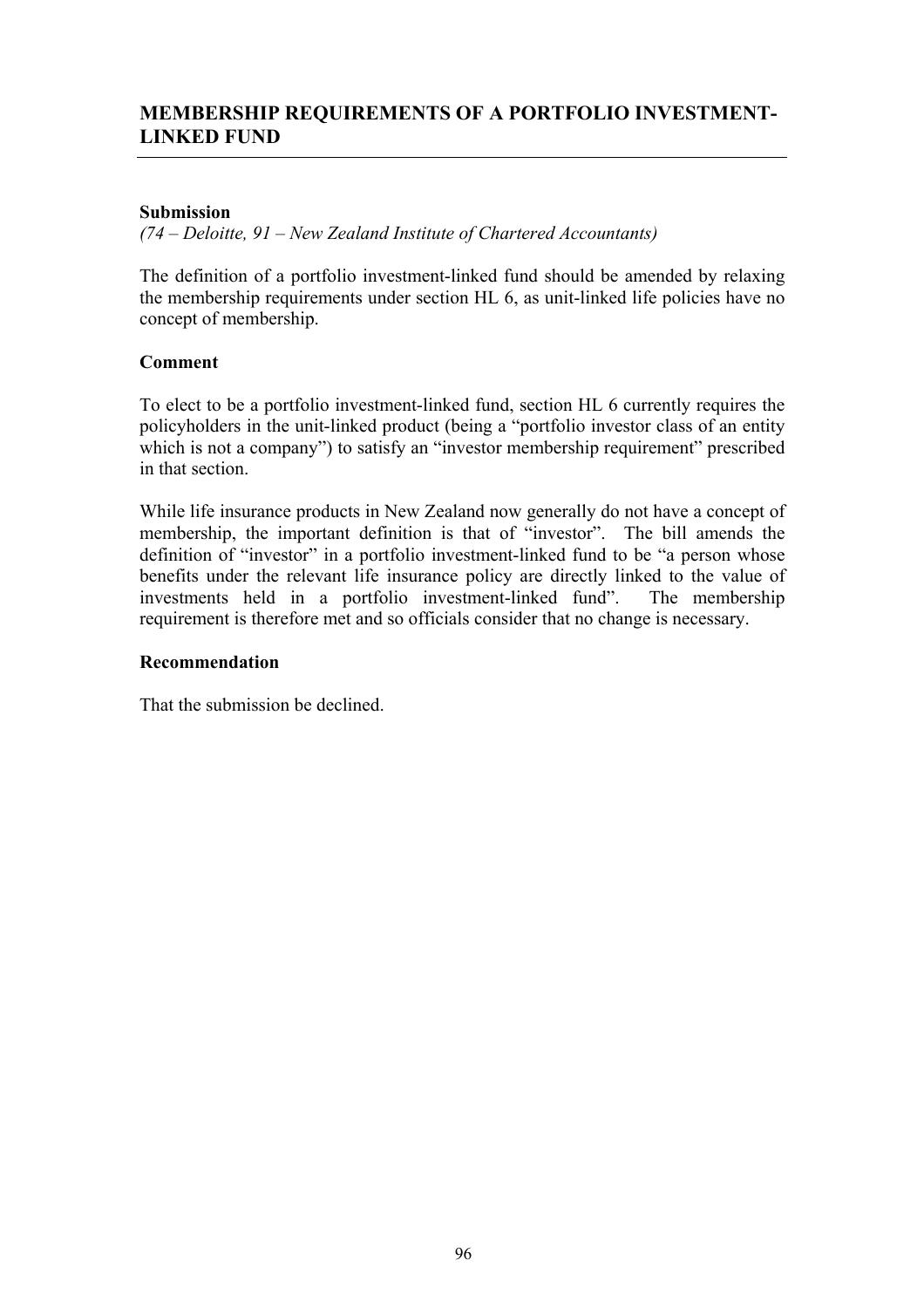# **PORTFOLIO INVESTMENT-LINKED FUND AND FDR ADJUSTMENTS**

# **Submission**

*(23 – Investment Savings and Insurance Association, 24 – AMP, 54 – ASB Bank, 61 – KPMG, 52 – Tower Limited, 71 – PricewaterhouseCoopers, 74 – Deloitte, 91 – New Zealand Institute of Chartered Accountants)* 

The submissions all considered that the bill's exclusion of income not taxed under the FDR method from the policyholder base (90% for unit-linked policies under the portfolio investment-linked fund adjustment, and 40% for participating policies) was too low.

There were four broad approaches contained in the submissions:

- There should be further consultation to determine more appropriate figures. *(KPMG)*
- The limitations should be removed and replaced with actuarially determined rates which reflect investment income attributable to policyholders. *(Tower Limited, ASB Bank, PricewaterhouseCoopers, Investment Savings and Insurance Association)*
- The policyholder base exclusion factors contained in the bill should be an option only when the insurer is unable to calculate the amount actually credited to policyholders. *(AMP)*
- The scaling factors should be increased to 100% for index-linked products and 80% for participating policies. FDR income for participating policies should be the actual allocation of income, but if this cannot be determined, the 80% factor would constitute a "safe harbour". *(New Zealand Institute of Chartered Accountants)*

# **Comment**

The proposed FDR and portfolio investment-linked fund adjustments seek to make a specific and well-defined adjustment to actuarial reserves. Actuarial reserves are not narrowly defined for tax purposes and are calculated in a variety of ways depending on the specific circumstances of each life insurer.

Investment income is ultimately fully attributed to unit-linked policyholders, and we are advised by the industry, up to about 80% to non-unit-linked policyholders. However, timing of the actual income allocation to policyholders differs between income years (according to the circumstances of the policy and investment conditions) and between life insurers. If the policyholder base exclusion factors are too low (as submissions are arguing), more tax than is appropriate will be paid on the policyholder base. If the exclusion factors are too high, a life insurer's policyholder base tax will be understated. Officials have analysed the exclusion factors in light of submissions, and while not proposing a change in the portfolio investment-linked fund adjustment factor, consider that a 60% factor for participating policies is more appropriate.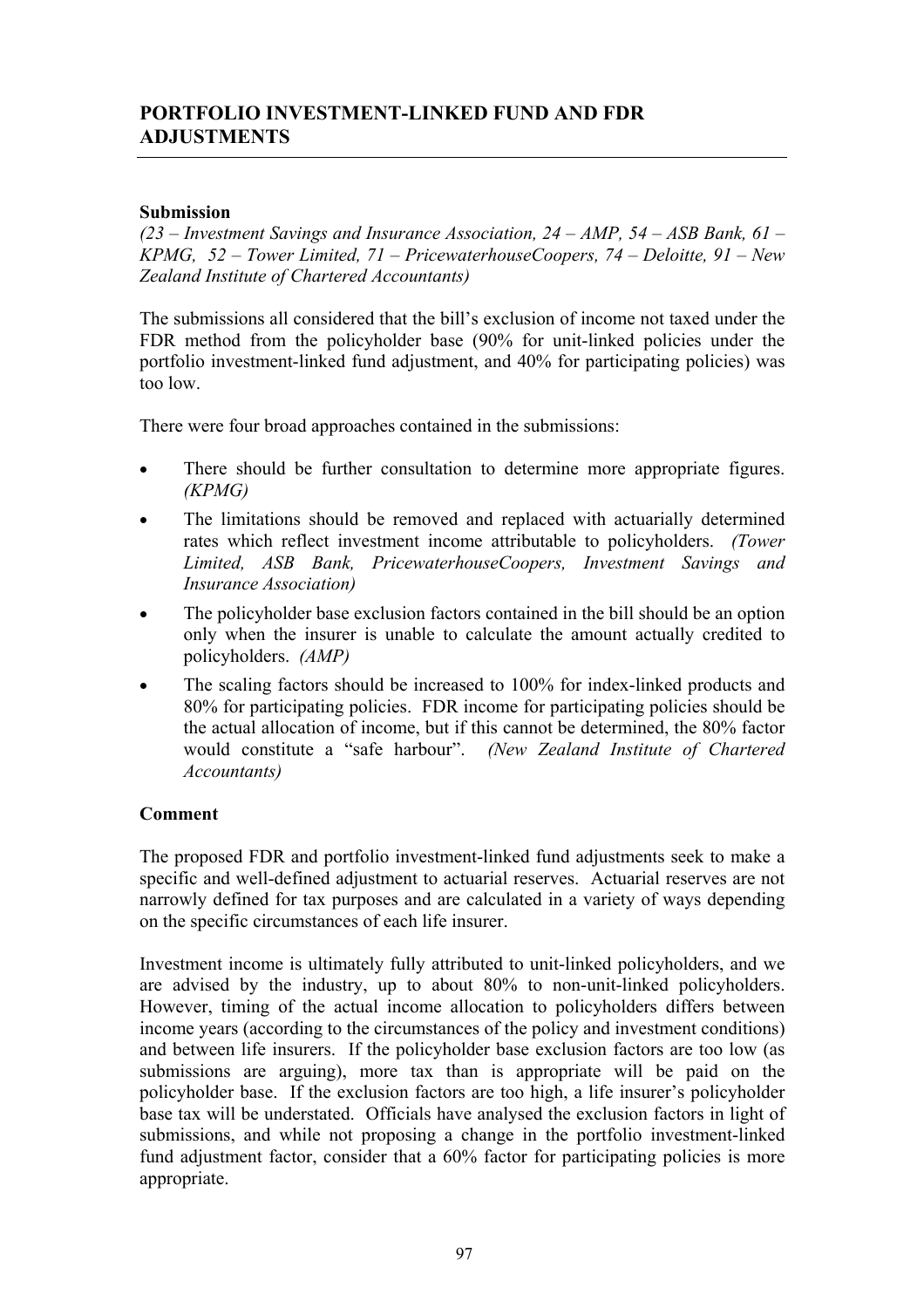We are advised that actuaries can, in the majority of circumstances, reasonably accurately calculate the income subject to the portfolio investment-linked fund and FDR adjustments allocated to policyholders on an annual basis. Officials have subsequently discussed the issue with members of the Investment Savings and Insurance Association, and agree that when actuaries are able to make accurate actual allocations the percentage used should be the actual percentage. Alternatively, life insurers could choose the exclusion factors in the bill, though officials acknowledge that life insurers would only adopt this alternative if the actual allocation cannot be accurately calculated, or if the compliance costs to do so would be material. The allocation method adopted has to be used consistently between income years to prevent artificially maximising the policyholder base exclusion.

#### **Recommendation**

That the submission be accepted, and that life insurers can choose whether to exclude from policyholder base income the percentages for portfolio investment-linked fund and FDR contained in the bill or, exclude actual amounts credited to actuarial reserves. The method chosen must be used by the life insurer in subsequent income years. The adjustment factor for the FDR adjustment for participating policies will be increased to 60%.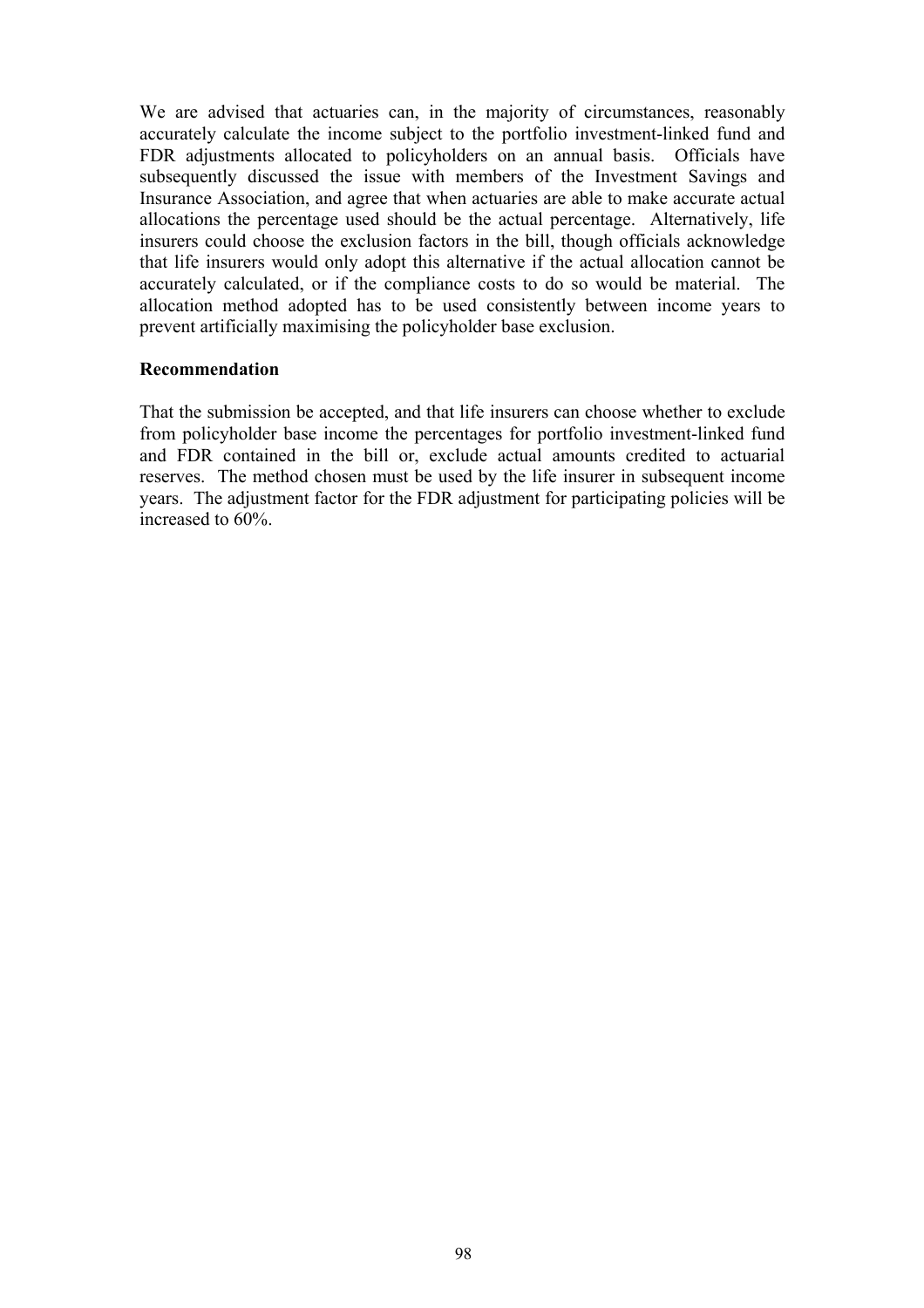# **DEFINITION OF PROPERTY**

# **Submission**

*(23 – Investment Savings and Insurance Association)* 

In proposed sections EY 42B and EY 42C, the portfolio investment-linked fund and FDR adjustments to policyholder base income are made "to the extent to which property that the life insurer holds to support actuarial reserves…"

This phrase is not defined, and could be difficult to interpret in cases where insurance contracts prescribe participation in pools of assets by both shareholder and policyholder.

No specific submission was made, though the preferred solution was that the portfolio investment entity and FDR adjustments should be made by determining the actual amount of accounting income credited to policyholder reserves.

# **Comment**

The adjustments contained in the bill are limited to life insurance products. These products have actuarial reserves which alter the timing of income recognition. Officials consider that the phrase "actuarial reserves" is generally understood and does not need a specific definition.

The reference to actuarial reserves in proposed sections EY 42B and 42C are used to describe the type of property subject to the rules. In any case, officials have dealt with the portfolio investment entity and FDR adjustments being the actual amounts in response to an earlier submission. Accordingly, no further change to the language of the section is considered necessary.

# **Recommendation**

That the submission be declined.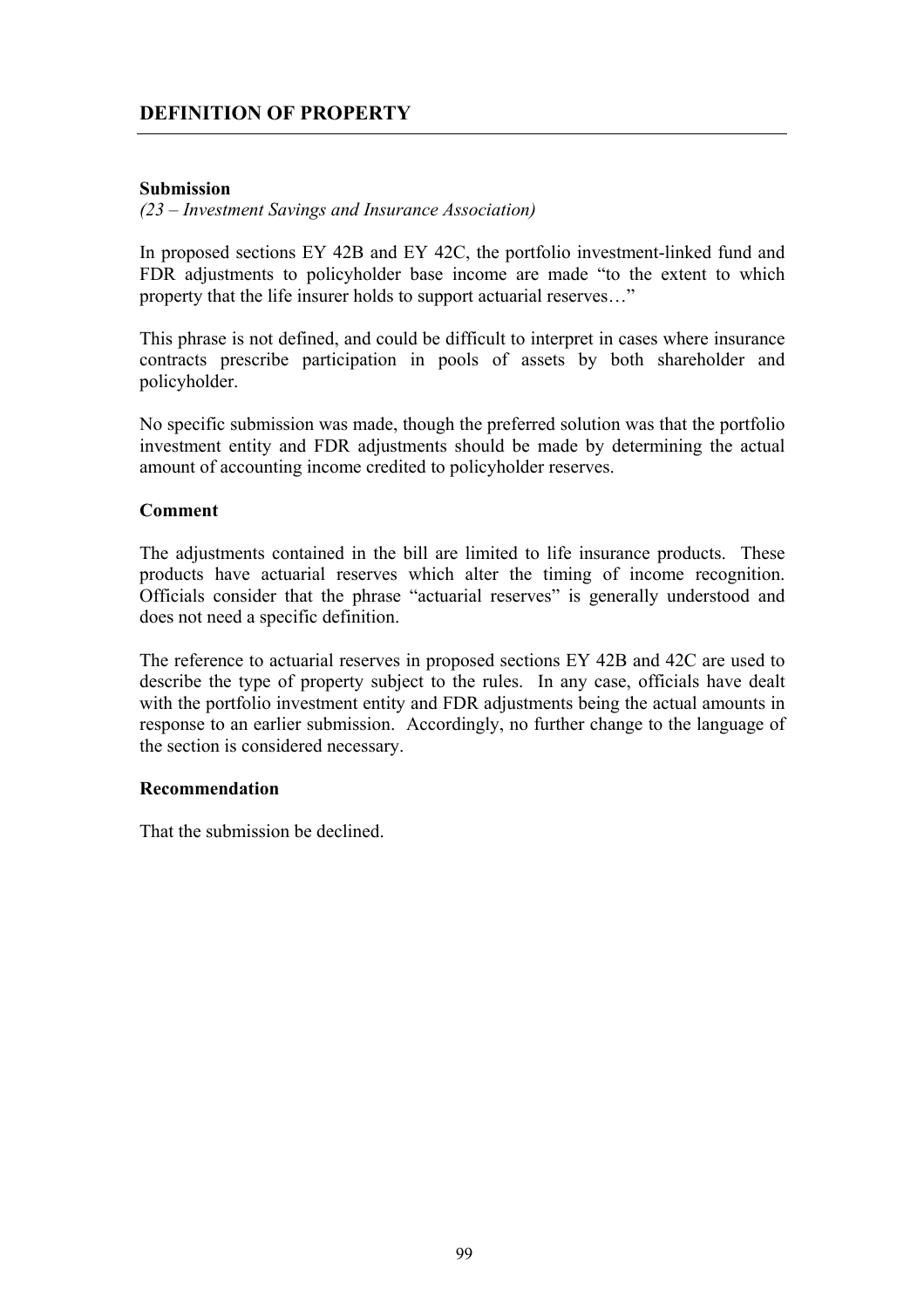# **REALISED AUSTRALASIAN EQUITY GAINS EXCLUSION FROM LIFE OFFICE BASE**

# **Submission**

*(Matter raised by officials)* 

The exclusion from the life office base for realised Australasian equity gains in respect of unit-linked product investments should be made explicit.

# **Comment**

Realised Australasian equity gains are excluded from the life office base for portfolio investment-linked funds by the operation of section CX 44C. A practitioner suggested to officials that the exclusion should directly refer to the exclusion for portfolio investment-linked funds. While officials consider that the current wording is technically sufficient, a clarification to section CX 44C regarding its intent for portfolio investment-linked funds will remove any doubt.

# **Recommendation**

That section CX 44C be amended to remove any doubt that it applies to portfolio investment-linked funds.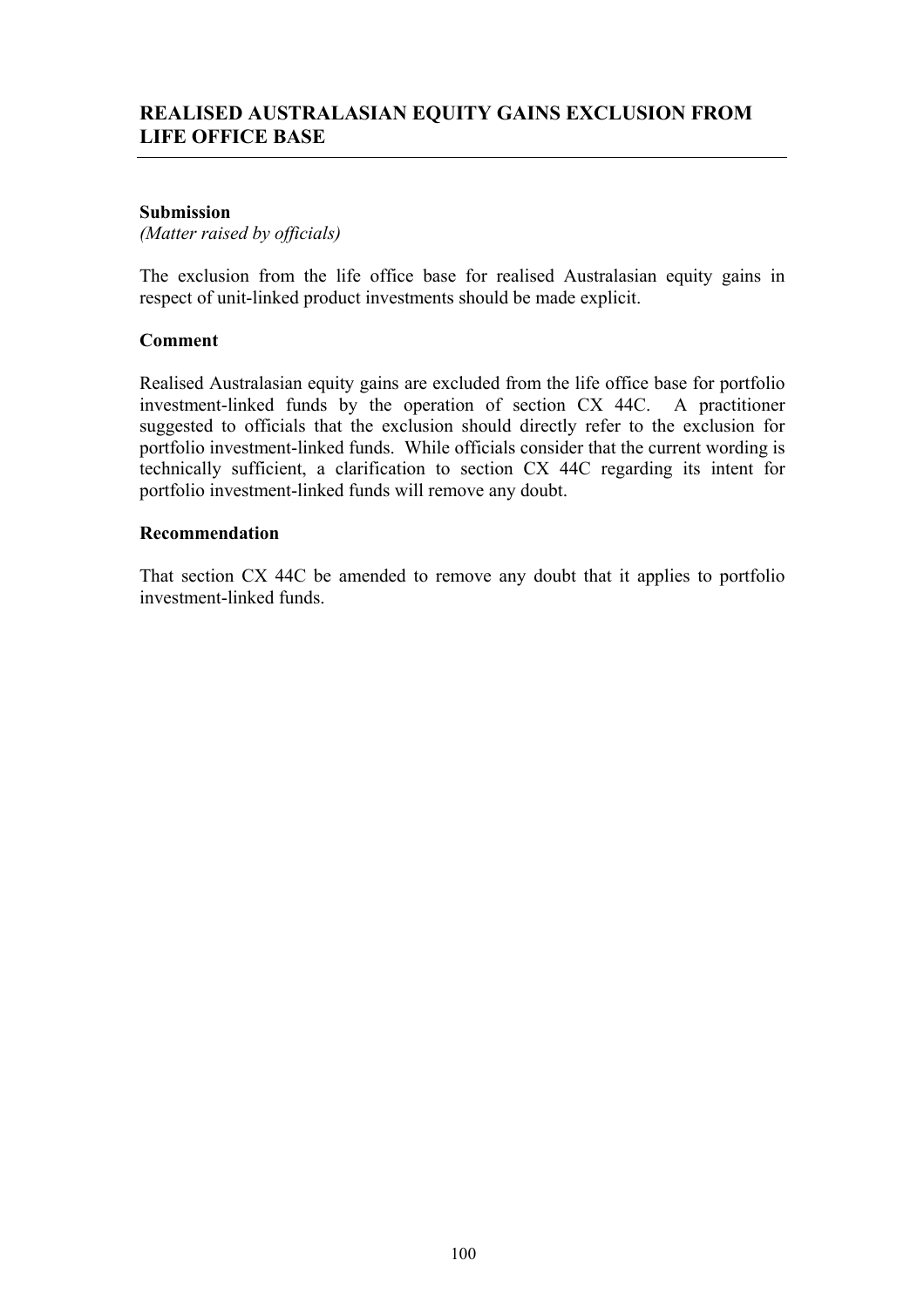# Other policy matters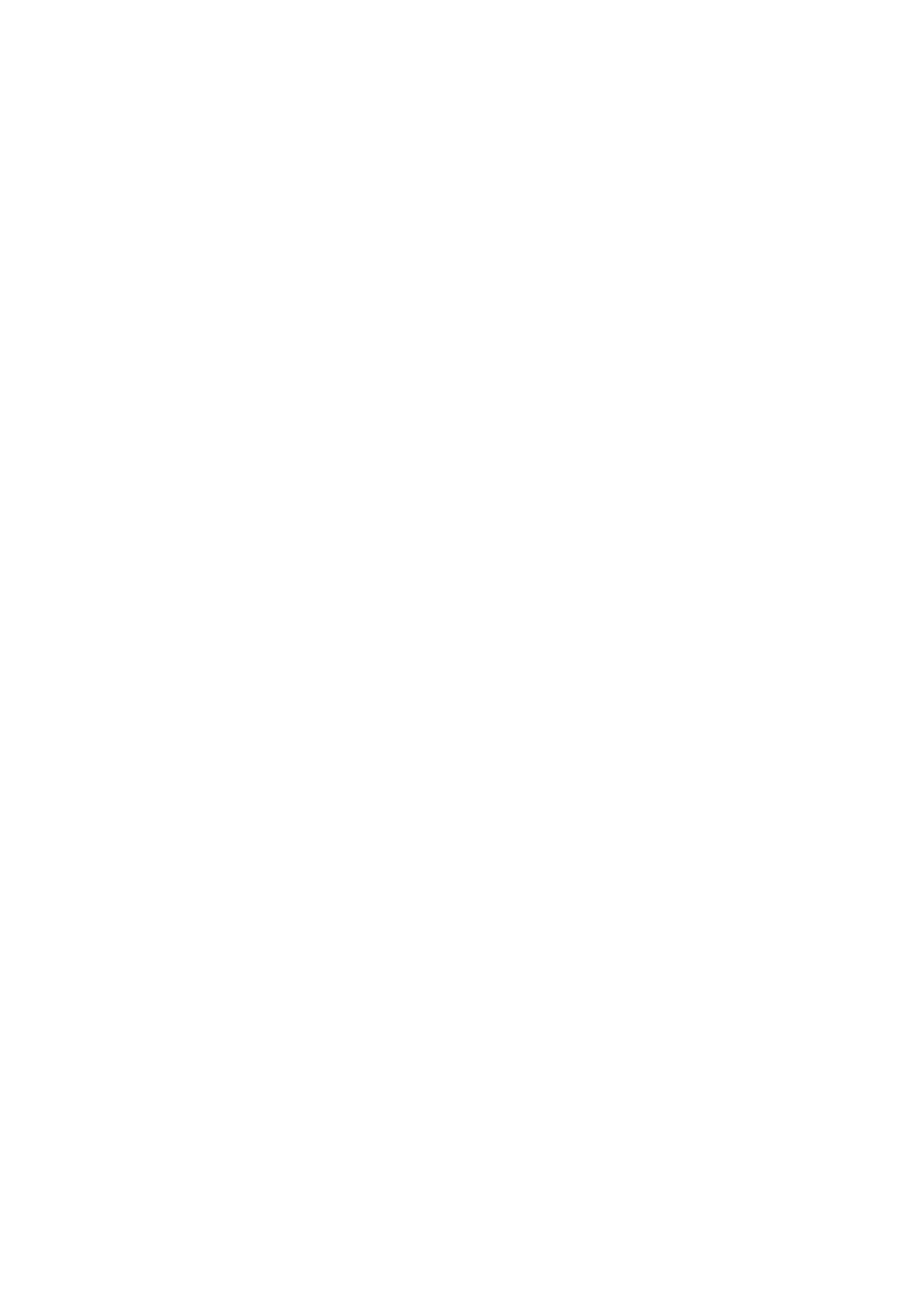# **Issue: Unintended consequences**

#### **Submissions**

*(95 – New Zealand Law Society, Matters raised by officials)* 

Amendments are required to remedy unintended changes in legislative outcomes in the Income Tax Act 2004 with effect from the commencement date of the Act.

The provisions affected are section CB 5 (Disposal of land acquired for purposes or intention of disposal) and EX 15 (Associated persons and income interest thresholds for CFC rules).

## *Section CB 5 (Disposal of land acquired for purposes or intention of disposal) Clauses 5B, 25B and 57B*

In rewriting section CD 1(10) of the Income Tax Act 1994, the placement of this rule in paragraph (a)(i) of the "land" definition in section OB 1 of the Income Tax Act 2004 has the effect of unintentionally widening the ambit of amounts that are included as income under the land sale rules in sections CB 5 to CB 21. Section CB 5 should be amended retrospectively to ensure that the effect of section CD 1(10) of the income Tax Act 1994 be restored to apply to the land sales provisions in section CB 5 to CB 21. *(Matter raised by officials)*

The "land" definition in the Income Tax Act 2004 should be amended to correct an identified unintended legislative change, with retrospective effect for taxpayers who have taken a tax position consistent with the policy of the amendment. *(New Zealand Law Society)*

## *Section EX 15 (Associates and 10% threshold) Clauses 9B, 58B, 58C, 59C and 78C*

The drafting of the 2004 Act should be reviewed to ensure that the provisions which depend on the application of the "10% of greater income interest" threshold are consistent with those applying under the 1994 Act.

#### **Comment**

When the Income Tax Act 2004 was enacted, the Finance and Expenditure Committee noted that there was concern that the new legislation could contain adverse unintended policy changes. To alleviate that concern, the Committee recommended that a panel of tax specialists be appointed to review submissions which stated that a provision of the 2004 Act contained an unintended policy change. In this context, an unintended policy change is one that gives rise to a different outcome from the corresponding provision in the Income Tax Act 1994. The Rewrite Advisory Panel accepted this review role.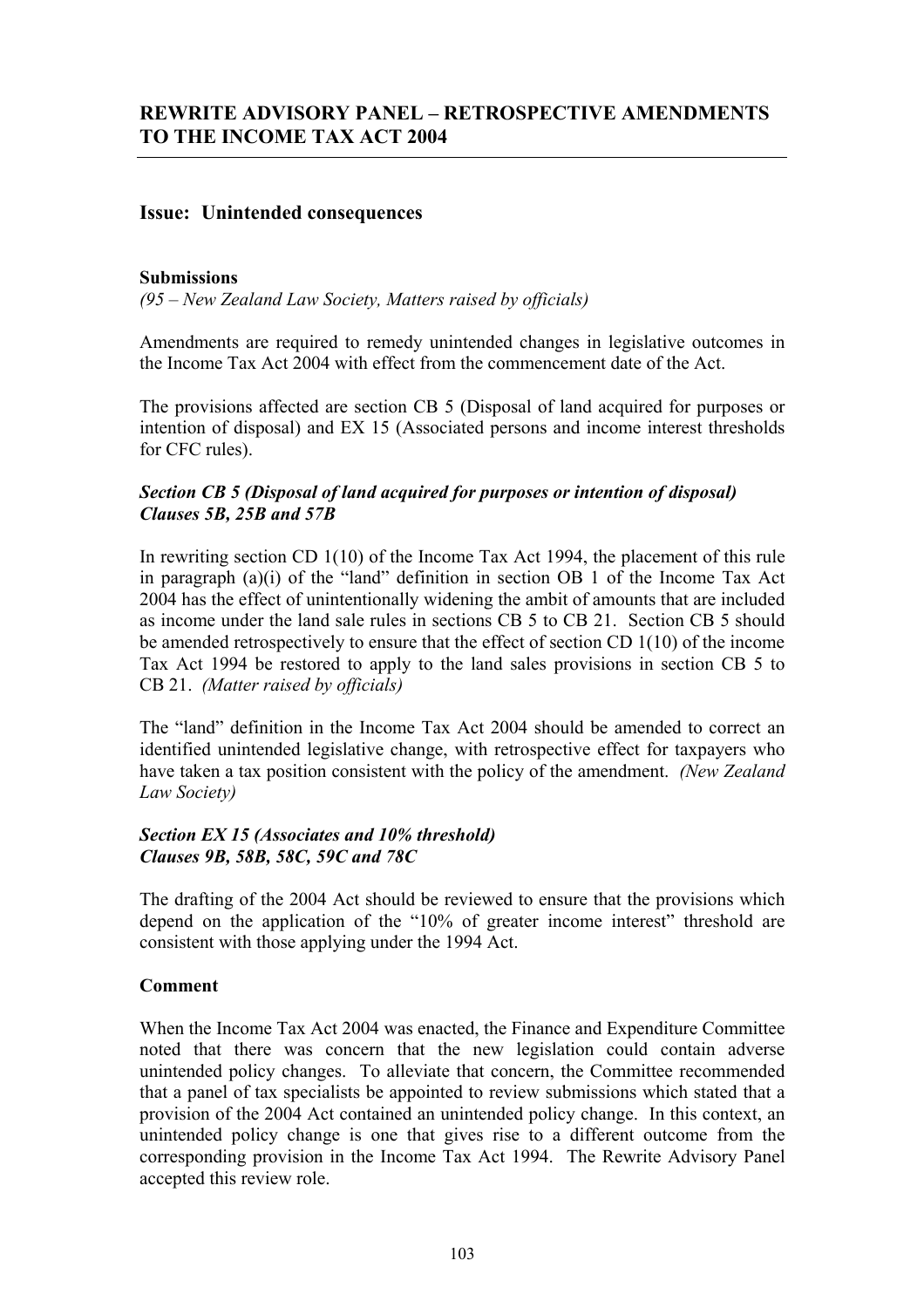The government also announced that it would consider promoting retrospective legislation to correct unintended changes in the legislative outcome of a provision in the 2004 Act.

The Panel considers that the rewrite of section CD 1(10) as paragraph (a)(i) of the definition of land in section OB 1 of the Income Tax Act 2004 has led to an uncertain result as the operative words of section CD 1(10) of the ITA 1994 are now incorporated into the definition of "land". Officials agree with the submission.

The Panel considers that the drafting of section EX 15 of the Income Tax Act 2004 has limited the application of that section compared with the corresponding provision (section CG 6(92)) of the Income Tax Act 1994.

Officials agree that the rewrite of section EX 15 has given rise to potential differences in treatment between the 1994 and 2004 Acts in applying the 10% income interest threshold for the international tax rules. A retrospective amendment is recommended to restore the effect of the Income Tax Act 1994 in relation to the 10% income interest threshold contained in section EX 15 of the Income Tax Act 2004.

## **Recommendation**

That the submissions be accepted, with the amendments applying from the beginning of the 2005–06 tax year, which is the commencement date for the 2004 Act.

## **Issue: Recoveries by employers from superannuation schemes**

#### **Submission**

*(71 – PricewaterhouseCoopers)* 

Section CG 5 of the Income Tax Act 2004 should be amended to ensure that where an employer recovers or receives an amount from a superannuation scheme the amounts received should be tax-free in the hands of the employer, to the extent that specified superannuation contribution withholding tax (SSCWT) has already been paid.

#### **Comment**

Officials consider that this submission should be referred to the Rewrite Advisory Panel for consideration as to whether the 2004 Act contains an unintended change in law relating to section DF 3(3) of the 1994 Act.

However, it is clear that the adjustment to deductions under section DF 3(3) was intended to give rise to an adjustment to the employer's net income (and income tax liability). Therefore, the section DF 3(3) adjustment was not a tax-free outcome.

In addition, in the event of a refund of employer superannuation contributions, the policy intention is that the Commissioner would normally issue an assessment under section 98 of the Tax Administration Act 1994 to action any applicable refund of **SSCWT**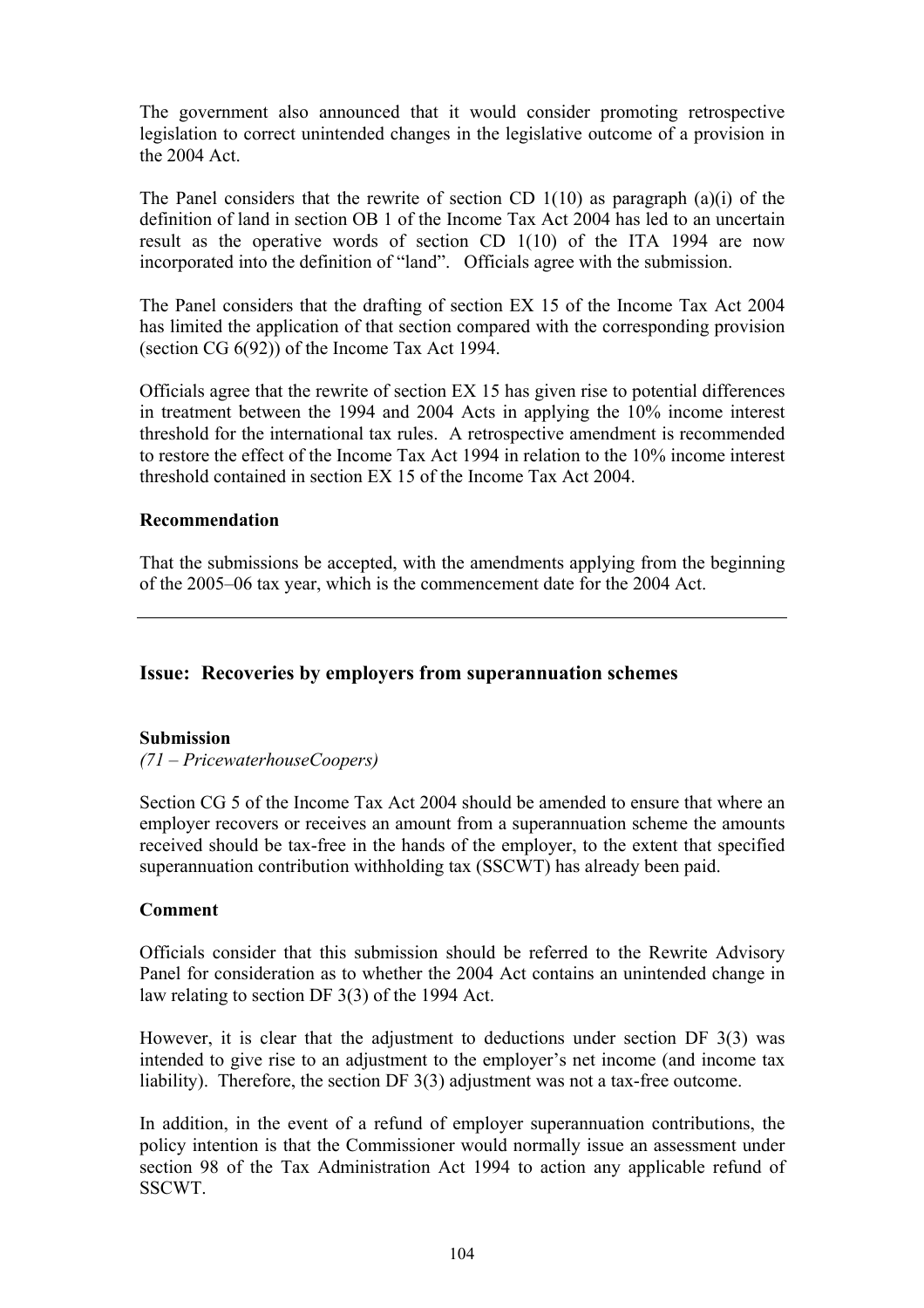Officials consider that these policies remain intact as a result of the rewrite of section DF. However, officials agree there are intended changes in law in section CG 5, and this is clearly set out in Schedule 22A of the 2004 Act. There are two intended changes to the section:

- The adjustment to net income is now timed to the year of the receipt of the benefit rather than leading to a re-assessment of an earlier tax year.
- The 12-month restriction is omitted.

#### **Recommendations**

That the submission be declined and be referred to the Rewrite Advisory Panel for consideration as a potential unintended change in law in the 2004 Act.

## **Issue: Duplication of effect**

## *Clause 28*

#### **Submission**

*(91 – New Zealand Institute of Chartered Accountants, Matter raised by officials)* 

Clause DC 9(3)(b) is not required.

#### **Comment**

Officials agree with the submission. The effect of DC 9(3)(b) replicates the effect of the opening words of section DC 9(2) so the subparagraph is unnecessary.

#### **Recommendation**

That the submission be accepted.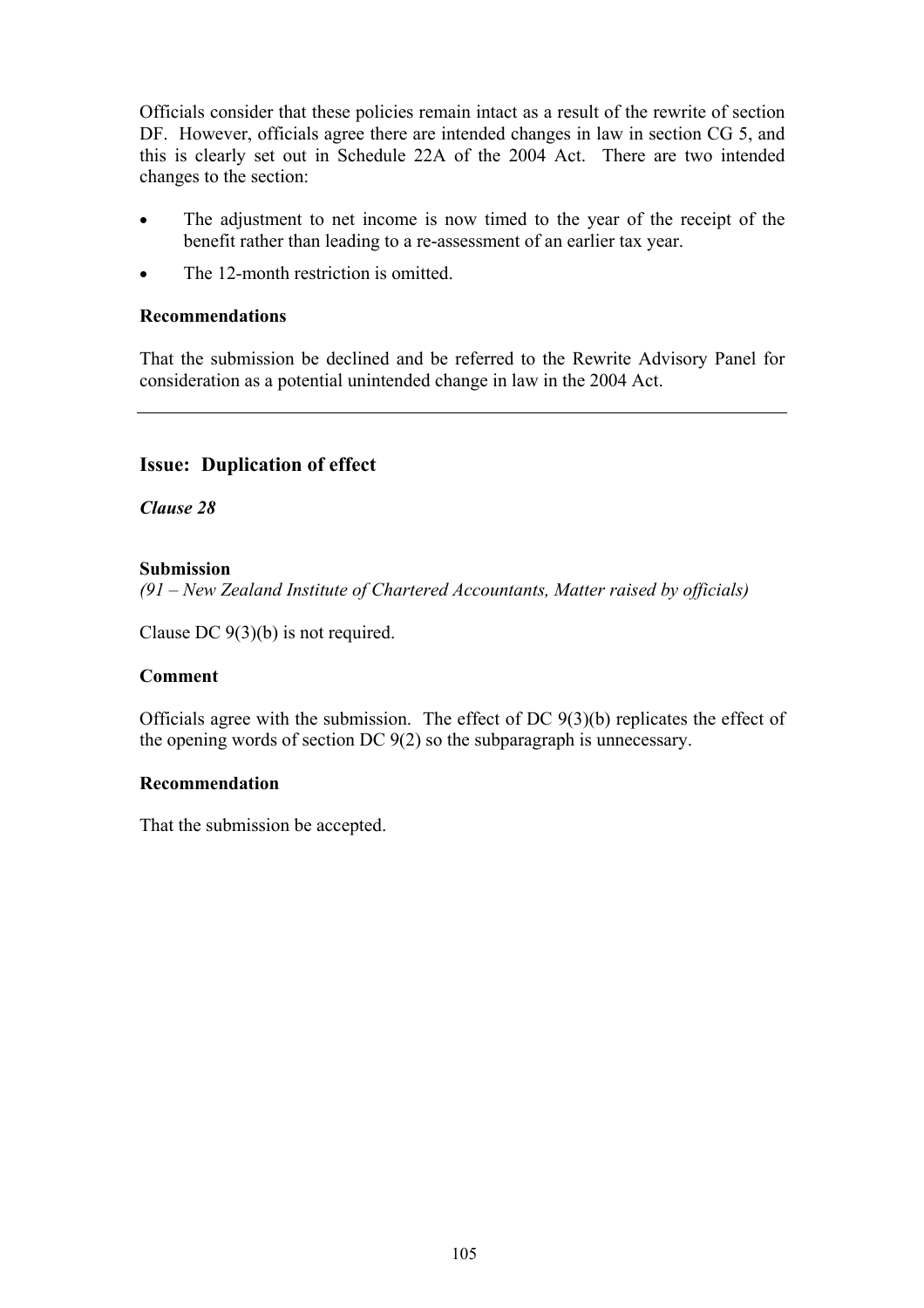# **Issue: Support for amendments**

#### **Submissions**

*(5 – Philanthropy New Zealand, 27 – Presbyterian Support New Zealand, 33 – Corporate Taxpayers Group, 63 – Inter-Church Working Party on Taxation, 74R – Deloitte)* 

Some submissions supported all of the amendments, while others identified specific amendments that they supported.

#### **Recommendation**

That the submissions be noted.

## **Issue: Concerns with the amendments**

#### **Submission**

*(91 – New Zealand Institute of Chartered Accountants)* 

NZICA is concerned that the amendments may not increase charitable giving for the betterment of New Zealand and that there may be better, more optimal policy solutions that deserve further consideration. The submission notes that the economic literature is not conclusive about whether increasing or removing a cap on charitable donations actually increases charitable giving. Furthermore, because there is no control over where the taxpayer subsidy goes, there is no means of ensuring taxpayer subsidised gifts go to the wider benefit of all New Zealanders, rather than to sectors of the community that benefit only their members.

#### **Comment**

 $\overline{a}$ 

The October 2006 government discussion document, *Tax incentives for giving to charities and other non-profit organisations*, noted that there is no clear consensus about the impact of tax incentives in encouraging philanthropy. While there are some who believe that a lack of tax incentives contributes to low levels of charitable giving in many countries, many others believe there is little relationship between the two.<sup>1</sup>

<sup>&</sup>lt;sup>1</sup> Johnson P D, Johnson S P and Kingman A, "Promoting philanthropy global challenges and approaches", *International Network on Strategic Philanthropy*, December 2004.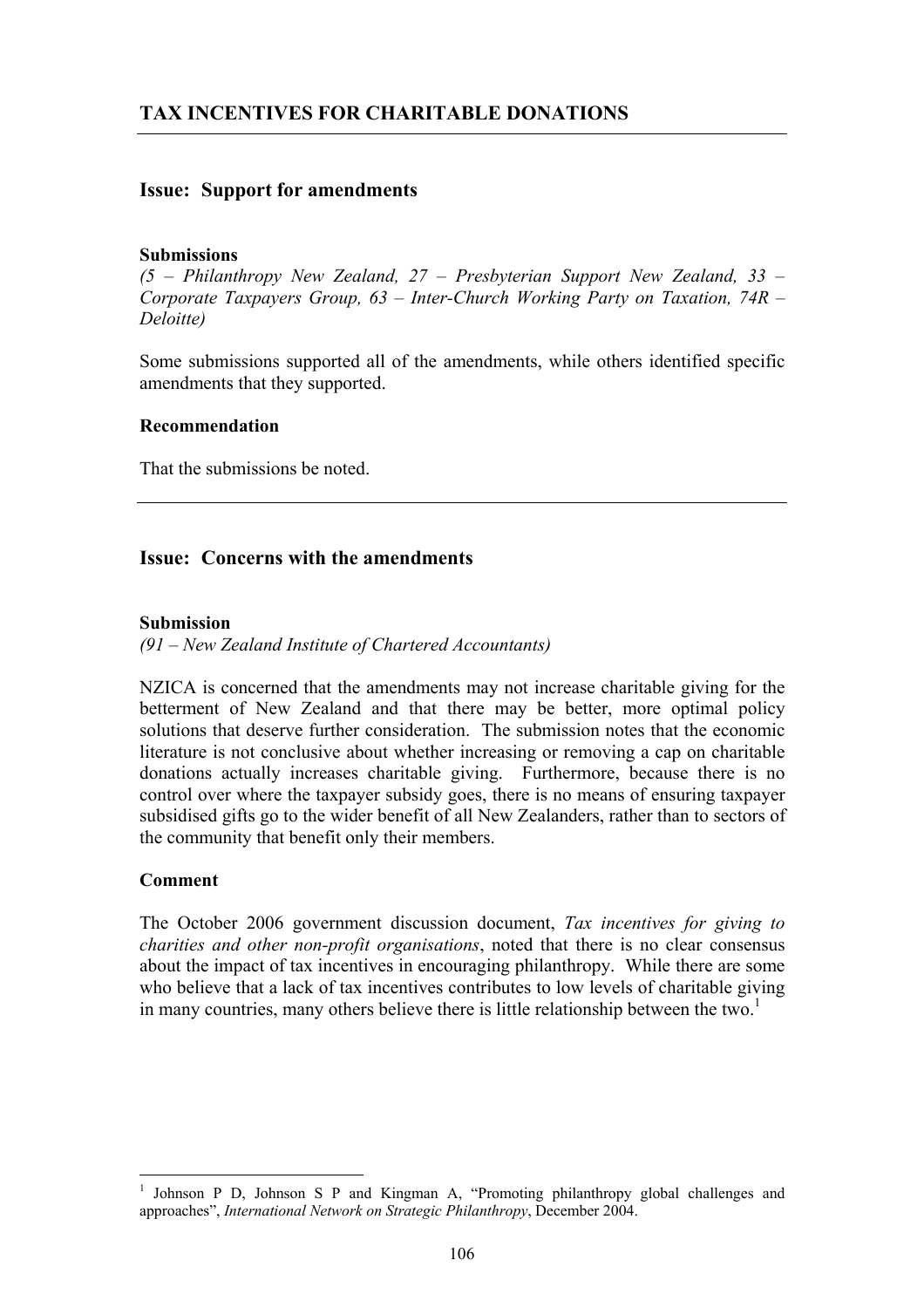Some empirical evidence suggests that tax incentives to donors can and do lead to larger donations being made, and that high-income people tend to be more responsive to tax incentives. For example, the Asia Pacific Centre for Philanthropy and Social Investment has undertaken research on the strategies that have been applied in different countries to encourage giving, especially by the wealthy in the United States, Britain and Australia.<sup>2</sup>

The general view is that tax incentives introduced in isolation are unlikely to change philanthropic behaviour or attitudes significantly. Rather, a range of initiatives is likely to be required, including better education aimed at promoting awareness of the activities of the charitable and non-profit sector, as well as other promotional strategies. This would have the potential to change philanthropic behaviours and, in the longer-term, have a positive effect on giving to charities and other non-profit organisations.

#### **Recommendation**

That the submission be noted.

# **Issue: Tax relief in the 2007–08 tax year**

#### **Submissions**

 $\overline{a}$ 

*(63 – Inter-Church Working Party on Taxation, 95 – New Zealand Law Society)* 

The amendments relating to removing the rebate threshold and the company deduction limit should apply from the 2007–08 tax year, rather than the 2008–09 tax year. Delayed introduction of the amendments would have adverse effects on charities and similar organisations that rely principally on donations as a source of funding. There is a serious risk of individuals "storing up" donations until 1 April 2008, with a consequential impact on the funding of charities and similar organisations. There would be no operational difficulties in permitting the removal of the cap to apply from the current tax year, as rebates are processed by Inland Revenue after the end of the tax year. *(New Zealand Law Society)*

Section KC 5(2)(b) should be amended to provide greater relief in the current tax year to encourage individuals to continue donating between now and 31 March 2008. In particular, the rebate threshold should be increased to \$5,000 for the tax year ending 31 March 2008. *(Inter-Church Working Party on Taxation)*

<sup>&</sup>lt;sup>2</sup> Asia Pacific Centre for Philanthropy and Social Investment, "How the wealthy give" (October 2004) and "Encouraging wealthy Australians to be more philanthropic" (February 2005).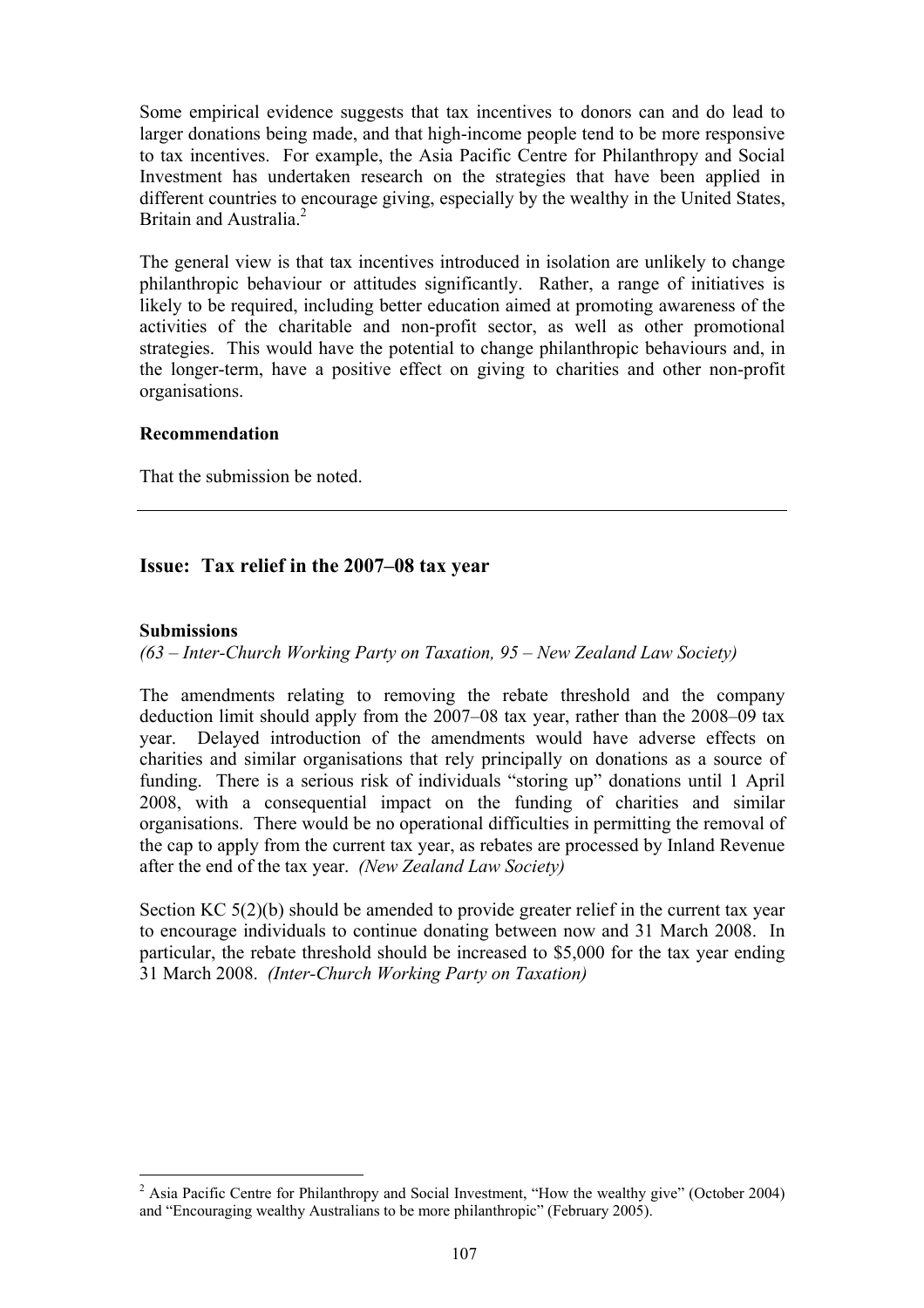# **Comment**

Officials do not support the submissions for the following reasons:

- The suggested changes would require changes to Inland Revenue's system for processing rebate claims and updating the rebate claim form. These changes would not have been taken into account in Inland Revenue's planning and design processes for new legislation.
- The suggested changes would have a fiscal cost, which has not been taken into account in Budget 2007.

## **Recommendation**

That the submissions be declined.

# **Issue: Other tax incentives to encourage charitable giving**

## **Submission**

*(27 – Presbyterian Support New Zealand)* 

Other tax incentives for encouraging giving of time and property to charities and other non-profit organisations should be considered by the government. In particular:

- honoraria payments for substantiated expenses should be exempt from income; and
- goods and services provided to charitable causes should qualify for tax relief, provided they can be independently valued.

## **Comment**

The government is currently reviewing the tax treatment of reimbursement payments to volunteers and honoraria recipients. One of the options being considered is an exemption for honoraria payments for reasonable expenses incurred. Any legislative changes arising from this review are likely to be included in the next available taxation bill.

As part of Budget 2007, the government announced that it would undertake further policy work on a range of other tax incentives for charitable donations, including a gift aid scheme where the tax benefit of donations goes directly to the charitable organisation rather than the donor, and making it possible to claim tax relief for nonmonetary donations. The results of this review will be reported to the Ministers of Finance and Revenue by 31 March 2008.

#### **Recommendation**

That the submission be noted.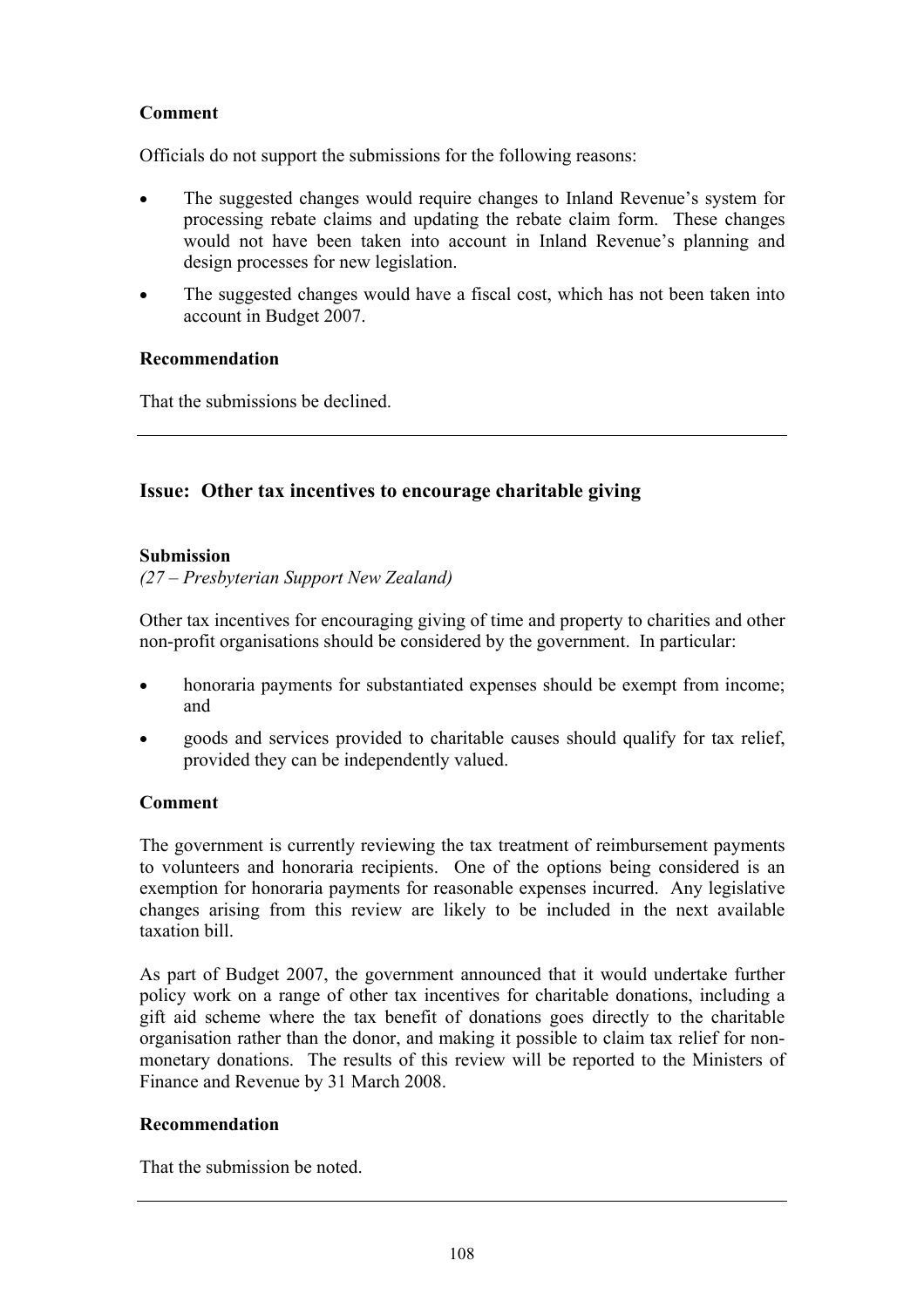# **Issue: Non-tax measures for encouraging giving**

## **Submissions**

*(5 – Philanthropy New Zealand, 27 – Presbyterian Support New Zealand)* 

Submissions strongly recommended that the government should take a leadership role in promoting philanthropy and a culture of generosity in New Zealand.

#### **Comment**

As previously noted, the government recognises that tax incentives alone will not change giving behaviours and that a more pluralistic approach to encouraging giving is required. For example, public awareness campaigns, donor education and donor leadership. The government is currently examining a wide range of non-tax measures for reinforcing and encouraging a culture of giving and philanthropy in New Zealand. This work is being led by the Office for the Community and Voluntary Sector.

#### **Recommendation**

That the submissions be noted.

# **Issue: The company deduction should be extended to sole traders**

#### **Submission**

*(91 – New Zealand Institute of Chartered Accountants)* 

The limitation on the amount a company can deduct for charitable donations should be the same for an individual who conducts a business as a sole trader. This would ensure that sole traders and companies are treated the same.

#### **Comment**

Under the proposed change to the company deduction for charitable donations, the deduction would be limited by the amount of the company's net income before taking into account the donation, while under the proposed change to the rebate for individuals, charitable donations would be limited to an individual's taxable income.

The difference between net income and taxable income for an income year is any tax losses that a taxpayer is allowed to carry forward from an earlier income year and offset against the current year's net income. As a result of this difference, if losses are brought forward from an earlier income year, an individual would obtain a smaller tax advantage than a company in identical circumstances. It is because of this difference that the submission argues that the charitable donations rules are inequitable according to the legal form through which a business is undertaken.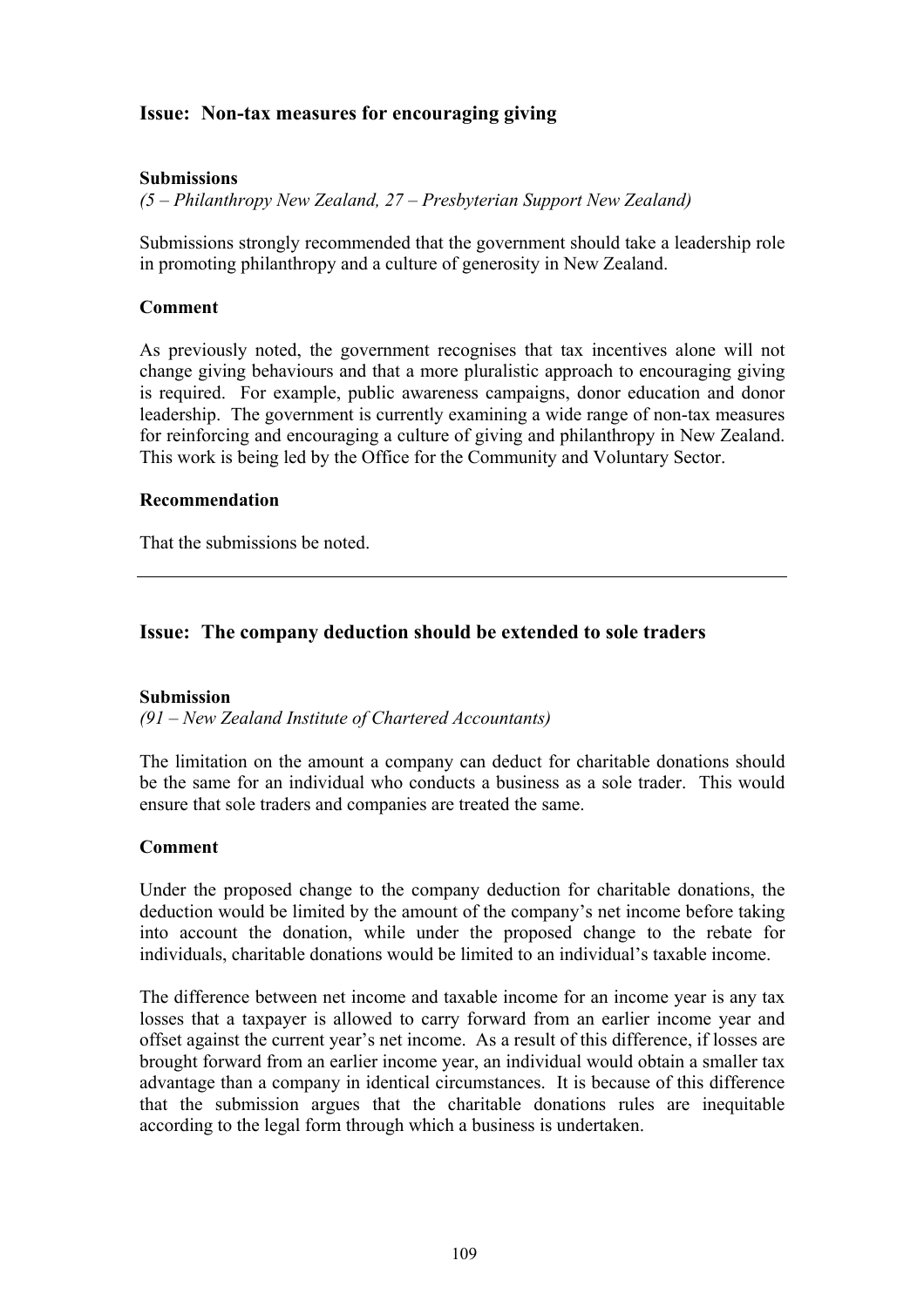We note that this difference is present in the current law, although the tax consequences are markedly accentuated by the amendments.

Officials consider that the submission raises a valid concern which should be considered further. It is recommended that the issue be considered in the ongoing review of tax incentives for charitable giving.

#### **Recommendation**

That the submission be considered in the ongoing review of tax incentives for charitable giving.

## **Issue: Limit the rebate to individuals who are not required to file a tax return**

#### **Submission**

*(91 – New Zealand Institute of Chartered Accountants)* 

If the company deduction is extended to individuals (such as sole traders), then the rebate claim process should only apply to those individuals who are subject to section 33A of the Tax Administration Act 1994 – that is, individuals who are not required to file income tax returns. Individuals who file a return should be able to claim the deduction automatically through the tax return.

#### **Comment**

As this issue is closely related to the issue of extending the company deduction to apply to other individuals including sole traders, officials recommend that it too should be considered in the ongoing review of tax incentives for charitable giving.

#### **Recommendation**

That the submission be considered in the ongoing review of tax incentives for charitable giving.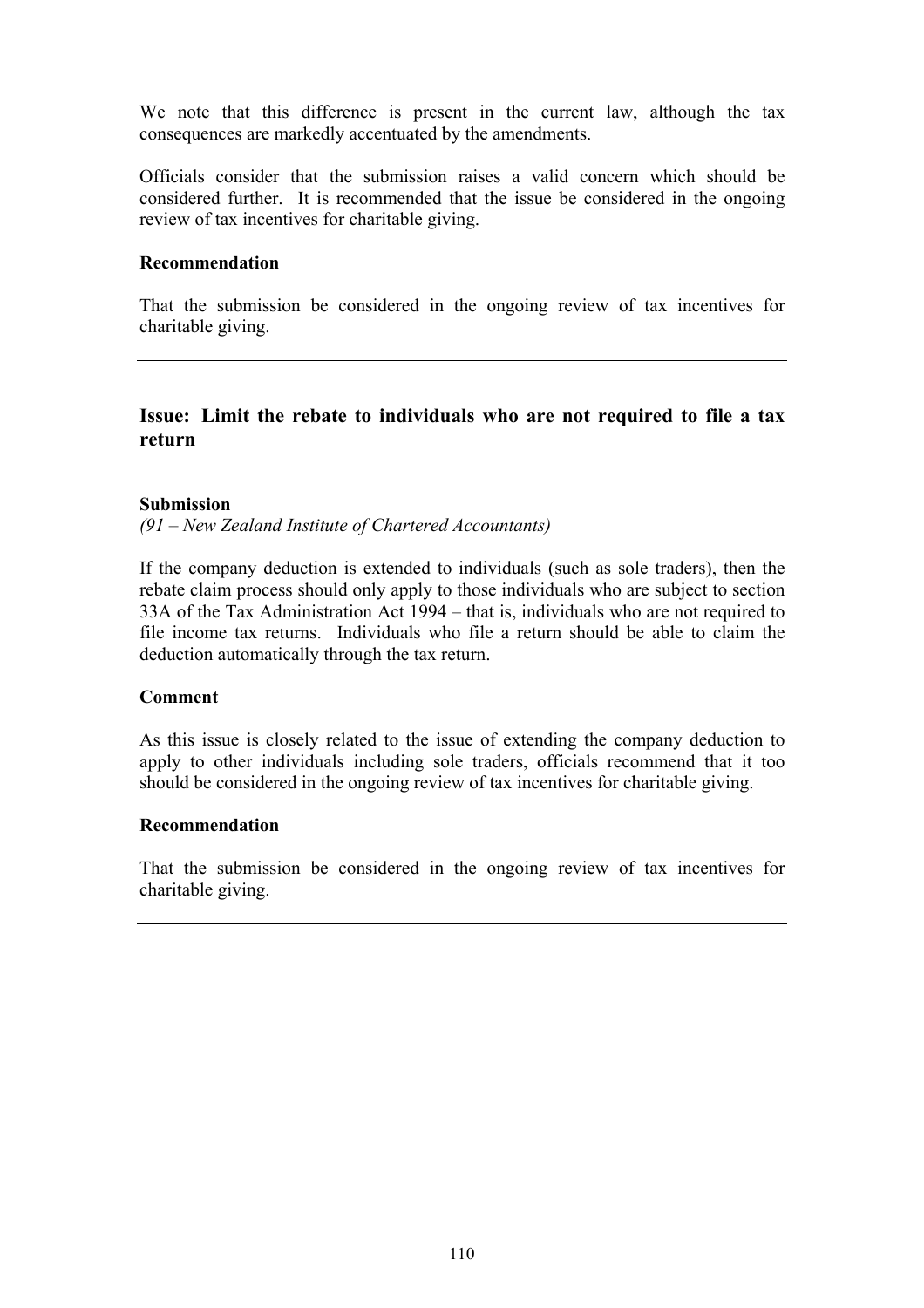# **Issue: Ability of charities to use imputation credits**

#### **Submissions**

*(5 – Philanthropy New Zealand, 27 – Presbyterian Support New Zealand, 58 – Trustee Corporations Association of New Zealand)* 

Charities should be able to use the imputation credits they receive on dividends from their equity investments in the same way as other investors. *(Philanthropy New Zealand, Presbyterian Support New Zealand)* 

#### **Comment**

Charities are unable to make use of their imputation credits because of their taxexempt status. The inability of charities to use their imputation credits is a significant concern for the charitable sector. There have been many calls from the charitable sector for the government to deal with this problem. It was noted in the October 2006 government discussion document, *Tax incentives for giving to charities and other non-profit organisations*, that the issue would be examined in the context of a wider review of who should be entitled to use imputation credits. The government is in the process of putting together its tax policy work programme for the coming year and the priority of the wider imputation credit review will be determined in that context.

## **Recommendation**

That the submissions are noted.

## **Issue: Donations in excess of an individual's "net income"**

#### **Submission**

*(91 – New Zealand Institute of Chartered Accountants)* 

The bill should be amended so that individuals who make donations in excess of the level of their net income can claim tax relief on any excess donations.

#### **Comment**

Officials recommend that this submission be considered in the ongoing review of tax incentives for charitable giving.

#### **Recommendation**

That the submission be noted.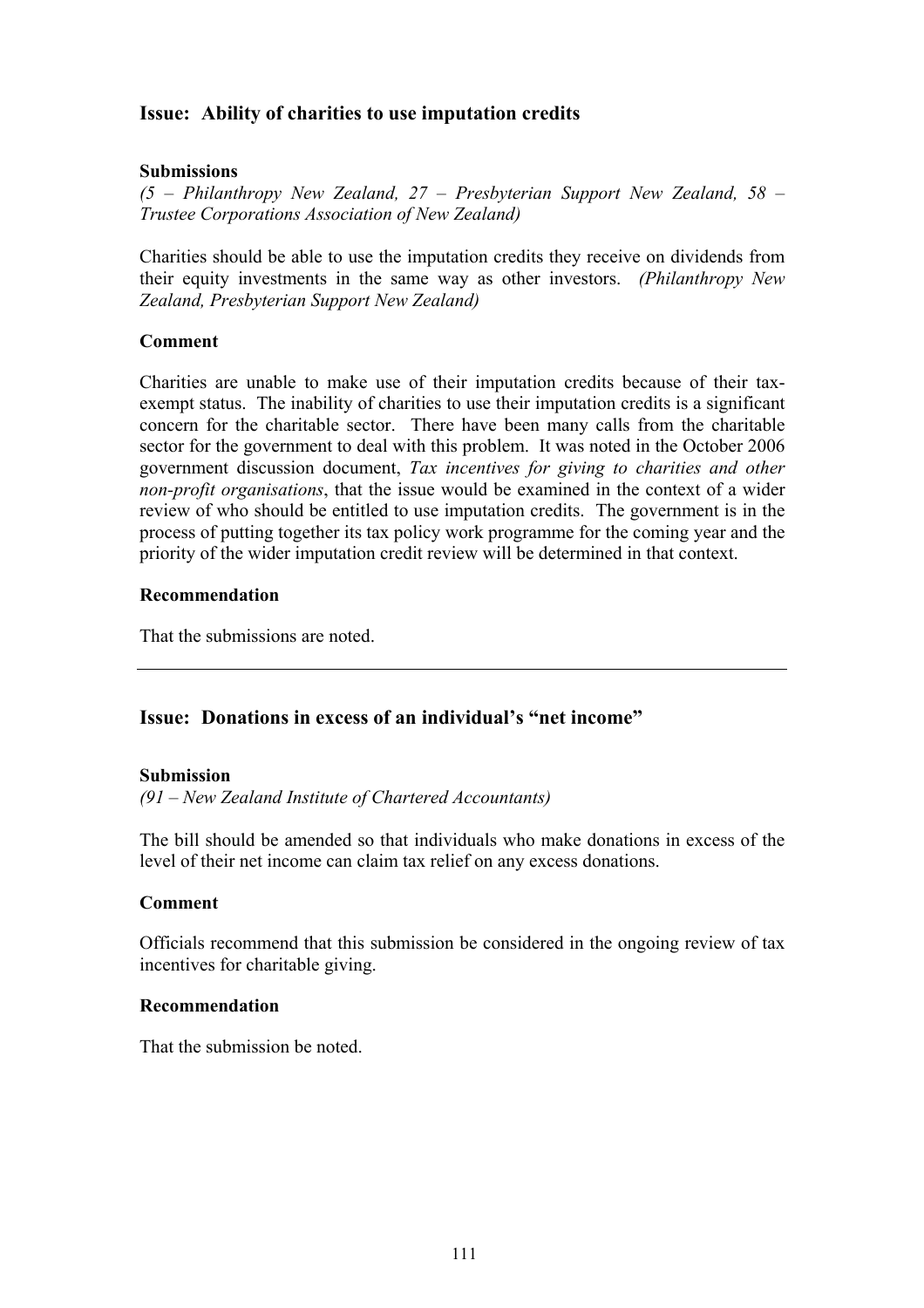# **Issue: The retirement scheme withdrawal rules are too restrictive**

*Clause 133* 

## **Submission**

*(68 – Te Rūnunga o Ngāi Tahu and Whai Rawa)* 

For the retirement scheme contributions withholding tax (RSCWT) rules to be applied, a scheme receiving contributions must meet the criteria to be a "retirement savings scheme". These criteria include circumstances in which withdrawals may be made, which are limited to the same circumstances as KiwiSaver withdrawal rules, except that the age of retirement may be set lower, and withdrawals may be made to repay student loans.

These rules are too restrictive. They should be amended to allow retirement-oriented schemes with more permissive rules than KiwiSaver, provided the Commissioner approves the distribution rules as fair and reasonable. This would enable Whai Rawa to apply to use the RSCWT rules.

#### **Comment**

The rules for retirement savings scheme withdrawals are modelled on KiwiSaver withdrawal rules. The KiwiSaver rules are highly restrictive, in part because there are concessionary tax rates associated with contributions to KiwiSaver – for example, employer contributions are exempt from SSCWT up to a cap. However, the tax rates on contributions to retirement savings schemes are not concessionary, so it is reasonable for the withdrawal rules to be less restrictive. While there are some social assistance and tax administration concessions for retirement savings schemes, provided the Commissioner accepts the rules in the scheme's trust deed as fair and reasonable, schemes should be able to apply to use the RSCWT rules, without having withdrawal rules that are as restrictive as KiwiSaver rules.

## **Recommendation**

That the submission be accepted, and the withdrawal conditions be amended so that the key criterion is that the savings scheme is set up as a trust or unit trust and the Commissioner approves the withdrawal rules as fair and reasonable. "Fair and reasonable" withdrawal rules would include rules which allow for withdrawals in the following circumstances:

- retirement, at an age specified in the agreement;
- housing, where the person making the withdrawal does not already own a home;
- paying for tertiary education;
- any withdrawals that would be permitted under KiwiSaver rules;
- where the Commissioner approves the withdrawal as fair and reasonable.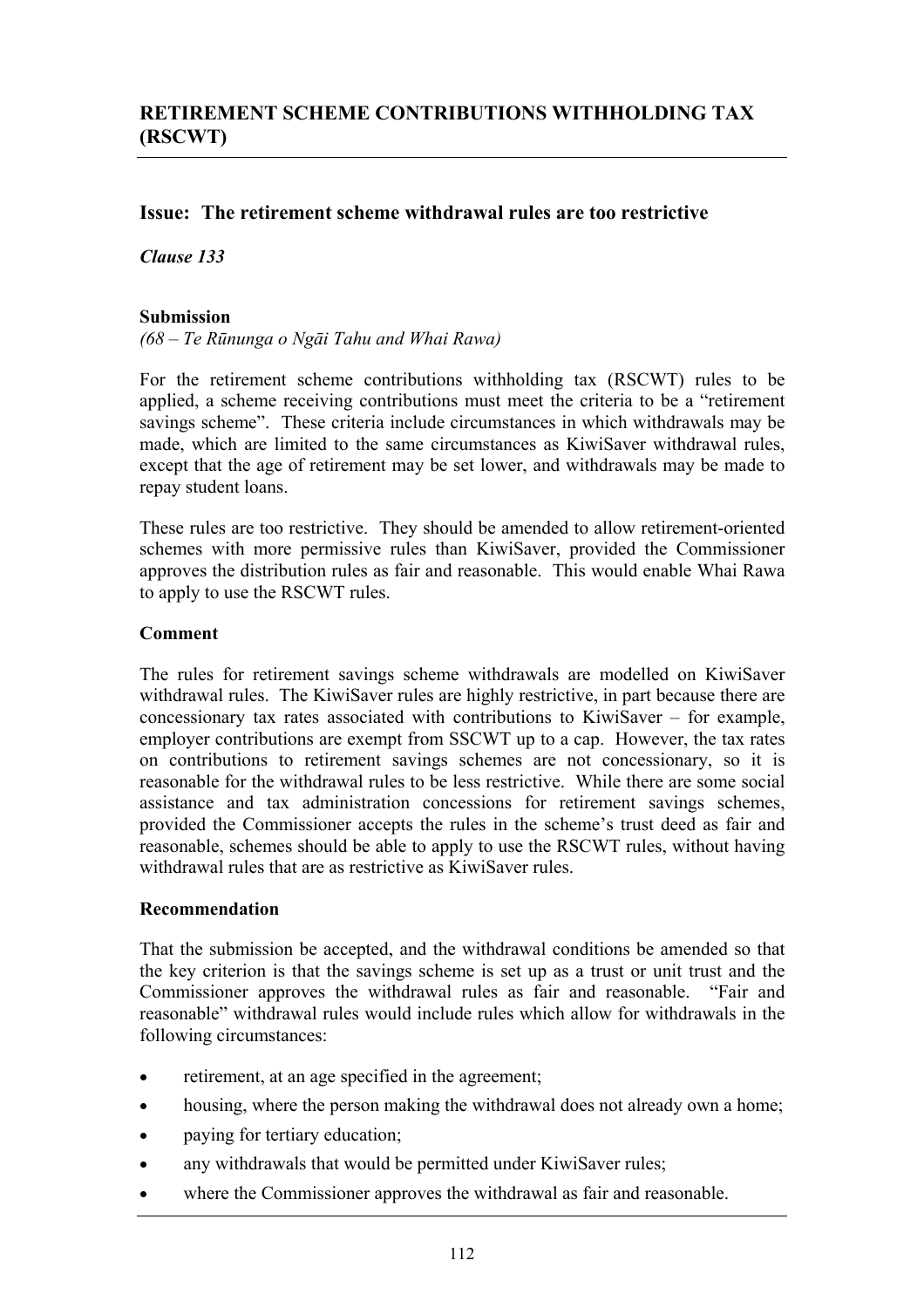# **Issue: RSCWT rates**

# *Clause 135 (47)*

## **Submission**

*(68 – Te Rūnunga o Ngāi Tahu and Whai Rawa, 91 – New Zealand Institute of Chartered Accountants)* 

The tax rates on retirement scheme contributions should be set at the same level as portfolio investment entity (PIE) tax rates, or capped at 33%, like SSCWT.

The 39% rate is inequitable because individuals cannot opt out of the scheme.

Linking the rates to PIE rates, or capping the rate at 33% will reduce compliance costs and minimise exposure to penalties as a result of choosing an incorrect rate.

Linking RSCWT rates to PIE rates would reduce compliance costs because scheme members would only need to declare one rate which would cover tax on both PIE income and RSCWT.

## **Comment**

Income that is received in the form of retirement scheme contributions is income that would ordinarily be received as dividends or Māori authority distributions. Dividends and Māori authority distributions are taxed at individuals' marginal tax rates, and the proposed RSCWT rates in the bill are consistent with individual marginal tax rates. The ability of individuals to opt in or out of the scheme does not affect marginal tax rates, so RSCWT rates are not inequitable.

PIE rates are used to tax the income earned by investors through portfolio investment entities, not contributions to PIEs. Contributions to PIEs come from income that is taxed at investors' marginal tax rates (except for employer contributions to KiwiSaver schemes and complying superannuation funds which are taxed through SSCWT). Using PIE tax rates for RSCWT would be concessionary compared with individual marginal rates. Linking RSCWT rates to PIE rates would require tighter lock-in rules, so that the difference between RSCWT rates and individual marginal tax rates could not be exploited. However, according to Te Rūnunga and Whai Rawa, the tight lockin rules will not meet their needs when setting up a savings scheme for their members.

The treatment of taxpayers who elect an incorrect rate for RSCWT purposes is the same as that for taxpayers who elect an incorrect rate for PIE purposes. These taxpayers may be required to complete a tax return, which means that the income may affect any social assistance entitlements and the taxpayer may be required to pay useof-money interest from the date at which terminal tax would have been due, until the date that any tax owing is paid. However, there are no penalties for declaring an incorrect rate for RSCWT other than the general penalties that may apply to any taxpayer who knowingly uses incorrect information for tax purposes.

## **Recommendation**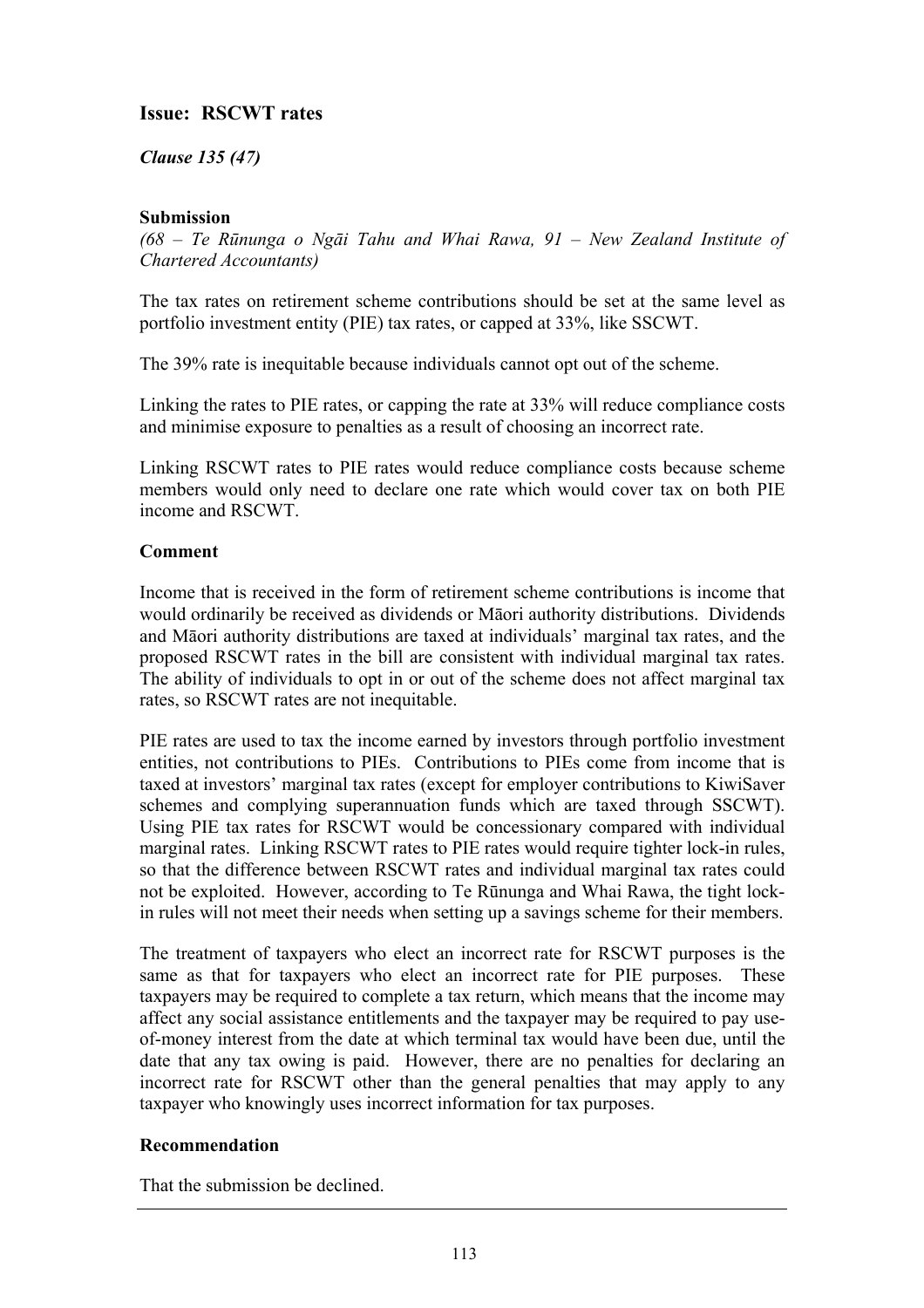# **Issue: Basis on which RSCWT rates are chosen**

# *Clause 135 (47)*

## **Submission**

*(68 – Te Rūnunga o Ngāi Tahu and Whai Rawa)* 

Like PIE rates, RSCWT rates should be based on the lowest marginal tax rate of the member over the previous two years, not the marginal tax rate in the preceding income year alone. This would reduce compliance costs.

#### **Comment**

Officials agree that compliance costs may be reduced by allowing RSCWT rates to be based on the lowest marginal tax rate of the member over the previous two years. Members would not need to look up one set of information for PIE purposes and another set for RSCWT purposes.

#### **Recommendation**

That the submission be accepted.

## **Issue: RSCWT rate on distributions to non-resident scheme members**

*Clause 135 (47)* 

#### **Submission**

*(68 – Te Rūnunga o Ngāi Tahu and Whai Rawa)* 

The 39% rate on distributions to non-resident scheme members is too high. Given that the bulk of recipients are likely to be on the lowest marginal tax rate, 19.5% would be more appropriate, but in any case, the rate should not exceed the middle marginal tax rate of 33%.

#### **Comment**

Interest, dividends and royalties received by non-residents is normally subject to nonresident withholding tax. Retirement savings scheme contributions are dividends or Māori authority distributions, and they do not lose their character as dividends or Māori authority distributions even if they are paid as retirement savings contributions. Accordingly, contributions made to non-residents' accounts in retirement savings schemes should be subject to tax in the normal way for dividends and Māori authority distributions that have been distributed to non-residents.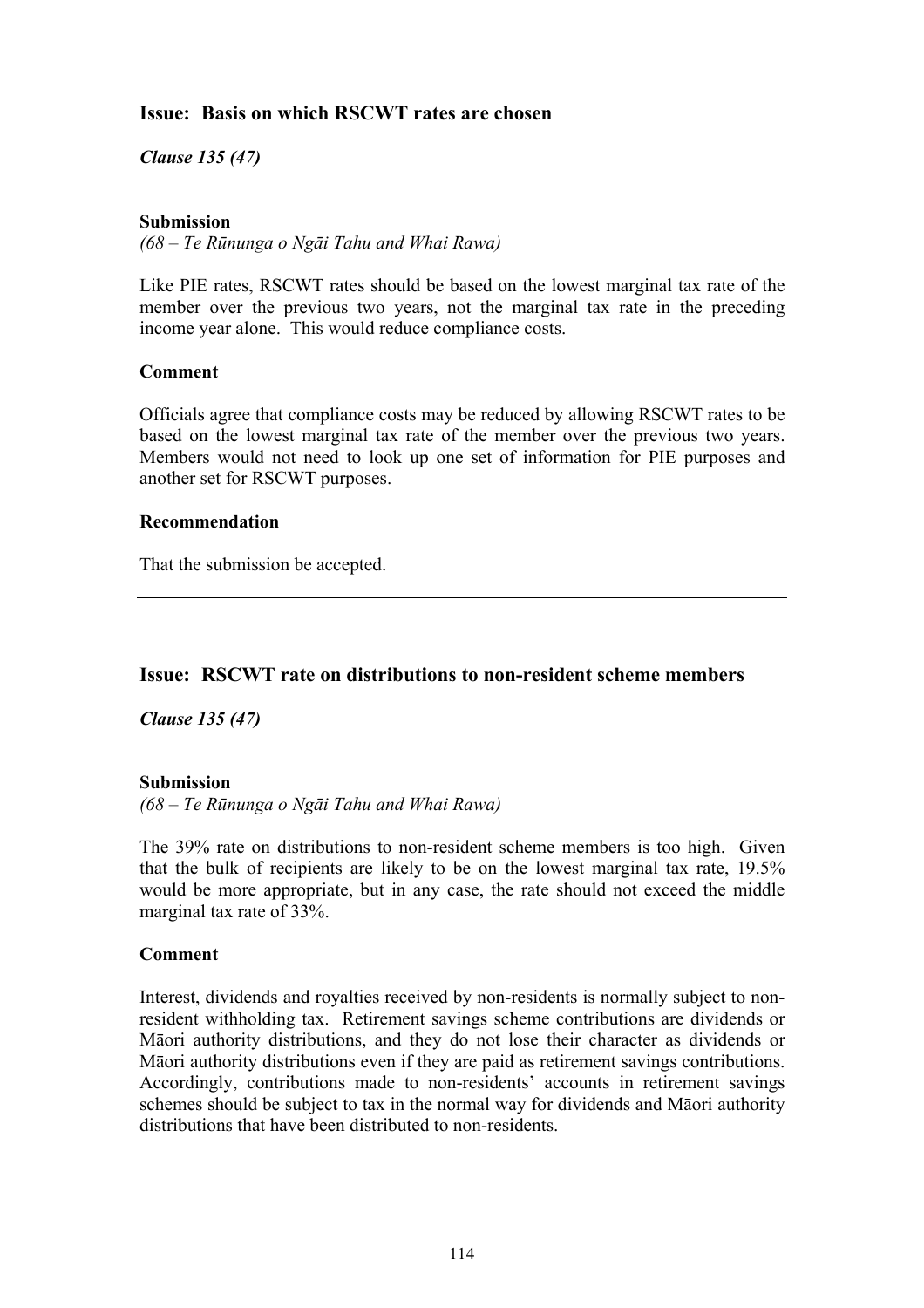## **Recommendation**

That the submission be accepted in part, by amending the bill so that instead of being subject to RSCWT and taxed at 39%, contributions paid to non-residents should be subject to non-resident withholding tax in the usual way for dividends and Māori authority distributions.

# **Issue: Circumstances in which retirement scheme contributions are not treated as excluded income**

*Clause 24* 

#### **Submission**

*(91 – New Zealand Institute of Chartered Accountants)* 

The drafting of the exceptions from excluded income is not clear.

#### **Comment**

The colon between subsections  $CX 42B(2)(a)$  and  $CX 42B(2)(b)$  indicates that if either or both of the circumstances in those clauses occur, retirement scheme contributions are no longer treated as excluded income. This reflects the policy intent accurately.

#### **Recommendation**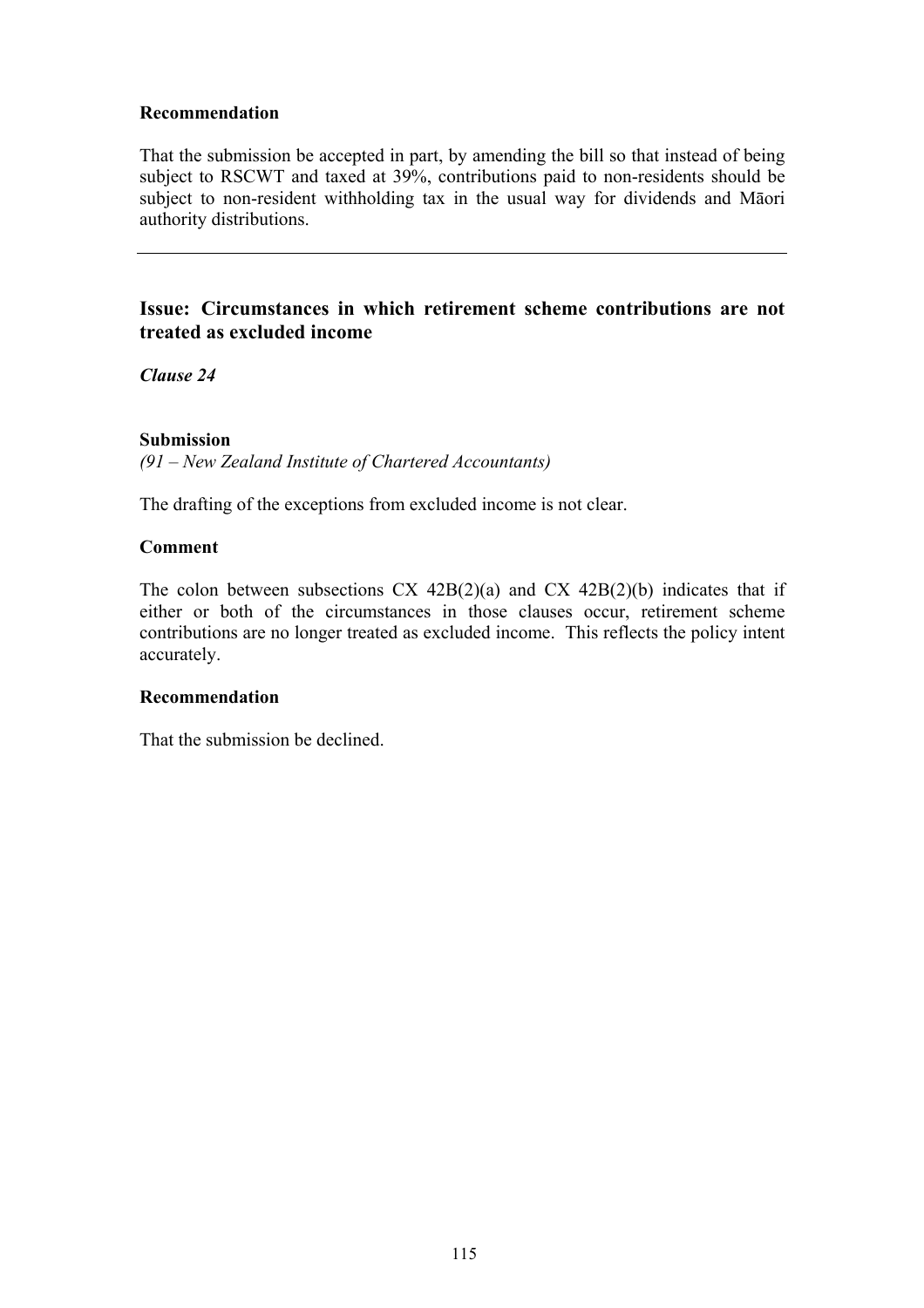# **Issue: ACC attendant care rules**

#### **Submission**

*(91 – New Zealand Institute of Chartered Accountants)* 

The ACC attendant care tax provisions are far too complex and should be deferred for at least another full income year to allow a simpler system to be designed.

#### **Comment**

Provisions to tax ACC attendant care payments were enacted in the Taxation (Depreciation, Payment Dates Alignment, FBT, and Miscellaneous Provisions) Act 2006. The provisions were to come into effect on 1 April 2008. However, this bill repeals those provisions and re-enacts them with modifications to clarify their intent and to delay the application date to 1 July 2008. The reason for the change in the application date is to give the Accident Compensation Corporation sufficient time to introduce a new claim management system.

The amendments are intended to resolve problems of uncertainty in the law and noncompliance by people providing attendant care services, and to remove employer responsibilities from the ACC claimant.

Many ACC claimants fully use their payment to purchase caregiver services. In this situation the amount received by the claimant will be treated as exempt income and the withholding tax deducted allowed as a credit against the caregiver's tax liability. If the caregiver's income is \$9,500 or less, the caregiver's tax liability will be the same as the withholding tax rate of 15 cents in the dollar.

However, if the ACC claimant does not fully use the payment, the provisions in the bill apportion the payment and the tax credit between the ACC claimant and the caregiver according to the amounts retained and paid. Because the amounts received and on-paid will be net of the withholding tax, provisions are necessary to ensure that each party's income includes the pre-tax amount and the correct portion of the tax credit. This adds some unavoidable complexity to the legislation. However, the provisions will be fully explained in a *Tax Information Bulletin* item once the bill is enacted. The Accident Compensation Corporation will also be providing information on the change to ACC claimants and caregivers.

#### **Recommendation**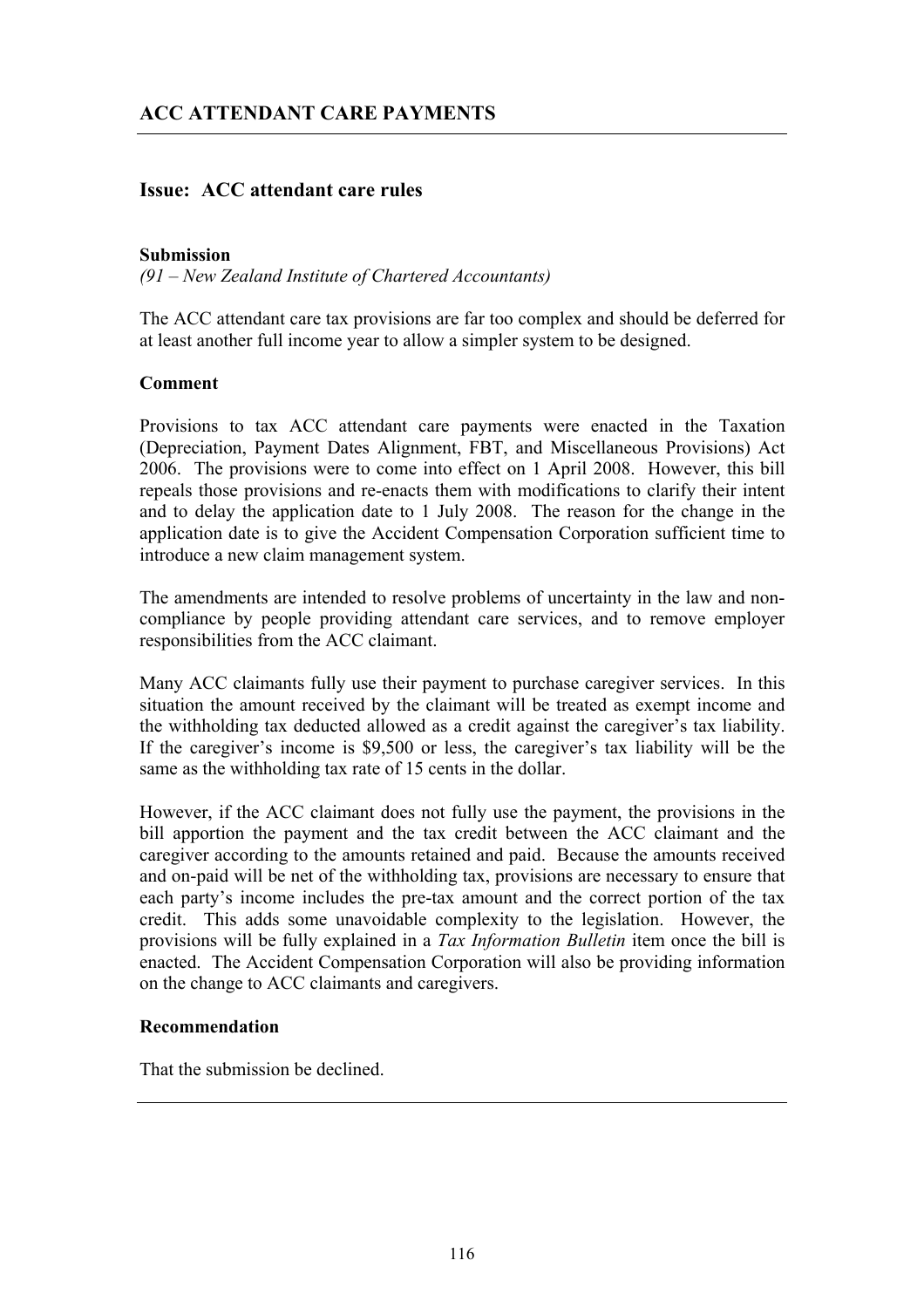# **Issue: Extending the cover over ACC rehabilitation payments**

## **Submission**

*(Matter raised by officials)* 

The bill should be amended to extend the withholding tax that will apply to attendant care payments made by ACC from 1 July 2008 to other similar rehabilitation payments and the tax applied to all payees. The payments subject to the tax would be: attendant care, home help, child care, training for independence, and escorted travel.

## **Comment**

ACC pays a variety of entitlements to people who have had a personal injury to assist in their rehabilitation. Some of these payments are used to purchase services such as attendant care, home help and child care. This bill subjects attendant care payments to a withholding tax to deal with uncertainty in the law regarding the obligations placed on ACC claimants to deduct tax. It also addresses non-compliance, with respect to tax obligations, by the people providing the services. The intention was that the withholding tax apply only to independent caregivers as the issues mentioned above are not a problem with providers that are contracted to ACC.

Subjecting only attendant care payments for independent caregivers to the withholding tax has the following problems:

- it will create administrative difficulties for ACC in having to tax only attendant care payments that are paid as part of a package that also includes elements of home help and/or child care;
- it could create incentives to re-characterise attendant care payments into other categories of rehabilitation payment that are not subject to the withholding tax; and
- it will lead to difficulties for ACC in deciding who should be subject to the tax as there is no formal definition of an "independent caregiver".

To overcome these problems, we recommend that social rehabilitation payments that are for attendant care, home help, child care, training for independence or escorted travel be subject to a withholding tax, and that the tax should apply to all payees.

#### **Recommendation**

That the submission be accepted.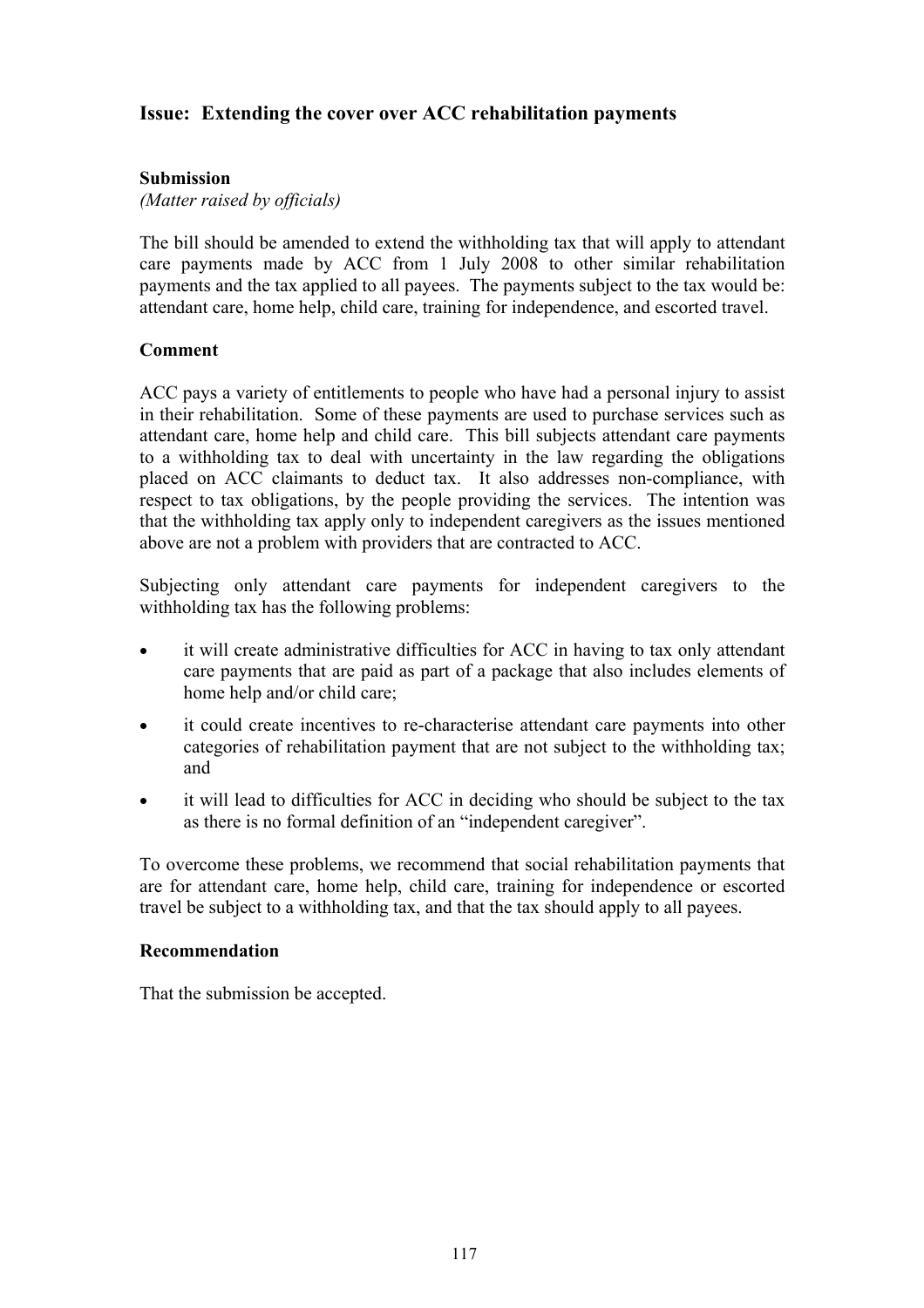# **TECHNICAL AMENDMENTS TO BRANCH EQUIVALENT TAX ACCOUNT RULES**

## *Clauses 117(1), 118, 119(1), 120, 256 and 257*

## **Issue: BETA debits for DWP on grey list investments**

#### **Submissions**

*(71 – PricewaterhouseCoopers, 91 – New Zealand Institute of Chartered Accountants)* 

Provision should be made to prevent the possibility of double taxation resulting from the proposal that debits to branch equivalent tax accounts (BETAs) should no longer arise when dividend withholding payment (DWP) is imposed on dividends received from unqualified grey list controlled foreign companies.

The purpose of a BETA is to prevent double taxation of foreign income which might otherwise occur as a result of the accrual taxation of controlled foreign companies (CFCs) and foreign investment funds (FIFs), in combination with the imposition of DWP on foreign dividends received by New Zealand companies. The Commentary to the bill pointed out that the generation of BETA debits when DWP is paid on certain dividends received from unqualified grey list CFCs is anomalous because there is no corresponding accrual taxation of the underlying profits. Accordingly, clauses 117(1) and 119(1) would prevent debits arising in these circumstances.

PricewaterhouseCoopers points out that a New Zealand resident may have an indirect income interest, through an unqualified grey list CFC, in a foreign entity that is subject to accrual taxation. In that case, the denial of BETA debits relating to profits repatriated to New Zealand via the unqualified grey list CFC may give rise to double taxation, particularly given the operation of tracking accounts under Subpart LF of the Income Tax Act 2004 (underlying foreign tax credits). The submission states that a mechanism should exist to ensure that double taxation does not arise.

The New Zealand Institute of Chartered Accountants notes that similar problems may arise if an unqualified grey list CFC becomes a tax-concession grey list CFC. The submission says that there should continue to be an ability to debit any DWP paid on dividends from an unqualified grey list CFC if profits distributed have been subject to accrual taxation.

#### **Comment**

Officials consider the concerns raised to be largely theoretical. In practice, taxpayers with controlling interests in foreign companies should generally be able to plan around the problems described. In particular, the proposed denial of BETA debits on dividends from unqualified grey list CFCs would give rise to the possibility of double taxation only when dividends are paid before profits are taxed on accrual. If foreign subsidiaries are under the control of a New Zealand taxpayer, the taxpayer ought to be able to arrange for that subsidiary to attribute income before paying dividends. BETA credits would then continue to be available to offset any DWP liability.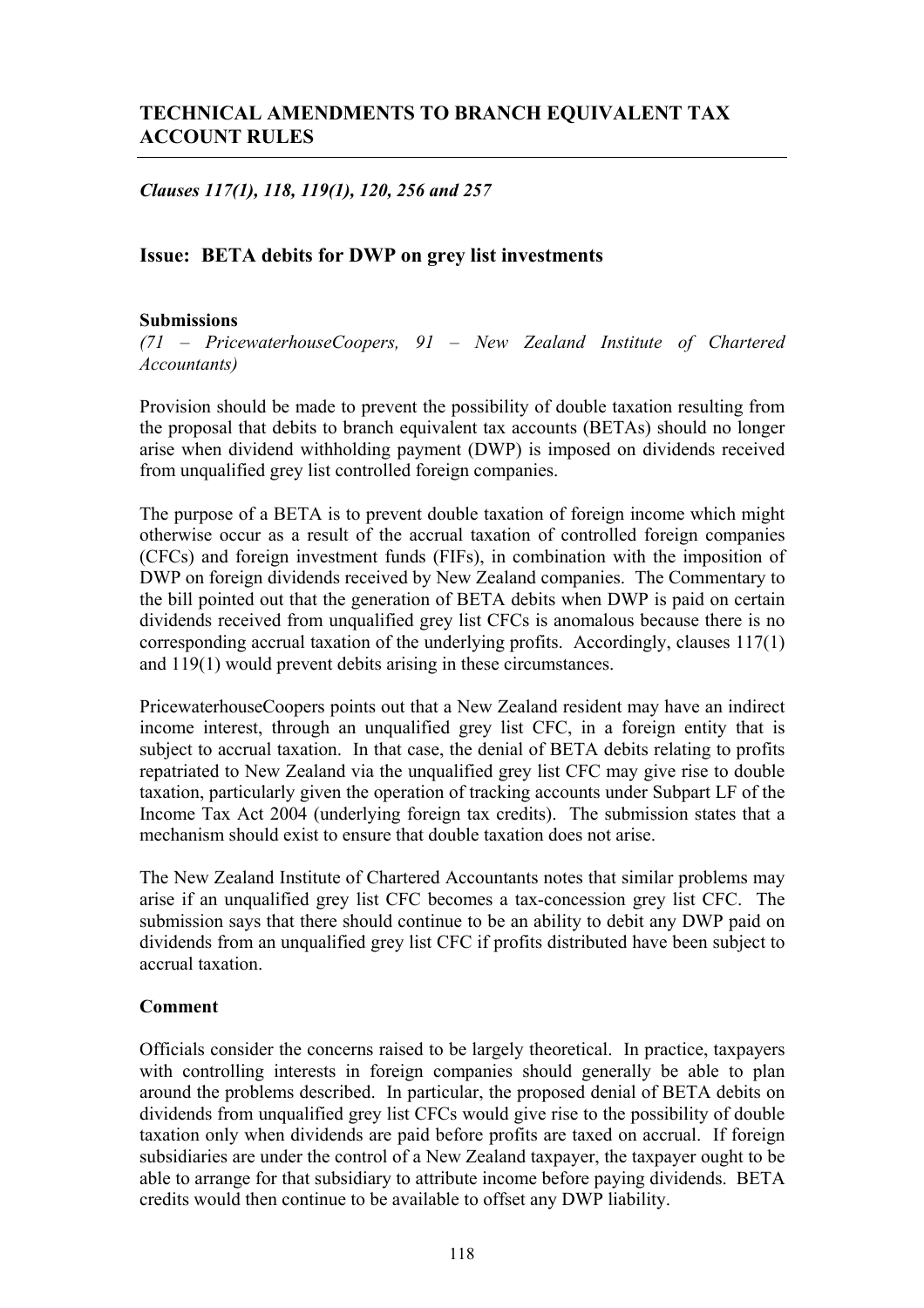As explained in the Commentary, the current availability of BETA debits for certain distributions from unqualified grey list CFCs can leave a company with a pool of surplus debits. Officials consider there to be a material risk that companies may seek to use these surplus debits to offset or defer tax inappropriately, with potential consequences for the tax base.

Nevertheless, in view of submissions received, and given that the BETA rules may be affected by the International Tax Review, we recommend that clauses 117(1) and 119(1) be omitted from this bill. We note, however, that the government may wish to return to this issue in a later bill if further examples of surplus debits being used inappropriately are identified.

## **Recommendation**

That clauses 117(1) and 119(1) be omitted from the bill.

## **Issue: Necessity of changes introduced by clauses 118, 120, 256 and 257**

## **Submission**

*(91 – New Zealand Institute of Chartered Accountants)* 

Section MF 5(6) of the 1994 and 2004 Income Tax Acts already limits the amount of the BETA debit balance that can be offset under subsection (4). New subsections (5B) and (5C), introduced by clauses 118 and 256, seem to achieve nothing more than this existing provision. If, on the other hand, subsections (5B) and (5C) are considered necessary, the two provisions should be merged.

## **Comment**

The assumption underpinning the existing provision about elections in sections MF 5 and MF 10 is that debits can only be converted into a loss to the extent necessary to offset income tax on attributed CFC income in the absence of New Zealand losses. However, we consider it better to put the matter beyond doubt.

New subsection (5B) in section MF 5 is distinguishable from existing subsection (6) because the former deals expressly with the scope of elections under subsection (4) whereas subsection (6) is drafted in terms of the set-off of debits against income tax liability. New subsection (5C)(b) describes the consequences of subsection (5B) in terms consistent with subsection (6). We see no advantage in merging subsections (5B) and (5C) as suggested.

## **Recommendation**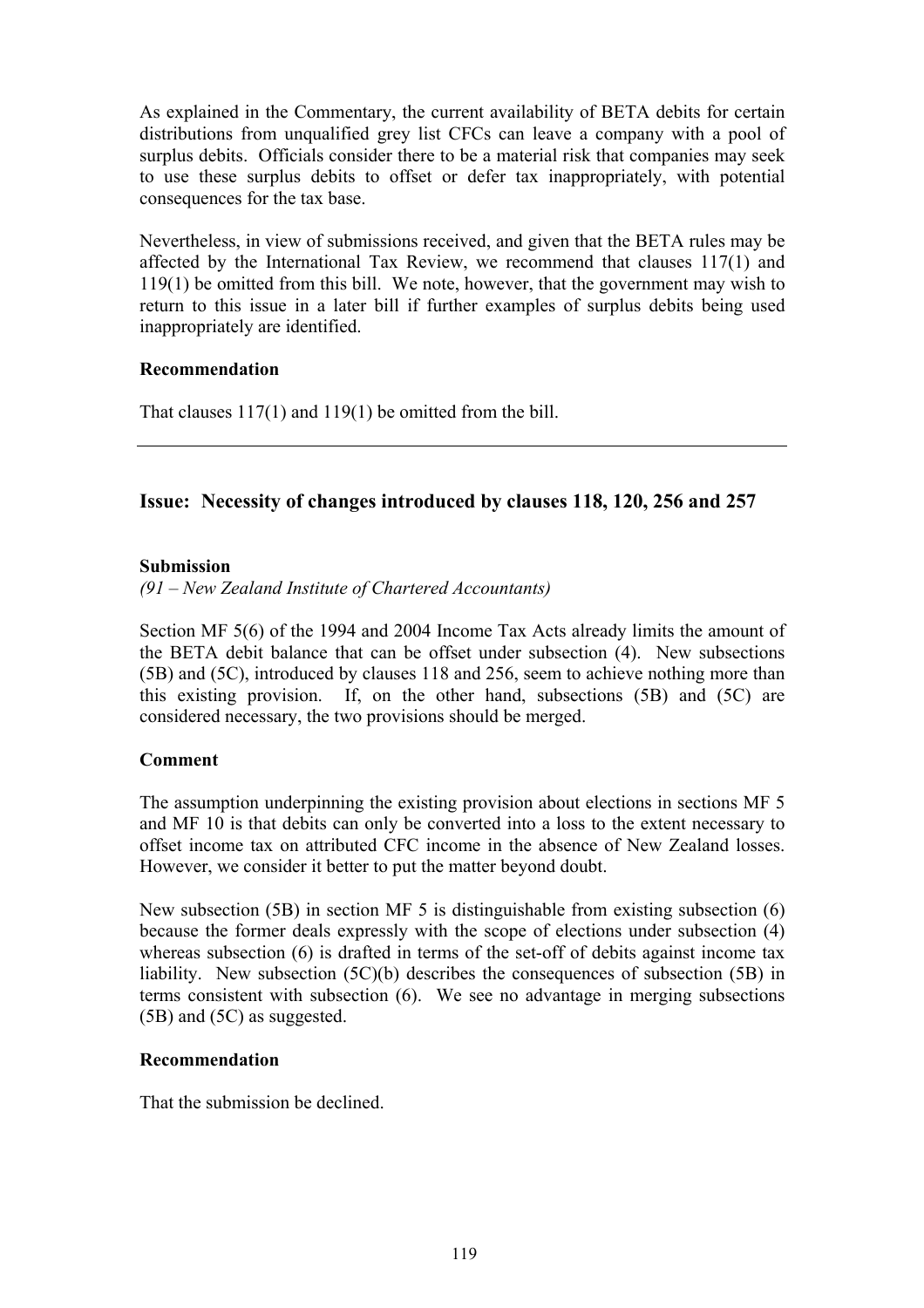# **BLACK-HOLE EXPENDITURE**

## **Submission**

*(33 – Corporate Taxpayers Group)* 

The submission expresses disappointment that there is no legislative relief for taxpayers from black-hole expenditure. Concerns around black-hole expenditure were discussed as part of the Business Tax Review measures. The submission requests that black-hole expenditure be given a high priority on the next tax policy work programme.

#### **Comment**

The subject of black-hole expenditure is outside of the scope of the bill.

#### **Recommendation**

That the submission be noted.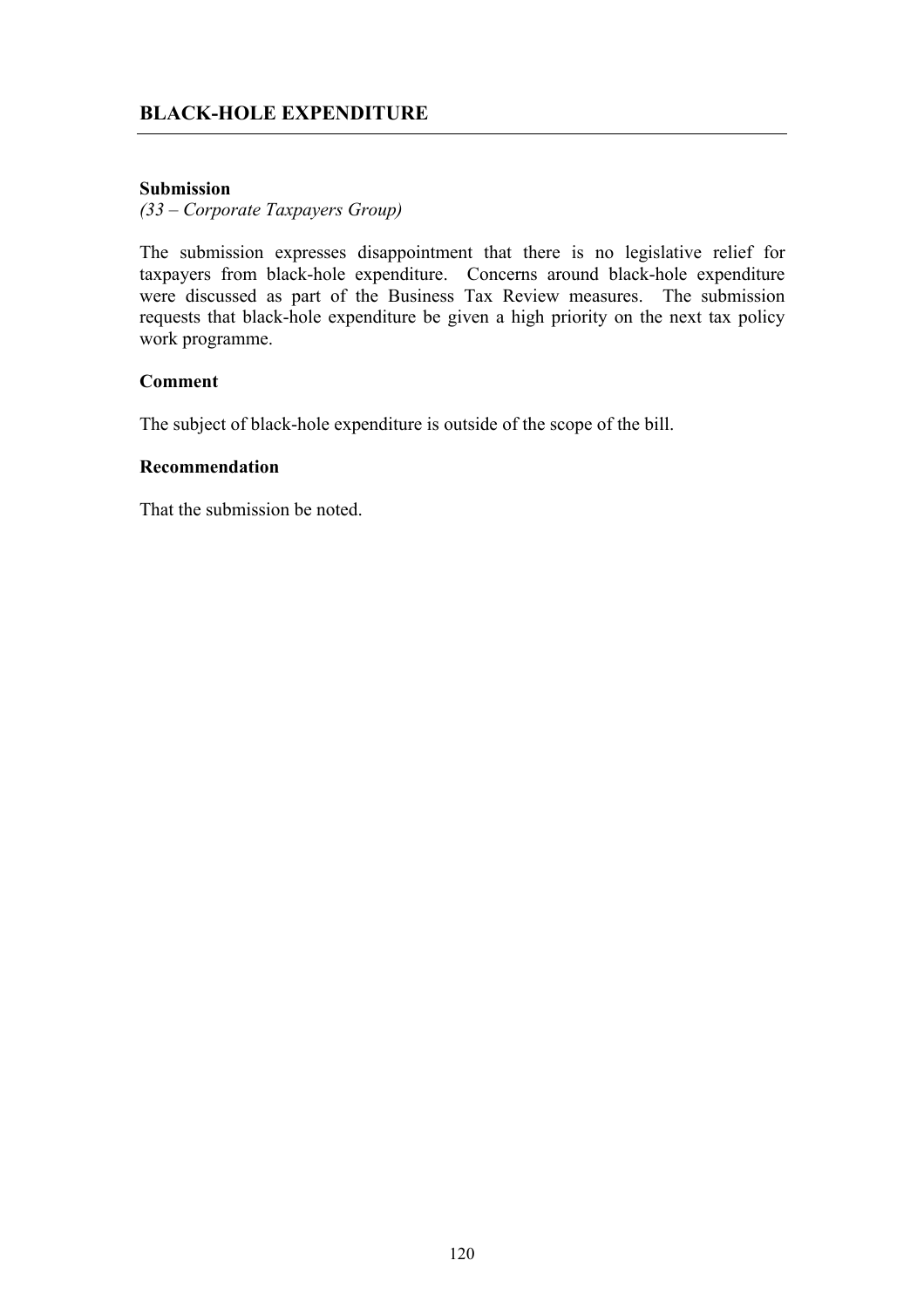# **COMMISSIONER'S ACCEPTANCE OF A TAXPAYER'S NOTICE OF PROPOSED ADJUSTMENT**

# **Issue: Limiting Commissioner's ability to override acceptance of a taxpayer NOPA**

## *Clause 163*

#### **Submissions**

*(71 – PricewaterhouseCoopers, 85 – Minter Ellison Rudd Watts, 91 – New Zealand Institute of Chartered Accountants)* 

The proposed change is supported.

#### **Comment**

The bill includes a proposed amendment to the Tax Administration Act 1994 to clarify when the Commissioner of Inland Revenue can begin a new tax dispute. The change will make it clear that the Commissioner cannot issue a notice of proposed adjustment (NOPA) on the same issue after accepting (or being treated as having accepted) a taxpayer NOPA except when the taxpayer:

- was fraudulent;
- wilfully misled the Commissioner; or
- failed to supply the Commissioner with relevant information.

The change will ensure that the disputes procedures have their intended effect. However, to protect the revenue base, the timeframe may be overridden in cases of misrepresentation, material omission or fraud.

The submissions support the change as it will provide more certainty to the disputes process.

#### **Recommendation**

That the submissions be noted.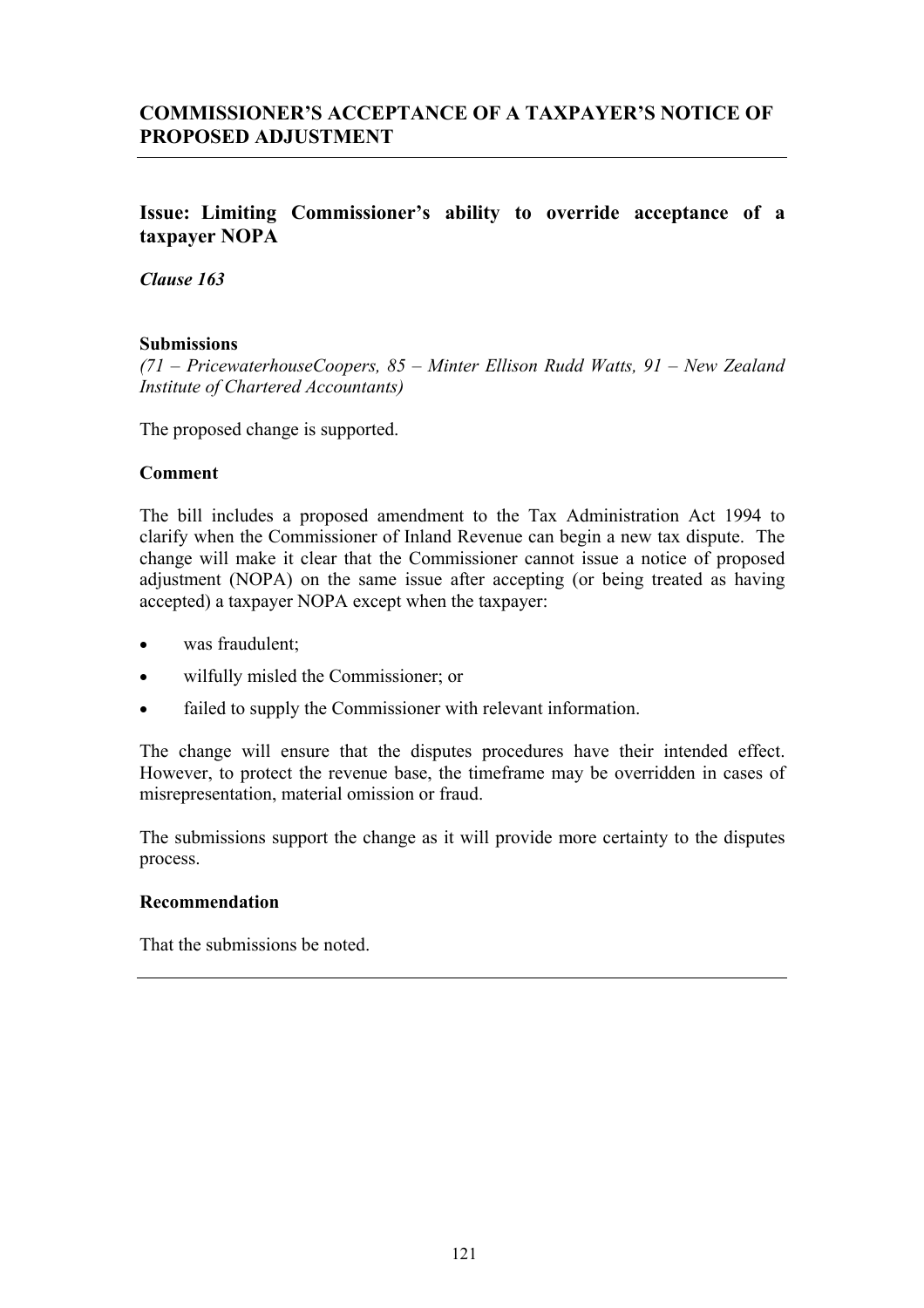# **Issue: Exception for failing to provide relevant information**

# *Clause 163*

## **Submissions**

*(71 – PricewaterhouseCoopers, 91 – New Zealand Institute of Chartered Accountants)* 

Further guidance needs to be provided on what constitutes "relevant information".

The proposed exceptions to the taxpayer NOPA response period – and in particular the exception for failing to supply relevant information, should require an application to the High Court.

#### **Comment**

The proposed amendment to the disputes rules includes three new exceptions where the Commissioner of Inland Revenue will still be able to override the time limits to respond to a taxpayer NOPA. The exceptions proposed apply when a taxpayer has:

- been fraudulent;
- wilfully misled the Commissioner; or
- failed to supply the Commissioner with relevant information.

The New Zealand Institute of Chartered Accountants has submitted that the Commissioner should be required to apply to the High Court in order to apply these new exceptions. NZICA considers that the proposed exceptions will widen the Commissioner's powers and, in particular, that failing to supply the Commissioner with relevant information is a relatively low threshold. It also considers that this low threshold is not in line with the importance placed on completing the disputes process and could lead to a lack of equity between the requirements for taxpayers and those for the Commissioner.

Officials have reviewed the proposed exceptions to the time limit for responding to a taxpayer NOPA. The exceptions for fraudulent or wilfully misleading taxpayer behaviour are identical to the exceptions for non-application of the time-bar. In respect of the time-bar, no application is required to the High Court and officials consider that the same process should apply to the new exceptions under the disputes rules.

However, officials agree that the proposed exception for failing to supply relevant information could create uncertainty. A taxpayer NOPA is already required to have sufficient detail. If it does not meet this requirement, it does not constitute a NOPA and the Commissioner is not subject to the deemed acceptance rule. Therefore, officials consider that the third exception is a duplication of existing requirements within the disputes procedures and should be removed.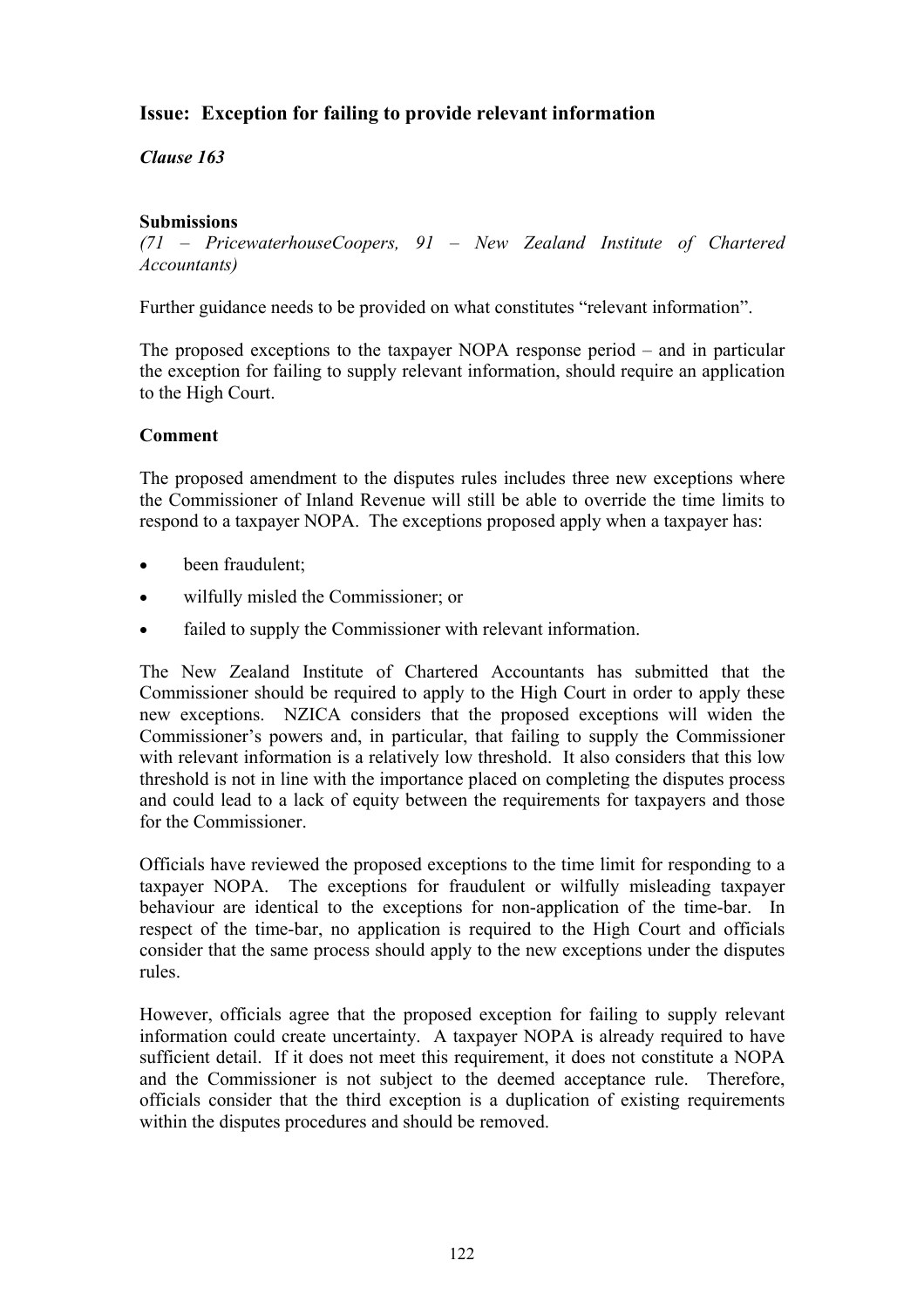Inland Revenue *Standard Practice Statement 05/04* provides guidance on the meaning of "sufficient detail".

## **Recommendation**

That the submissions be accepted in part by removing the proposed exception for failing to provide relevant information.

## **Issue: Adjustments to assessments**

*Clause 163* 

## **Submission**

*(85 – Minter Ellison Rudd Watts)* 

The wording of the amendment should specifically prohibit the Commissioner from proposing an adjustment to the assessment on the same issue.

## **Comment**

Minter Ellison Rudd Watts has submitted that the current wording of the proposed amendment does not prevent the Commissioner from ignoring a taxpayer proposed adjustment by proposing an adjustment to the assessment on the same issue.

Officials consider that the proposed wording does prevent such an action as it also refers to any further notice of assessment or further amended assessment issued to the disputant.

#### **Recommendation**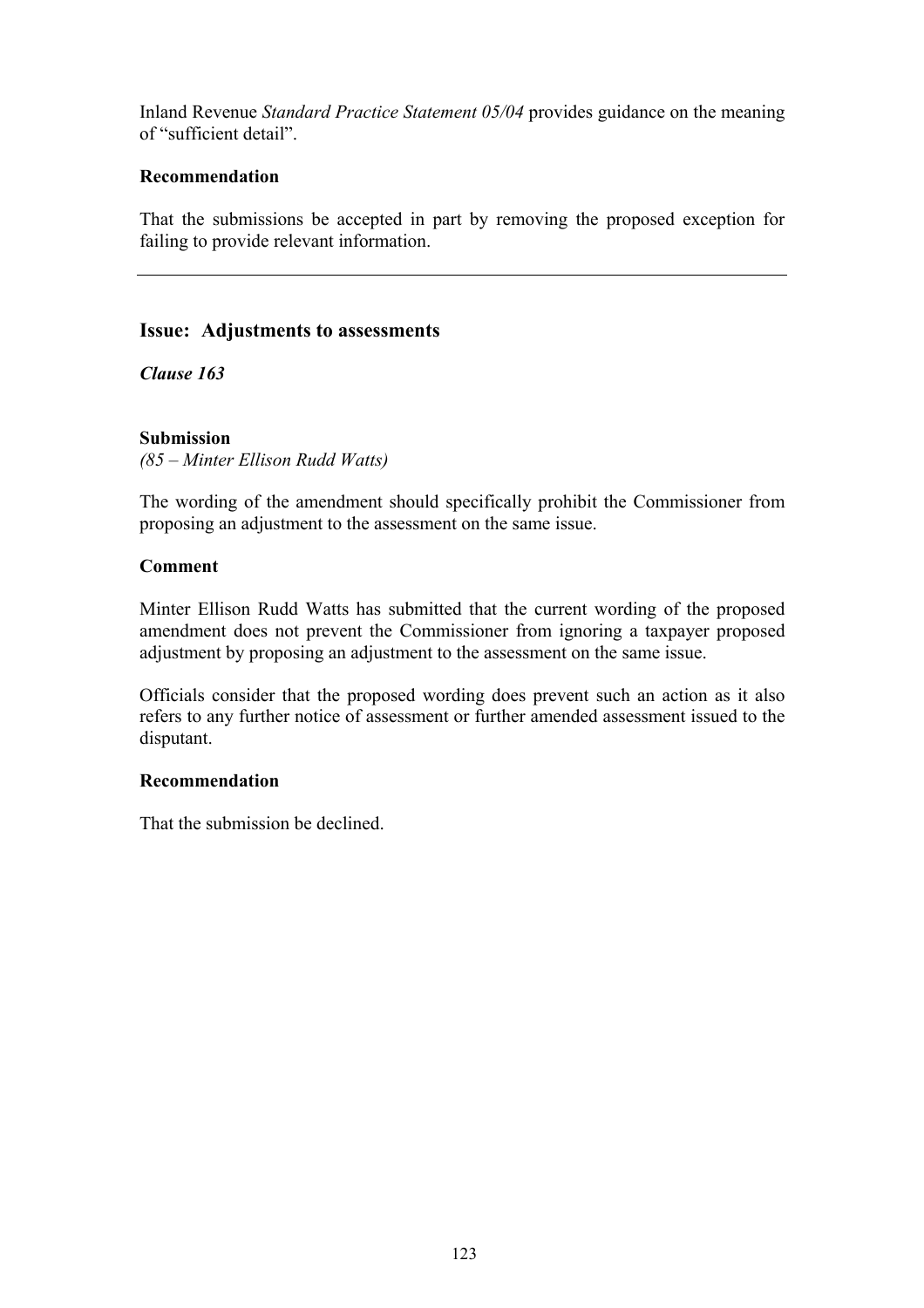# **GST AND EXPORTED GOODS – NEW ITEM**

## *Clause 248*

# **Overview**

An amendment is sought in connection with the application of the GST Act to exported goods when the purchaser takes possession or delivery of the goods in New Zealand. The situation in question involves the goods being exported and shipped on "free-on-board" (FOB) terms when the purchaser uses their own assets to ship the goods. Currently, the GST Act requires GST to apply to such supplies at the standard rate of 12.5%.

Officials agree that a narrowly defined rule should be inserted into the GST Act to allow certain goods supplied on a FOB basis to be zero-rated.

This is a new item for the Committee to consider and officials request that the change be included in the bill.

# **Issue: Widen the scope of clause 248 to zero-rate goods supplied on freeon-board terms**

#### **Submission**

*(6 – Bell Gully)* 

The Goods and Services Tax Act 1985 does not allow zero-rating in situations when goods are sold in New Zealand and title passes to the purchaser before export – such as goods shipped under free-on-board (FOB) terms of sale using the purchaser's own assets. In this situation, it is the purchaser and not the seller that undertakes the physical export of the goods. Provided, however, that there is sufficient certainty that the goods will leave New Zealand and that no consumption occurs in New Zealand, there is no good reason for the goods to be taxed at 12.5% rather than zero percent (or zero-rated).

Commonly, the problem is overcome using arrangements that treat the purchaser as the seller's agent. These arrangements are considered undesirable as they impose unnecessary costs to achieve an outcome that should, in principle, be allowed under the legislation.

## **Comment**

The commodity motivating the submission concerns the supply of oil extracted from New Zealand's natural field reserves. The first supplies of this product under FOB terms are expected to start in August 2007.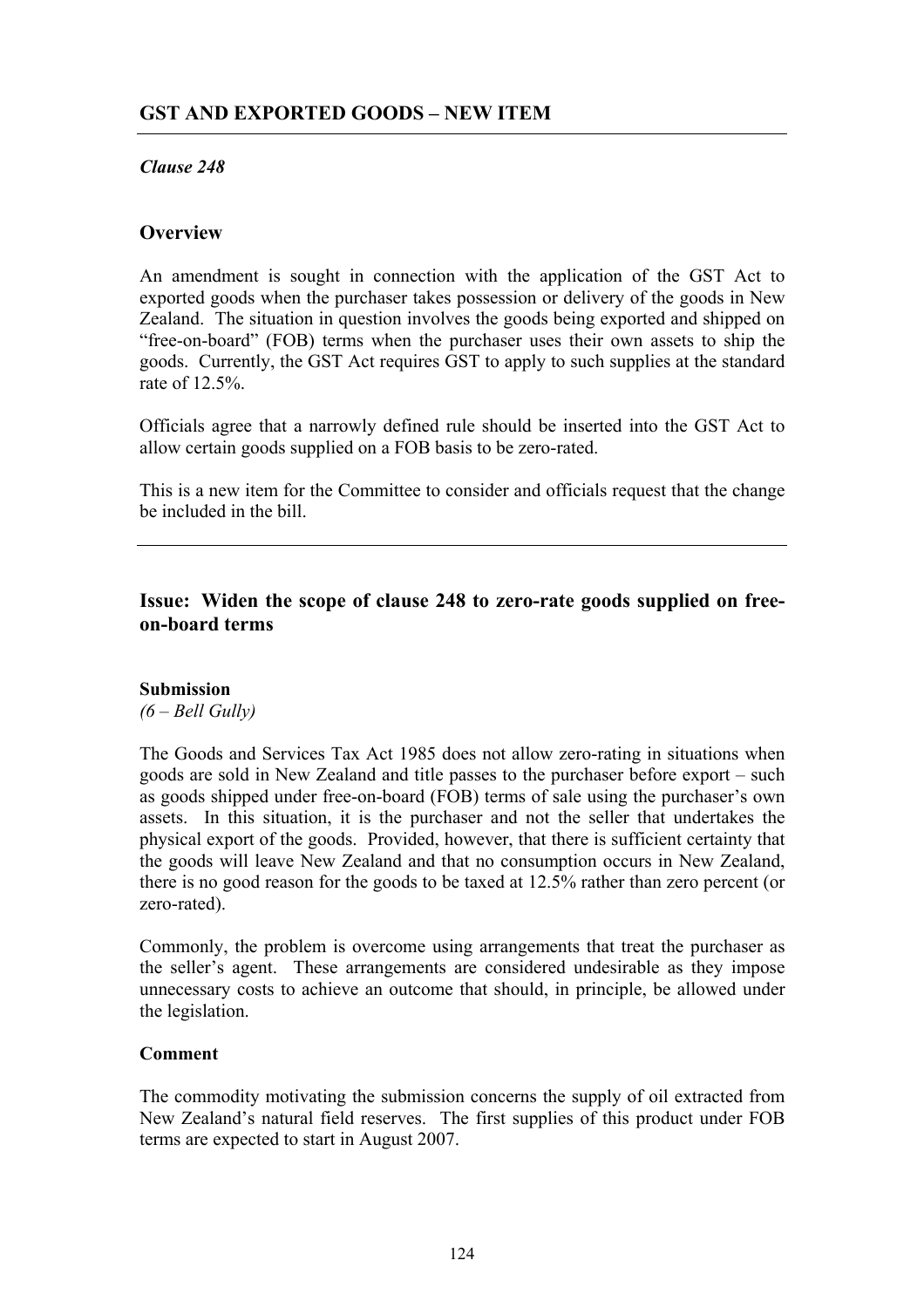The submission notes that the Australian GST system has a zero-rating rule that permits FOB terms of sale to be zero-rated. The absence of a similar provision in New Zealand's GST Act may result in a loss of commercial opportunity or profit for New Zealand exporters – for example, the supplier may have to potentially carry an unreasonably high GST exposure (if the supplier is forced to supply on terms acceptable only to the purchaser), or even the potential loss of sales.

To ensure that New Zealand can offer competitive terms of supply compared with those offered by Australian exporters, the submission recommends an amendment to section 11 of the GST Act which would have the effect of allowing purchasers to take delivery of zero-rated goods in New Zealand, provided that those goods leave New Zealand within 28 days of the time of supply; subject to:

- the goods being entered for export under the Customs and Excise Act 1996;
- sufficient documentation as evidence that the purchaser has exported the goods; and
- the goods in question have not been altered or used except to the extent necessary to prepare them for export.

The suggested amendment is not intended to change or alter GST existing rules in relation to personal items or duty-free shopping provisions.

## *The problem*

The current zero-rating rules in the GST Act in relation to export do not generally apply to goods shipped on FOB terms of sale because a requirement of zero-rating is that the supplier must export the goods. FOB terms of sale means that the purchaser agrees to incur the cost of transporting the goods from New Zealand. If the purchaser undertakes the physical export of the goods, GST will usually apply.

GST is not intended to tax consumption that occurs outside New Zealand. "Consumption" is, however, a difficult concept to define with any degree of precision. As a second-best practical solution, the GST Act treats the physical possession of goods in New Zealand as approximating consumption. Therefore, when a nonresident takes possession of goods in New Zealand, those goods are considered as being consumed in New Zealand and subject to GST at the rate of 12.5%.

The submission suggests that the current framework is imposing unnecessary costs on exporters by requiring them to engage in unnecessary contractual arrangements. It recommends an amendment to allow exporters to zero-rate goods in commercial transactions even if the export is not undertaken by the supplier. The transactions of particular concern involve supplies of oil extracted from New Zealand's natural field reserves.

Officials agree with the submission as it applies to the supply of goods for commercial use. However, we do not consider that a similar change is required for goods acquired by tourists in New Zealand because, other than in limited situations such as the use of the "sealed-bag" system, these supplies should be treated as final consumption and therefore subject to GST.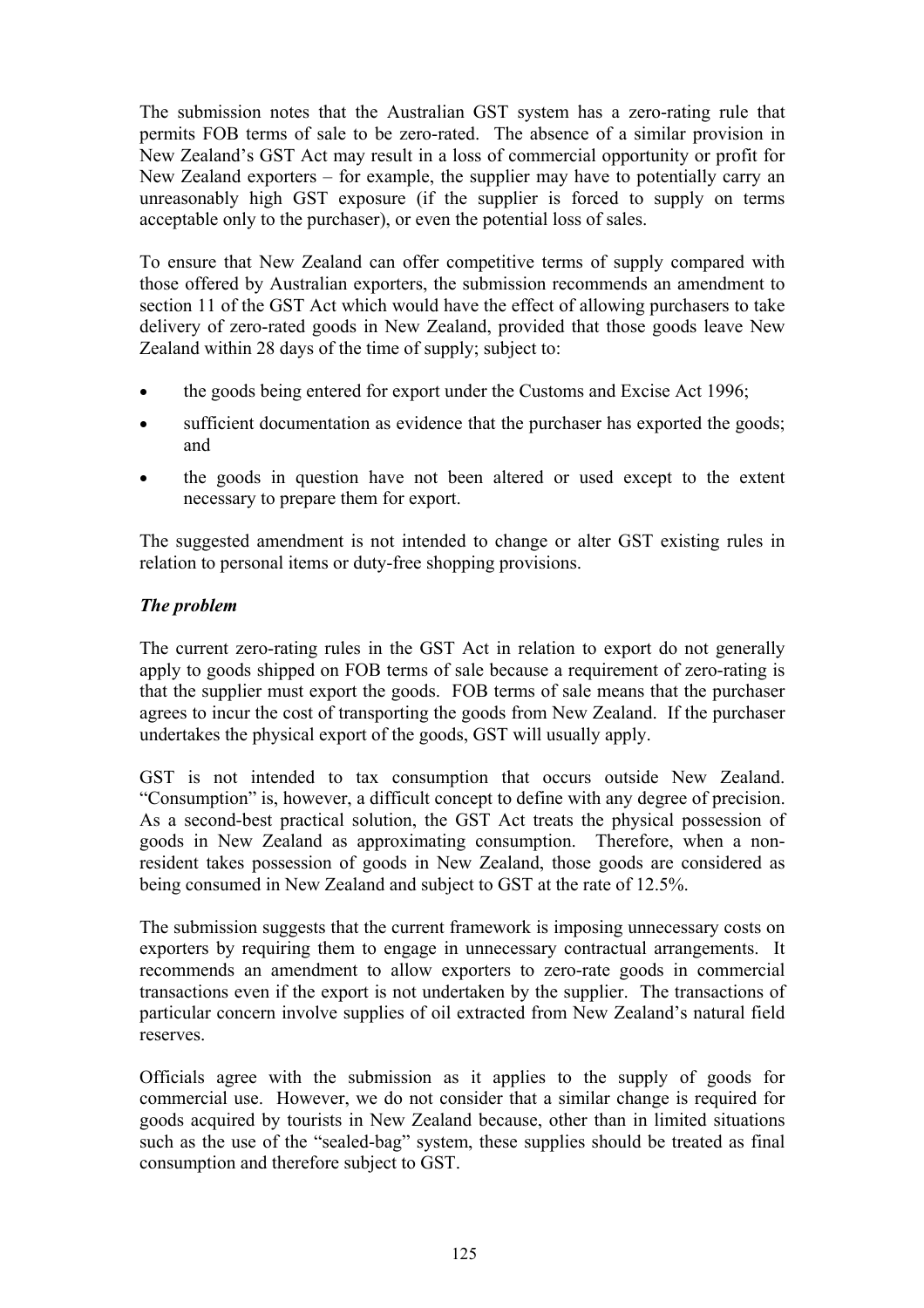# *The proposed solution*

Officials recommend an amendment be made to the bill to allow exported goods supplied by GST-registered persons and shipped by the purchaser (who is a nonresident) on an FOB basis to be zero-rated provided the following cumulative requirements are met:

- the goods are physically exported by the purchaser;
- the goods are not intended for reimportation for use other than making taxable or exempt supplies;
- the goods are not used or altered in any way by the purchaser, except to the extent necessary to prepare them for export;
- the supplier and recipient agree, at or before the time of supply, on the arrangements under which the goods will leave New Zealand;
- the goods do not accompany a passenger or crew departing from a New Zealand airport or seaport; and
- the supplier retains sufficient information supporting the fact that the goods have left New Zealand.

These conditions are similar to the equivalent provisions that apply in Australia. They will apply in addition to the standard requirements imposed by the GST Act which require the supplier to enter the goods for export and for the goods to leave New Zealand within 28 days of the time of supply. The zero-rating restrictions imposed on exported second-hand goods for which an input tax deduction has been obtained will also apply.

## *Application date*

Officials understand that activities connected with the extraction of oil have been in place for some time but production is unlikely to begin until August/September 2007 because of temperature concerns which could affect the quality of the oil. Supply contracts have, however, been in place since the middle of the year. To ensure that the amendment has application to these supply contracts, and to provide certainty about the GST treatment, officials recommend that the amendment apply to goods supplied on and after the date the bill was introduced – 17 May 2007.

#### **Recommendation**

That the submission be accepted. Officials recommend that the scope of clause 248 be extended to permit goods supplied on FOB terms to be zero-rated in defined circumstances.

It is recommended that the changes apply to goods supplied on and after the date the bill was introduced, 17 May 2007.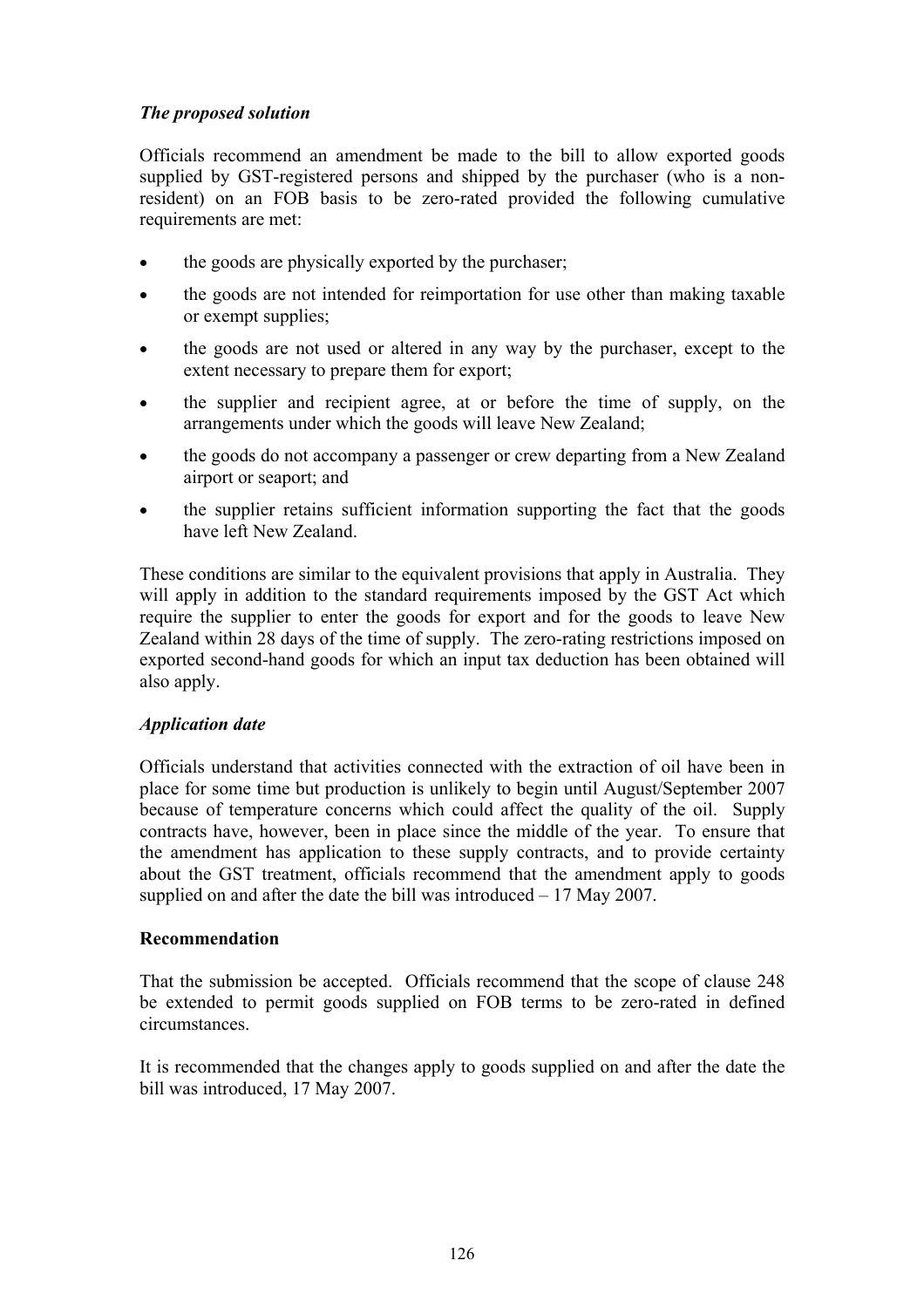# *Clause 248*

# **Issue: Support for the proposed amendment**

#### **Submission**

*(6 – Bell Gully, 10 – Deloitte, 33 – Corporate Taxpayers Group, 91 – New Zealand Institute of Chartered Accountants)* 

Submissions agree with the proposed changes to clarify the zero-rating rules as they apply to the supply of consumable stores to vessels and aircraft departing New Zealand.

#### **Comment**

Clause 248 amends the GST Act by clarifying the circumstances when the supply of consumable stores to departing aircraft and commercial ships may be zero-rated.

#### **Recommendation**

That the submission be noted.

## **Issue: Application date**

#### **Submission**

*(10 – Deloitte, 33 – Corporate Taxpayers Group)* 

The amendment highlights inadequacies that exist with the current rules. Despite these inadequacies, industry practice has been to zero-rate the supply of consumable stores covered by the amendment as the goods are consumed outside New Zealand. If the amendment applies prospectively, then arrangements that Inland Revenue have not previously questioned could be reviewed and challenged. To prevent this situation from happening, the amendment should apply from 1 October 1986 – the date GST started.

#### **Comment**

The bill currently specifies that clause 248 applies from the date of enactment. Submissions argue that because the clause clarifies an area of law to ensure that it is consistent with the wider policy intent of the GST Act, it should have retrospective application. The original legislation governing the treatment of consumable stores applied from 24 March 1988.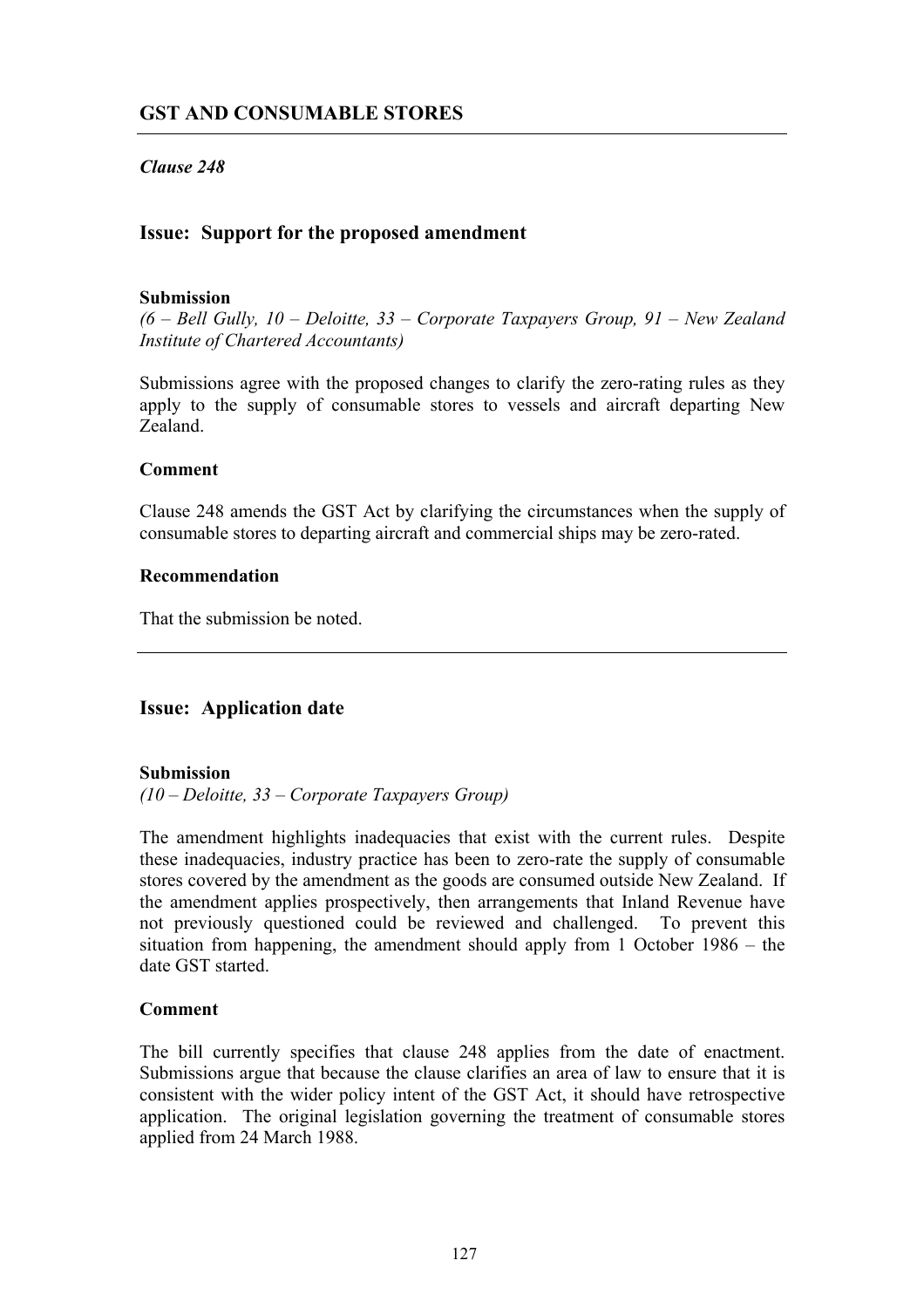While there is a general presumption against making legislation retrospective, possible grounds for justifying retrospective application include:

- the law as written is manifestly unjust under the circumstances; or
- the law as written has given rise to clear expectations about how it would apply, but it does not apply in the expected manner.

By themselves, however, these arguments do not justify retrospective changes in the law.

Clause 248 introduces new legislation affecting the treatment of consumable stores supplied to ships (known as motherships) that are designed to transport consumable stores for the purpose of re-supplying fishing vessels that are operating outside New Zealand's exclusive economic zone (new section 11(1)(1)(iib)). Further, clause 248 amends the definition of "consumable stores", inserted into the GST Act on 24 October 2001, and the definition of "foreign-going ship" (which was amended at the same time).

Officials note that section 11 was restructured and rewritten as part of the Taxation (GST and Miscellaneous Provisions) Act 2000. Section 11(1)(l), which is being amended by clause 248, was further amended with effect from 24 October 2001 as part of changes that inserted the definition of "consumable stores" and widened the application of the section to departing visiting pleasure craft. Retrospectively applying clause 248 to 1 October 1986 is therefore likely to require additional drafting to take these earlier changes to section 11(1)(l) into account.

The outcome sought by the submissions is the protection of tax positions taken by taxpayers in earlier taxable periods. In light of the fact that the Commissioner cannot increase an assessment after the expiration of the four-year time-bar (except in cases of fraud), officials consider that clauses 248(1) to (3) should apply from 24 October 2001, the date that section 11(1)(l) was last amended.

## **Recommendation**

That the submission be accepted in part. Clauses 248(1) to (3) should apply from 24 October 2001, the date section 11(1)(l) was last amended.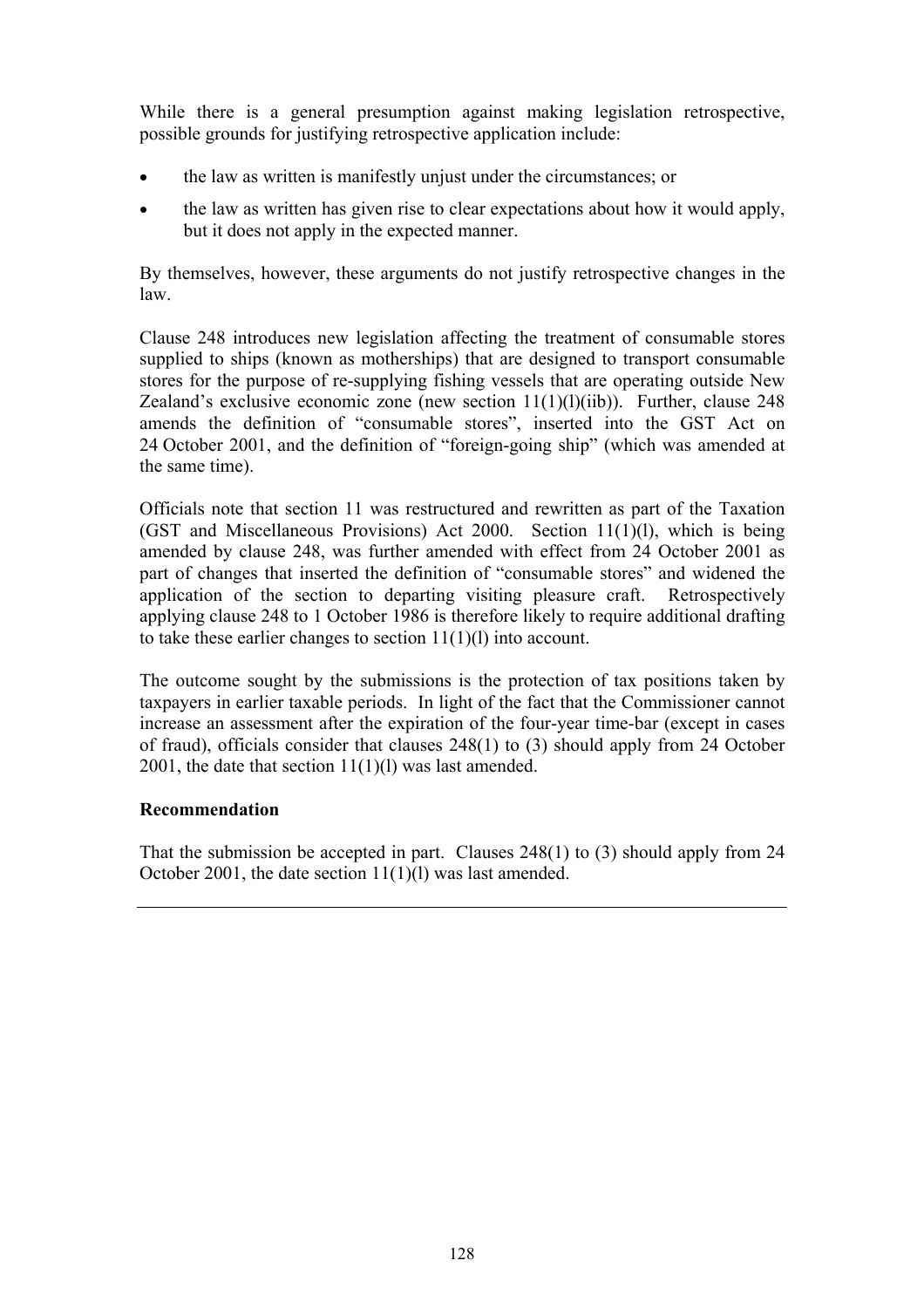# **Issue: Drafting changes**

## **Submission**

*(Matter raised by officials)* 

To improve the readability of the section it is recommended that subparagraph (iib) be redrafted to remove unnecessary words.

The subparagraph currently reads:

"… a foreign-going ship, or a fishing ship, if the fishing ship meets the requirements in subparagraph (ii);"

It is recommended that the subparagraph reads:

"… a foreign-going ship or to a fishing ship that meets the requirements in subparagraph (ii)."

#### **Recommendation**

That the submission be accepted.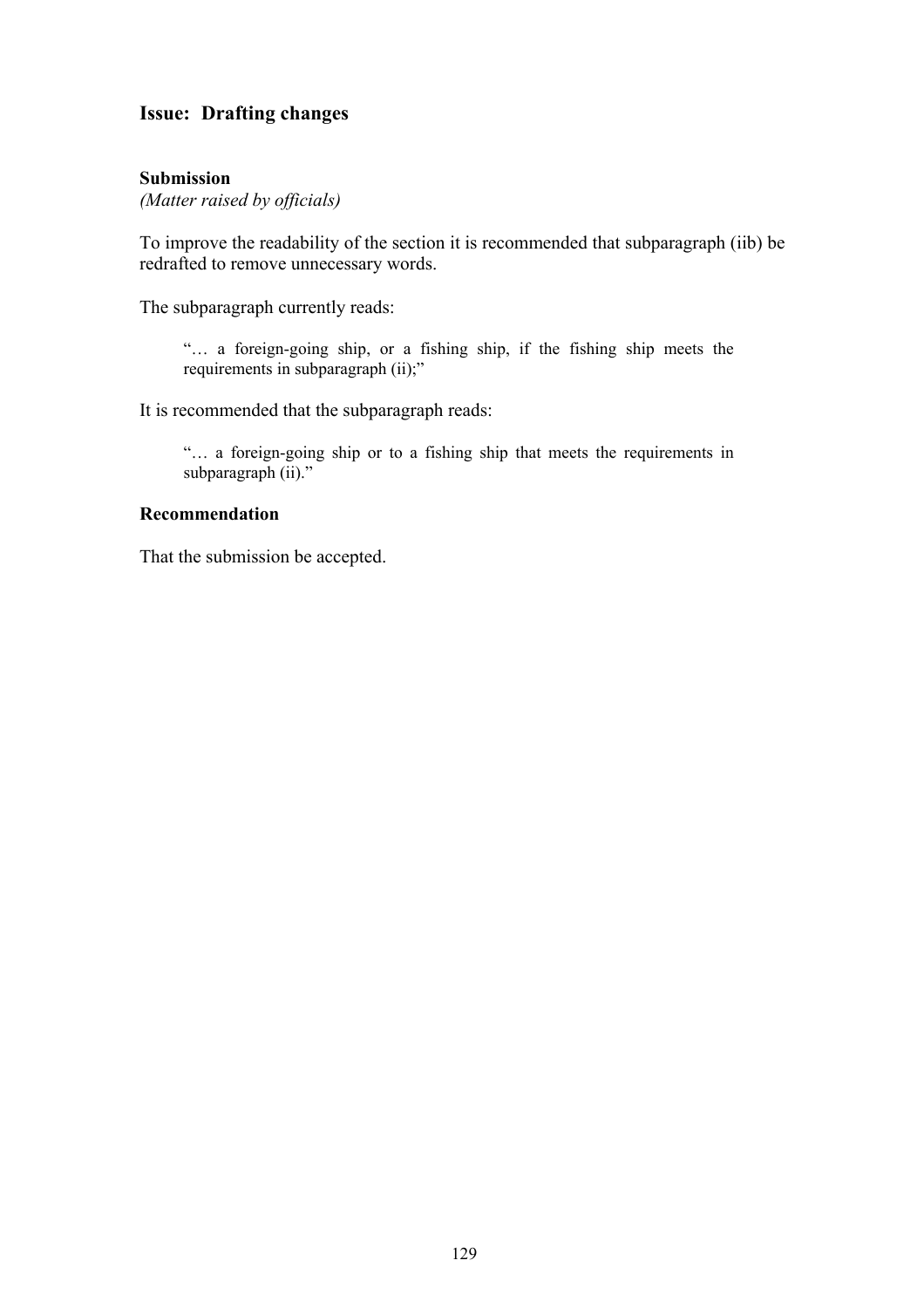# **GST AND SHARED TAX INVOICES**

## *Clauses 246, 250 and 251*

# **Issue: Broadening the scope of GST shared invoicing**

#### **Submissions**

*(13 – Vodafone, 33 – Corporate Taxpayers Group, 71 – PricewaterhouseCoopers, 74R – Deloitte, 91 – New Zealand Institute of Chartered Accountants)* 

The proposal should be widened to enable shared tax invoices to be issued by independent entities which are not members of a GST group, or do not have a statutory obligation to do so.

Vodafone and PricewaterhouseCoopers have also made a number of recommendations on how the government could overcome some of the risks associated with widening the scope of the shared invoicing proposal.

#### **Comment**

The proposal allows two or more suppliers to invoice a customer using one tax invoice. The change is intended to apply to members of the same GST group or those suppliers who have a statutory obligation which makes it practical to use a single invoice.

Submissions expressed concern that the proposed changes are too narrow and propose that the shared tax invoices rules apply to a broader range of circumstances.

Officials accept that the proposed changes are narrow. This is because allowing one supplier to issue a tax invoice on behalf of multiple suppliers may decrease the chances of Inland Revenue identifying taxpayers who have failed to account for GST, thus increasing the potential for GST-base abuse.

However, officials recognise that with appropriate safeguards, there may be potential for the proposed shared tax invoicing rules to apply more broadly. For that to occur, officials would need to examine closely all the issues involved, including considering who should be eligible to use shared tax invoices and what kind of mechanisms are necessary to reduce the possibility for GST-base abuse. Because of the risks involved in relaxing the requirements for tax invoices, this process will take time and will not be completed in sufficient time to meet this bill's deadlines.

#### **Recommendation**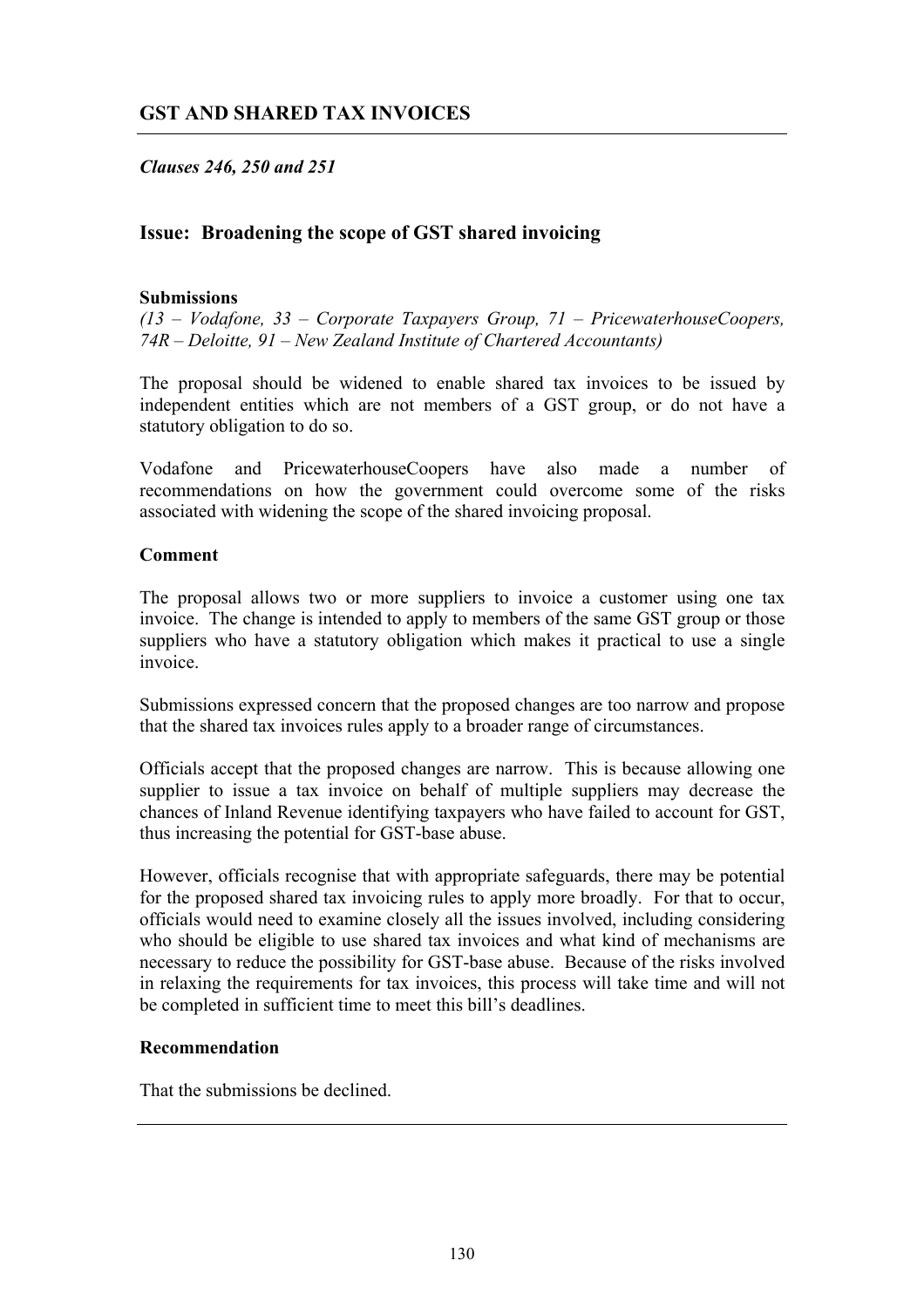# **Issue: Inclusion of groups of persons under section 55(8) of the GST Act**

## **Submission**

*(91 – New Zealand Institute of Chartered Accountants)* 

The amendment needs to be extended to include a group of persons under section 55(8) of the Goods and Services Tax Act 1985.

#### **Comment**

Officials consider it unnecessary to make any amendments to the clause to include a group of persons under section 55(8) of the GST Act. The proposal in the bill already refers to "the representative member of a group of companies for the purposes of section 55". Therefore, groups of persons identified by the submission are already covered by the current proposal.

#### **Recommendation**

That the submission be declined.

## **Issue: "Grandfathering" current users of shared invoices**

#### **Submission**

*(71 – PricewaterhouseCoopers)* 

The proposals should be amended to "grandfather" shared invoices issued before the enactment date, where the supplying companies satisfy the necessary requirements.

#### **Comment**

Officials consider the current rules to be clear on the use of shared tax invoices. Where these invoices have been used in the past, they have been allowed at the discretion of the Commissioner of Inland Revenue under section 24(6) of the GST Act.

The proposal to allow shared tax invoicing is meant to change the current law and result in future compliance cost reductions for certain taxpayers by not requiring taxpayers to apply to the Commissioner when they wish to use a common tax invoice to bill their clients.

In the absence of any ambiguity, officials see no justification for making the proposed legislation retrospective.

#### **Recommendation**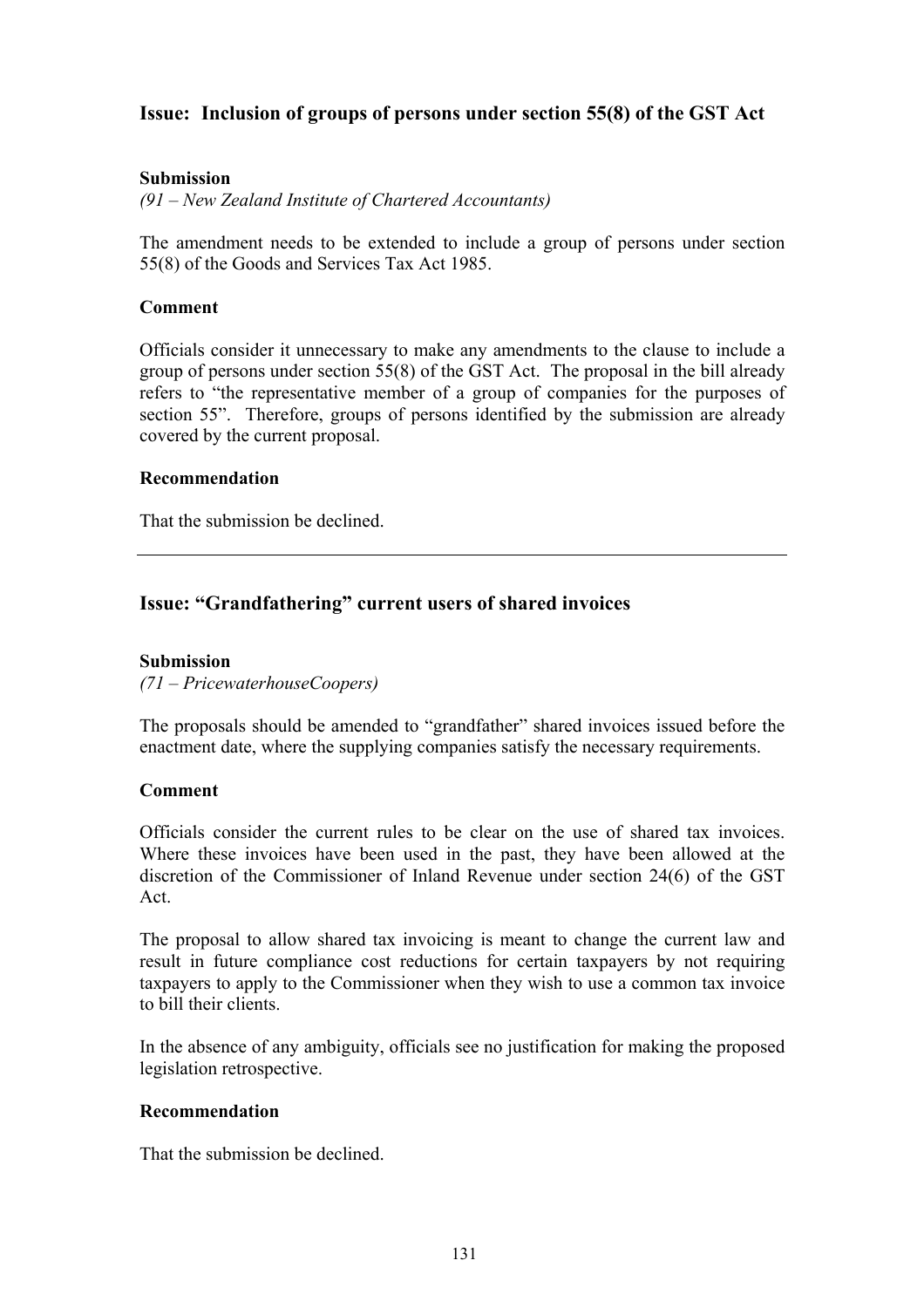# **Issue: Definition of "serious default"**

#### **Submission**

*(91 – New Zealand Institute of Chartered Accountants)* 

The definition of "serious default" needs to be subject to proper public consultation, as set out in the generic tax policy process. "Serious default" should be specifically defined by legislation, or by way of regulation or determination, rather than the proposed changes that would allow satisfying criteria to be determined by Inland Revenue and the Office of the Privacy Commissioner (in consultation with the Chief Executive of the New Zealand Customs Service).

#### **Comment**

The definition of "serious default", as proposed, means "the state of having an amount of financial support debt due and owing to the Commissioner of Inland Revenue and satisfying criteria agreed by the Commissioner and Privacy Commissioner in consultation with the Chief Executive".

It is the specific role of the Privacy Commissioner's Office to examine new legislation for its possible impact on individual privacy, monitor data matching programmes between government departments on an ongoing basis, and also inquire into any matter where it appears that individual privacy may be affected. Officials therefore consider that the requirement for Inland Revenue to consult with and agree criteria with the Privacy Commissioner's Office will ensure that the interests of all parties concerned will be sufficiently considered and dealt with. Further, officials consider that the proposed definition of serious default will introduce a degree of flexibility by allowing for periodic reviews to ensure that criteria previously agreed upon between Inland Revenue and the Privacy Commissioner's Office remain appropriate, equitable and workable.

While administratively there is likely to be a threshold under which debt will generally not qualify as giving rise to serious default, we do not consider a specific fixed level of financial support debt in legislation to be a preferable option as it would prevent cases being considered on an individual basis.

#### **Recommendation**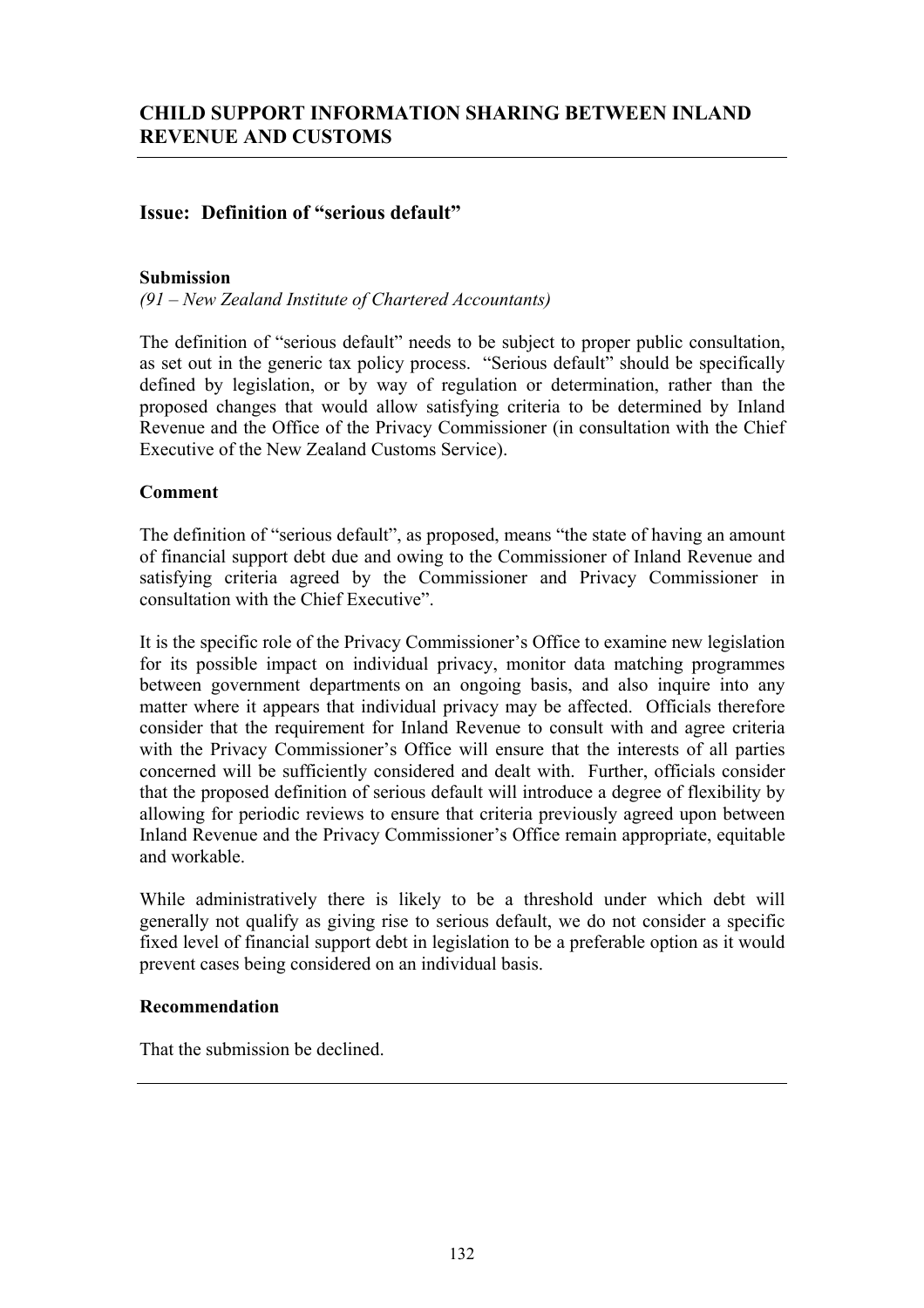# **Issue: Financial support debt should not include penalties or interest**

## **Submission**

*(91 – New Zealand Institute of Chartered Accountants)* 

The definition of "financial support debt" should not include any penalties or interest under the Child Support Act 1991, as penalties and interest under the Child Support Act are excessive, accumulate quickly, and have the effect of making the liable parent's situation look much worse than it actually is.

#### **Comment**

The purpose of the proposed information sharing between Inland Revenue and the New Zealand Customs Service is to allow Inland Revenue to identify when individuals with outstanding child support debt are entering or leaving New Zealand. In the first instance, this will be to allow Inland Revenue to contact liable parents when they are in New Zealand to discuss their child support debt and, where possible, come to a voluntary arrangement with them. It is relevant to note that penalty rules have recently been amended to allow relief from penalties when an individual enters into an instalment arrangement with Inland Revenue.

Officials consider that the circumstances that have given rise to penalties and interest can often be relevant when considering whether an individual is in serious default. Penalties and interest should not therefore be excluded from criteria to be considered by Inland Revenue and the Privacy Commissioner's Office when determining whether a person liable to pay financial support under the Child Support Act 1991 is in serious default.

#### **Recommendation**

That the submission be declined.

# **Issue: The child support penalty structure should be changed**

#### **Submission**

*(91 – New Zealand Institute of Chartered Accountants)* 

The Child Support Act 1991 should be amended to change its penalty structure, and to reduce initial and incremental late penalty rates.

#### **Comment**

The submission is outside the scope of the bill.

#### **Recommendation**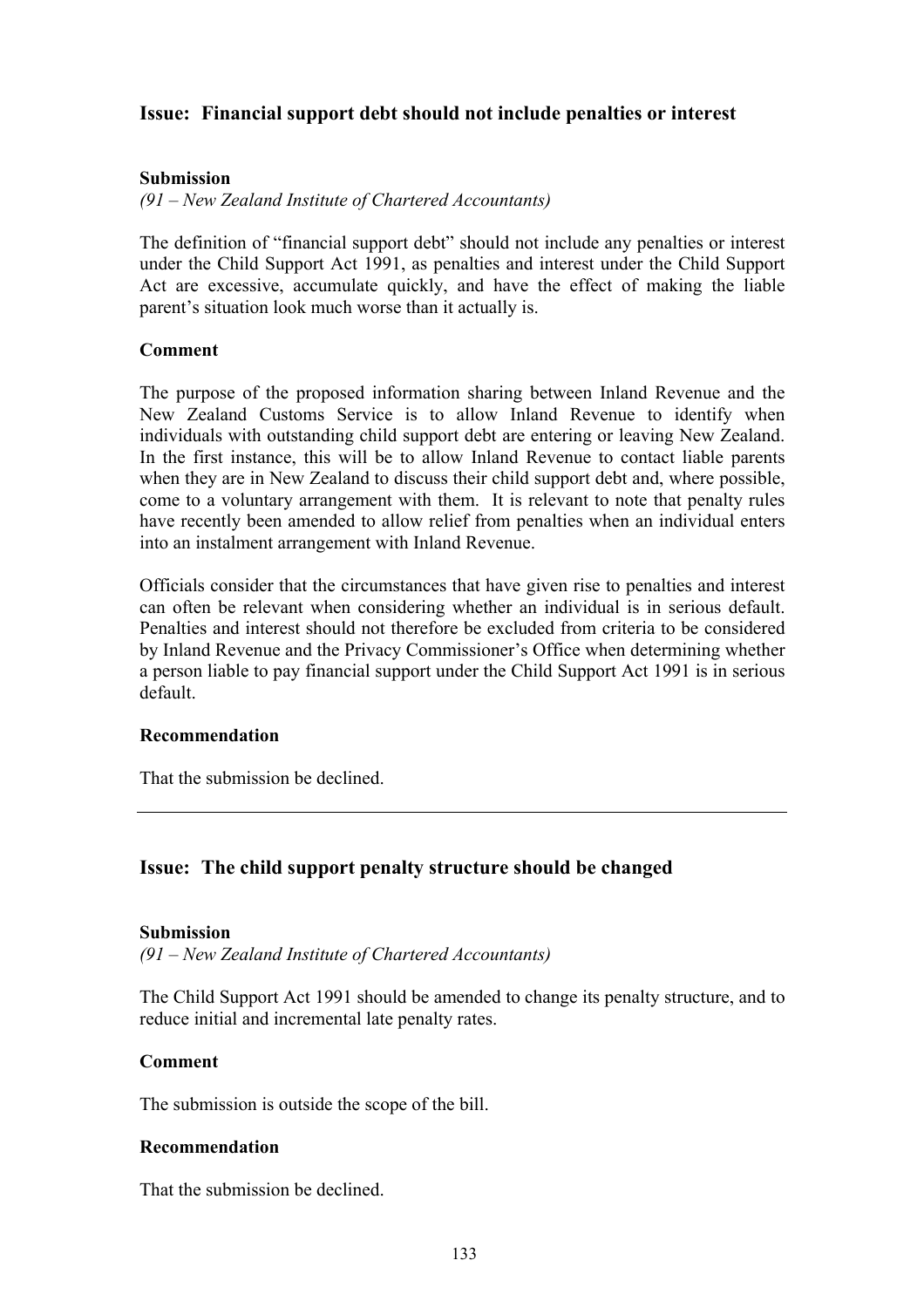# **TAX EXEMPTION FOR HOSPITALS OPERATED AS CHARITIES**

# *Clauses 19, 20, 21, 253 and 254(3)*

## **Issue: Support for proposal**

#### **Submissions**

*(42 – Auckland City Council and Metrowater, 71 – PricewaterhouseCoopers)* 

The submissions support the proposal that council-controlled organisations (CCOs) which operate hospitals as charities should be exempt from income tax.

#### **Recommendation**

That the submissions be noted.

## **Issue: Broadening or extending the exemption**

#### **Submissions**

*(34 – Toovey Eaton & Macdonald Ltd, 42 – Auckland City Council and Metrowater, 71 – PricewaterhouseCoopers)* 

The exemption should be broadened so that any CCO that has a charitable purpose, as defined under the Charities Act 2005, will qualify as a charity to which the income tax exemption applies. *(Toovey Eaton & Macdonald Ltd)*

The income tax exemption should be extended to cover any CCO that is a public benefit entity established for charitable purposes. *(Toovey Eaton & Macdonald Ltd, Auckland City Council and Metrowater, PricewaterhouseCoopers)*

#### **Comment**

When the Local Government Act was amended in 1989 to permit councils to establish local authority trading enterprises (now called CCOs) it was intended that these council-controlled businesses would face the same commercial pressures as any other firms – including the requirement to pay tax. However, it became apparent that, because of the very broad legal meaning of "charity", most activities carried out by CCOs could be structured to obtain tax-exempt status.

Accordingly, the Income Tax Act was amended to exclude CCOs from the charitable tax exemption.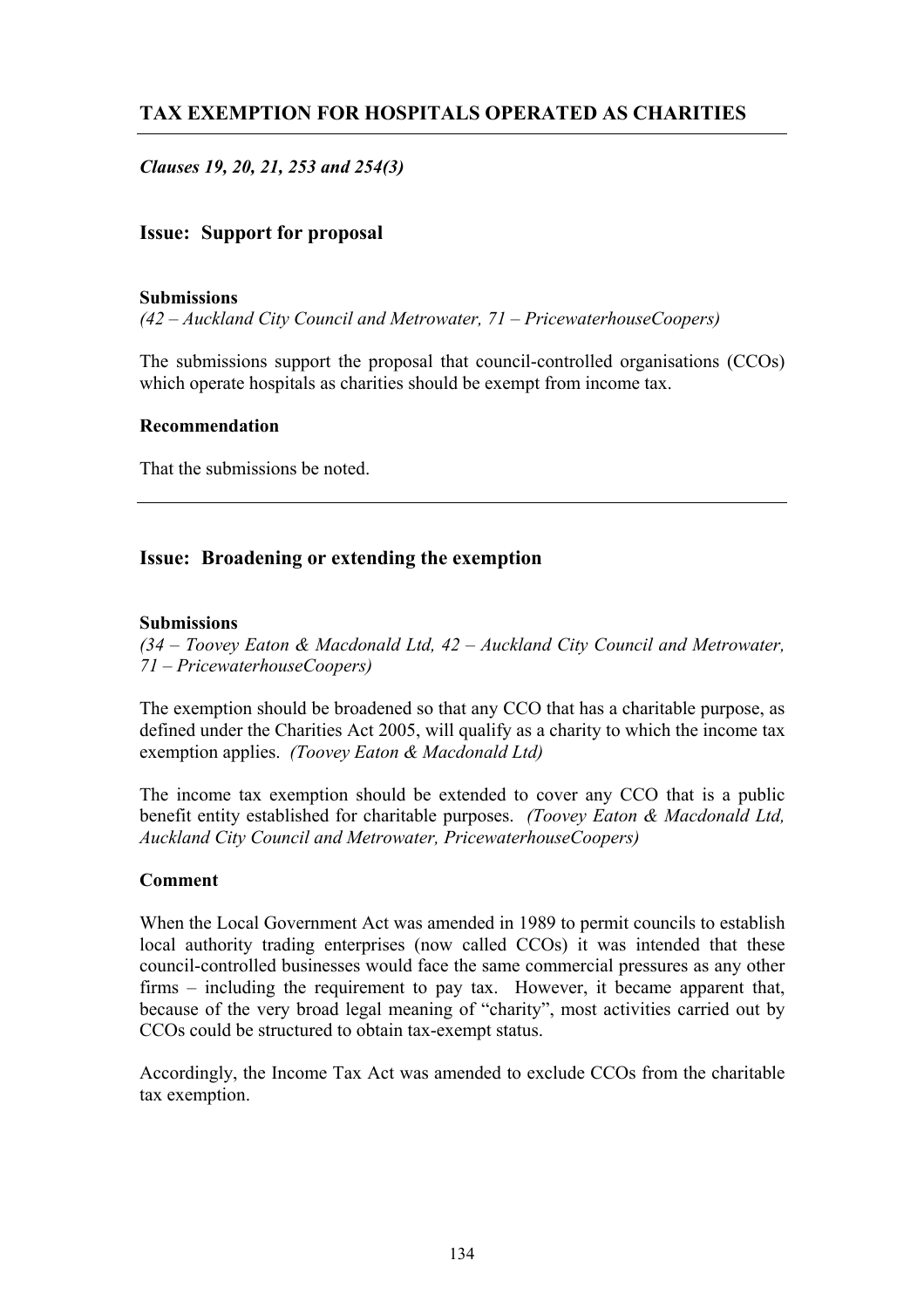Allowing hospitals operated by CCOs to claim the tax exemption is correct because District Health Boards are exempt from income tax.

Extending the exemption to all CCOs that have a charitable purpose, or meet the "public benefit" charity tests is not correct. This is because of the wide range of commercial activities that are conducted within CCOs.

#### **Recommendation**

That the submissions be declined.

#### **Issue: Charitable CCOs that are not operating in competition**

#### **Submission**

*(34 – Toovey Eaton & Macdonald Ltd)* 

The proposed legislation should be amended to allow charitable CCOs that are not operating in competition with private sector organisations to use the charities income tax exemption.

#### **Comment**

The general policy is that CCOs that undertake a business activity, whether charitable or not, should be taxpayers. The specific exemption for CCOs that are hospitals is because government owned hospitals (district health boards) are tax exempt and there is no reason to not apply this treatment to local authority-owned hospitals.

#### **Recommendation**

That the submission be declined.

#### **Issue: Definition of the term "hospital"**

#### **Submission**

*(34 – Toovey Eaton & Macdonald Ltd)* 

The term "hospital" should be defined to provide clarity in the scope of its meaning.

#### **Comment**

When terms are not defined in statute, they take their common meaning. For example, the Concise Oxford Dictionary meaning of "hospital" is:

"An institution providing medical and surgical treatment and nursing care for ill or injured people."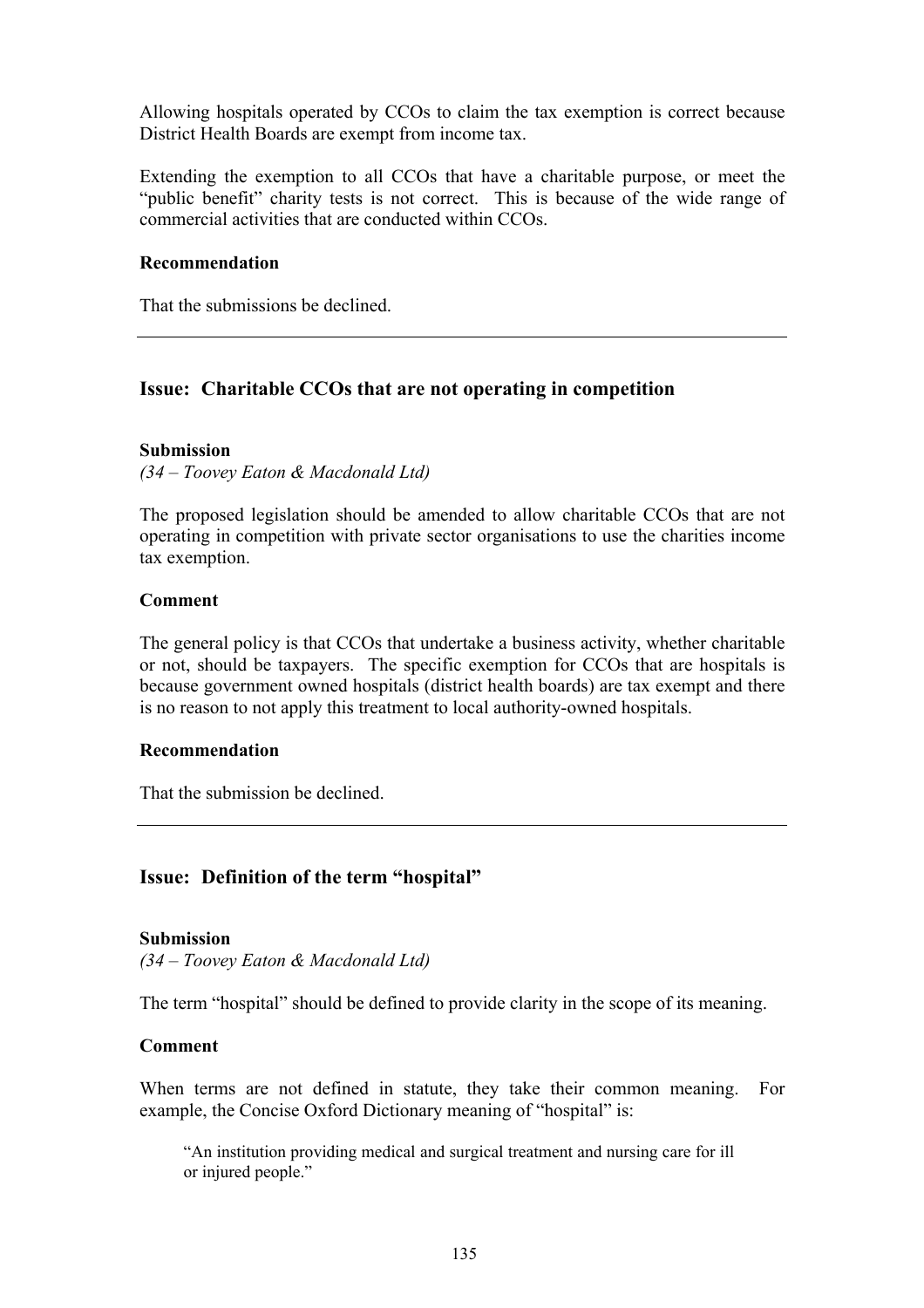Officials are aware of only one hospital that is operated by a CCO. We consider that there is little risk of confusion occurring over when the exemption should apply and when it should not.

#### **Recommendation**

That the submission be declined.

## **Issue: Subsidiaries of CCOs**

#### **Submission**

*(34 – Toovey Eaton & Macdonald Ltd)* 

The proposed legislation should clarify whether subsidiaries of CCOs will qualify for the exemption.

#### **Comment**

The definition of "council-controlled organisation" in the Income Tax Act 2004 includes:

"(b) a company that is a council-controlled organisation, under paragraph  $(a)(i)$ of the definition of council-controlled organisation in section 6(1) of the Local Government Act 2002".

Paragraph (a)(i) of the definition of council-controlled organisation in the Local Government Act includes:

- "(a) a company  $-$ 
	- (i) in which equity securities carrying 50% or more of the voting rights at a meeting of the shareholders of the company are –
		- (A) held by one or more local authorities; or
		- (B) controlled, directly or indirectly by one or more local authorities;"

A subsidiary of a CCO would generally be a CCO itself, by virtue of paragraph (a)(i)(B) of the definition above. This is because it would be controlled directly or indirectly by one or more local authorities. If it did not satisfy the definition of a CCO – say, because it was not controlled by one or more local authorities, it should not, and would not qualify for the exemption.

Officials consider that the amendment currently reflects the policy intention.

#### **Recommendation**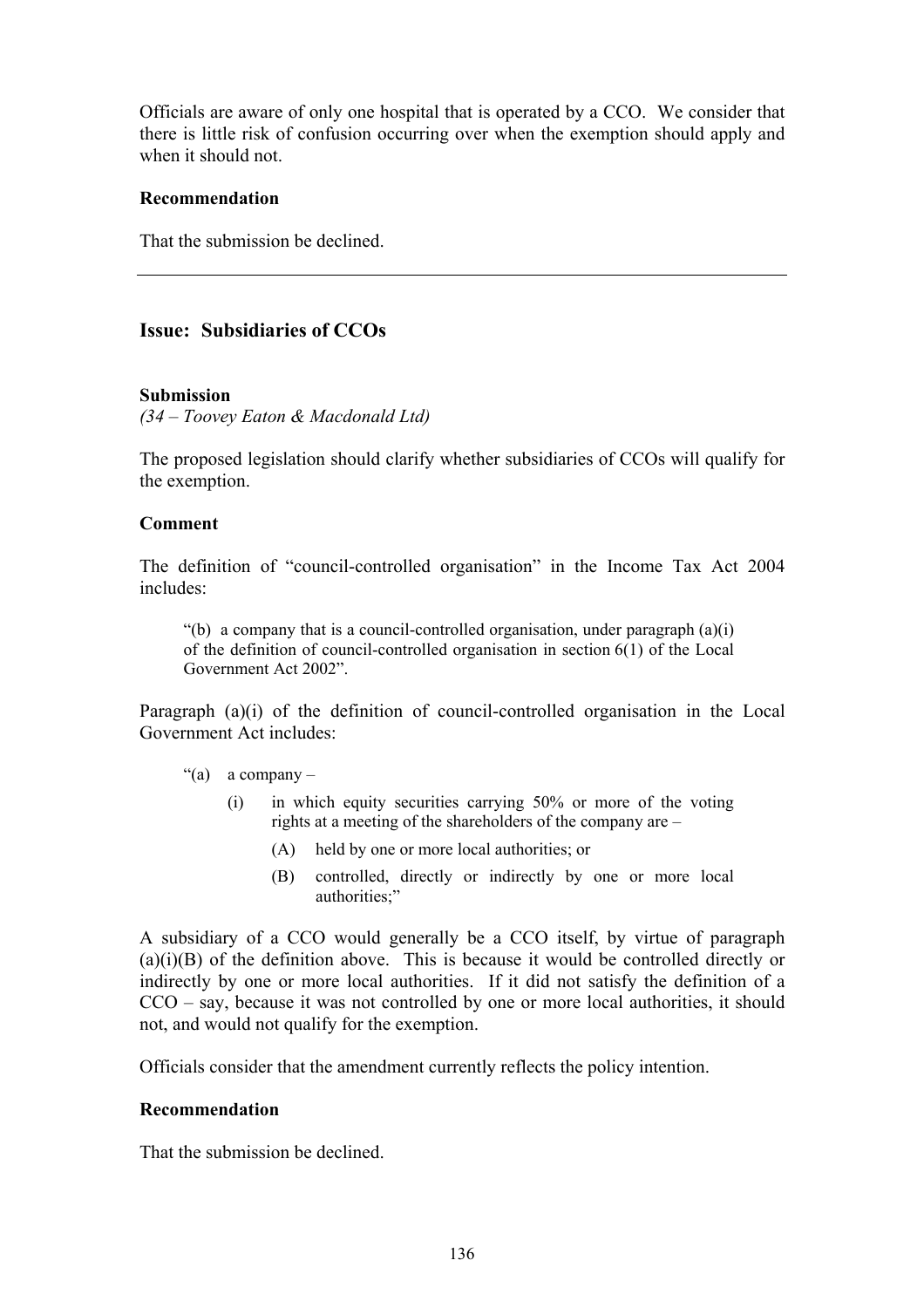# **Submission**

*(91 – New Zealand Institute of Chartered Accountants)* 

The small claims jurisdiction of the Taxation Review Authority presents a very good forum for people with smaller tax disputes to have their case determined in front of an independent arbitrator. A filing fee of \$400 may represent a significant barrier to these people.

# **Comment**

The proposed empowering provision in the bill would allow the government to make regulations to prescribe circumstances in which any fees may be refunded, remitted, or waived. The government already has the power to make regulations to prescribe the amount of any fees to be paid under section  $30(2)(d)$  of the Taxation Review Authorities Act 1994.

The decision on the amount of the proposed filing fee was made by the government following recommendations from the Working Party on Civil Court Fees. The Working Party made its recommendations on courts' and tribunals' fees after consulting a large number of stakeholders. The \$400 set for the Taxation Review Authority is the same as that proposed for a number of other tribunals.

Officials do not consider that the increased fee would reduce the attractiveness of the Taxation Review Authority for people with smaller tax disputes. The cost of bringing proceedings in the Taxation Review Authority will still be less than in higher courts and, under the proposal, some litigants will be eligible to have their fee waived if they are unable to pay or if it is warranted by the public benefit of the case. It should also be noted that the disputant taxpayer may be able to receive the fee back as an award of costs if the dispute is decided in their favour.

# **Recommendation**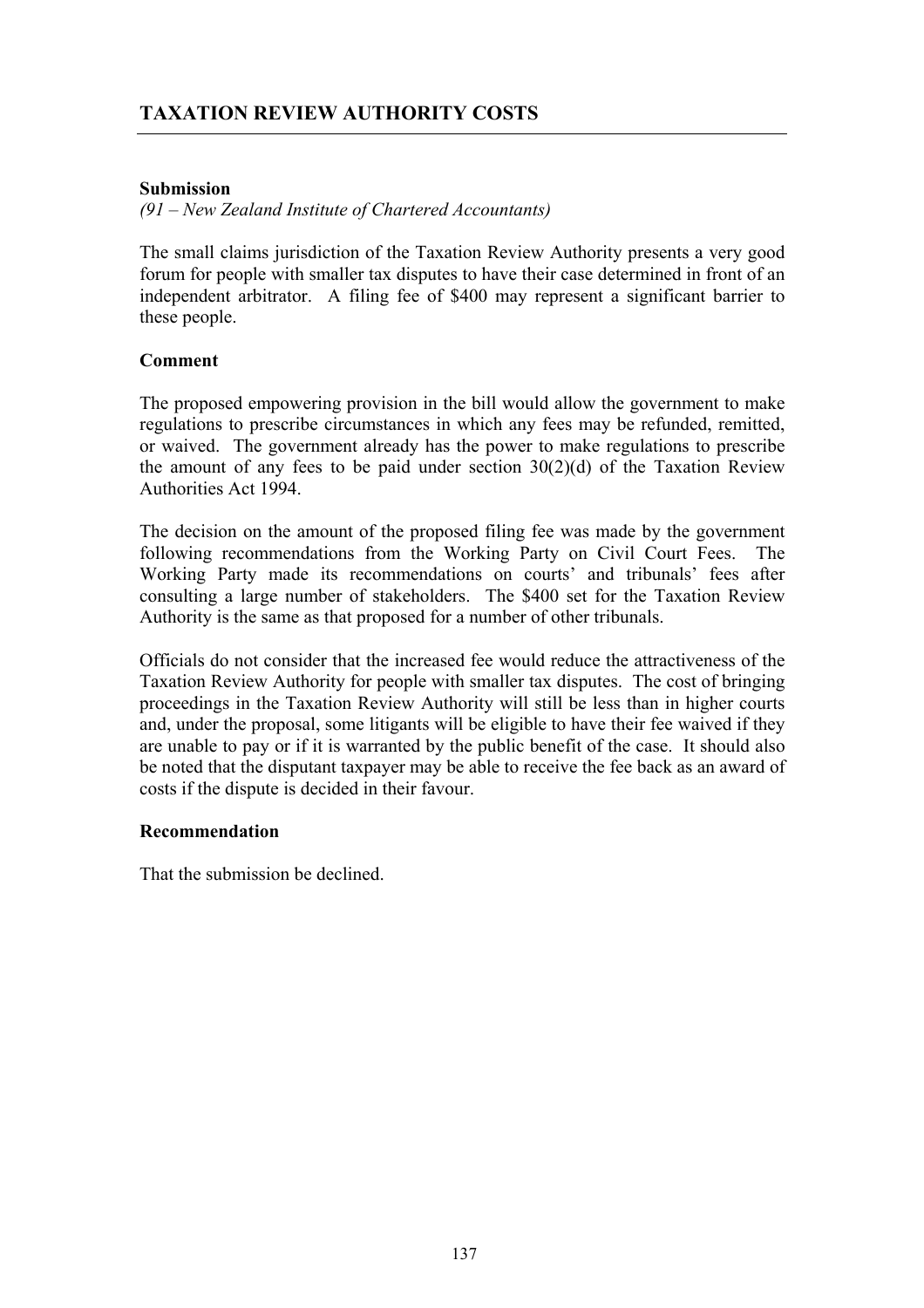# **Submission**

*(2 – John Fittock)* 

The progressive tax rates applying to interest paid on bank savings accounts act as a disincentive to saving. A flat tax rate should apply instead.

# **Comment**

Progressive taxation is a fundamental feature of the New Zealand tax system. Deducting tax at a flat rate from interest received on bank accounts would undermine horizontal equity in taxation, where people earning the same income are taxed at more or less the same average rate, no matter what form the income is received in. Officials also note that this is outside the scope of the bill.

# **Recommendation**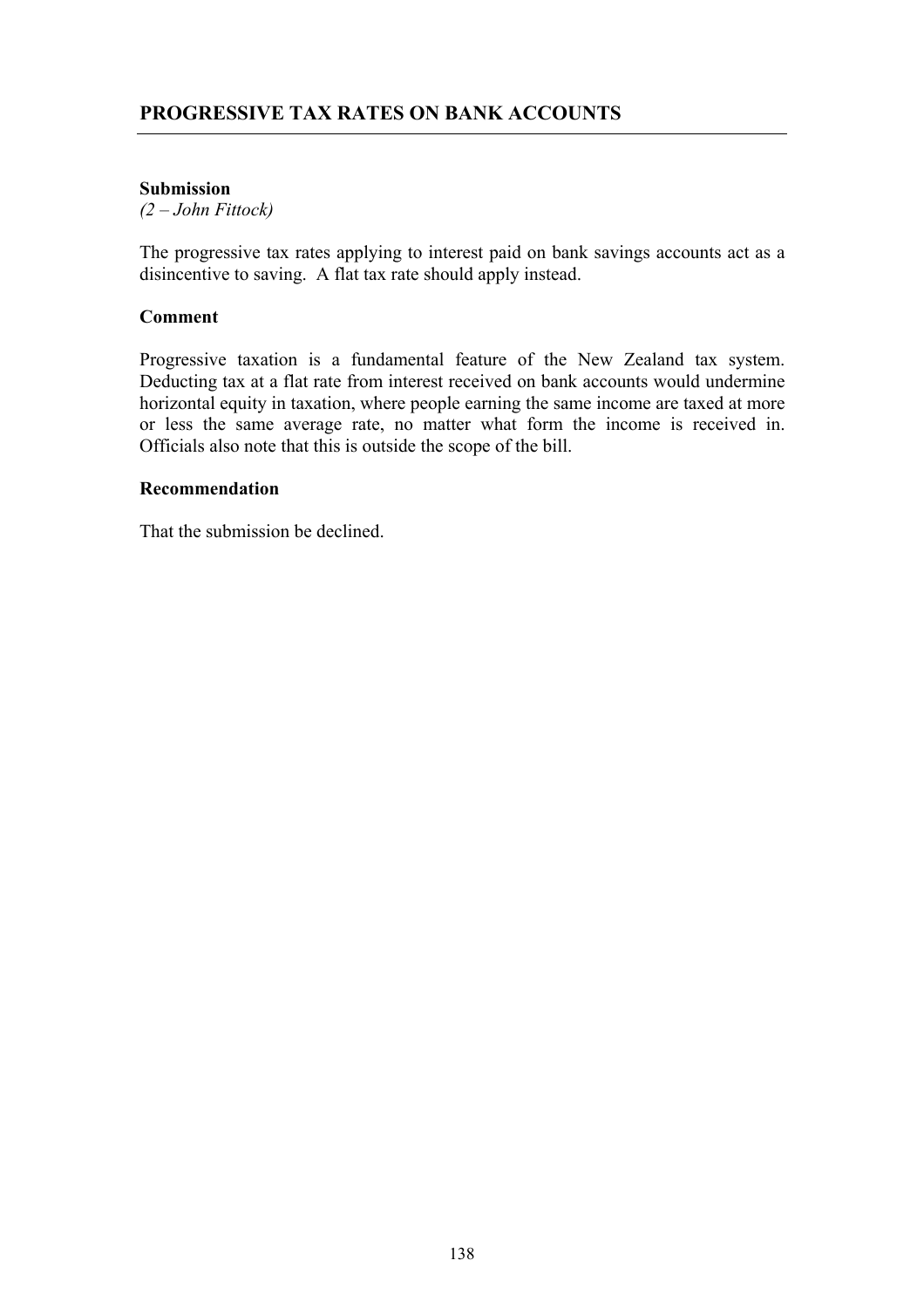# Remedial amendments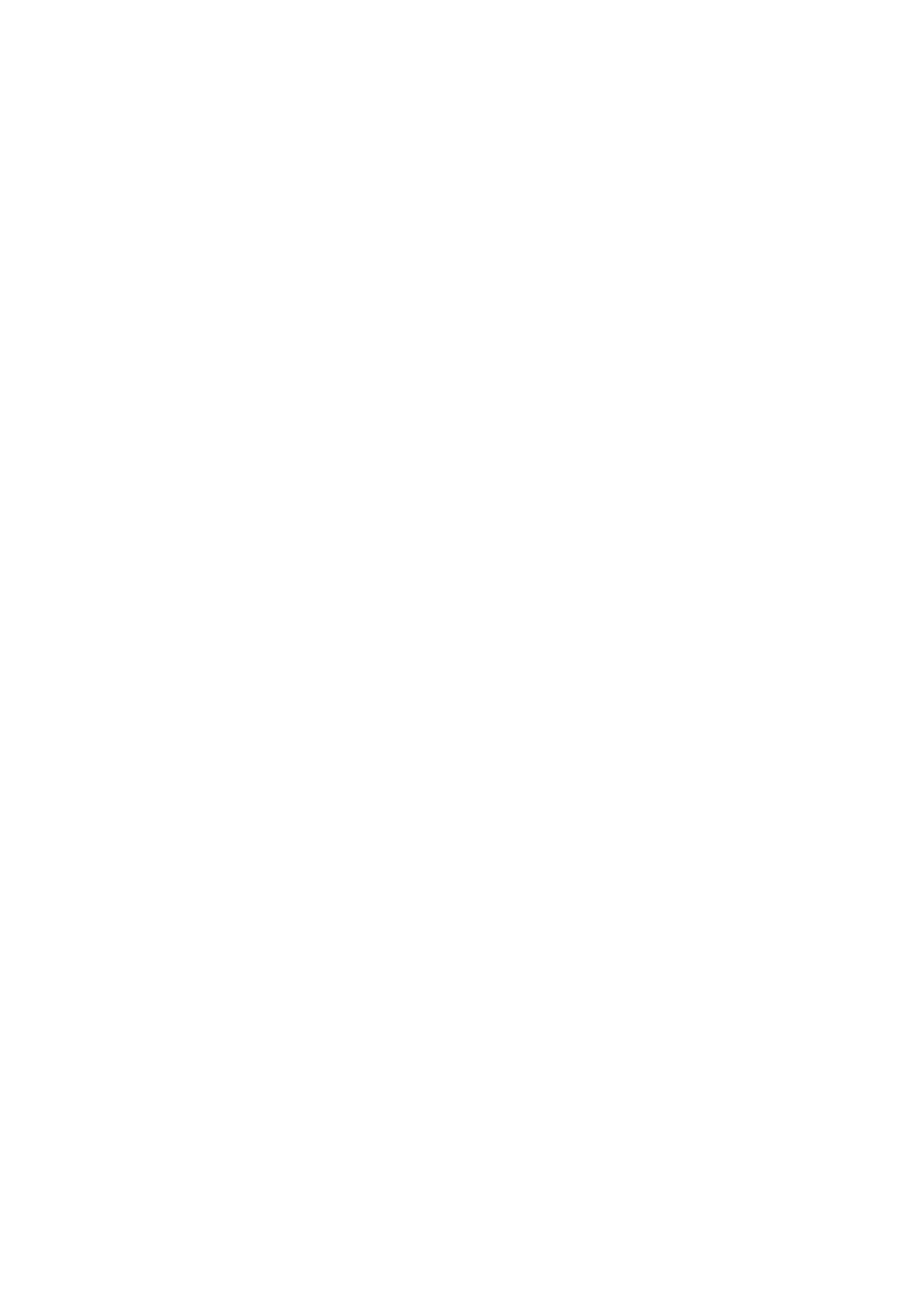# **Issue: Support for provisional tax payment frequency**

# *Clauses 101 and 249*

## **Submissions**

*(91 – New Zealand Institute of Chartered Accountants)* 

NZICA supports the proposed change in the bill to make it clear that taxpayers will only have to make two provisional tax payments when they cease using the GST ratio method and move to paying GST six-monthly.

NZICA also agrees with the changes to provide additional time to file special GST returns over the Christmas and Easter periods.

#### **Recommendation**

That the submissions be noted.

# **Issue: Determining ratio percentage based on earlier years' information**

*Clause 102* 

# **Submission**

*(91 – New Zealand Institute of Chartered Accountants)* 

When the legislation aligning provisional tax payments with GST was enacted, taxpayers that had not filed last year's return could have their GST ratio based on information from two years earlier. The current bill extends this to three years when there is an extension of time to file an income tax return. NZICA agrees with the amendment but suggests that the provision should be extended to instances where the taxpayer is in a dispute with Inland Revenue.

# **Comment**

Officials agree that taxpayers who are in dispute with the department over a return should have their ratio based on information from three years earlier. If the amendment is not made then taxpayers in dispute would not be able to use the ratio until the dispute was resolved.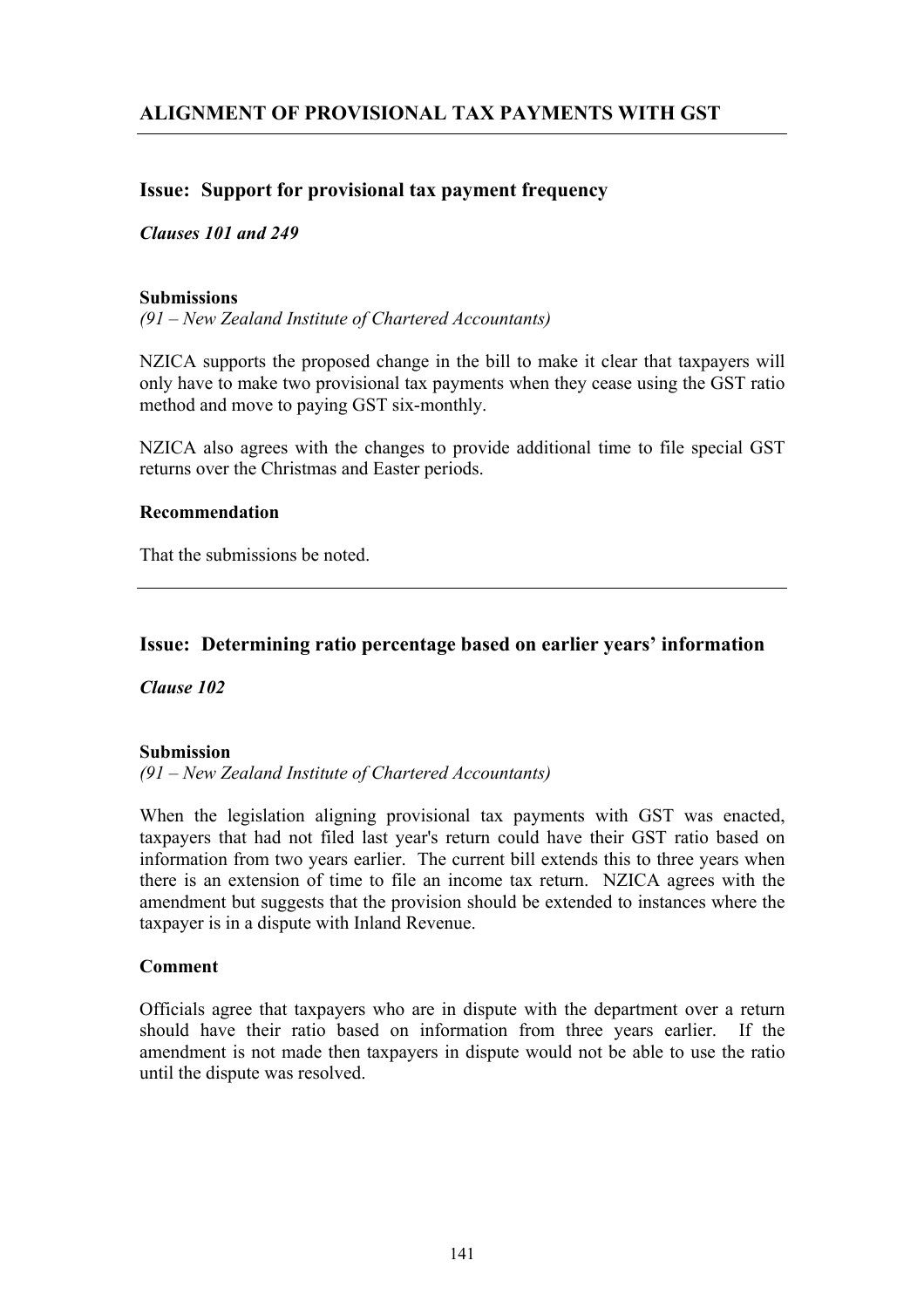Officials have also identified two other sections which require amendment, sections MB 7(7) and MB 15(11) of the Income Tax Act 2004. Both of these sections deal with basing the GST ratio on figures from two years ago when last year's return has not been filed. These sections should also be amended to enable information from three years ago to be used if later information is not available as a result of an extension of time to file, a dispute with the department, or in relation to section MB 7(7), when a later year is a transitional year (in which the taxpayer changed their balance date).

# **Recommendation**

That the submission be accepted and that related amendments to sections MB 7(7) and MB 15(11) also be made.

# **Issue: Sale of assets**

*Clause 106* 

# **Submission**

*(91 – New Zealand Institute of Chartered Accountants)* 

Taxpayers who account for GST on a payments basis and who use the GST ratio method are able to exclude asset sales if they have received payment for the asset, when basing provisional tax payments on a percentage of their GST-taxable supplies.

The wording of the current provision dealing with adjustments for asset sales (section MB 18) is linked to the ratio calculation formula in section MB 10. However, when the amendment proposed in the bill was drafted it omitted the link to the ratio calculation formula. The submission proposes that the link be restored.

The submission also proposes that the wording of section MB 18 be redrafted to increase the clarity of the section.

# **Comment**

Officials agree that the link to the ratio calculation formula should be reinstated but do not consider that the proposed wording would further clarify the legislation.

# **Recommendation**

That the submission be accepted in part.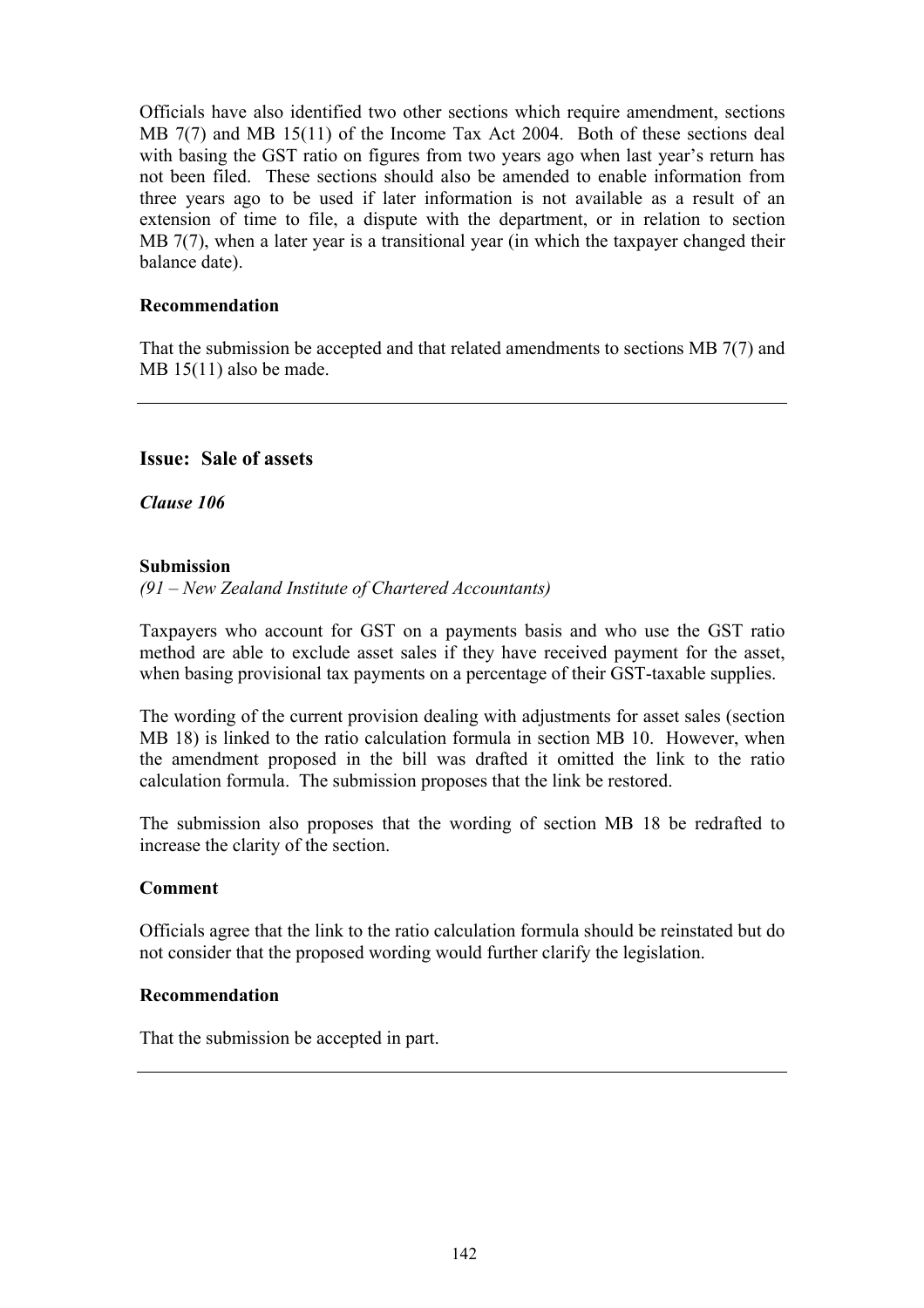# **Issue: Imposition of late payment penalty on GST ratio taxpayers**

*Clause 177* 

# **Submission**

*(91 – New Zealand Institute of Chartered Accountants)* 

The late payment penalty should not penalise taxpayers who comply with the GST ratio method of calculating provisional tax but who end up owing money at the end of the year. Taxpayers using the GST ratio method would expect that if they have met their provisional tax obligations they would be free from late-payment penalties.

# **Comment**

Officials agree that taxpayers who meet their personal tax obligations under the GST ratio method should not be subject to the late payment penalty. No legislative change is required to achieve this as the legislative amendment included in the bill only imposes a penalty when the taxpayer fails to pay their provisional tax liability, calculated using the ratio method, by the due date.

# **Recommendation**

That the submission be noted.

# **Issue: New provisional taxpayers**

# **Submission**

*(91 – New Zealand Institute of Chartered Accountants)* 

A drafting oversight with section MB 8(8) of the Income Tax Act 2004 has led to new provisional taxpayers being required to make provisional tax payments during their first year. This was not the original intention and NZICA has requested that the legislation be amended to remove the requirement for new provisional taxpayers to make provisional tax payments during the year.

# **Comment**

Officials agree with the points raised in the submission and also recommend that further amendments should be made to clarify the treatment of new provisional taxpayers. The first is to remove the words "in relation to which they pay GST" from section MB 8(8) of the Income Tax Act 2004 to ensure that a provisional taxpayer who is not registered for GST would still be liable for provisional tax. The other amendments are to section MB 8(8) of the Income Tax Act 2004 and section 120KC(1)(b) of the Tax Administration Act 1994 to specify that a new provisional taxpayer who accounts for GST six-monthly is required to make two provisional tax instalments during the year.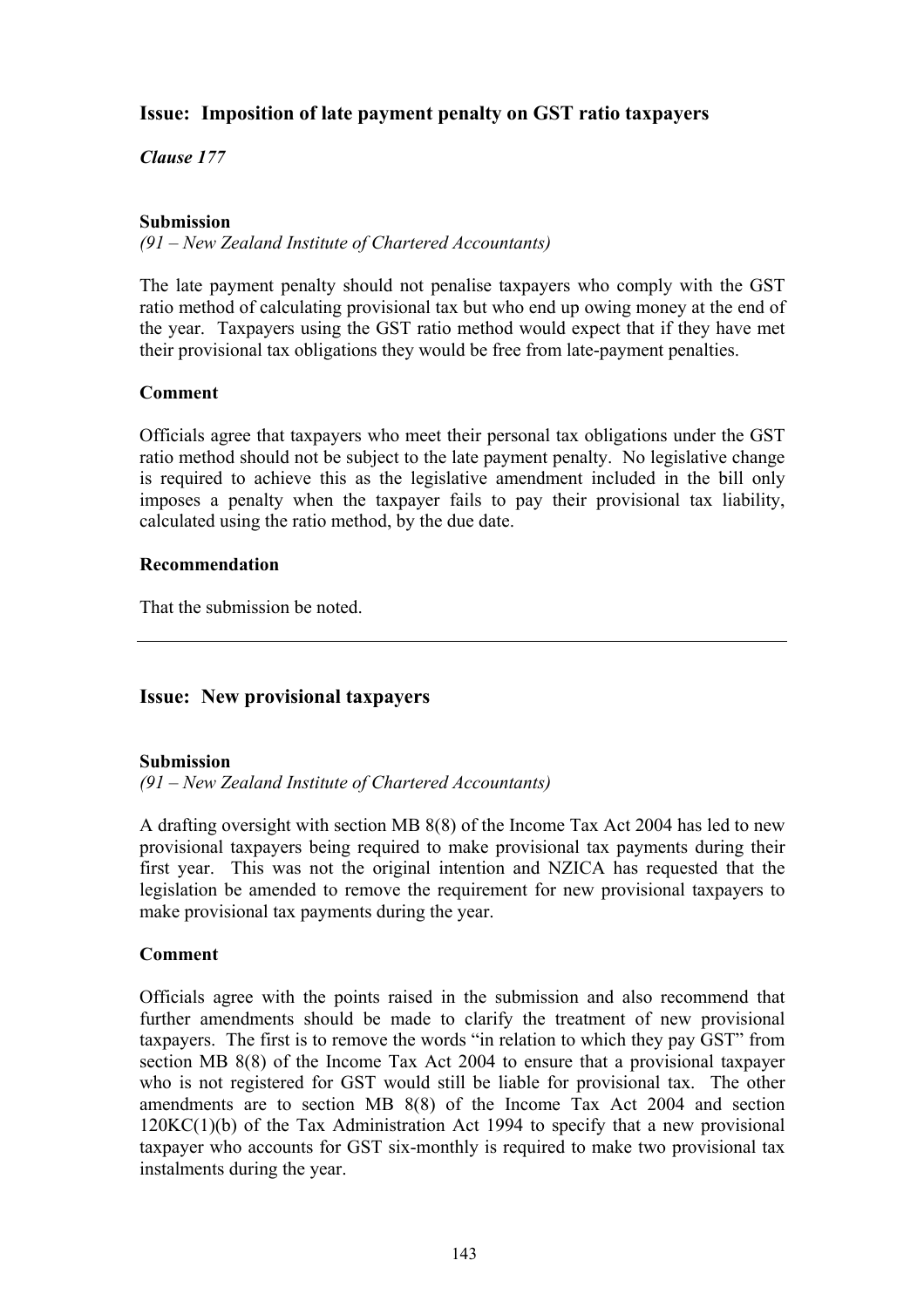The further amendments ensure that the provision applies to all situations where a new provisional taxpayer could be liable for provisional tax.

# **Recommendation**

That the submission be accepted and that two further amendments proposed by officials also be made.

# **Issue: Exiting ratio method**

#### **Submission**

*(91 – New Zealand Institute of Chartered Accountants)* 

Taxpayers who exit the ratio method should be allowed to use the safe harbour method of calculating provisional tax instead of being required to estimate, with exposure to use-of-money interest. Also, sections MB 17(5) and MB 6(5) duplicate advice to taxpayers who stop using the ratio method to change to the estimation option. NZICA recommends that these sections be amalgamated.

#### **Comment**

The ratio method was introduced to enable tax payments to more closely align with income flows by basing provisional tax payments on a percentage of their GST taxable supplies. Also, taxpayers who use the ratio method are not subject to use-ofmoney interest if they comply with the ratio method.

Enabling taxpayers to transfer between the ratio method and standard methods of calculating provisional tax would provide an opportunity for taxpayers to swap between the two regulations in order to pay the least amount of tax during the year, without being liable for use-of-money interest. This was not what the government intended when it introduced the ratio method.

Neither is it possible to amalgamate sections MB 17(5) and MB 6(5). Each section takes a different approach, one section deals with estimating provisional tax and the other with exiting the ratio method. Although there is some repetition between the two sections for completeness there is a need to retain both, with relevant crossreferencing between the two sections.

Officials recommend no change be made to the legislation.

#### **Recommendation**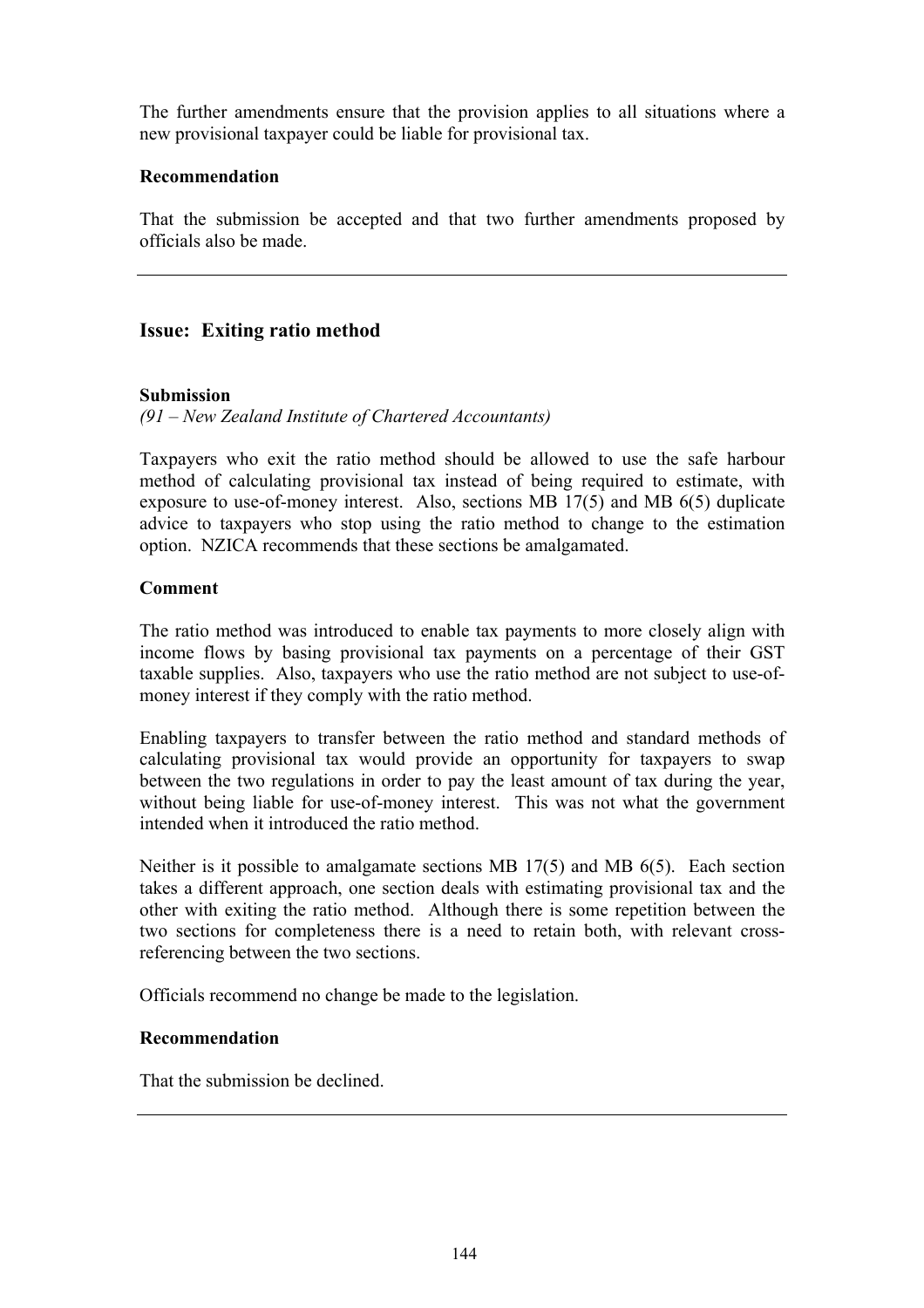# **Issue: Due date for payment of provisional tax**

# **Submission**

*(71 – PricewaterhouseCoopers)* 

Legislation was enacted last year to extend the due date for March GST returns from 28 April to 7 May. The submission has identified two legislative oversights whereby the section that deals with the due date for payments of provisional tax in a transitional year has not been amended to reflect the extension of the due date to 7 May. The submission recommends that sections MB 20(2) and (3) be amended to allow an extension of the due date to 7 May.

# **Comment**

Officials agree that these amendments are required. Officials have also identified other instances where legislation should provide for an extension of the due date – section MB 24(5) of the Income Tax Act 2004 and section 120KD(2) of the Tax Administration Act 1994. The first provision specifies the due date for the final provisional tax payment where the taxpayer changes their balance date and the other provision specifies the date that interest starts, being the day after the due date. These sections currently do not allow an extension of the due date if the final payment occurs during the Christmas or Easter period. We recommend that these two sections also be amended to ensure that where the final period ends in November or March, that the due date is 15 January or 7 May respectively.

# **Recommendation**

That the submission be accepted.

# **Issue: Cancellation of registration**

#### **Submission**

*(Matter raised by officials)* 

Taxpayers that advise Inland Revenue of their intention to cancel their GST registration from a future due date should be able to change from making two provisional tax payments to the standard three payments from that future date.

# **Comment**

When a taxpayer who accounts for GST on a six-monthly basis cancels their GST registration, they move from paying two provisional tax payments a year to the standard three payments per year.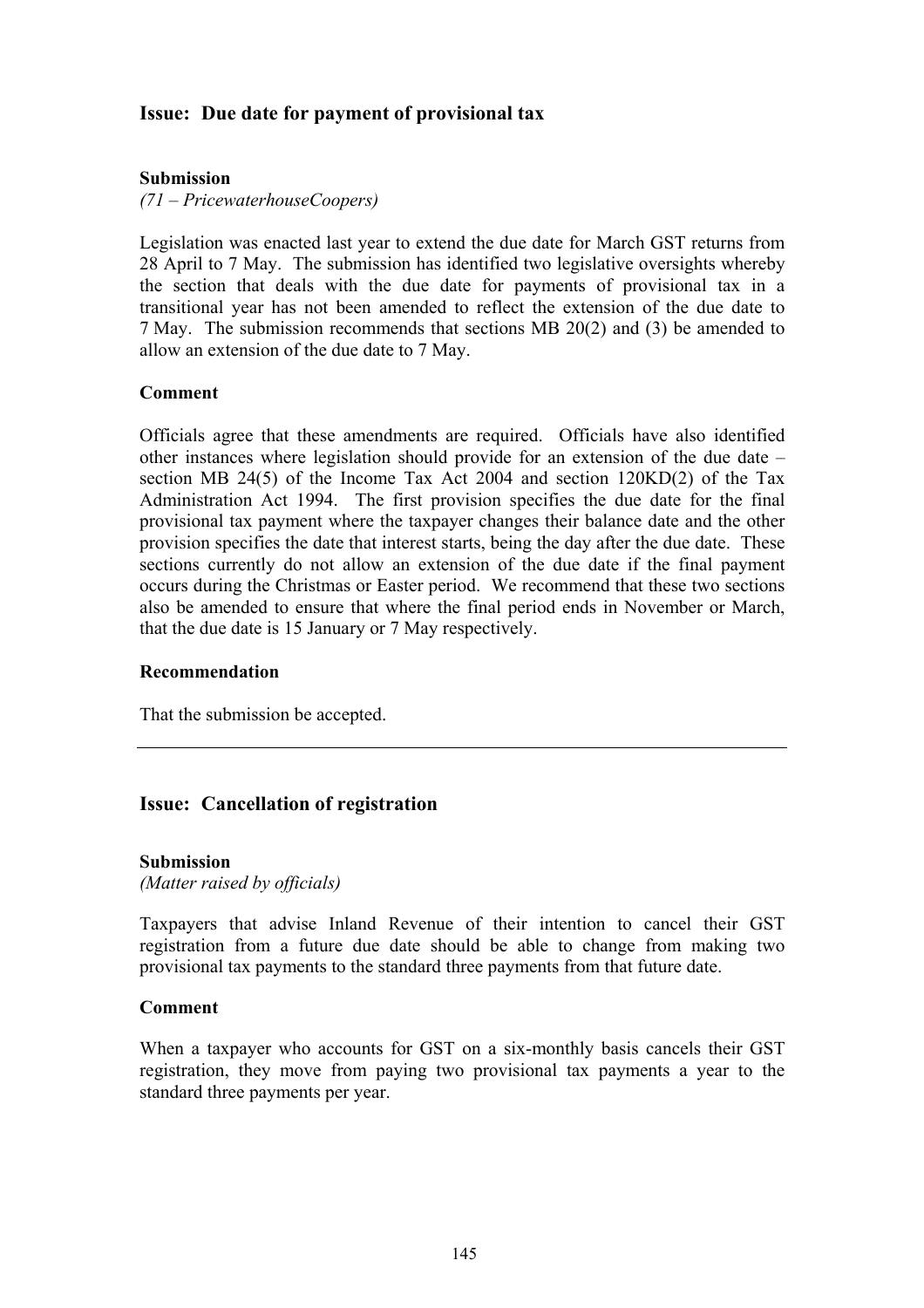Currently the date this occurs from is the date of notification of intention to cancel registration. However, some taxpayers notify Inland Revenue in advance that they intend to cease registration from a future date. In these situations the legislation requires that provisional tax payments change immediately even though it could be months before the taxpayer ceases registration. Officials propose that section MB 25(5) of the Income Tax Act 2004 be amended to allow the change from two payments to three provisional tax payments to occur from the later of the date the taxpayer notified Inland Revenue of the change or the date the GST registration ceases.

# **Recommendation**

That the submission be accepted.

# **Issue: Use-of-money interest on payments in a transitional year**

# **Submission**

*(Matter raised by officials)* 

To ensure that for the purpose of calculating use-of-money interest, provisional tax will be due in two instalments; when a taxpayer starts a business after the first provisional tax instalment date and up to 30 days before the second instalment date.

# **Comment**

Currently section 120KC (1)(b) of the Tax Administration Act only imposes use-ofmoney interest when two provisional tax payments are made by taxpayers registered for GST six-monthly. There is another situation where a provisional taxpayer makes two provisional tax payments in a year – where they commence business after the first provisional tax instalment date and up to 30 days before the second instalment date. Officials propose that the use-of-money interest provisions cater for this situation.

# **Recommendation**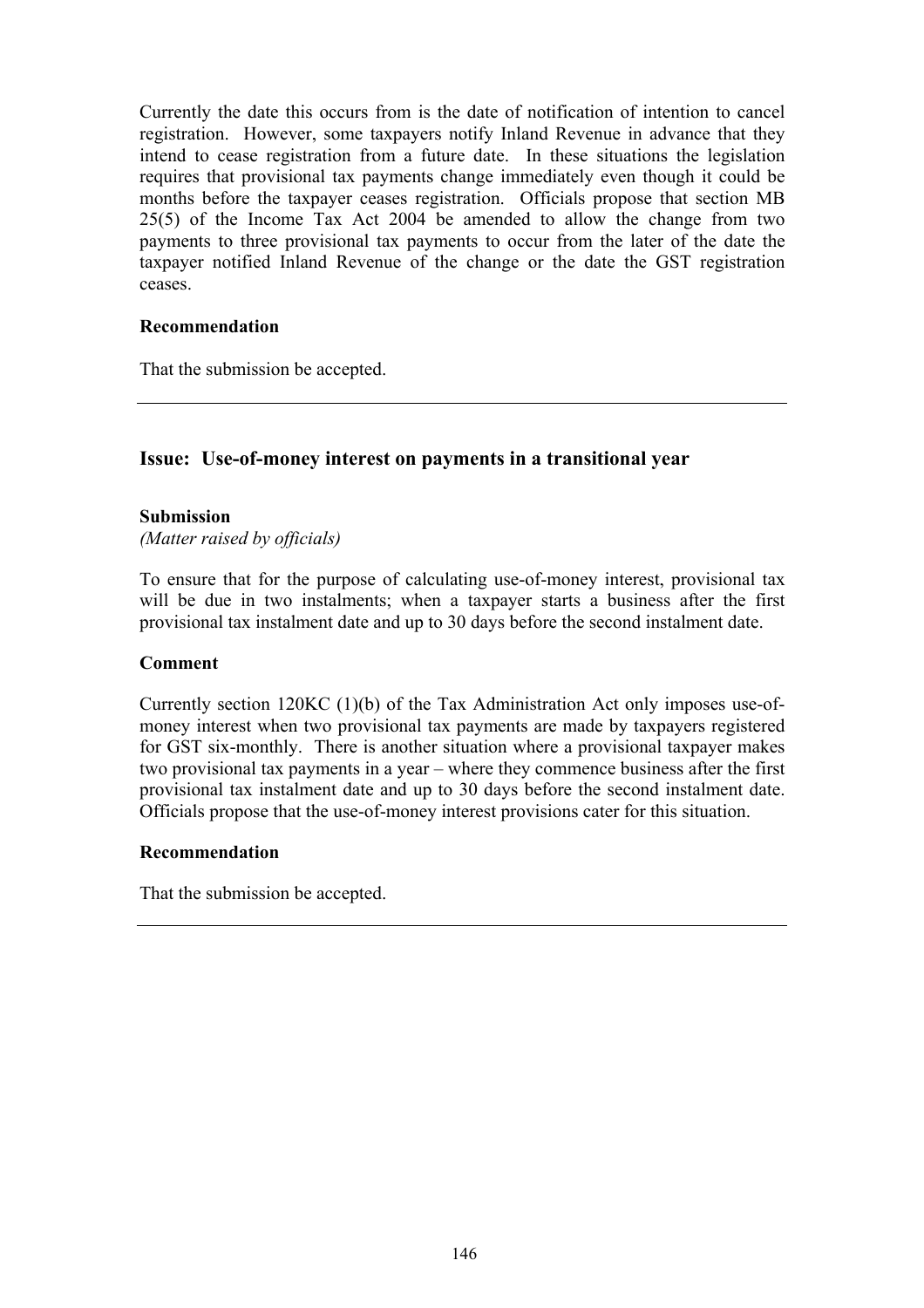# **Issue: Taxpayers who use the ratio method not subject to use-of-money interest**

# **Submission**

*(Matter raised by officials)* 

Section 120KD(1) of the Tax Administration Act 1994 should be amended to ensure that use-of-money interest does not apply to ratio taxpayers in a transitional year.

# **Comment**

One of the features of the GST ratio method for calculating provisional tax is that taxpayers who use this method are not subject to use-of-money interest. However, section 120KD(1) of the Tax Administration Act does not specifically exclude taxpayers who use the ratio method in a transitional year (the year in which they change their balance date) from the use-of-money interest rules.

Officials recommend that the section be amended to specifically exclude taxpayers from the use-of-money interest rules when they use the ratio method in a transitional year.

# **Recommendation**

That the submission be accepted.

# **Issue: Drafting corrections**

# **Submission**

*(Matter raised by officials)* 

There are a number of drafting references and examples that need to be corrected, including:

- the lack of cross-reference between section MB 8(6) and the determination section;
- the reference to 15 January in the example at the end of section MB 13;
- the reference to 7 months in the third table in the Schedule 13, Part B; and
- the example in section 120KC.

# **Comment**

The section that deals with taxpayers changing the method they use to determine provisional tax (section MB 8(6)) currently refers to the section that calculates the amount of provisional tax payable (section MB  $9(1)(b)$ ). However, the calculation section does not refer back to the determination section. Officials recommend that an amendment be made to ensure both sections cross-reference for increased clarity.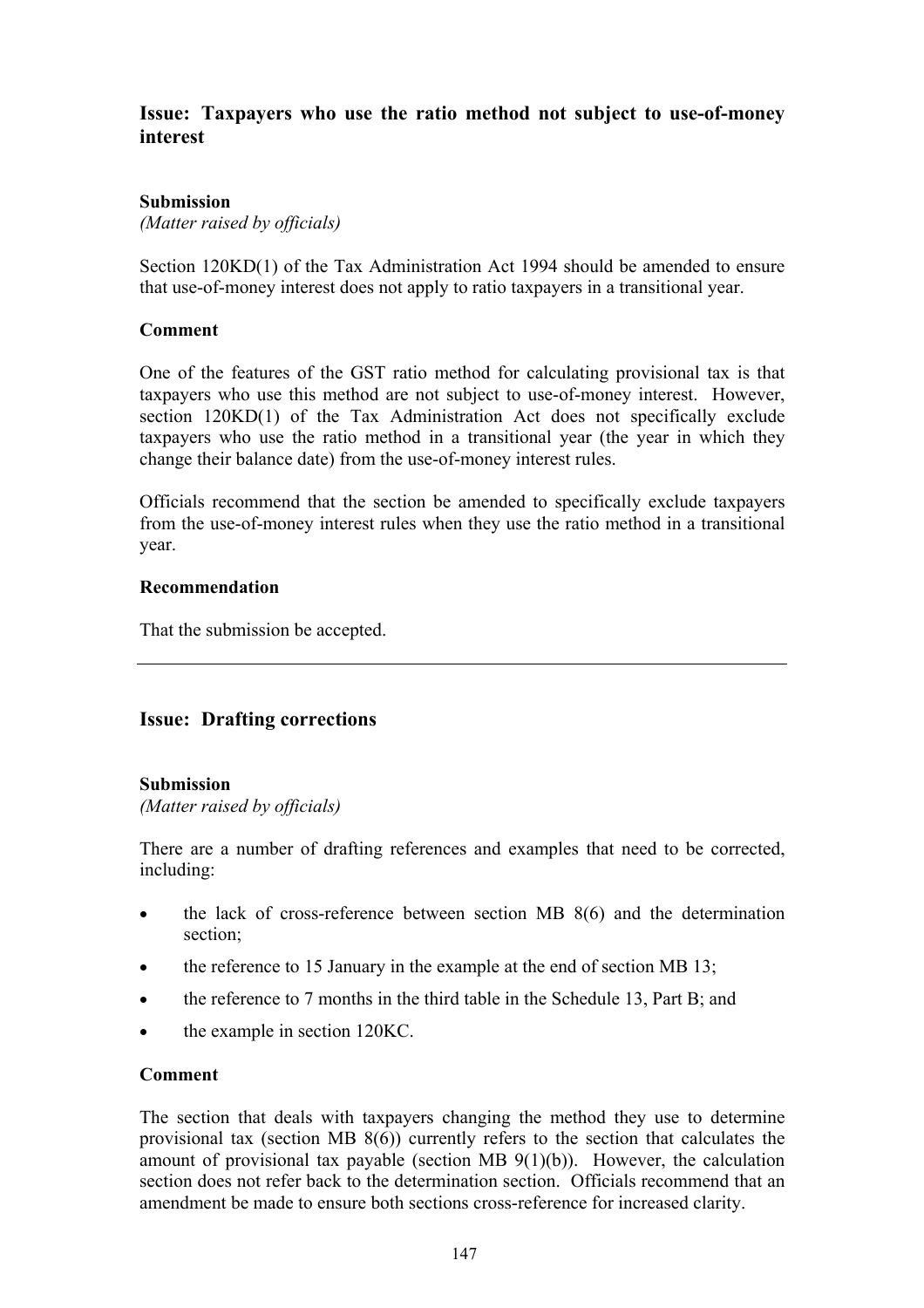The example at the end of section MB 13 incorrectly refers to "20 January" as the due date for payments of provisional tax that would be due in December. The date should be "15 January".

The third table in Schedule 13, Part B of the Income Tax Act 2004, contains three tables. The reference in the left-hand column of the last table incorrectly refers to "7 mths". This should be amended to refer to "7-8 mths".

The example at the end of section 120KC currently refers in the section heading to 120KC. This section heading reference should be amended to correctly refer to section 120KD.

Also, the example at the end of section 120KD should be amended to change the section heading reference from 120KD to 120KE.

# **Recommendation**

That the submissions be accepted.

# **Issue: Extending GST ratio method to shareholders of close companies and partnerships**

# **Submission**

*(91 – New Zealand Institute of Chartered Accountants)* 

Currently the ratio method only applies when the GST and provisional tax are paid by the same entity. The submission proposes that the GST ratio method should be extended to shareholders in close companies and partners in a partnership.

# **Comment**

This question has been raised before by NZICA. It is scheduled to be included in the post-implementation review of the GST and provisional tax changes which will take place in 2009 when the rules have been in operation for a year.

# **Recommendation**

That the submission be noted.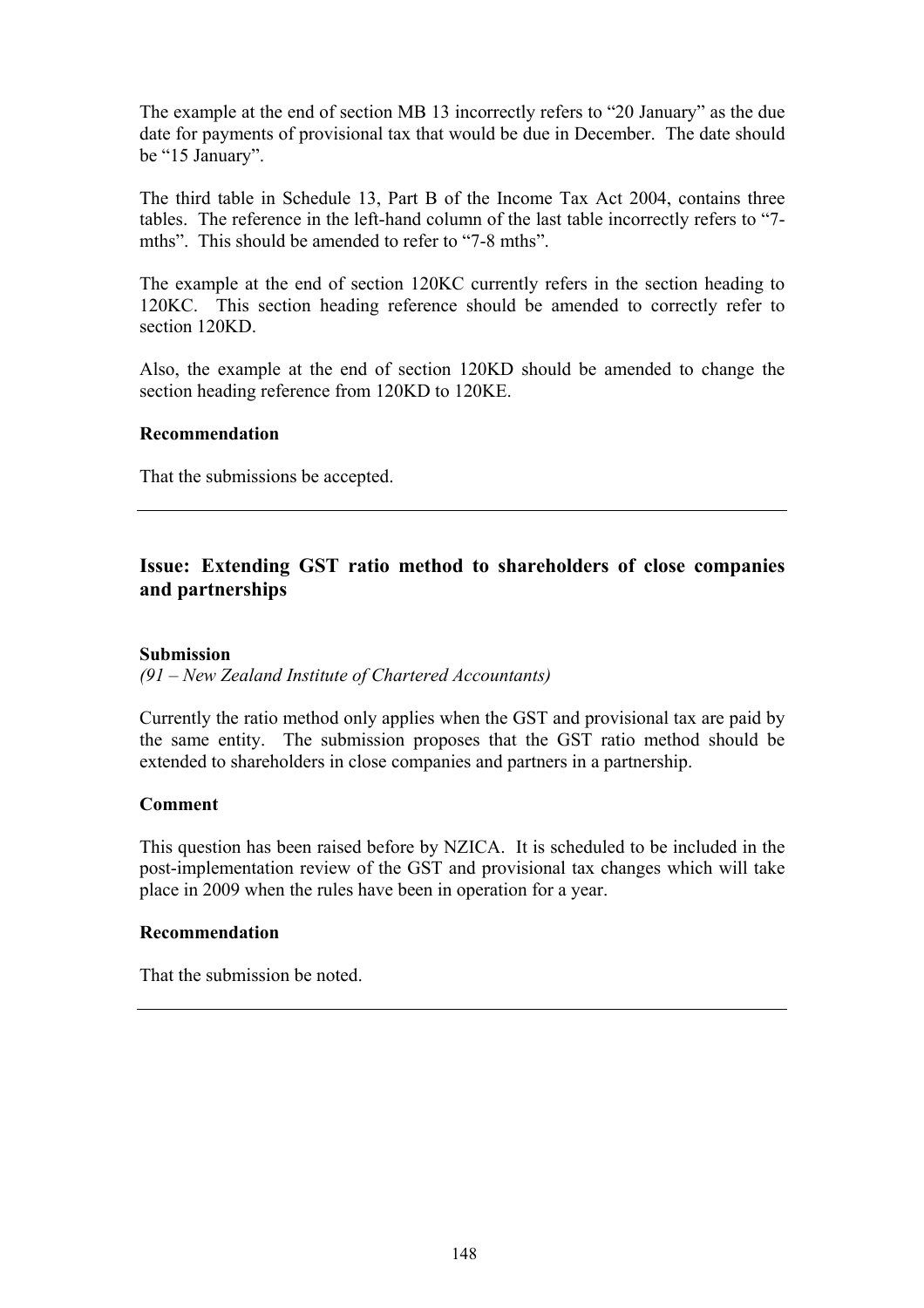# **Issue: Changing terminal tax date**

# **Submission**

*(91 – New Zealand Institute of Chartered Accountants)* 

The terminal tax due dates should be aligned with provisional tax and GST payment dates (the 28th of the relevant month). This would provide a consistent date and enable GST refunds to be offset against terminal tax payments.

## **Comment**

The due date for the payment of terminal tax falls on the 7th of the month, with the date being extended to the 15th of January if the due date is the 7th of January. Shifting the terminal tax date from the 7th to the 28th of the month would have a significant cost to the government and is outside the scope of these proposals.

# **Recommendation**

That the submission be declined.

# **Issue: Extending the ratio method to new business taxpayers**

# **Submission**

*(91 – New Zealand Institute of Chartered Accountants)* 

The ratio method should be extended so that new businesses can use the ratio in their first years in business. This would assist in getting businesses to pay tax as soon as possible to avoid the large payment trap in their second year.

To address the problem of a business not knowing what ratio to use without figures from earlier years to base the ratio on, the submission proposes that the new business should be able to use a standard default ratio or a self-select ratio (within reasonable parameters) to deter taxpayers from getting it wrong.

# **Comment**

Currently the ratio method is limited to taxpayers who have been in business for the whole of the preceding year and for whom tax information is available on which to base the ratio for their specific business.

It is difficult to determine the ratio level without the earlier year's tax figures being available, especially when the business is starting out. Industry average rates only suit businesses which are around the middle of the distribution. However, the ratios that apply to businesses within the same industry vary significantly in their level of expenses and net profit ratios. If the ratio is set too low then too little tax will be deducted during the year, requiring tax to be paid at year-end. Deducting tax at too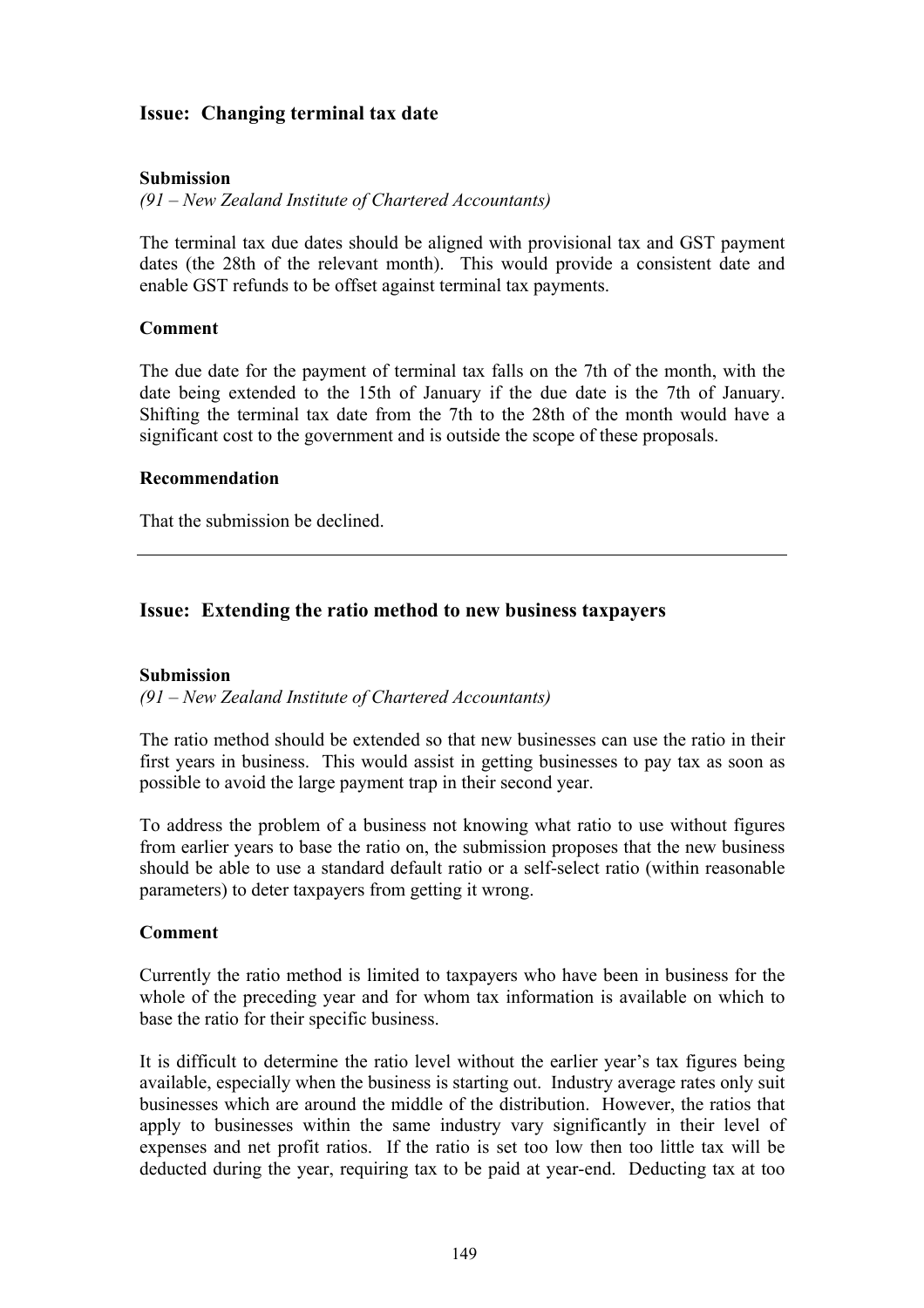high a rate can be financially detrimental to the business at the very time when the business is starting out and growing.

Adopting a standard ratio may not resolve the tax-induced financial difficulties faced by some businesses and could impose these financial difficulties on other businesses that would not otherwise have faced them.

There are other mechanisms available to provide an incentive for new businesses to pay tax in their first year in business, such as the early payment discount which provides a 6.7% tax-free return on voluntary payments to Inland Revenue in their first year.

# **Recommendation**

That the submission be declined.

# **Issue: Extending the filing date for November GST returns from 15 to 20 January**

#### **Submission**

*(91 – New Zealand Institute of Chartered Accountants)* 

Currently, the GST return for the November period is due on 15 January, to give taxpayers time to file the return as a result of the Christmas period. The majority of provisional taxpayers are required to make a provisional tax payment on 15 January as well. The submission states that many businesses and tax agents are on holiday during this period and it is difficult to contact clients and obtain the necessary information by 15 January. The submission proposes that the due date be moved to 20 January.

### **Comment**

When the legislation aligning the payment of provisional tax with GST was introduced it extended the due date for the November GST return and the payment of provisional tax from 15 January to 20 January. The due date was subsequently changed back to 15 January as having all payments due on one date over the Christmas period would have a significant impact on Inland Revenue and the Westpac bank that processes Inland Revenue payments, resulting in a backlog of payments.

Taxpayers would also be required to find a significant amount of money for payment of provisional tax and GST as well as terminal tax and PAYE, all of which would be due on 20 January. Retaining the 15th as the due date also enables Westpac and taxpayers to stagger the payment of GST/provisional tax and the payment of terminal tax and PAYE to smooth workflows and the financial impact on taxpayers.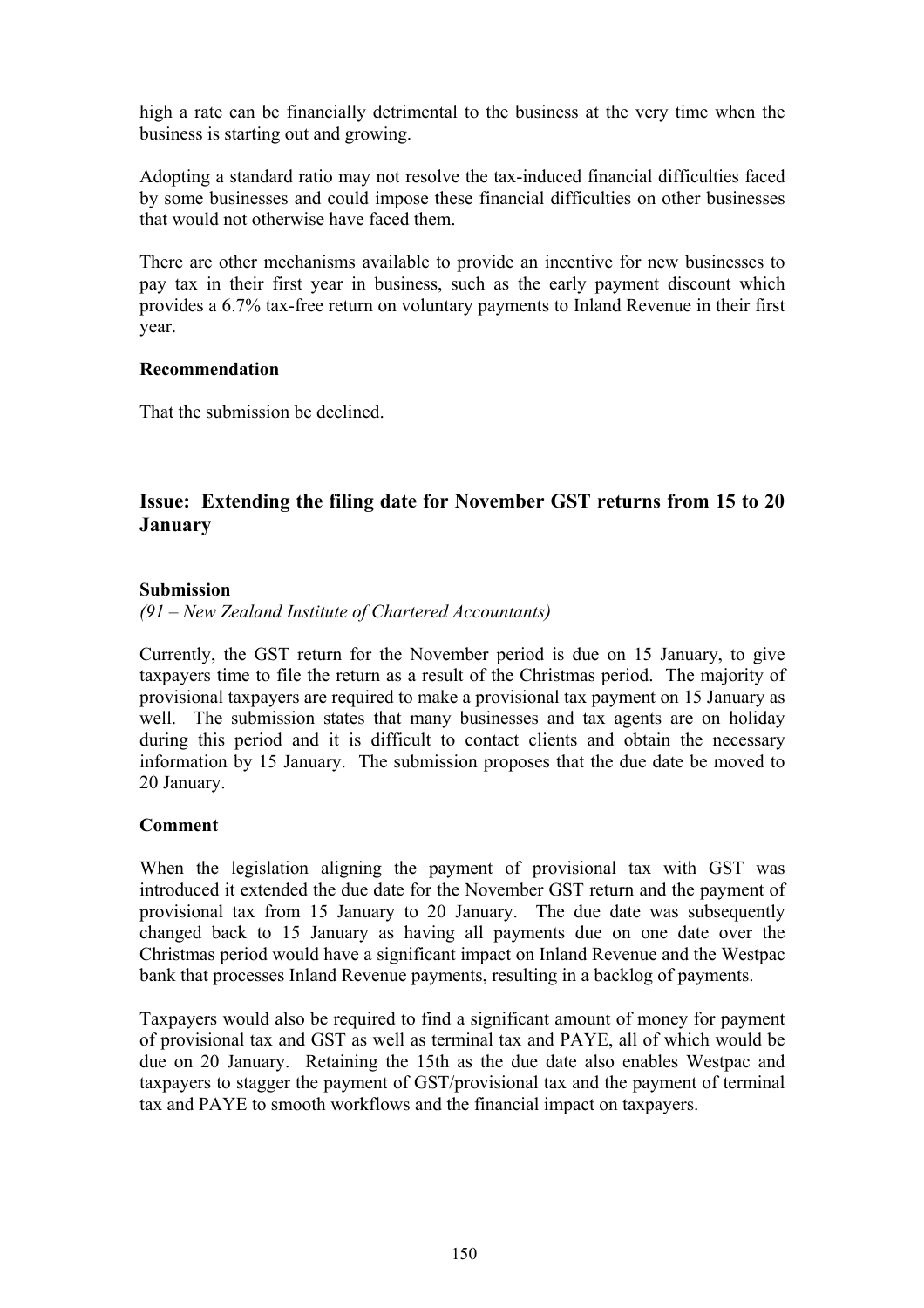It is therefore recommended that the due date for the payment of provisional tax and GST payments remains 15 January.

# **Recommendation**

That the submission be declined.

# **Issue: Extending the 28 October due date to 7 November**

# **Submission**

*(91 – New Zealand Institute of Chartered Accountants)* 

A previous legislative amendment moved the April GST and provisional tax due date to 7 May as a result of the high number of GST returns in the month of April and the difficulty this places on businesses and tax agents' workloads.

NZICA considers that a similar amendment should be made to extend the due date for September GST returns and provisional tax from 28 October to 7 November because of agents' workflow pressures in this period. Many tax practices have the majority of their clients with six-monthly GST cycles, for which returns are due in October. To add to the problems, Labour Day always falls in the latter part of the month and many clients are unable to get their GST information to their agents until the last couple of weeks, leaving little time to finalise the returns. There are only 22 working days available to prepare returns.

# **Comment**

The April GST due date was moved to 7 May because the majority of GST taxpayers (six-monthly, two-monthly, and monthly filers) have a payment due in April. Also, the Easter holiday period and Anzac holiday resulted in up to three working days being lost in the month.

The same situation does not occur for October. Although there may be tax agents that have a high workload during this period, the majority of taxpayers do not have a GST and provisional tax payment due in October. Also, there is just one statutory holiday in October and there are other months where the number of working days available is lower than the 22 days during October.

# **Recommendation**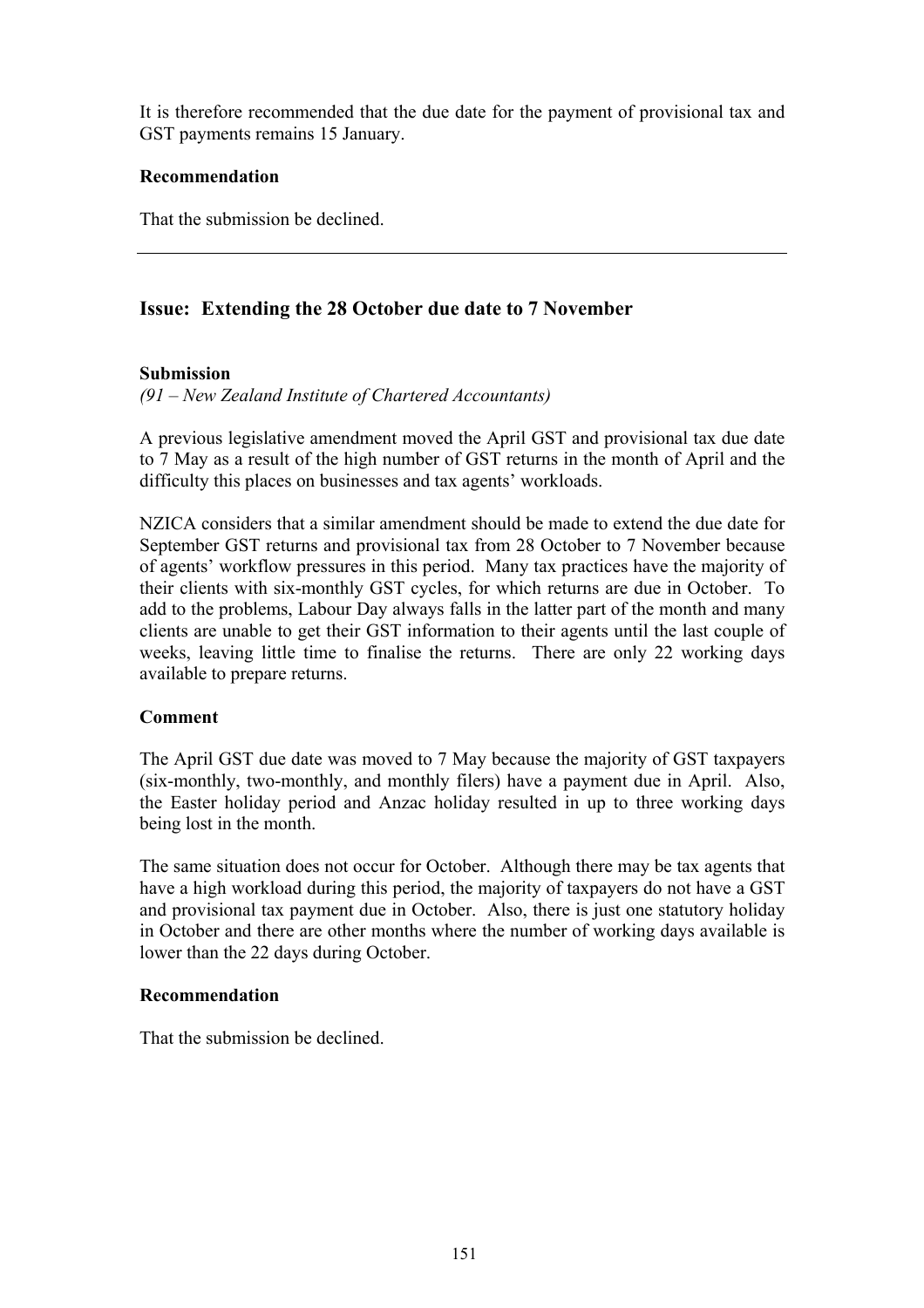# *Clauses 32 and 41 to 44*

# **Issue: Costs of film production and of acquiring film rights**

# **Submission**

*(31 – New Zealand Screen Council)* 

The opening words of proposed section EJ 4(1) (Expenditure incurred in acquiring film rights in films other than feature films) and EJ 5(1) (Expenditure incurred in acquiring film rights in films other than feature films) do not make it clear that the sections apply to both expenditure incurred in acquiring film rights and to film production. They should be amended accordingly.

# **Comment**

Income tax legislation has recently been rewritten with the primary aim of producing legislation that clearly and unambiguously states the policy. One of the ways in which this was achieved was separating the rules for the deductibility of costs incurred in acquiring film rights from those relating to film production expenditure. With hindsight, the amendments in the bill do not recognise that distinction as well as they might.

Officials agree with the tenor of the submission, and we will reconsider redrafting the amendment to ensure that this distinction remains apparent.

# **Recommendation**

That the submission be accepted.

# **Issue: Films disposed of before completion**

# **Submissions**

*(31 – New Zealand Screen Council, 71 – PricewaterhouseCoopers)* 

At present it does not seem to be possible to claim a deduction for the cost of a film that is not completed. Before introduction of the Income Tax Act 2004, a deduction could be claimed under section EO 3(6) of the Income Tax Act 1994. *(New Zealand Screen Council)*

The ambit of section DS 2 should be expanded to include production expenditure when a film is not completed or a film right is not acquired. *(PricewaterhouseCoopers)*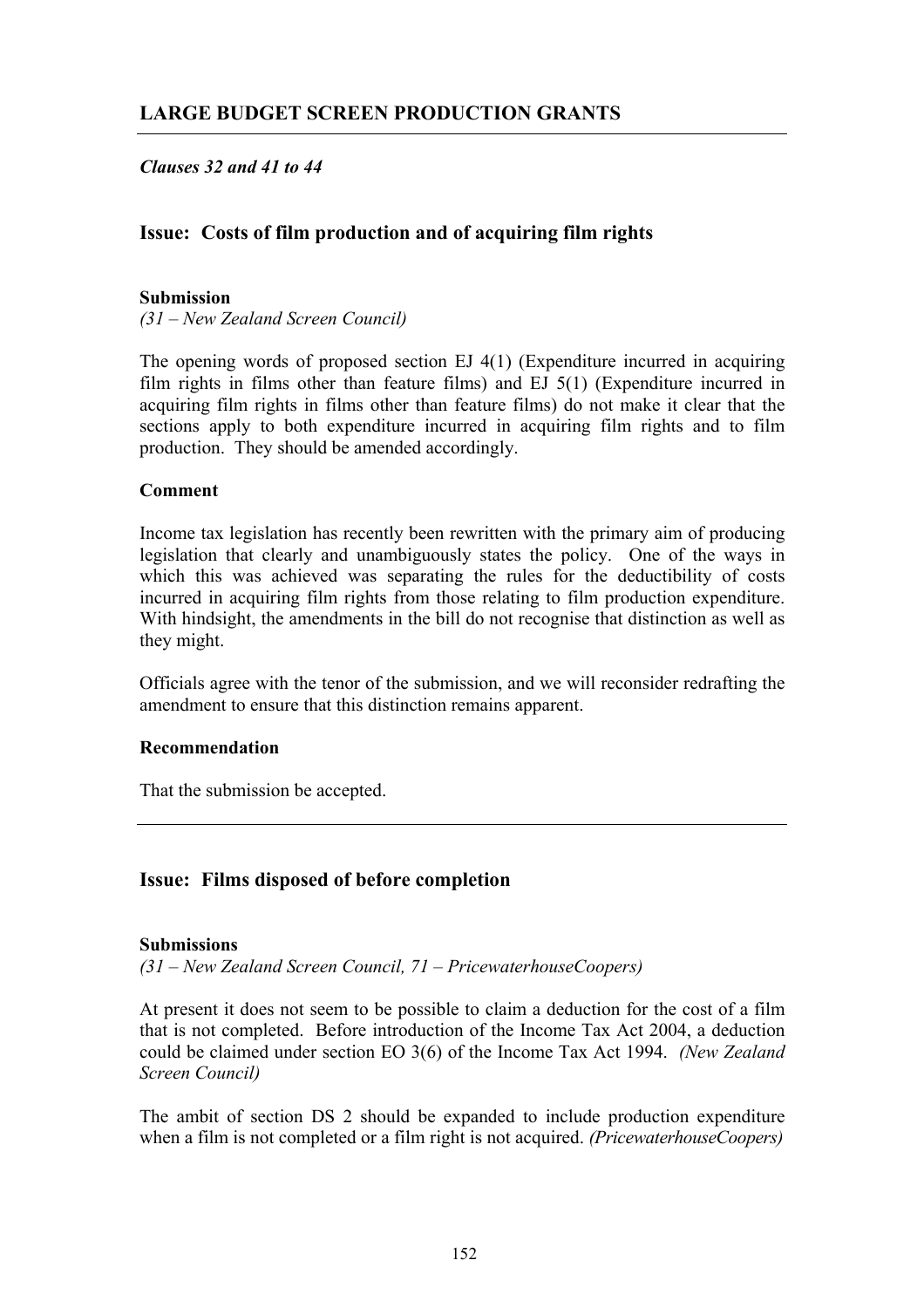# **Comment**

Before the introduction of the Income Tax Act 2004, a deduction was available for film costs, if a film owner or an owner of a right in a film ceased to own that film, or that right, before the film was completed. This deduction should be reinstated.

However, the deduction should only be available to the current owner of any film or a right in a film.

# **Recommendation**

That the submissions be accepted.

# **Issue: Drafting**

# **Submission**

*(31 – New Zealand Screen Council)* 

The wording of section EJ 5(1) should be checked to ensure that all words currently in section EJ  $5(1)(b)$  are intended to apply to section EJ  $5(1)(b)$  alone.

#### **Comment**

The proposed new section EJ  $5(1)$  reads:

- (1) A deduction for expenditure that a person incurs in acquiring a film right is allocated under this section if the film is not a feature film and –
	- (a) the deduction is under section DS 1 (Acquiring film rights):
	- (b) the deduction is under section DS 2 (Film production expenditure) and the film is one for which a large budget screen production grant is made.

Section EJ 5 provides for the expenditure to be written off over two years from the date of completion. This treatment applies to all acquisition costs if the film is not a feature film. However, film production costs of non-feature films can be written off over one year for New Zealand films, if a large budget screen production grant is not made.

Therefore, the words in paragraph (b) are correctly limited to paragraph (b). Whether or not a large budget screen production grant is paid, the cost of acquiring film rights can be written off over two years.

# **Recommendation**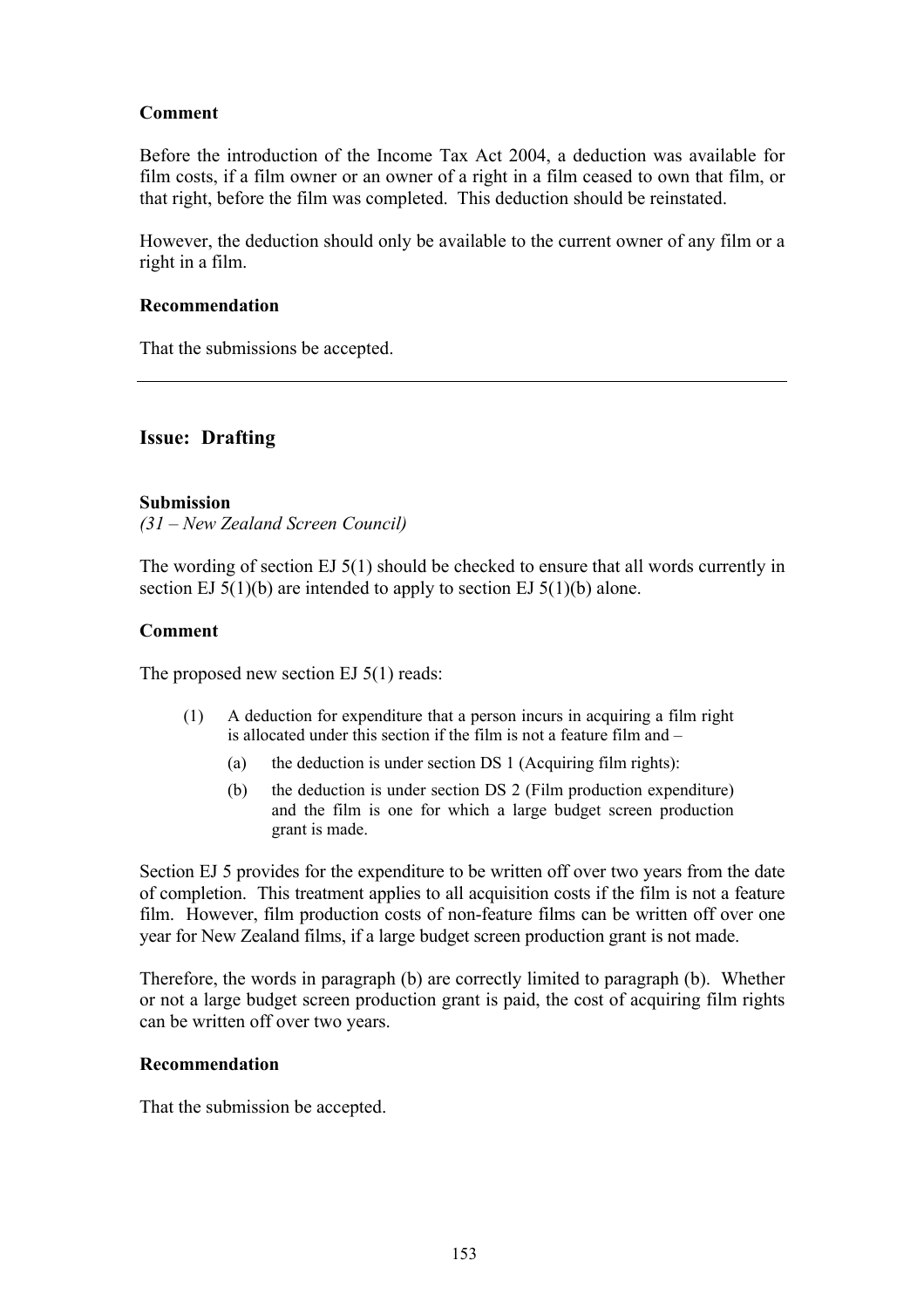# **Issue: Australian imputation credit account company eligibility**

# **Submission**

*(56 – Westpac)* 

The repeal of section ME  $1(2)(a)$  in 2006 appears to have had the unintended consequence of restricting the ability of certain Australian-resident companies to elect to establish and maintain an imputation credit account under section ME 1A(1). The repeal of section ME 1(2)(a) should therefore be reversed.

# **Comment**

Officials agree that the repeal of section ME  $1(2)(a)$  had the unintended consequence of restricting eligibility to be an Australian imputation credit account company. Section ME 1(2)(a) was repealed because it was a redundant provision; it is the crossreference to this provision in section ME 1A(1) which causes the current problem.

Instead of reinstating section ME 1(2)(a), officials consider that the problem identified by the submission can best be addressed by removing the cross-references to section ME 1(2)(a) and (b) from section ME 1A(1). The opening wording of section ME 1A(1) would therefore refer to a company that is not excluded by section ME 1(2)(c) to (i) from the obligation under section ME 1 to establish and maintain an imputation credit account.

# **Recommendation**

That the submission be accepted, subject to officials' comments.

# **Issue: Exclusion of land developed for owner's own business**

*Clauses 6 to 8* 

#### **Submission**

*(52 – Tower, 74 – Deloitte)* 

The amendments to section CB 11 to exclude land developed for the owner's own business or investment purposes should be supported.

# **Comment**

Officials agree with the submission.

#### **Recommendation**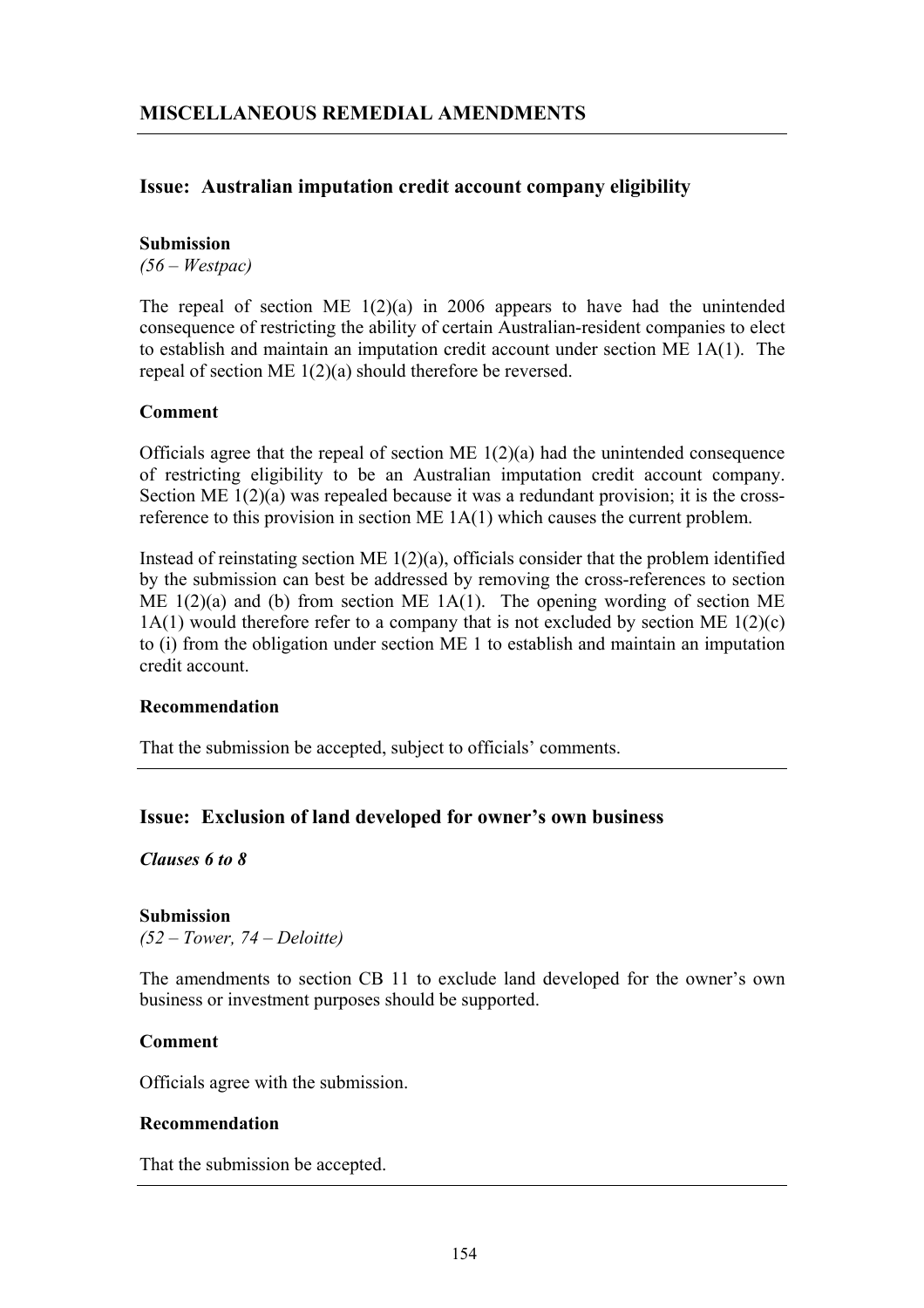# **Issue: Disposals of land subject to major development**

# *Clauses 6 to 8*

# **Submission**

# *(91 – New Zealand Institute of Chartered Accountants)*

The ambit of section CB 11 should be restored to its state as originally enacted to include a test that the scheme or undertaking be carried on for subsequent sale.

The application date should not refer to taking a position relating to the disposal in a return.

# **Comment**

# *The provision should include a test that the scheme or undertaking be carried on for subsequent sale*

Officials do not agree with the submission. The policy at the time of the enactment of the land sales rules in 1973 was that profits from the sale of land should be taxed if:

- the land had been subject to schemes or undertakings involving the development or subdivision of land; and
- the scheme or undertaking gave rise to a significant change in the whole character of the use of the land.

Before enactment of the land sale rules in 1973, this policy intention was expressed in section 88(1)(c) of the Land and Income Tax Act 1954, which contained a "purpose or intention of sale test". However, the courts had consistently taken a view that this purpose or intention test could only apply to land that was held on revenue account and did not apply to disposals of land held on capital account. As a result, section  $88AA(1)(e)$  [CB 11 – 2004 Act] was enacted to overcome these court decisions and to achieve the intended policy result.

Officials consider the language of section CB 11 accurately reflects the provision as enacted in 1973 as section 88AA(1)(e) of the Land and Income Tax Act 1954. The language of section CB 11 accurately reflects the original policy intention that the application of the provision depends on three factors, none of which includes a profitmaking purpose:

- a sale of land;
- the owner of the land has carried on or carried out a scheme or undertaking involving the development or subdivision of the land; and
- the owner has incurred significant expenditure of the types referred to in the section.

However, a policy statement by the Commissioner in PIB No. 126 in 1984 shows that it was not intended for section CB 11 to apply to a sale of land that the owner had developed, subdivided or improved for the use in and purposes of: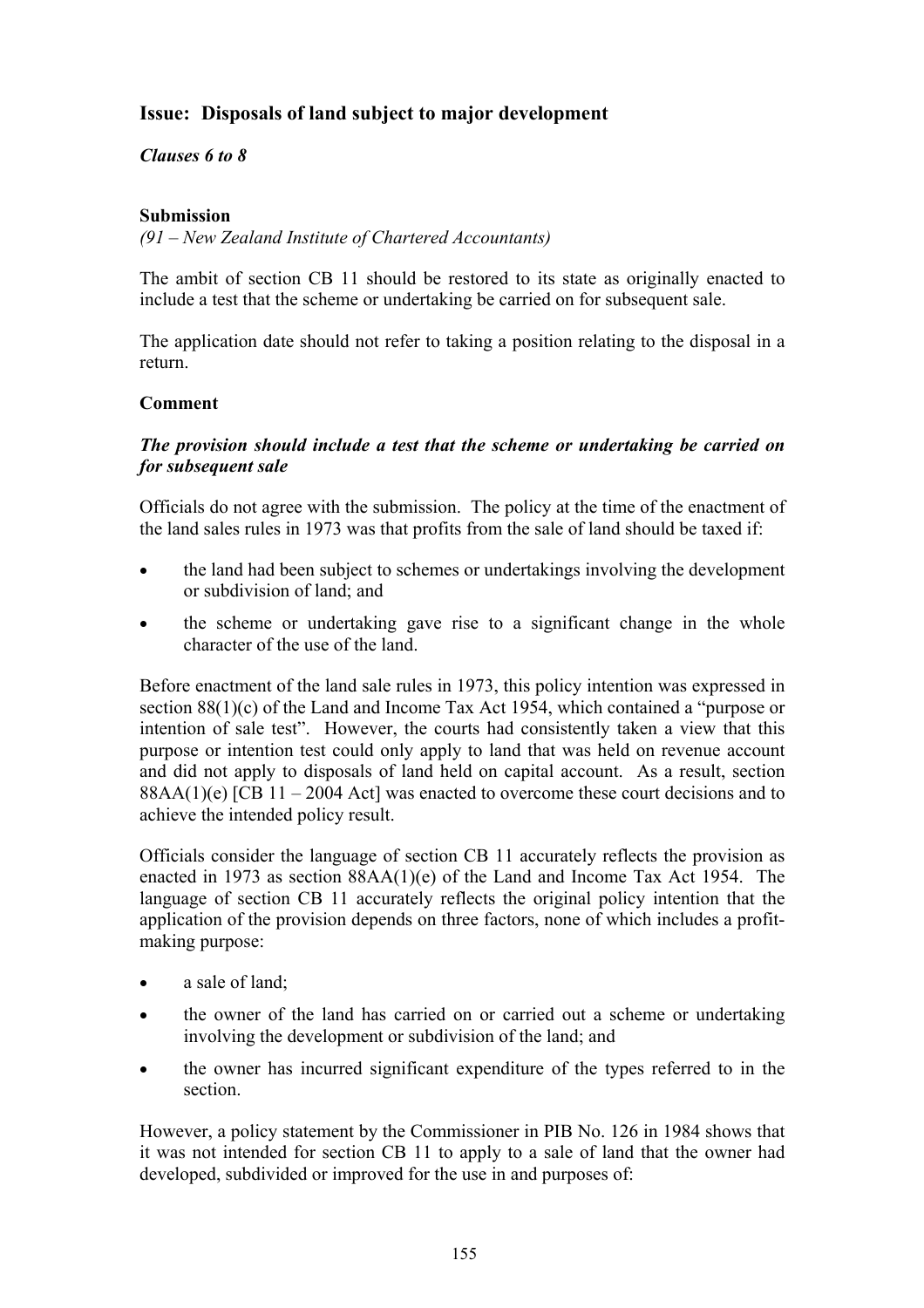- A business carried on by the owner (including farming and any other businesses carried on from the premises). This exception is not intended to apply to a land developer.
- A private residence for the owner and any member of his or her family living with him or her.
- The deriving by the owner of rents or similar revenues from that property.

In more recent years large-scale developments of land for the owner's own business use (such as retail malls) involve quite significant expenditures. The Commissioner now considers that these expenditures could fall within the meaning of "significant expenditure" of the types referred to in section CB 11.

Therefore, officials consider that the current drafting of section CB 11 does not adequately protect landowners carrying on a major land development for their own commercial purposes (other than a land developer) and that the business and investments exclusions should now apply to section CB 11. This approach is also consistent with the exclusions to section CB 10 for developments or subdivisions of land undertaken for the land owner's own commercial activities.

# **Recommendation**

That the submission be declined.

# *The application date should not refer to taking a position relating to the disposal in a return*

Officials do not agree with the submission.

Section 92 of the Tax Administration Act 1994 requires a taxpayer to self-assess their taxable income for a tax year. Officials agree with the submission that in making that self-assessment, the taxpayer must have taken a tax position on whether the profit on the sale of land subject to a major development should be included in the calculation of taxable income for a tax year.

As the Commissioner now considers section CB 11 applies to a sale of land on which a major development has occurred, the Commissioner has the discretion to reassess earlier tax years under section 113 of the Tax Administration Act 1994. This discretion applies on an unlimited retrospective basis where the taxpayer has omitted to include income from any source or is of a particular type (section 108(2) of the Tax Administration Act 1994).

Officials therefore consider it is important that this amendment provide assurance to taxpayers who have taken a tax position for prior tax years not to include in their taxable income calculation a profit on the sale of land on which a major development has occurred.

# **Recommendation**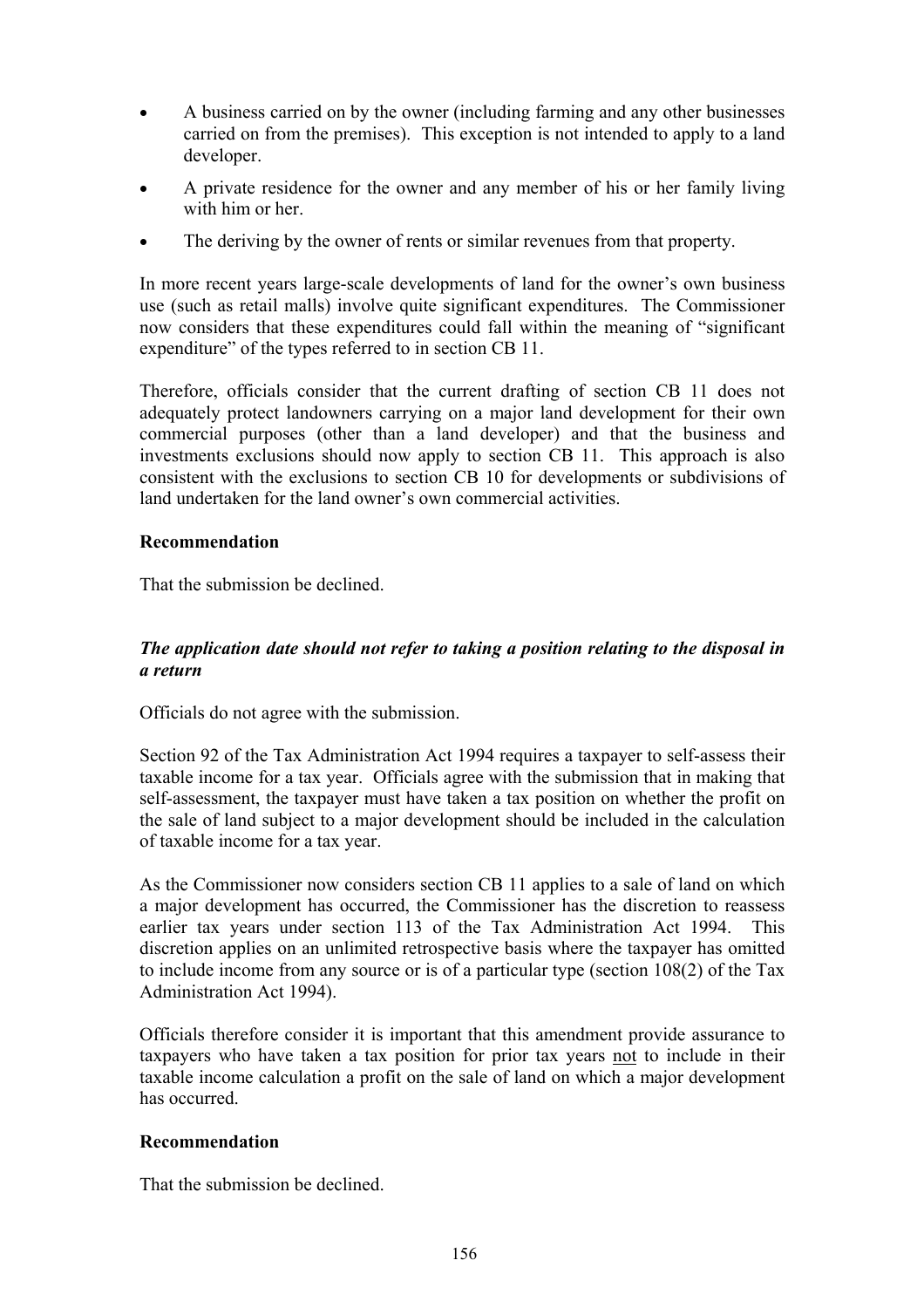# Other matters raised by officials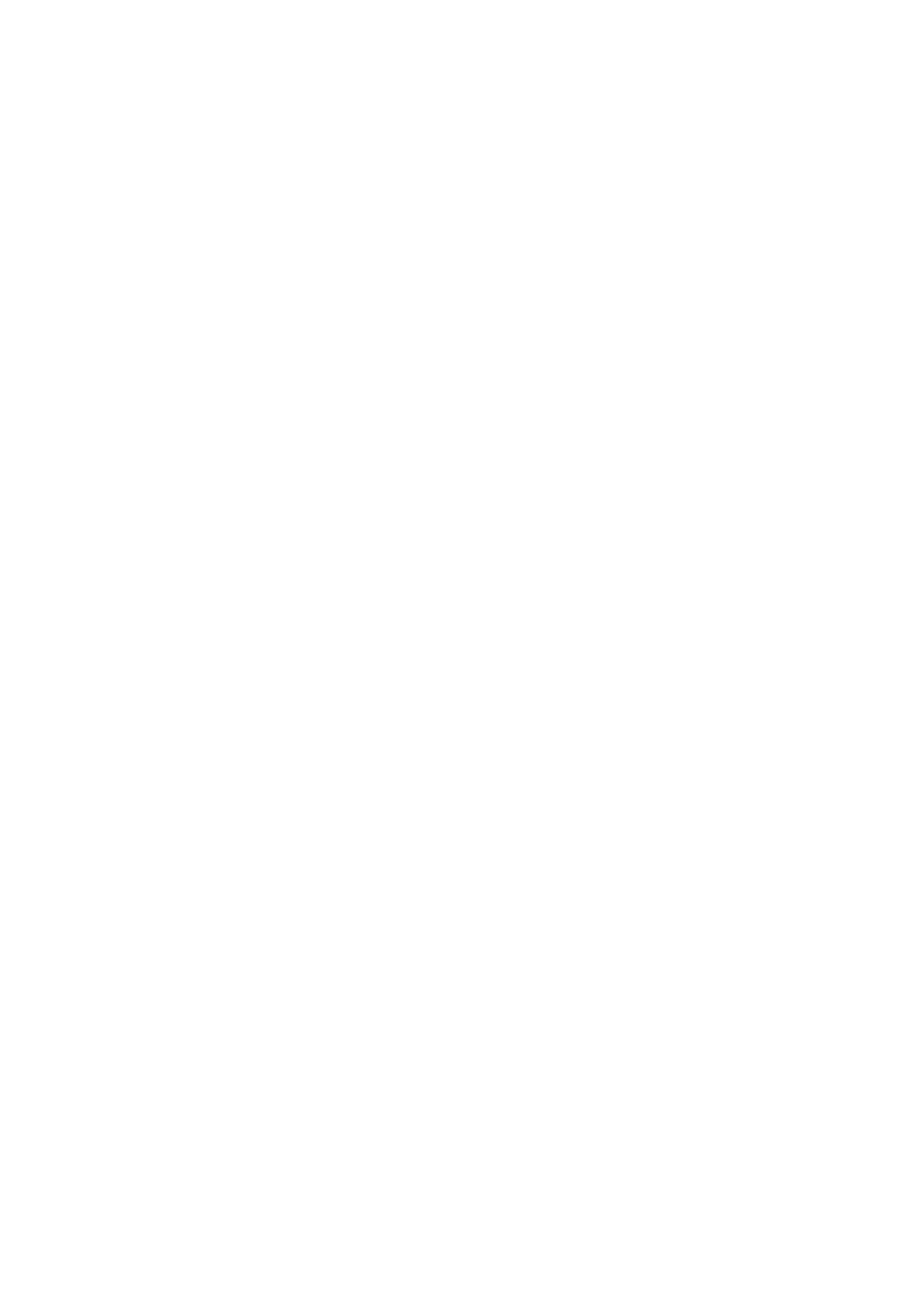# **Overview**

Section CW 11B of the Income Tax Act 2004 was introduced, with effect from 1 October 2005, with the intention of facilitating increased offshore venture capital investment into New Zealand. The section removes a potentially significant tax obstacle to in-bound venture capital investment, by removing any risk that a qualifying non-resident venture capital investor selling shares in an eligible New Zealand company could be subject to New Zealand income tax on any gain arising from the sale.

One of the requirements of section CW 11B is that the investor must be from a jurisdiction approved by the Governor-General by Order in Council. Broadly, a jurisdiction will only be approved if effective exchange of information arrangements are in place with New Zealand. Until recently, New Zealand has only entered into exchange of information arrangements through its double tax agreements (DTAs). It is understood that most venture capital investment is structured to come through nil or low tax jurisdictions. However, New Zealand generally does not conclude DTAs with nil or low tax jurisdictions. Therefore section CW 11B has until now had little effect on encouraging venture capital investment into New Zealand.

New Zealand is now beginning to conclude tax information exchange agreements (TIEAs) with nil or low tax jurisdictions. TIEAs will satisfy the requirement for effective exchange of information arrangements. However, officials have identified two technical problems that may render section CW 11B ineffective when the relevant treaty is a TIEA rather than a DTA:

- Section CW 11B requires a determination of the investor's residence, but a technical problem with the current mechanism specified for determining residence may prevent an investor in a nil or low tax jurisdiction from qualifying for the exemption.
- Section CW 11B provides that a qualifying investor must be treated by the taxation laws of their home jurisdiction in a particular manner, depending on the category of investor. However, a nil or low tax jurisdiction will be unlikely to have the specifically required taxation laws.

In addition, officials note that, in relation to nil or low tax jurisdictions, section CW 11B could be exploited by New Zealanders through a simple structuring arrangement that would enable them to avoid New Zealand tax on gains on the sale of the shares in New Zealand companies. A technical amendment to the rules is therefore required to ensure that the original policy intention of limiting the exemption to qualifying nonresident investors is preserved.

This matter has been raised with representatives of the New Zealand venture capital industry. The industry representatives have indicated general support for any measure that might have the effect of further encouraging venture capital investment into New Zealand. Officials therefore recommend that these technical problems be addressed in the current bill.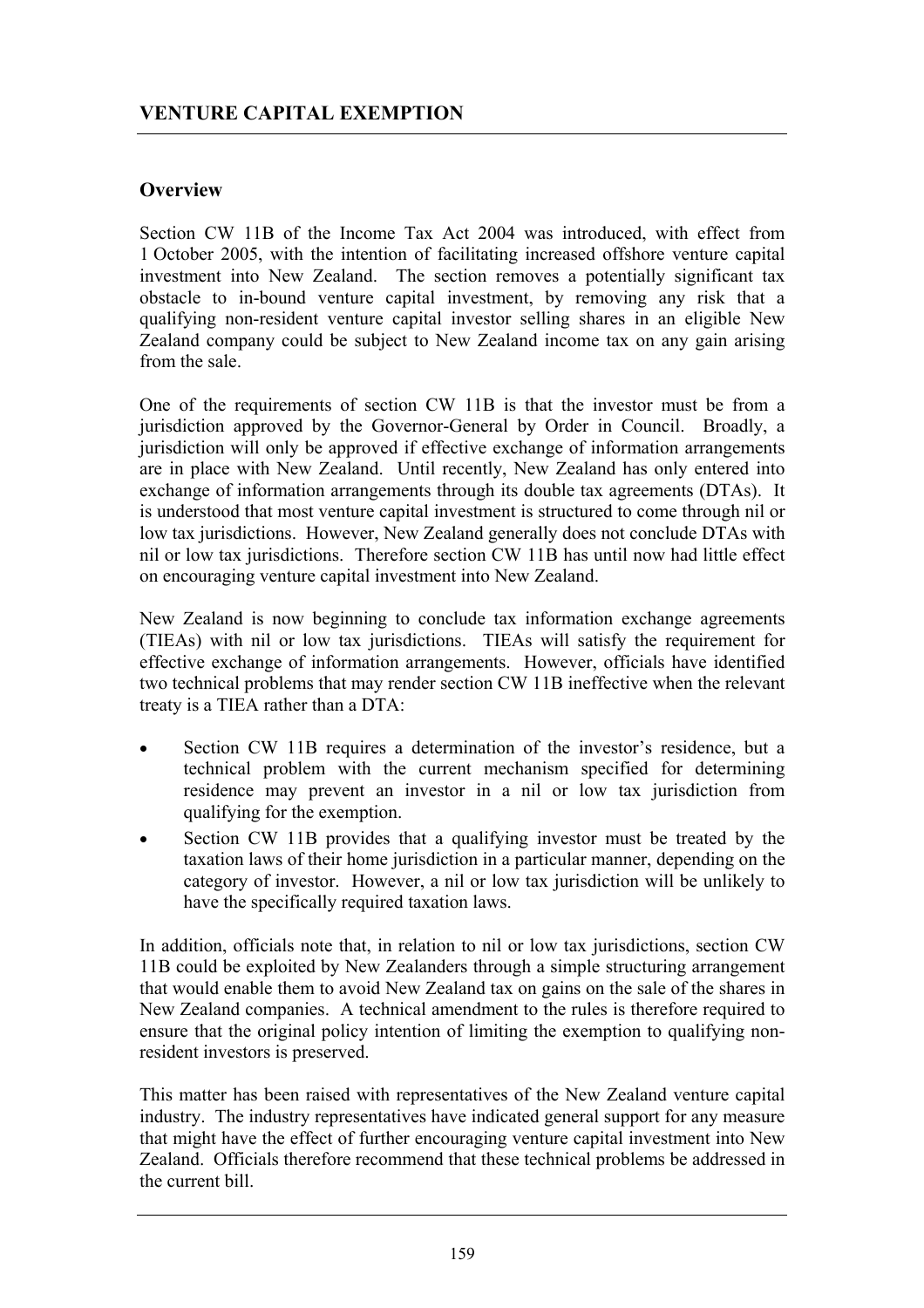# **Issue: Determining the residence of the investor**

# **Submission**

*(Matter raised by officials)* 

Section CW 11B requires a determination of the investor's residence. Two tests for residence are prescribed: in the presence of a DTA between New Zealand and the other jurisdiction, residence is to be determined under the DTA; in the absence of a DTA, residence is to be determined under the domestic law of the other jurisdiction.

The tests for residence should be amended to provide that, notwithstanding the existence of a DTA, if residence cannot be determined under that DTA then it is to be determined under the domestic law of the other jurisdiction.

# **Comment**

Technically, a TIEA is a DTA for the purposes of the Income Tax Act, but TIEAs do not generally include any tests for residence. Therefore an investor from a nil or low tax jurisdiction may fail to satisfy the residence requirement of section CW 11B for purely technical reasons.

# **Recommendation**

That the submission be accepted.

# **Issue: Reference to "Taxation Laws"**

# **Submission**

*(Matter raised by officials)* 

The wording of section CW 11B should be amended to ensure that investors from nil or low tax jurisdictions do not fail to qualify simply because their home jurisdiction has no applicable taxation laws.

# **Comment**

Section CW 11B defines three separate categories of qualifying investor – "foreign exempt person", "foreign exempt entity" and "foreign exempt partnership". Each definition requires the investor to be specifically treated in a certain manner by the taxation laws of the jurisdiction concerned. Broadly, the intention is that the investor must be tax-exempt in their home jurisdiction, and hence unable to claim any relief or benefit for New Zealand tax (in other words, they have no home jurisdiction tax to credit New Zealand tax against). A nil or low tax jurisdiction may not actually impose income tax, but because there is no specific taxation law rendering the investor exempt, section CW 11B will fail to apply.

# **Recommendation**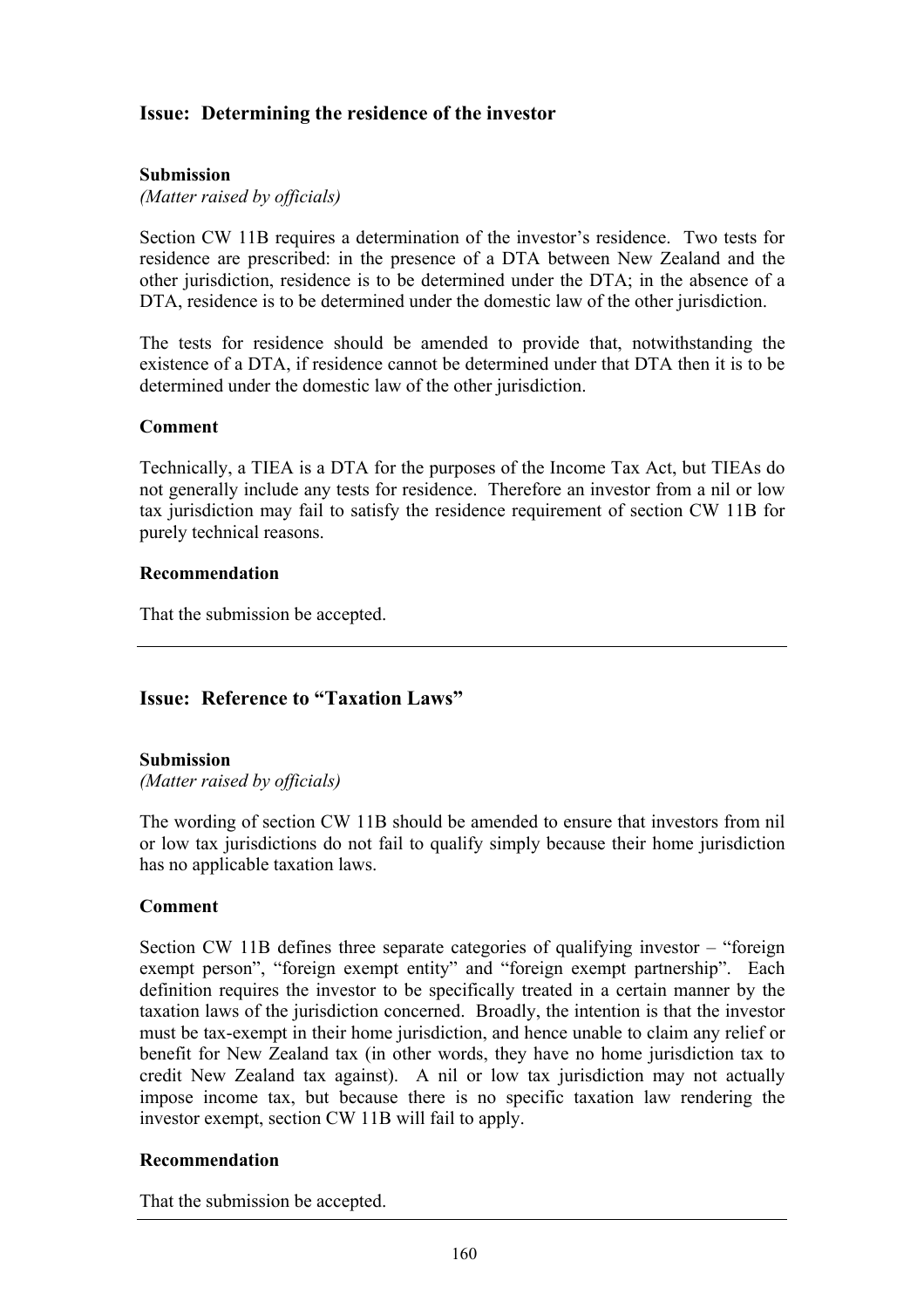# **Issue: Mechanism for detecting New Zealand ownership of offshore entities**

# **Submission**

*(Matter raised by officials)* 

A "look-through" rule should be inserted into the legislation to prevent any New Zealand direct or indirect owner or member of an offshore entity established in a nil or low tax jurisdiction from gaining the benefit of the section CW 11B exemption.

# **Comment**

Many nil or low tax jurisdictions operate an "offshore sector", in which it is relatively simple to set up a foreign-owned legal entity such as an international business company (IBC). However, section CW 11B contains no mechanism for detecting, for example, the case of a New Zealander setting up an IBC in a nil or low tax jurisdiction to hold shares (either directly or indirectly) in a New Zealand company. Therefore, by means of a simple structuring arrangement, a New Zealander can gain access to an exemption from any gain on the sale of shares that would otherwise be taxable in New Zealand.

# **Recommendation**